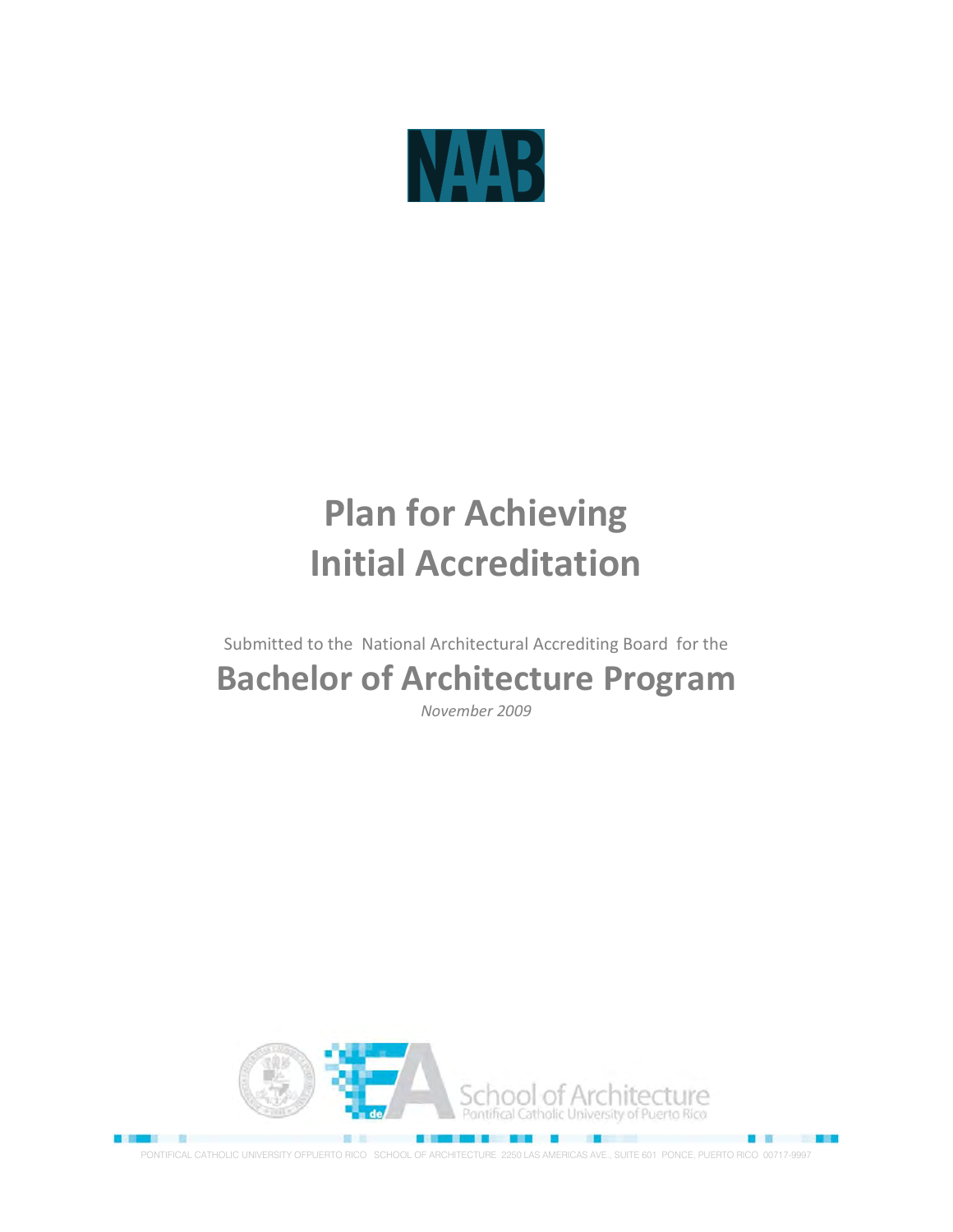PLAN FOR ACHIEVING INITIAL ACCREDITATION Page 2 of 102



| Program Administrator        | Javier de Jesús Martínez, Associate Dean<br>Pontifical Catholic University of Puerto Rico<br>School of Architecture/Associate Dean<br>2250 Avenida Las Américas, Suite 601<br>Ponce, Puerto Rico 00717-9997<br>E-mail: javier dejesus@email.pucpr.edu<br>Contact: (787) 841-2000 Ext. 1310  |
|------------------------------|---------------------------------------------------------------------------------------------------------------------------------------------------------------------------------------------------------------------------------------------------------------------------------------------|
| <b>Head of Academic Unit</b> | Abel E. Misla Villalba, Dean<br>Pontifical Catholic University of Puerto Rico<br>School of Architecture/Dean<br>2250 Avenida Las Américas, Suite 601<br>Ponce, Puerto Rico 00717-9997<br>E-mail: abel_misla@email.pucpr.edu<br>Contact: (787) 841-2000 Ext. 1310                            |
| Chief academic officer       |                                                                                                                                                                                                                                                                                             |
| of the institution           | Juan A. Quintana Lugo, PhD, VP Academic Affairs<br>Pontifical Catholic University of Puerto Rico<br>Vice-Presidency for Academic Affairs<br>2250 Avenida Las Américas, Suite 545<br>Ponce, Puerto Rico 00717-9997<br>E-mail: jquintana@email.pucpr.edu<br>Contact: (787) 841-2000 Ext. 1325 |
| President of the             |                                                                                                                                                                                                                                                                                             |
| Institution                  | Jorge I. Velez Arrocho, PhD, President<br>Pontifical Catholic University of Puerto Rico<br>Presidency<br>2250 Avenida Las Américas, Suite 564<br>Ponce, Puerto Rico 00717-9997<br>Contact: (787) 841-2000 Ext. 1300                                                                         |

**CONSTRUCTION CONTINUES INTO A REPORT OF A STATE OF A REPORT OF A STATE OF A REPORT OF A STATE OF A REPORT OF A** PONTIFICAL CATHOLIC UNIVERSITY OF PUERTO RICO SCHOOL OF ARCHITECTURE 2250 LAS AMERICAS AVE., SUITE 601 PONCE, PUERTO RICO 00717-9997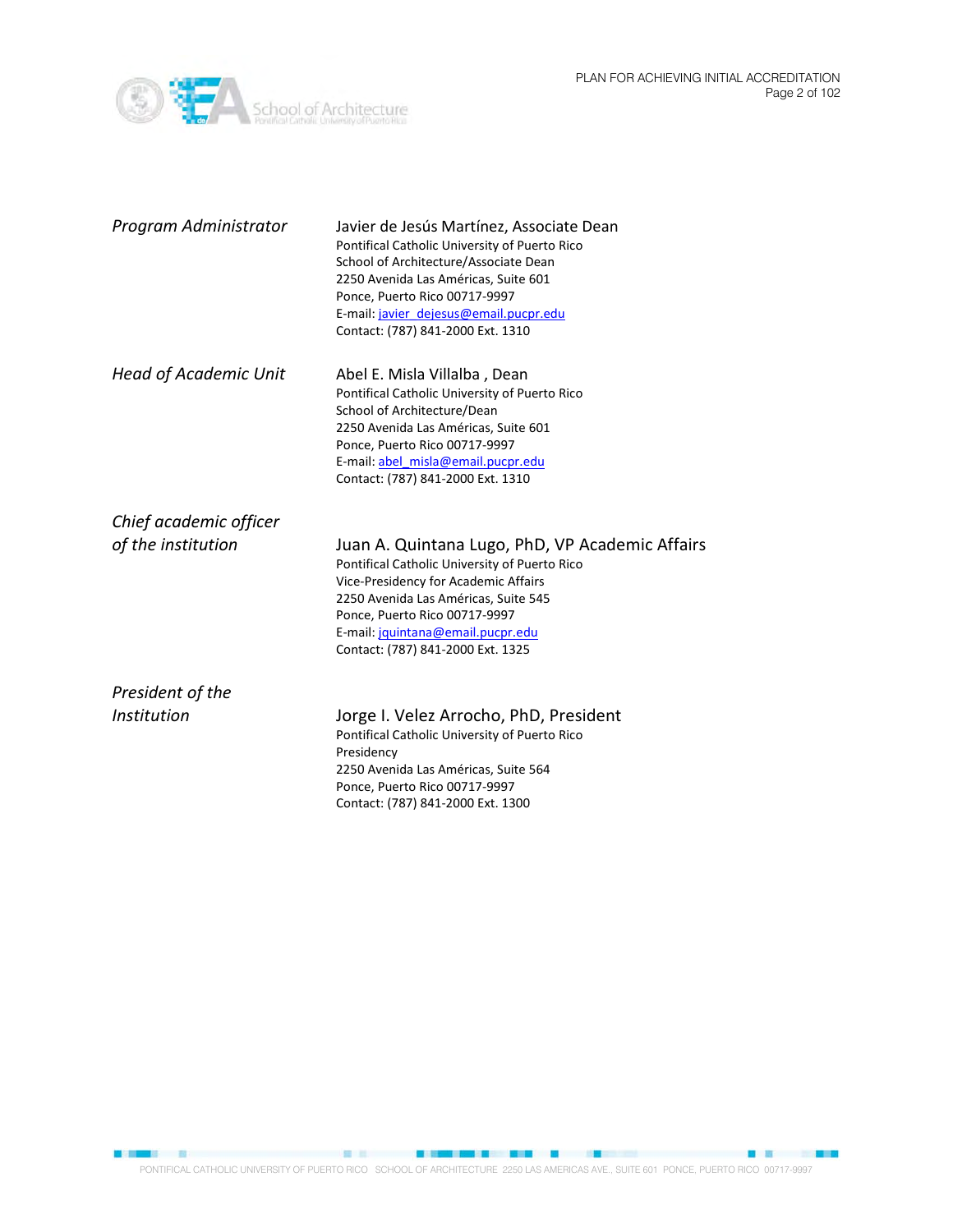



**Pontifical Catholic University of Puerto Rico** 2250 Avenida Las Américas, Suite 564 Ponce, Puerto Rico 00717-9997

Tel. (787) 841-2000 Ext. 1300, 1305 Fax. (787) 651-2034

**PRESIDENCY** 

December 7, 2009

Cassandra Pair **Accreditation Manager** National Architectural Accrediting Board, Inc. 1735 New York Avenue, NW Washington, DC 20006

Dear Ms. Pair:

It is with great expectation and anticipation that the Pontifical Catholic University of Puerto Rico and the new School of Architecture present its Plan for Achieving Initial Accreditation directed at formally requesting candidacy status, and subsequent accreditation, for the Bachelor of Architecture program. The School of Architecture's Dean, Abel Misla Villalba, and Associate Dean, Javier de Jesús Martínez, have kept me abreast of the effort that has been ensued, as well the details of the meeting held at NAAB headquarters on November 23rd, 2009.

I want to personally thank you for taking the time to meet with them. The meeting provided us with great insight into the process for seeking candidacy, and served as stimuli to reach even higher in our quest for becoming a world class architecture program. It is our expectation that your first glimpse at our Bachelor of Architecture Program provided a brief view as to our vision and mission, as well as to the manner in which our Institution plans to support and promote this one of a kind academic offering. This program, apart from offering a new horizon to our Institution, has become our first priority and the start of a new expansive movement.

The School of Architecture and the Pontifical Catholic University are eager to embark on this journey, and are ready to open its doors to the chosen NAAB delegate for an eligibility visit as soon as fall 2010. We are more than certain that our commitment to the Program, the students, and the community which we serve will be more than evident. Once again, thank you for providing us the opportunity to present our Bachelor of Architecture program and hopefully become eligible to commence the journey that now stands before us.

Sincere]

Jórge Ivan Vélez Arocho President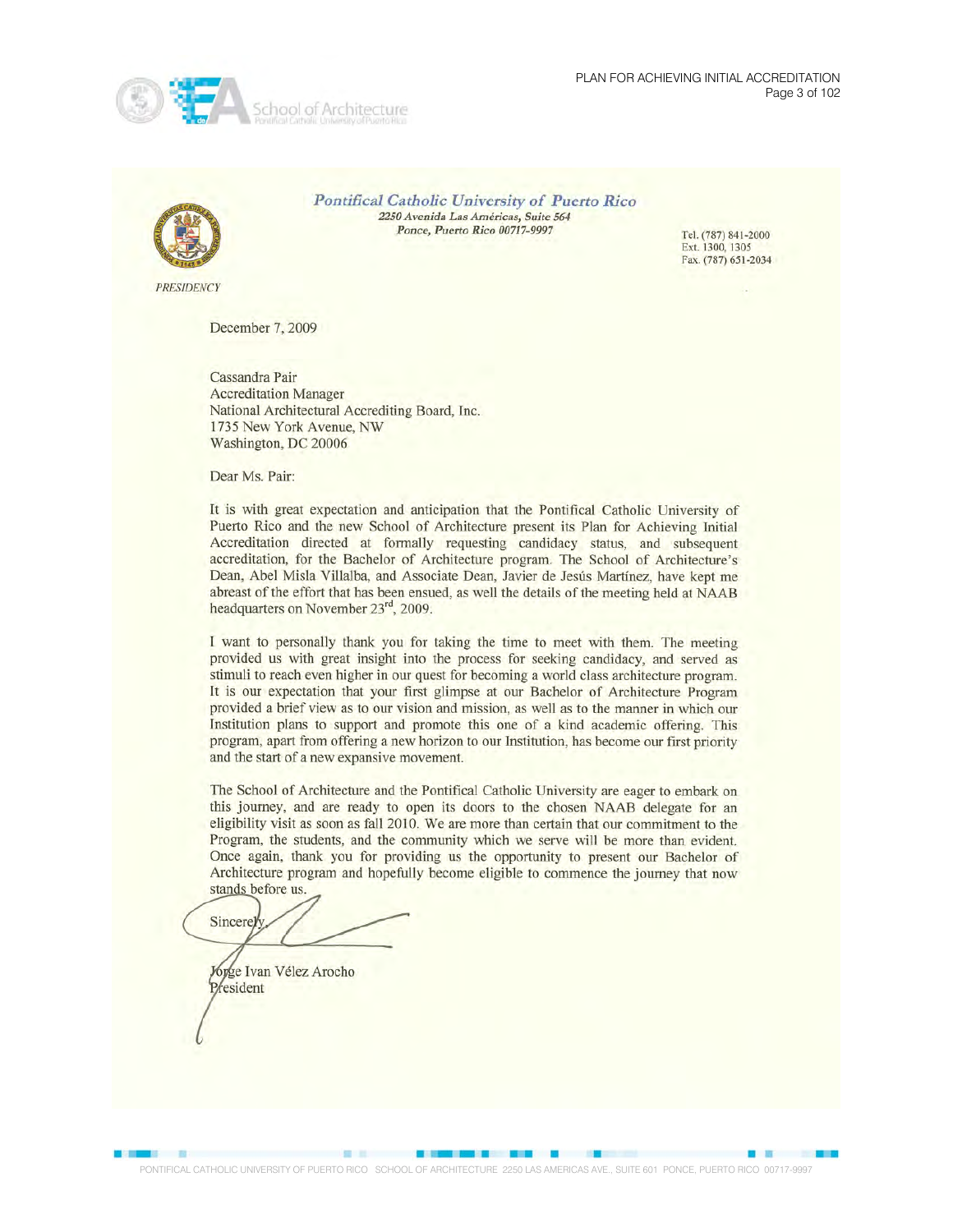

#### **PART ONE GET ALL CONDUCTION TO THE PROGRAM**

#### **I.1 HISTORY AND DESCRIPTION OF THE INSTITUTION**

The Pontifical Catholic University of Puerto Rico was founded in 1948, under the guidance of the Bishops of Puerto Rico, His Excellency James E. McManus, Bishop of the Ponce Archdiocese, and His Excellency James P. Davis, Bishop of San Juan. First known as Santa María, the university opened its doors to a group of 193 students in classrooms provided by the Capuchín Fathers and the Sisters of St. Joseph in San Conrado School in Ponce. In 1949, the University acquired 120-acres of land from the government of Puerto Rico and the Ponce campus was established.

In its beginning, the Pontifical Catholic University of Puerto Rico was affiliated with Catholic University of America in Washington, D.C. It was incorporated by the Board of Regents of the University of the State of New York, and it was granted an Absolute Charter as an institution of higher learning with programs leading to academic and professional degrees. Towards the end of its first year, the University was accredited by the Council of Higher Education of Puerto Rico and in 1953, by the Middle States Association of Colleges and Secondary Schools. The latter accreditation was renewed in 1963, 1973, 1983, 1993 and 2003.

The Pontifical Catholic University of Puerto Rico aims to satisfy the ever-increasing need for higher education in Puerto Rico, especially in the islands southern region. Initially, it offered programs in the arts and sciences, and prepared teachers for inclusion within the islands public school system. Later, the College of Education was formally founded, and programs leading to an associate degree in Education and bachelor degrees in Science in elementary education and in secondary education were offered. Beginning in 1954, degrees in Business Administration and in Secretarial Sciences were granted. In the field of science and in response to the community's need for professionals in the medical field, complete Nursing and Medical Technology programs were developed in 1956 and 1967respectively; the latter was accredited in 1968 by the American Medical Association (AMA).

In 1961, the PCUPR School of Law was added to the universities offering. The College of Arts and Sciences was divided in 1966 into the College of Arts and Humanities, the College of Science, and the College of Business Administration. Master's degree programs were established in Education (1967), Business Administration (1969), Nursing (1976), and Hispanic Studies (1976), all accredited by the respective agencies. The School of Medicine was established in 1976-77 and reorganized as a Foundation under the name of the Ponce School of Medicine in 1979. It continues to maintain strong academic and research ties with the University.

The University is governed by a Board of Trustees, presided by the Archbishop of San Juan. The Bishop of Ponce, as Grand Chancellor, is the executive representative of the Board of Trustees in the University. The Board of Trustees is constituted of de jure members and others named directly by the corporation (corporate legal status). There is also a faculty representative and a student representative named for a period of one academic year by de jure members.

**SECTION**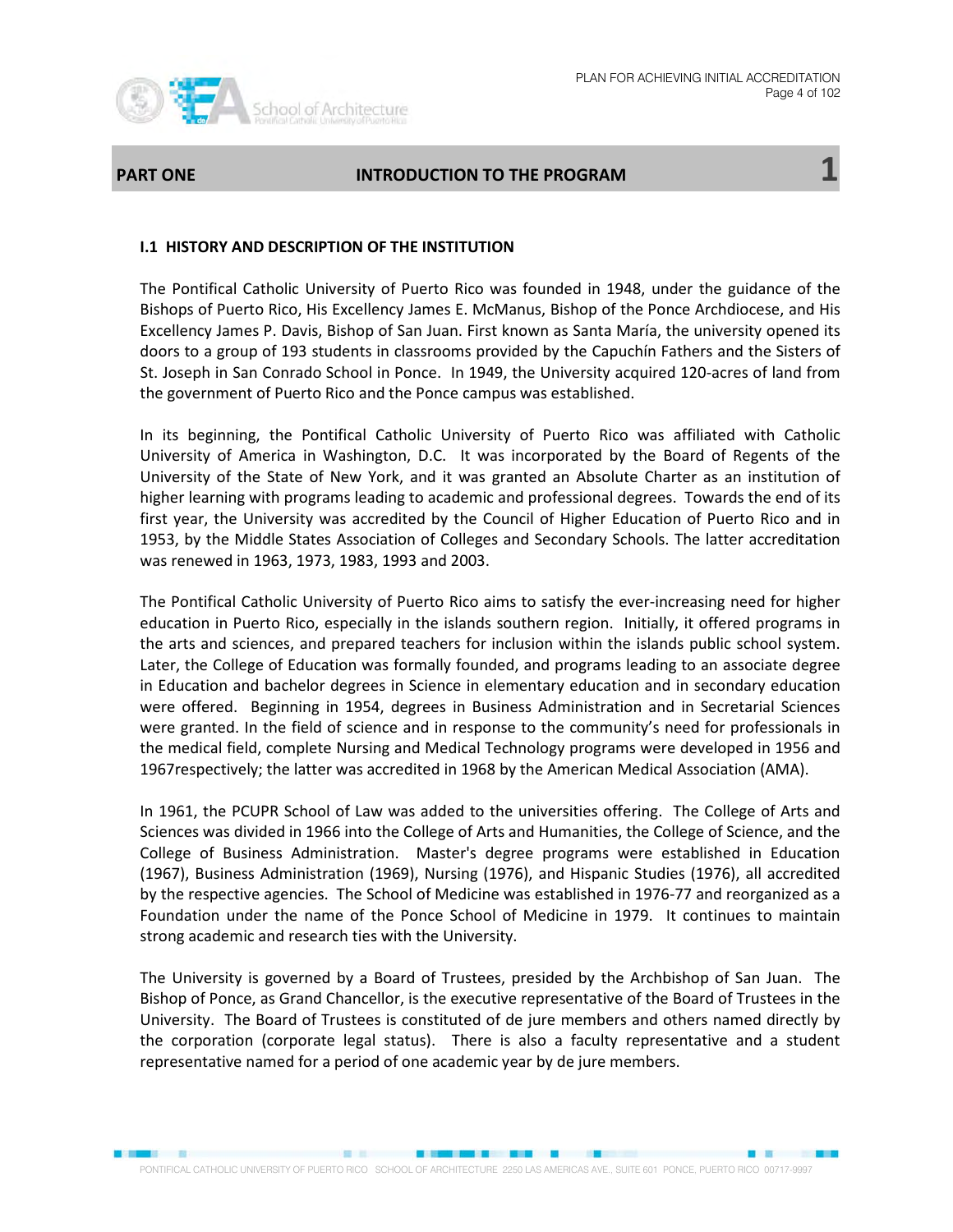

The institution is administered by a President and other officials and organizations named by him or her. The President presides over the University Senate, the University Board, and the Administrative Board. Three officers assist the President in the administrative duties: the Vice-President for Academic Affairs, the Vice-President for Finances, and the Vice-President for Student Affairs. Each college or school has an academic Dean as its chief executive; each branch campus has a Rector, each extension and department has a Director.

#### **I.2 INSTITUTIONAL MISSION**

The mission of Pontifical Catholic University is to honor and promote life and dignity of the human being as well as to educate him/her in accordance with the values of the Gospel and the disciplines of current scientific knowledge in order to build a better local and global community. The University's founding principles are expressed through the following essential values:

- o Persistence in merging *FAITH* and *REASON* in our daily life as it is lived to its fullest.
- o *CATHOLIC LIFE* in all its doctrinal, sacramental, and spiritual dimensions, including experiences in personal and group encounters.
- o *FAMILY* as the basis and inspiration of the educational experience in order to achieve the highest aspirations.
- o *INTEGRITY* seen as verification of what is proposed or affirmed during the educational encounter and in the agenda of the institutions.
- o *SERVICE* to the community as fulfillment of genuine Christian love.
- o *QUALITY* in both the educational encounter and service aimed at continuously attaining better results.
- o *DIALOGUE* as a means of insuring the pertinence of curricular, programs, and services through personal encounters, focal groups, and other activities.

In the context of  $21<sup>st</sup>$  century higher education, the Pontifical Catholic University of Puerto Rico achieves its established mission by means of a dynamic, critical, and creative educational encounter, framed around Christian amity and committed to the quest for answers and solutions to the issues of culture and to the challenges of the Puerto Rican, Caribbean, and global realities within a peaceful and harmonious environment. The institution, based on the teachings of the Church and concerned with the integral education of man, has as its fundamental aim the search for truth and the dissemination of knowledge. It pursues both objectives through the study of the various fields of knowledge while promoting a genuine dialogue among the arts, sciences, philosophy, and theology. The University cultivates the distinctive disciplines according to their individual principles and methods, maintaining academic freedom in an open and honest dialogue with faith. In this manner, it aims to form righteous men and women with the capacity to assume responsibilities in society and to stand before the world as loyal witnesses of their faith.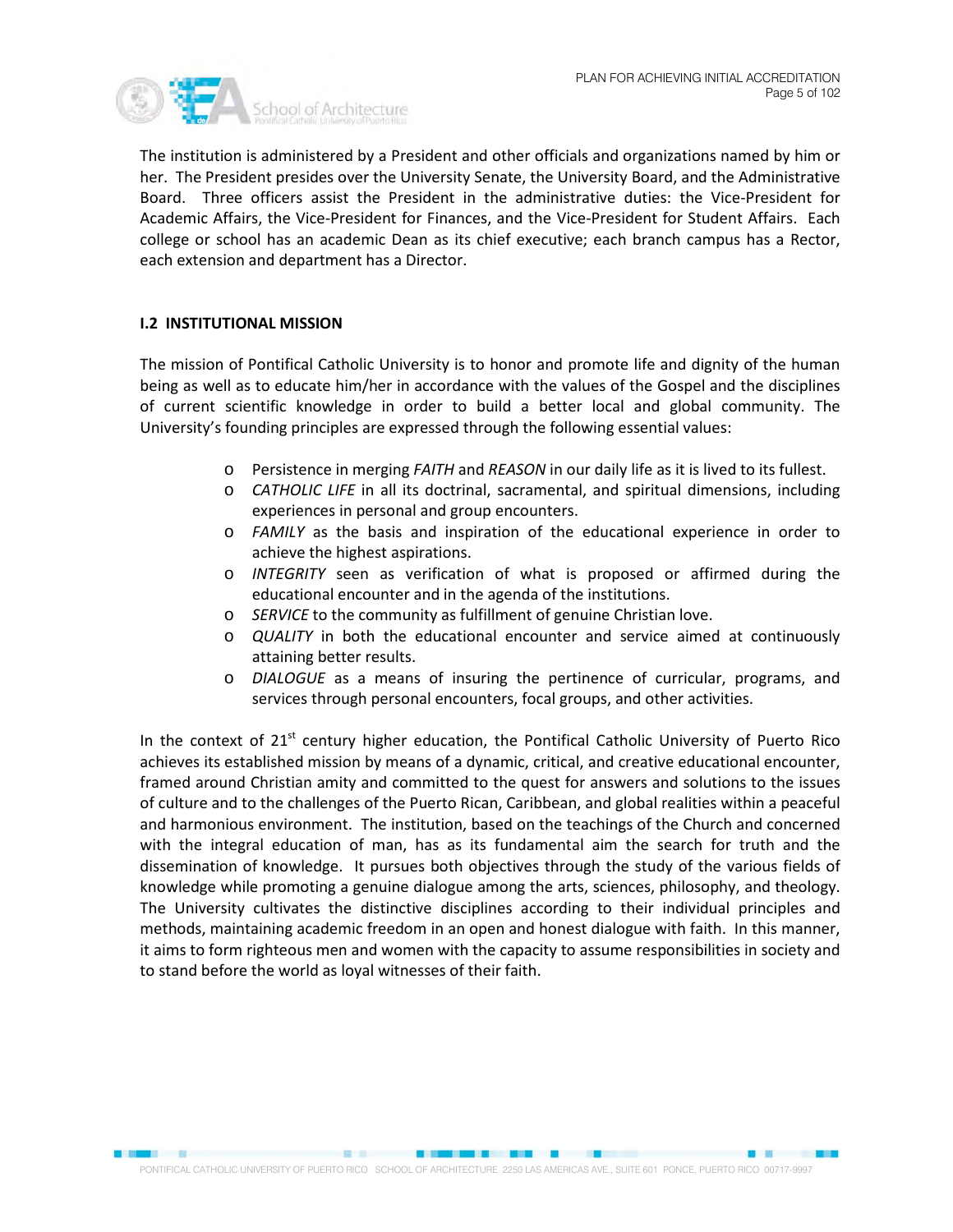

#### **I.3 ARCHITECTURE PROGRAM HISTORY**

Early in 2007, architect Abel Misla Villalba and a small group of local professionals found themselves pondering amidst uncertainties brought forth by the economic, social, and political structures in Puerto Rico. Involved within the realms of the public and private sectors, as well as academia, discourses gave way to very innovative perspectives on the issues and the need to have a wellestablished, coordinated venue to further examine and implement these perspectives in a cohesive, creative and functional manner. It is in this particular setting that academia, in conjunction with public and private sector, proved to be a viable, objective and comprehensive platform for the study and implementation of strategies aimed at validating or re-dimensioning prevalent models, and in seeking new approaches at dealing with not only with the issues, but also their effects, detrimental or otherwise, on communities, urban settings, design culture and overall character of the social realm.

The creation of a new academic platform became an imminent mandate, parting from an innovative approach, but within an already established structure that could provide support, resources and a solid platform. The Pontifical Catholic University of Puerto Rico, as the single largest academic institution in southern Puerto Rico, and with a complete academic offering (ecology, biology, sociology, law, finances, economy, engineering, politics, communications, humanities ) and strategic local and regional alliances with both the public and private sectors, became that sought partner.

A proposal for the new School of Architecture was drafted and presented to Rafael Hernandez Colon, former governor of Puerto Rico and member of the Board of Trustees of the Pontifical Catholic University of Puerto Rico. Well known for his innovative political postures and proactive approach towards the urban realm, culture and the economic and political forces that drive them, the proposal found its way the Board of Trustees. Unanimously favored by all, an Implementation Committee was created to oversee and promote the proposed architecture program to fruition.

The Implementation Committee's first task was to commission a Feasibility Study. The study concluded that the proposal was not only economically feasible, but also a necessity within Puerto Rico's southern and western regions. Following the validation provided by the Feasibility Study, the proposal was then submitted and circulated among all institutional governances within the University, namely, Curriculum Committee, Finance Committee and the Academic Senate, and was approved without major exceptions or amendments.

One of the most important and daunting tasks was finding a home for the architecture program. With the invaluable help of Rafael Hernandez Colon, chairman of the School's Implementation Committee, architect Abel Misla Villalba, the programs founder, and a group of dedicated architects and planners, an exhaustive search for the Programs home ensued. Following the programs philosophy of establishing its operations within Ponce's urban fabric, the Historic Forteza building was finally selected and acquired by the University. The existing building proved ideal to accommodate the facilities, and its location proved even more dramatic and visionary than imagined. Nested along the perimeter of Ponce's Main Plaza, and within the Historic District, the Forteza Building was rescued from abandonment and given its proper respect, filling its promise of fortitude and timelessness. It was about that same time that approval, without comment or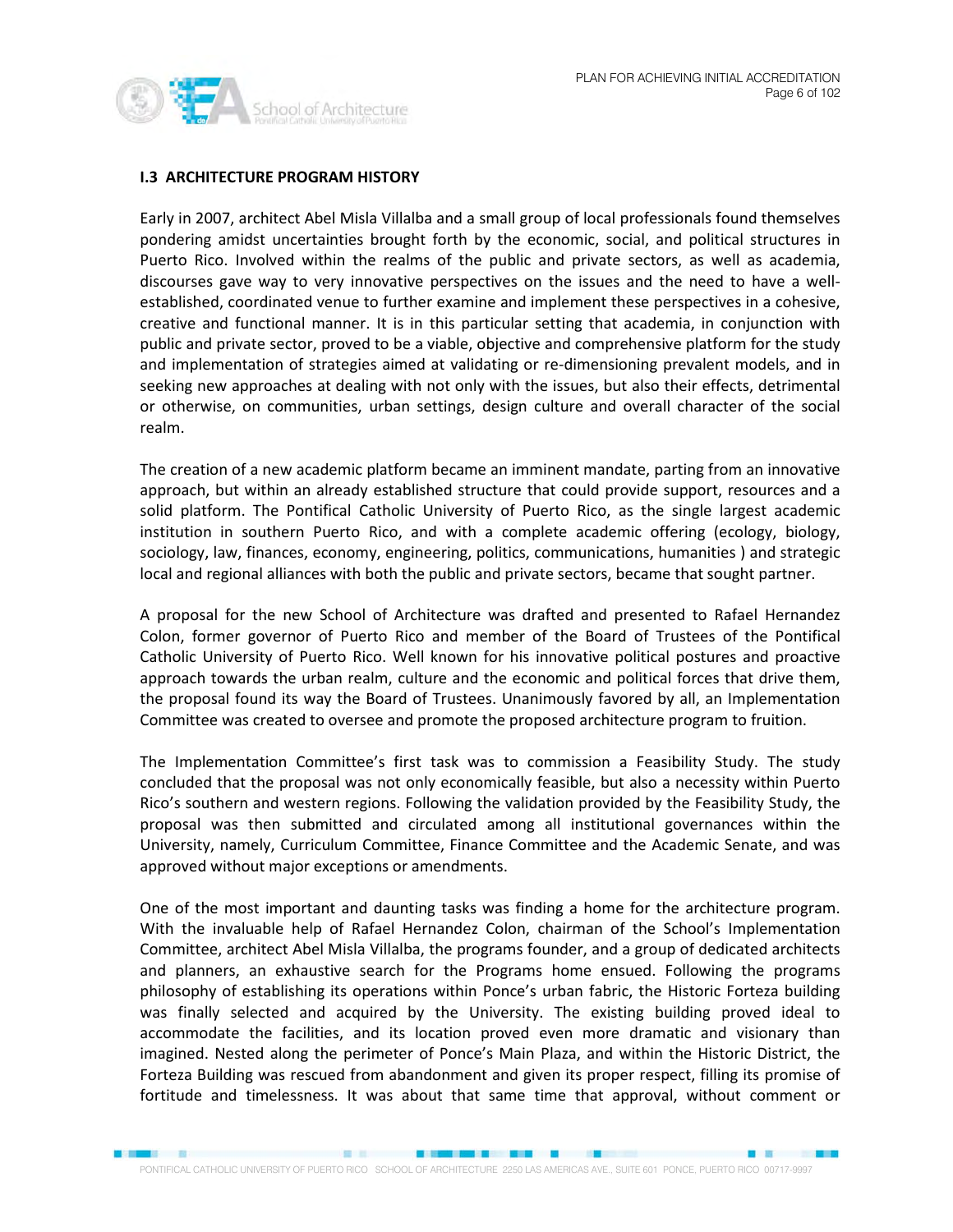

exception, from the Puerto Rico Higher Education Council (CESPR for its Spanish acronym) was granted. The required documentation was drafted, organized and submitted to the Council for approval.

Exhaustive marketing and recruiting for the Program became the next top priority, all while the Forteza building was redesigned and rehabilitated. The island wide recruitment campaign yielded great feedback as to the Programs offering and, most importantly, provided the School with a myriad of candidates seeking admission into the school. Following University protocols and additional processes, candidates were carefully screened, interviewed, and scrutinized for admission. The effort yielded 119 eligible candidates ranging from new admissions, to mid career transfers, to post graduate level students pursuing new directions. On September  $4^{\text{th}}$ , as a preamble to the Schools formal inauguration, and marking the birth of the new Program, the school organized its first architecture summit. Titled *The Currency of Ideas: Forecasting New Climates for the Exchange of Cultural Capital,* the event included six internationally renowned architects and educators.

With a technological platform second to none, and a vision deeply rooted in innovation and the practical implementation of technology, the Pontifical Catholic University's School of Architecture was officially inaugurated on September  $18<sup>th</sup>$ , 2009. The program promises to open dialogues between widespread disciplines through a well established experimental ecology, and provide the groundwork for graduates capable of developing free enterprise, with capacity for professional and intellectual growth, and a vision beyond the stereotypes of the profession.

#### **I.4 ARCHITECTURE PROGRAM MISSION**

The mission of the School of Architecture at the Pontifical Catholic University is to educate and forge a new architect, planner, thinker and entrepreneur in an interdisciplinary environment; one within which the understanding of the territorial and urban complexity , as well as the regional, and global economic dynamics operate with advanced technologies and knowledge to guide sustainable investments and interventions.

# **I.5 PROGRAM SELF-ASSESSMENT**

See II.1.1.5.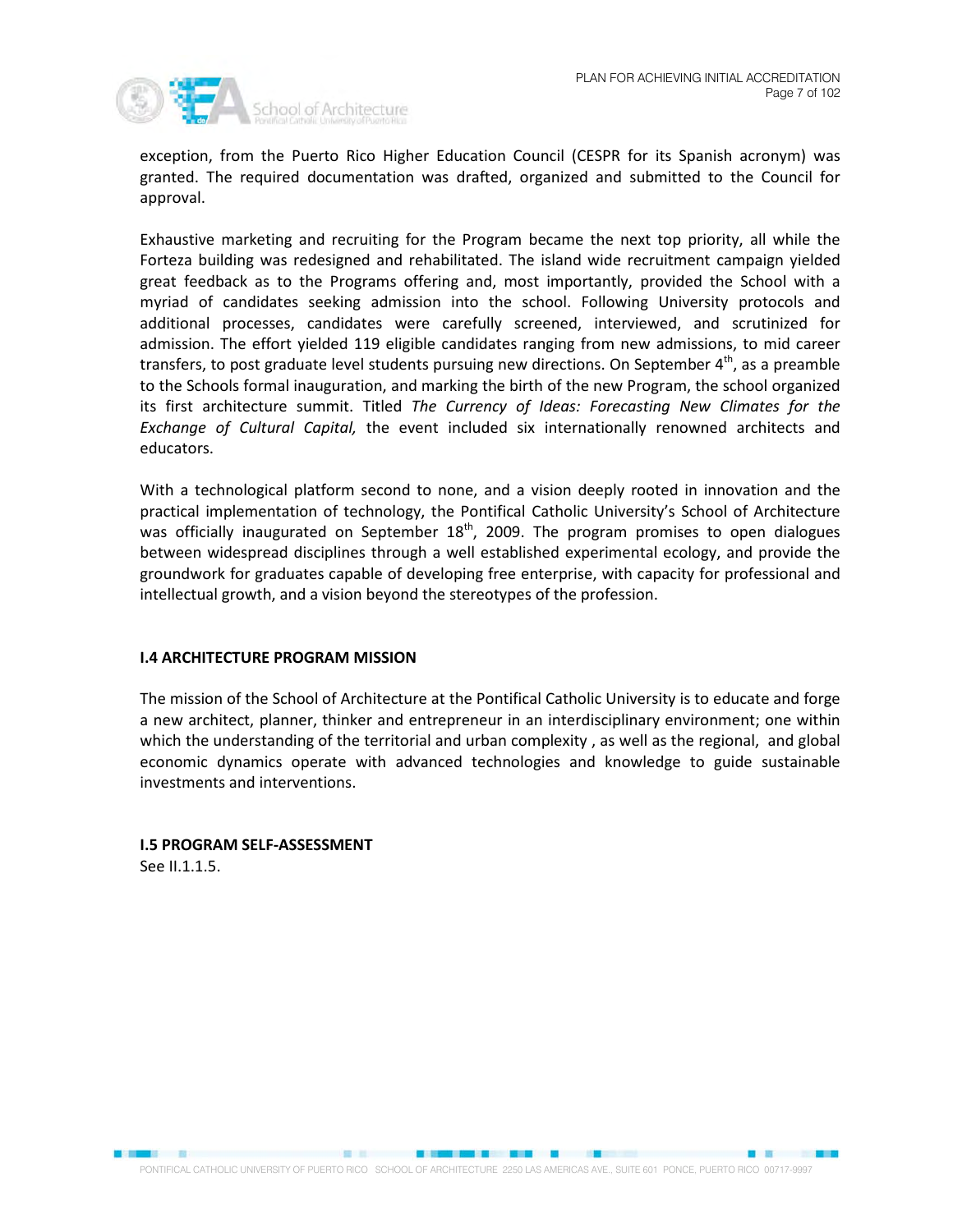

# **PART TWO PLANS FOR COMPLIANCE WITH THE CONDITIONS FOR ACCREDITATION 2**

#### **II.1 INSTITUTIONAL SUPPORT AND COMMITMENT TO CONTINUOUS IMPROVEMENT**

#### **II.1.1 Identity and Self-Assessment**

#### **II.1.1.1 History and Mission**

#### **II.1.1.1.1 Transgressing Conventionality: Growing a New Technological, Economic and Territorial Architectural Genetic**

The School of Architecture at the Pontifical Catholic University of Puerto Rico aims to forge a new Strategic Architect through an innovative ecology of experimentation and expansive knowledge. With an international agenda, an unprecedented access to technology, and a profound social compromise with Puerto Rico's Southern Region, the Pontifical Catholic University opens its doors within Ponce's historical urban center. The Strategic Architect is a professional shaped by the substantive crossing between disciplines, with a total dominion of technologies and an understanding of the complexity of the territories and the cities.

Through an interdisciplinary curricular structure, a unique digital platform complimentary to that structure, and a compromise to impact society constructively through a multisectorial institutional interaction, the School of Architecture exposes its community, students, professors and visitors to creative processes that transcend the conventionalist attitude and the obsolete state of the proposals of the establishment.

#### **II.1.1.1.2 Regional Empathy**

The School adopts the concept of Regional Empathy as the ethical backbone of its academic, social, cultural economic proposal for the southern region of Puerto Rico. Asserting Regional Empathy will be the vertebrae of economic growth for global markets and networks that will be developed through the Port of The Americas, one of the biggest projects within Puerto Rico, and a potential catalyst for economy, culture and regional development. Encouraging Regional Empathy will assure the healthy evolution of our culture in a global exchange context. Culture conceived as the civic and epistemic organizer of the society, like the quarry of wealth, heap of experiences and knowledge. In accordance with economist Jeremy Rifkin, "the cultural production always precedes the cultural sphere, never the commercial. In that sense, the economy it is also a

■ 图 图 图 图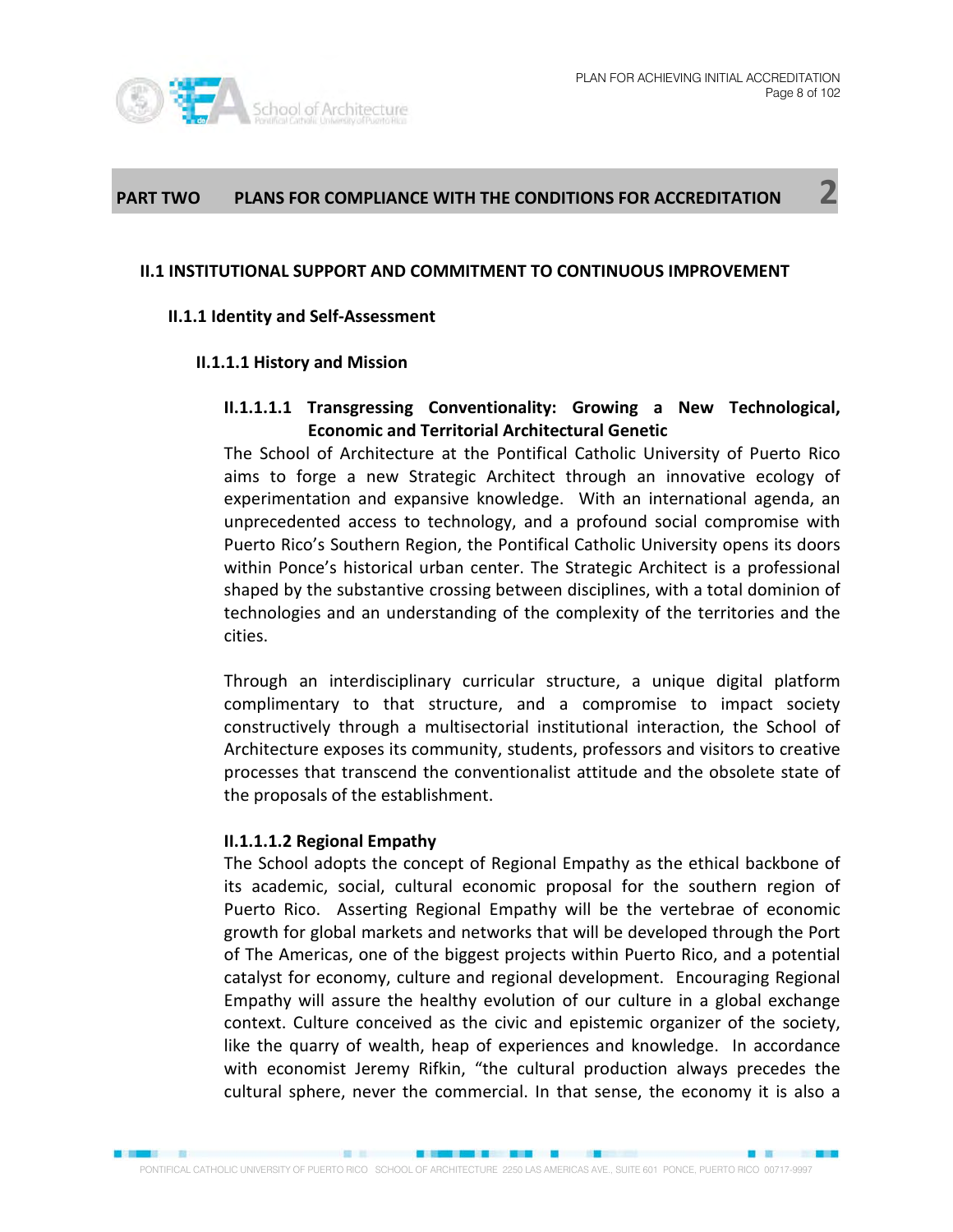

derived institution." The School of Architecture shall contribute to the sustainable development of the Region in a historical moment where economic growth and expansion stand in the way of the vitality of cultural assets. In this way, the Southern Region will establish its north, with an ethic towards its culture but settled to become a vital economic model zone of the Caribbean and the World.

Accomplishing the specific goal of establishing a functional Regional Empathy, the program will benefit the institution by making unique intellectual contributions for the context in which it operates. At the same time, the academic diversity provided by the institution will facilitate the interdisciplinary dialog, essential to the philosophy of the program, and necessary for regional progress in design and planning.

#### **II.1.1.1.3 Program Introduction: Innovative Academic Paradigm**

The Bachelor of Architecture offered by the Pontifical Catholic University of Puerto Rico shall guide students through design processes with real life implications, favoring a more expansive multi-disciplinary paradigm over traditional methods of mere theoretical design. The Program implements the vision by providing students with the tools and programmatic requirements for real-life implementation which may bring tangible and transcendental results within the community, bringing forth a sense of social responsibility within the framework of professional practice and the creative design process.

Curricular structure for the Program is based primarily on discourse and inclusion of skills pertaining to several disciplines related to architecture and urban design. In order to further enhance the posture of these disciplines within the realm of architecture, nine thematic platforms, or Experimental Units, were created. Each Unit is responsible for the creation, integration, application and growth of the topic within the curriculum and external bodies within political, social and cultural frameworks. ( see II.1.1.4.1 for detailed information)

### **II.1.1.2 Learning Culture and Social Equity**

**EXPERIENCE** 

# **II.1.1.2.1 Toward a Constructivist Studio Culture and Education: Values, Knowledge Fields, Capacities and Competencies**

In the academic realm, the curriculum and the programs are constantly studied and reviewed in search of building new educational models. Unfortunately, the majority of these studies end up being structural, quantitative and nomenclature recommendations. The review of credits, course names or simple changes on the course sequence, are light and cosmetic interventions that do not contribute to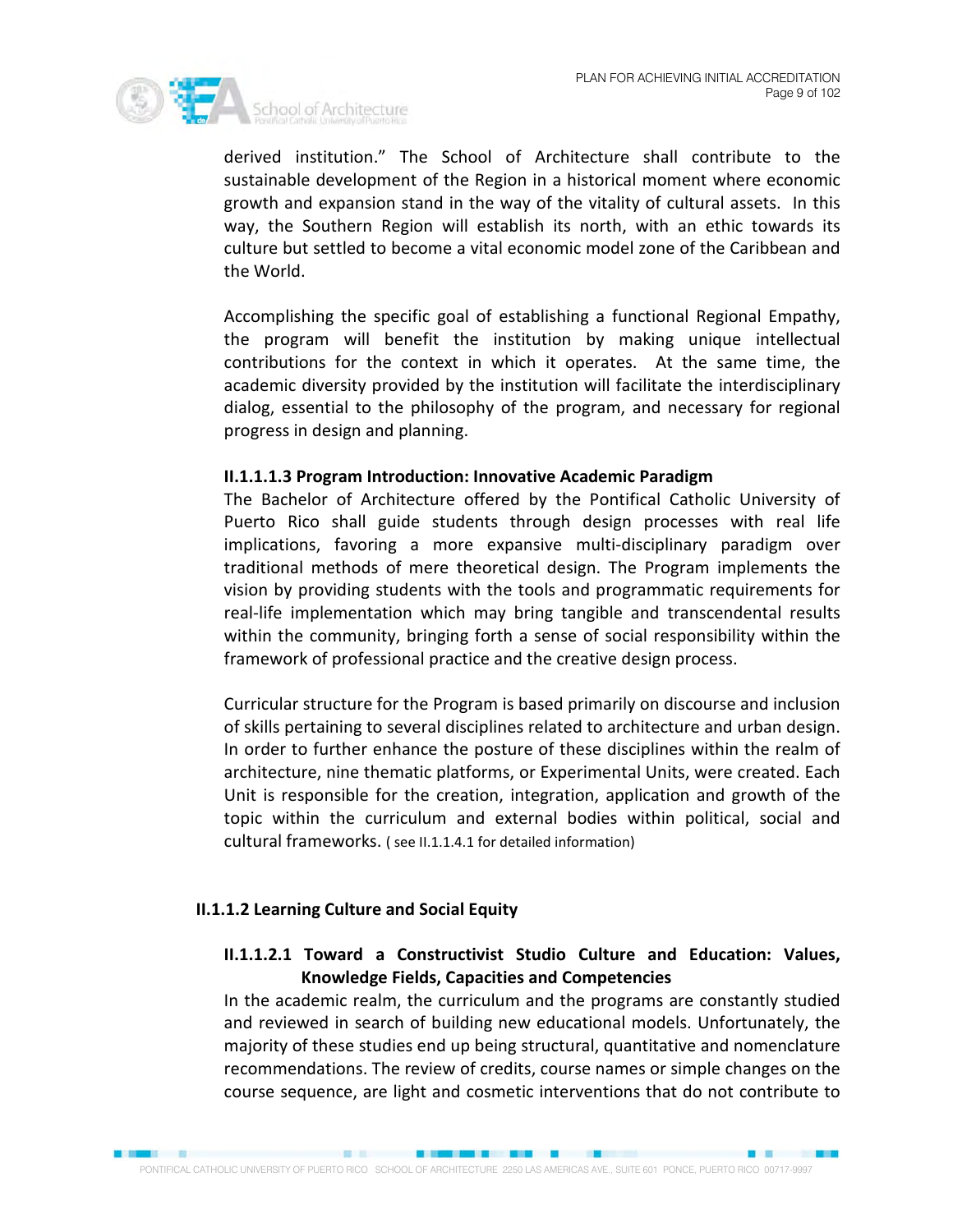

the improvement of education. This is not only insufficient, but that it distorts the social objectives of education.

The revolution of academia requires transforming the pedagogical experience, where the student engages actively and dynamically on his intellectual, cultural, social and professional formation. It entails the search of knowledge, the development of capacities and competence necessary to develop in the contemporary professional and economic realm without the boundaries of the traditional models.

Historically, the education of Architecture has had inconsistencies, product of the bipolar relationship between the discipline and the profession. This duality has derived unbalanced academic responses that privilege in occasions the dominion of practical correspondence to practical discipline. These correspondences have been historically altered depending on economic and technological conditions. Nonetheless, these correspondences, far from improving the didactic model, have distorted the educational purpose at the expense of production lines of professionals disjointed from reality. Both distortions are pathological and restrictive for a healthy education, and for all practical purposes in the real world. To initiate a didactic transformation of architecture, there has to be an abandoning of those dualistic models between the academic and the professional. No evolution of these dualities has yielded benefit or contribution to our society and collective wellbeing.

It is imperative that we find a new paradigm in order to substitute these dual constrains that limit our society from a total improvement on its individual and collective environment experience. Architectural education requires a new cognitive paradigm that breaks the passive model of conductive education of knowledge source and information receptor. Conscious and critical of this reality, the School of Architecture establishes the SEEDS paradigm. SEEDS (Specialized Education and Experimental Development Structure) is a new pedagogical formula that guides the operational, academic, research, cultural and social trends of the education of architecture to promote multi-sectorial and transdisciplinary education rooted in cooperation and the exchange of information.

Our institution offers an open education system centered on the experience of learning from all the players in the contextual environment. Knowledge not only occurs from the student-professor relationship; it is multidimensional in which each member of our community is considered a source of knowledge, experience, wisdom and innovation. It is multidimensional because it considers society and the cities as laboratories, fields of action and destiny of our explorations and our new knowledge; multidimensional because it considers

**EX 2009**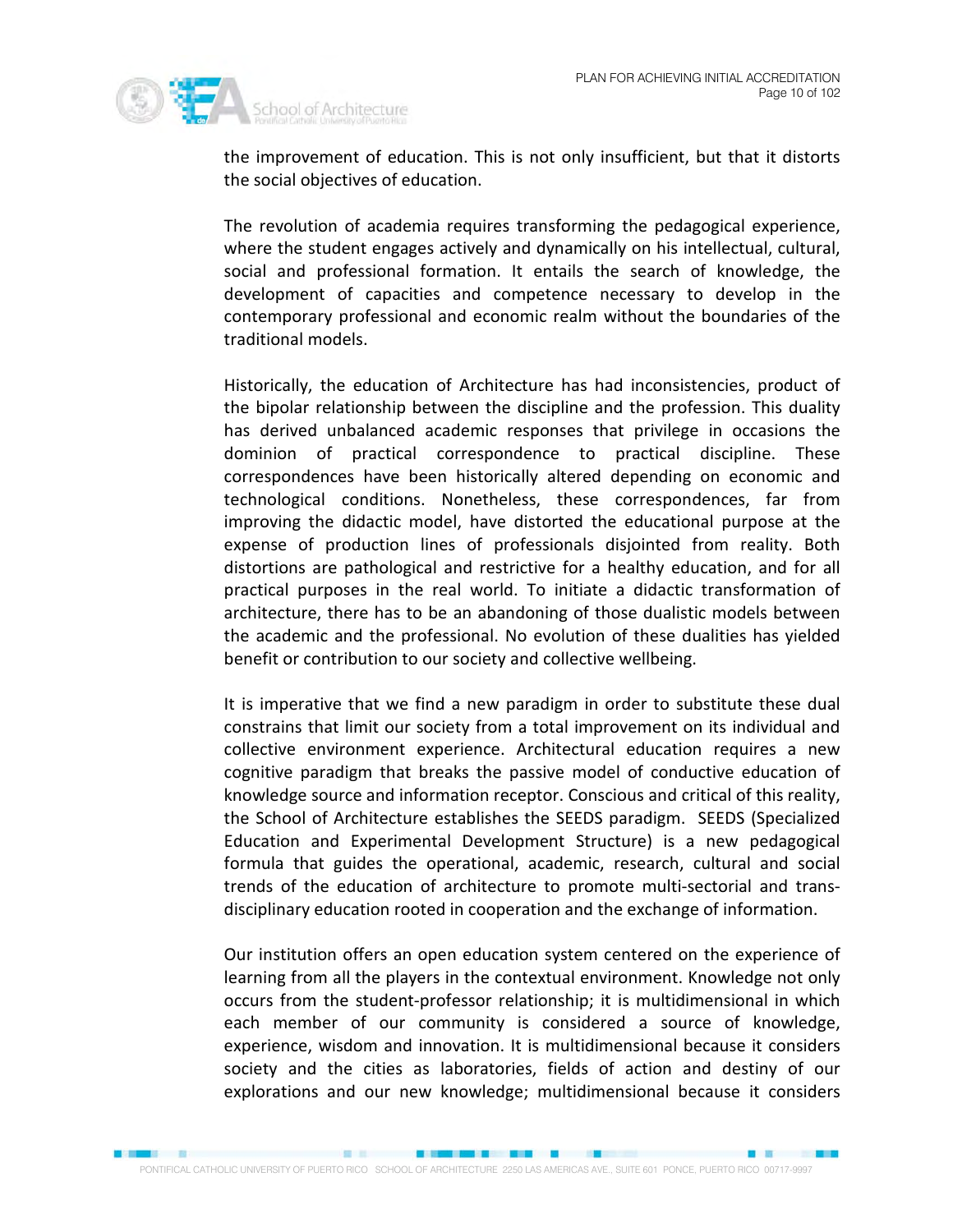

technology in a holistic understanding, learning it philosophically and technically to contribute imaginatively to our society.

Such a system, although expansive by definition, still needs constraints and boundaries as to make it a feasible solution to current academic models. With this in mind, though, such constraints cannot be of academic nature, but rather in the manner that the exchange of information and knowledge applies to the human experience. The opening of our education system is guided by an ethic that leads constructively the relationships and links for a satisfactory interaction.

- 1. **Respect**  The valuation of biodiversity defined as territory and culture. Respect towards the Public (property and environment), Urban, Architectural and Landscape Patrimony. Each member of our community operates in respect towards the person, property and resources of our School and Environment.
- 2. **Dignity towards Work** The valuation of the person, the work and the professional, academic and research resources for the accumulation of knowledge to better the quality of our spaces and environments. Dignity towards the Work that all members of our community for the acquisition of personal discipline and collective execution of excellence in the formation of a body of new knowledge that contributes to our city and region as a healthy ecosystem for the human and citizen exchange engaged and responsible with Puerto Rico's society.
- 3. **Prudence**  The valuation of a measured analysis of the actions, investments, interventions, time and resource management is essential in order for the energy invested by each member of our community to be of its most output. Guided by a vision of sustainability and responsible for the fair management of economic and physical resources, each member of our community is wise in their action s not limiting the capacities and responsibilities of other individuals, of the community and themselves.
- 4. **Solidarity**  The valuation and consideration of the needs and aspirations of each individual of our community to improve through education its quality of life. Solidarity that is materialized in new cooperative ways of teaching, learning, research and development of knowledge.
- 5. **Leadership and Social Commitment** The valuation of Leadership and Social Commitment with the Cultural construction and contribution of Architecture, the strengthening of the spirit and the cultivation of imagination to promote innovation and luckily making feasible influencing our architectural and urban culture on a global level.
- 6. **Equanimity** The valuation of equanimity in exercising critical judgment in the evaluation of the fellow's performance to promote the paused and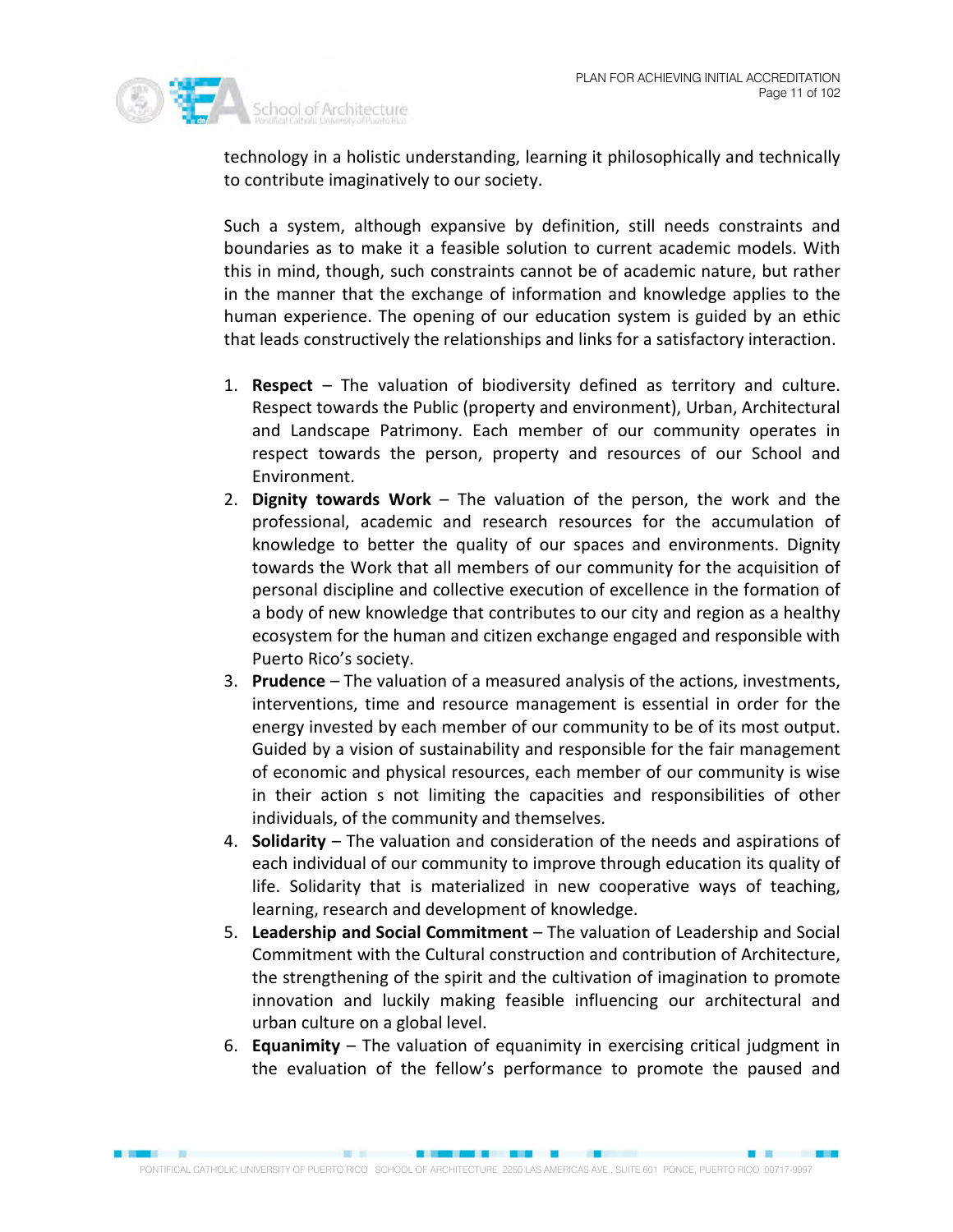

profound discussion of ideas in the search of new knowledge on urbanism, architecture and landscape architecture.

- 7. **Tolerance towards Differences and Participatory Governing The valuation** and respect towards the fellow, culture and the exchange processes that enrich the social and intellectual capital of our community. The value towards locality should not be quarreled with the capacity of aperture and exchange of experiences, tendencies and efforts from other academics and professionals in Puerto Rico and the World. The valuation of the participation in the democratic exercise of growing a School through the strengthening of student leadership, faculty development and administrative capacitating.
- 8. **Promotion and Dissemination** The valuation of disseminating, promoting and spreading the findings and research contributions of our School. From the individual work, the collective and multisectorial work through the traditional and non-traditional communication mediums to educate about the city and the social and cultural attributes of architecture and urbanism.
- 9. **Stimulate the Creative Process and the Cultivation of Imagination –** The valuation of the education and creative process as open, interdisciplinary and multisectorial, respecting the intellectual and creative property of fellows in the search for knowledge, the cultivation of imagination and the application of ideas to the benefit of the city.
- 10. **Cooperation and Collaboration** The valuation of the disciplinary contribution as a social exercise of cooperation and collaboration in which the objectives are reached through the synchronizing of the strengths and improvement of the individual capacities in the execution of projects and Research.

A new strategic architect and leader has to emerge from an unrestricted knowledge environment but with an ethical postulate that allows such interactions to occur in a manner worthy of our Institution, and to the community which it serves. Our School promotes an education environment in which human respect and ethical exchanges are the foundations of a trustful peer relation, and where the curriculum maps academic behavior to the benefit of the trans-disciplinary exchange, catalyzing cross-pollination, and fertilizing innovation.

### **II.1.1.2.2 A New Weave: City Laboratory, Digitalization and Entrepreneurship**

The School of Architecture at the Pontifical Catholic University proposes a weave of academic strengths upon which it will create a new profile of strategic architects. Digitalization, Entrepreneurship and the conception of the School as a City Laboratory responds to three areas of great weaknesses in the academic and professional western tradition and especially in Puerto Rico.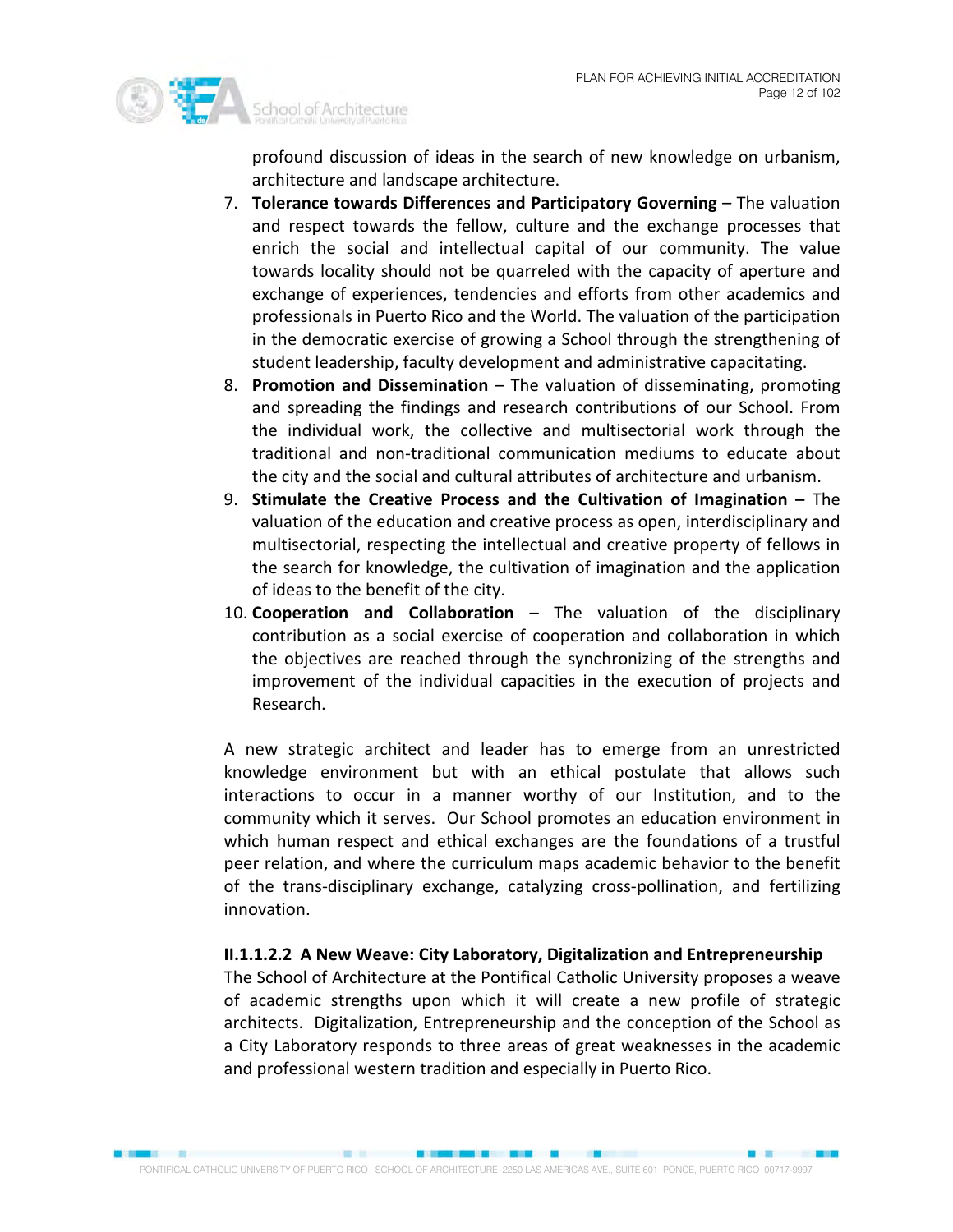

To establish an urban methodology centered in regional economic development requires a rupture of the traditional model of planning, regulating, developing and edifying the cities and territories. Centralized planning guided by the State and local planning led by municipalities are two models of how to intervene in our surroundings that require being redefined. Both models lack of a scale that allows the understanding of the necessary complexity to identify opportunities and solve city and territorial problems. Even more so, they are exhausted models to enable calibrating opportunities and to resolve city and territorial problems.

On the other hand, propelling the growth and development of the Southern Region through a regional technological strategy centered in the Port of The Americas, also requires a new mentality of professionals that imagine, innovate and project advanced models of economic, urban, architecture and construction. As in the State, in the Academy is faced with rigid structures, unadjusted to our times, which do not make feasible the transfer of knowledge and the exchange between all the fields of knowledge that exist in the urban ecosystem.

The disciplinary-professional modern paradigm fragments all the intellectual and cognitive operations occurring in the urban realm through a variety of separated fields that intervene in the territories and cities. This paradigm is mainly responsible for innumerable methodological faults in properly integrating the urban development of the city and the territories with the economic development, preventing the perfection of sustainable development models. To implement Structural Capital development in the Southern Region it is imperative to firstly, introduce the municipal and regional scale to the planning and governance processes of the territory; and secondly, to introduce the urban methodology as a scientific approximation to the intervention of the city and territory.

The School of Architecture is conceived as an Urban Laboratory where the meticulous study of the city, the territory, the ecosystem is part of the academic and research agenda. The pragmatic knowledge of the city and the region as an ecosystem in which economic, socio-cultural and political complexities are intertwined is essential in order to obtain the data and intelligence necessary to evaluate the effort and compete. It is an eco-systemic knowledge of all the components of the territory, natural, infrastructural, legal, social, politic and economic; in short, a pragmatic knowledge.

The pragmatic knowledge of the city and the region has to occur in a new academic stage. An Urban Laboratory that derives new methodologies, new technologies, new models and visions to develop the Southern Region is necessary to provoke the pertinent changes and orthodox mentality that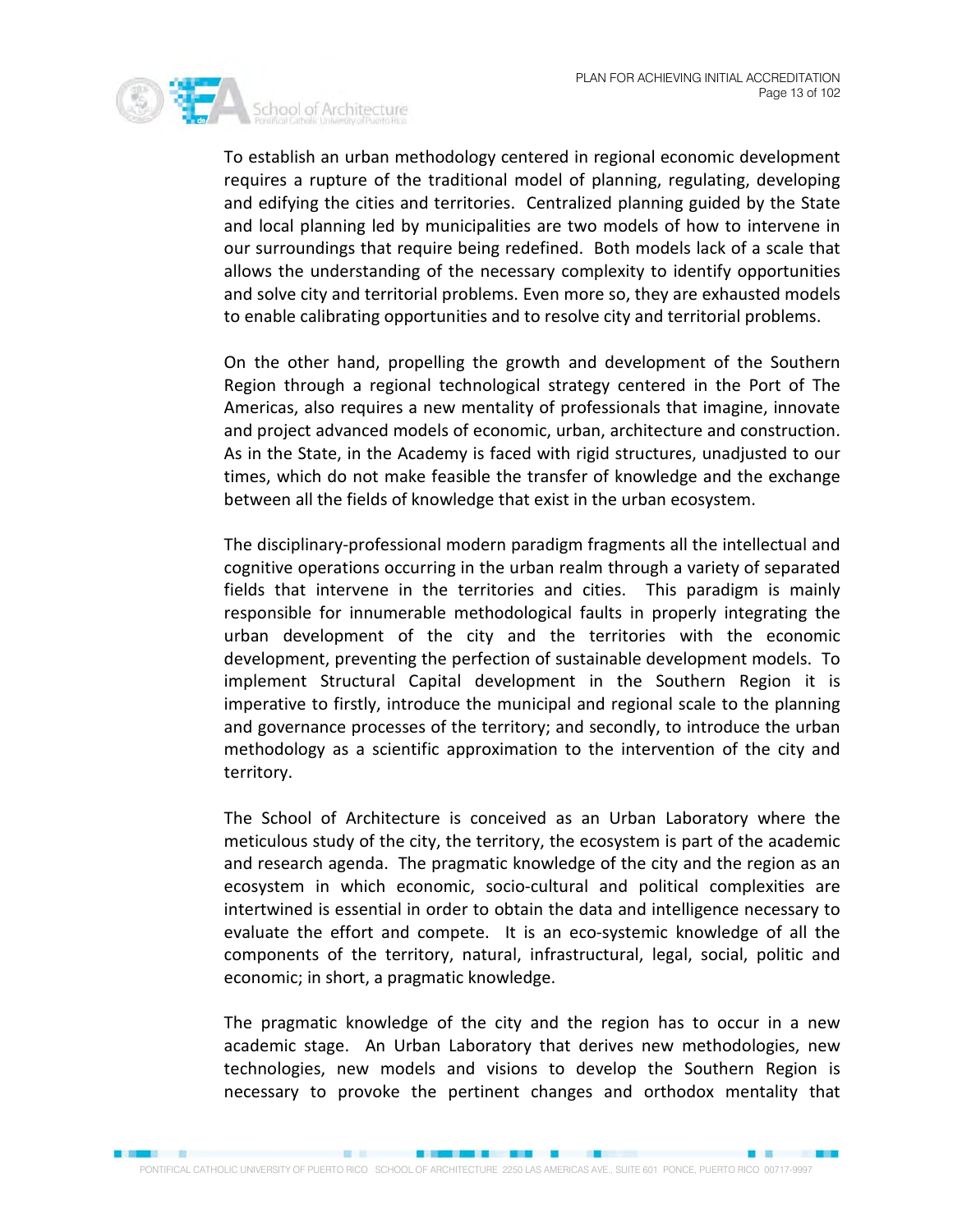

dominates the State and the traditional Academy. In going into competing globally, it is necessary to instill in the territory new characteristics, attitudes and models of operating locally and internationally.

On the other hand, the School of Architecture will be a center for digital innovation. With an unprecedented investment in technology, the infrastructure available to faculty and students has no parallels in Puerto Rico and the United States. In this academic scenery, technology is not an accessory or a computer hub in support to academia, but an investigative and exploratory consideration in itself. This posture towards technology comes to close a gap that the academia in Puerto Rico has promoted in detriment of the logical, esthetic and ethic quality of architecture. Technologies, especially digitalization aspects, lead the script of this new academic environment, from the curriculum to even the design studios; the technological presence is avant-garde.

The triad is concluded with an entrepreneurial emphasis that seeks to enable the architect with the ensemble of skills necessary to make headway in the economic, financial and investment world that dominates the logic of businesses. The School of Architecture exposes the student to the operational complexity of the city, not only from its physical, infrastructural and regulatory perspective but also it incorporates risk assessment, economic composition and financial feasibility that allows the fulfillment of projects.

#### **II.1.1.2.3 Multisectorial Participation in the Assessment of Learning Culture**

The students evaluate both part-time and full-time faculty members at least once a year. In addition to this, peers and department chairs also evaluate fulltime faculty members. The results of these evaluations are taken into consideration in preparing the faculty development plan not only for each faculty member but also for the department, the college, and the university. The Institutional Support Center for Faculty Development coordinates a series of seminars and workshops for all faculty and administrative staff after assessing their professional needs at the beginning and throughout the academic year. Various professional development activities have been carried out with an average participation of 60 faculty members per activity at the Ponce Campus. A comprehensive calendar of these activities is published at the beginning of each semester and distributed to all faculty members.

### **II.1.1.2.4 Policies and Norms of the School of Architecture**

For examples of the policies established by the program's administration and staff, with the purpose of providing a positive and respectful learning environment at the School of Architecture, see the following documents:

• Access protocols and Guidelines for Forteza Building.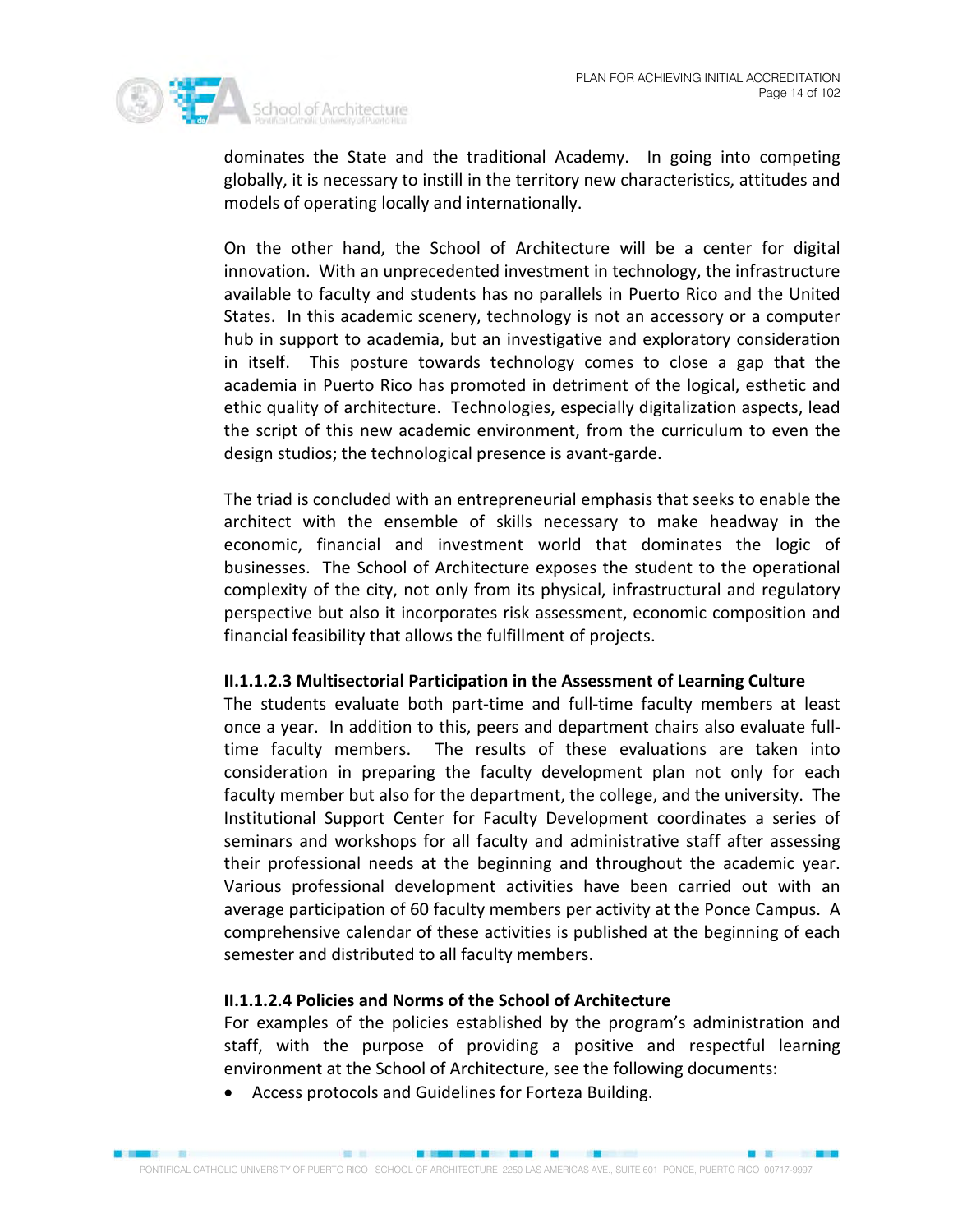

- Network Norms and Guidelines
- Multimedia Norms and Guidelines
- Facility Guidelines and Protocols
- Guidelines for Student Behavior within Forteza
- Library Norms and Guidelines
- Fabrication Laboratory Norms and Guidelines

A copy of each of the preceding documents is posted on every Design Studio, so every student can have access to them. Some of the policies have been established in response to students' inquiries. Every Director and Coordinator has established a Manual of Protocols for his/her Department at charge. Students have been made aware of these policies by meetings and orientations.

### **II.1.1.2.5 Institutional Policies and Procedures for Grievances**

For examples of the policies established by the institution to handle grievances related to harassment and discrimination, see the following documents:

- ADA and Section 504
- Protocol for the Management of Domestic Violence in the Workplace
- Alcohol, Tobacco and Drug Use Policy
- Sexual Harassment Policy
- Protocol for Management of Sexual Harassment Claims
- Institutional Policy on AIDS
- Institutional Policy on "Crime Awareness and Campus Security Act".
- Institutional Policy on computer network use
- Institutional Policy on Internet use
- Institutional Policy on Wireless Internet use
- Institutional Clothing and Appearance Policy
- A H1N1 Management Protocol
- Standard Conduct Policy

Access to the preceding documents can be obtained through the Human Resources Department and the Vice-Presidency for Student Affairs.

### **II.1.1.2.7 Institutional Policies for Academic Integrity**

For an example of polices established by the institution to preserve the academic integrity, strengthening its already firm position against cheating and plagiarism, see Article VI from the Pontifical Catholic University's Student Handbook.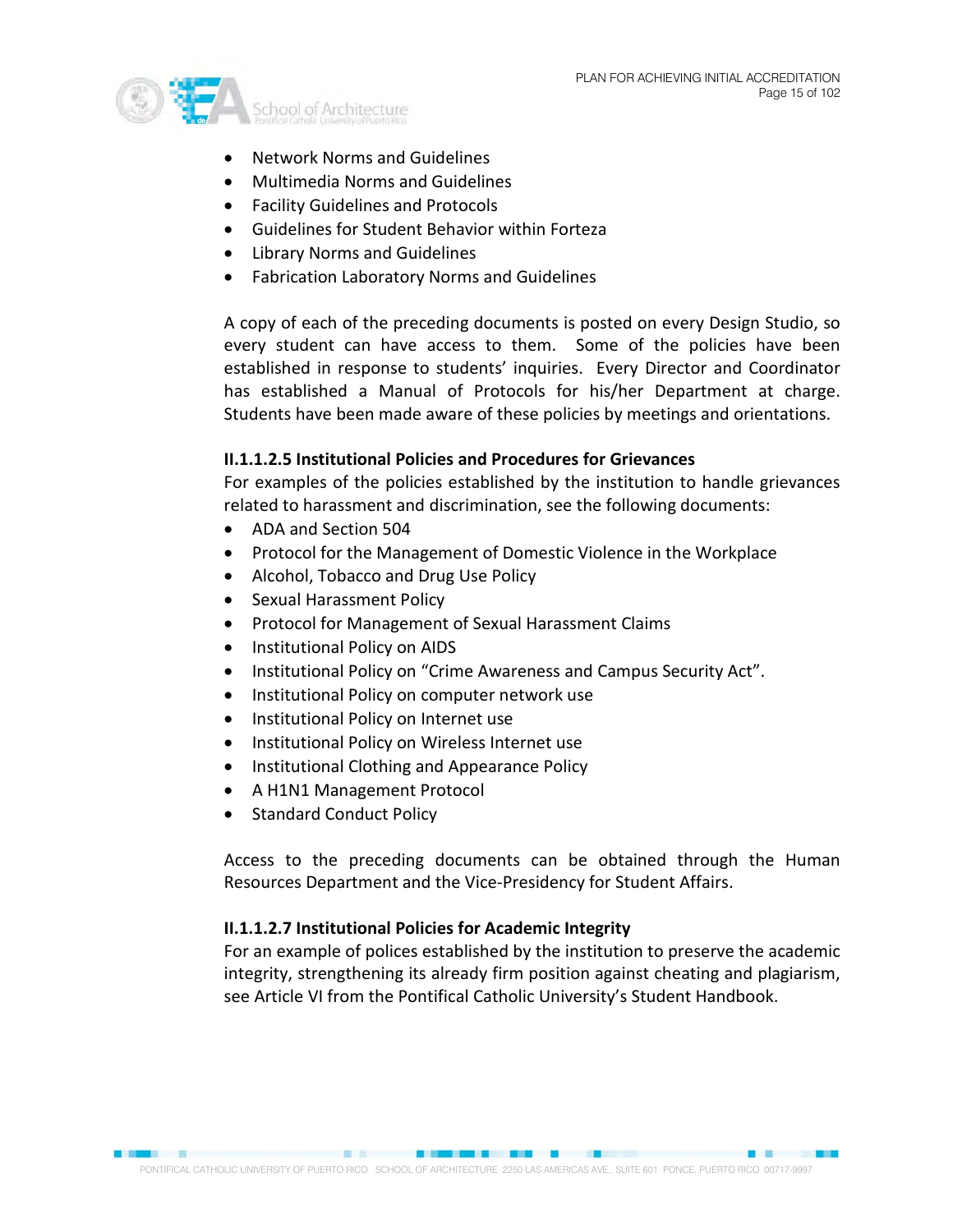

# **II.1.1.3 Response to the Five Perspectives**

# **II.1.1.3.1**  *Perspective I: Architectural Education and the Academic Community* **Curricular Ecosystem: An Innovative Transdisciplinary & Multisectorial Academia**

Contemporary society faces challenges that require new models of problem solving and intervening in the real world. To insert oneself in the in a globalized Network economy requires the most advanced economic, social and political competencies. Just as we have argued, the Southern Region finds itself in a historical juncture. In presence of this actuality, we should be strategic and face it as the pragmatist philosopher Nicolas Rescher suggests, "Reality will be effectively treated once all its richness is present". That reality to which Rescher refers is the reality that reveals and details the complexities to put forward pragmatic solutions; a reality that demands new epistemic and technological approaches from the sciences and creative fields.

The Pontifical Catholic University's School of Architecture Academic Department adopts this definition of reality in order to validate its pertinence and to position itself in the academic and professional world as a front line alternative. A new academic offer in the fields of urbanism and architecture in the Southern Region faces the challenge of contributing to that regional technological strategy with three guidelines, Innovation, Transdisciplinarity and Multisectoriality.

Innovation is the production of ideas, methodologies, researches and technologies for the study of urbanism, territories and generation of pragmatic proposals that consider the industry, the market, the surroundings, the region and the society in which they situate.

Multisectoriality is the integration of all productive sectors, government, industry, professional groups, civic entities in the situation analysis and in the proposal of solutions and strategies to advance the interests of the region. Transdisciplinarity as a new approximation to the production of knowledge from the intersections and overlaps of traditional professions and disciplines like architecture, law, business administration, ecology, amongst others.

The School of Architecture reinvents the Academy, transgressing western models of separation and fragmentation of knowledge, if it wants to be relevant and contribute to the resolution of problems and bring knowledge for the society to progress. The Academy will need to have a purpose further than training and professionalizing; it has to have an ethical purpose with the society in which it

**SECRETARY AND RESERVE**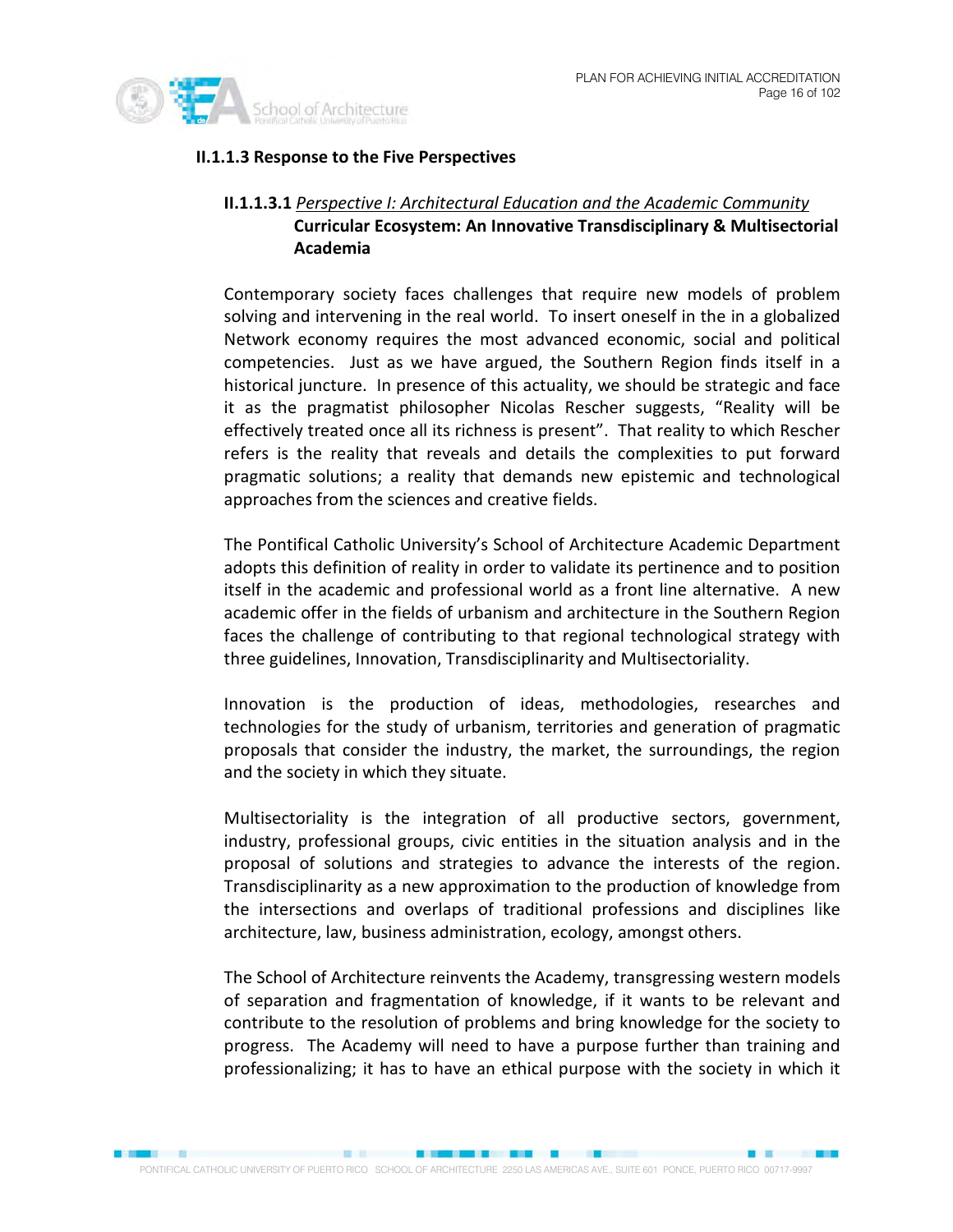

situates that transcends the capacitating on working skills, the Academy will lead the efforts of development and progress of its territory.

# **II.1.1.3.2**  *Perspective II: Architectural Education and Students* **Visionary Leadership and Entrepreneurial Will**

Architecture, within the realm of professional practice, is regarded as a catalyst of vanguard initiatives within the use and development of social environments, thus assuming responsibility for the implications of proposed interventions within our communities. For this reason, the School of Architecture shall provide future professionals with the necessary tools to engage these scenarios with leadership and social responsibility. A graduate from the Program shall:

- Act according to the Christian values and principles as set forth in the Pontifical Catholic University of Puerto Rico.
- Promote and maintain a high sense of compromise and responsibility towards the practice of the profession.
- Be of entrepreneurial character, capable and willing to adopt a prominent position within our society in a proactive and responsible manner.
- Be capable of contributing real tangible solutions within the realm of professional practice.
- Be capable of securing professional standing once integrated within our society.
- Have the capability to establish strategic links within public and private sectors with the intent to provide benefits and effectively contribute to the community.

Faced with these goals, the School of Architecture's academc platform, constituted by nine distinct Experimental Units, shall provide graduates with the tools necessary to empower professional reach and adaptable development paths within private practice.

# **II.1.1.3.3**  *Perspective III: Architectural Education and the Regulatory Environment* **Promoting professional diversity and capability**

The Pontifical Catholic University of Puerto Rico's School of Architecture projects graduates with the knowledge and tools necessary to become catalysts of new ideas and directions, both as individuals and professionals, and the intellectual capacity to engage strategic alliances with other professionals. These tools, along with the skills acquired in the design realm, shall provide the ability to acquire tangible expertise within the fields and themes brought forth through the Experimental Unit proposed as integral components of the Program.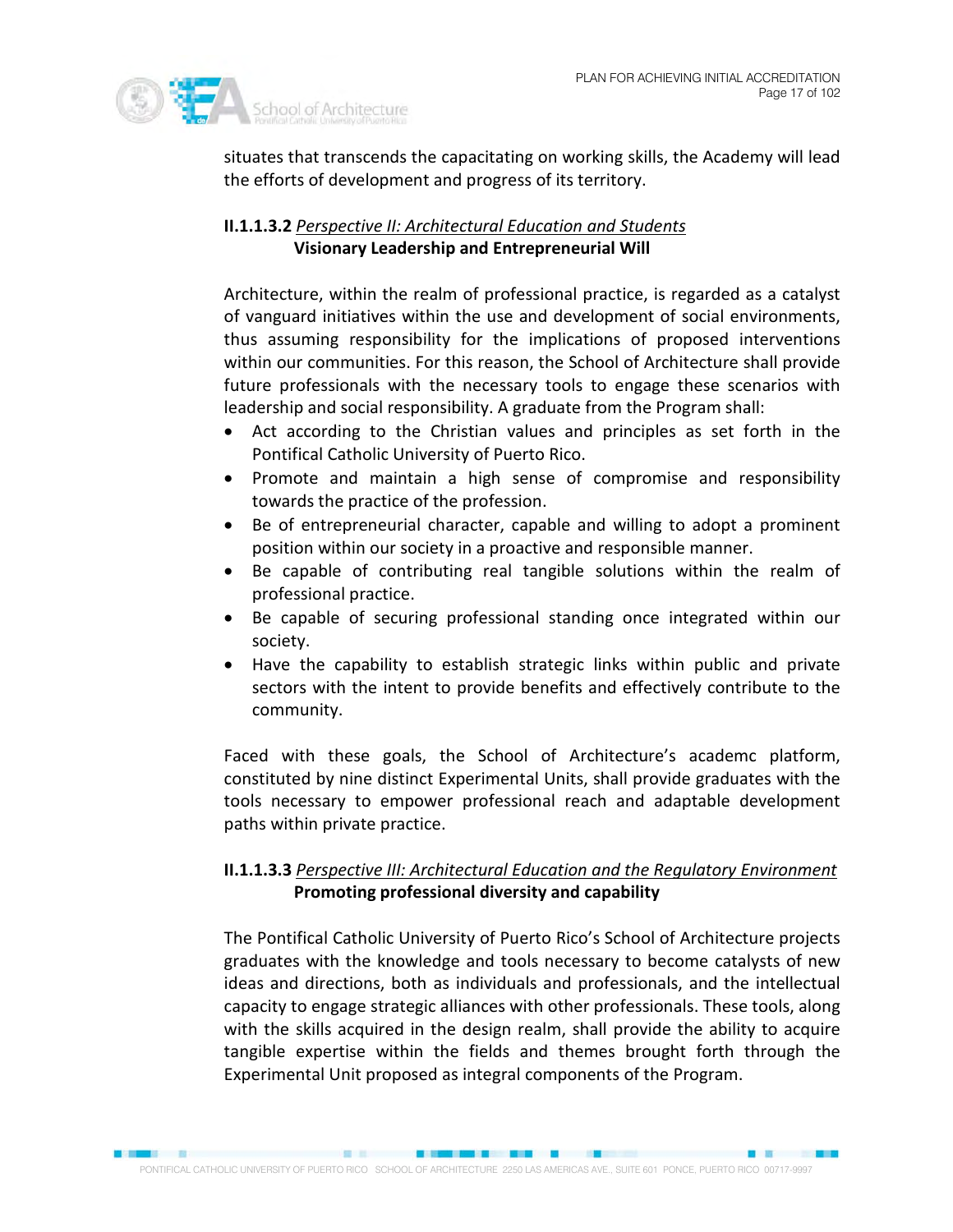

These nine Experimental Units are designed to provide applicable knowledge in the fields of Architectural History and Culture, Adaptive Conservation and Preservation, Structural Framework and Assemblages, Building Technology and Sustainability, Landscape Ecology and Environment, Urban Synergies and Communities, Legal and Administrative Awareness, Development assessment and Feasibility, and Digital Representation. The Experimental Units are meant to provide the foundation for further exploration within academia (graduate and post-graduate) and professional practice. To further enhance positioning opportunities for graduates, the Program has established a system of academic Minors in each of the fields, thus providing the knowledge and skills necessary to acquire further expertise, but also to formally validate their credentials once in the professional realm and a in their search to expand their capacity to acquire additional credentials, certifications and degrees.

The School of Architecture's location within Ponce's urban center also provides exceptional access to all cultural, political, economical and social resources of the area. Within this framework, students shall be able to interact directly with other professionals in other fields, and postulate ideas, interventions, alliances and their own personal criteria on a diverse number of topics, further enhancing their development as well-rounded, adaptable professionals. It will also provide them with the opportunity to acquire practical and tangible knowledge on regulatory systems as applicable within their study environment.

In the field of regulatory development and implementation, the Legal and Administrative Awareness unit shall provide the students with a access to information and collaborations through the implementation of courses, lectures, special projects, and strategic alliances with local, state and federal agencies responsible for the regulatory environment to which most graduates will eventually be subjected to in professional practice, be it in the private or public sector. The Experimental Unit shall also provide students with the understanding and framework provided under professional agencies such as CAAPPR (Colegio de Arquitectos y Arquitectos Paisajistas de Puerto Rico) and Puerto Rico Board of Architectural Examiners. Graduates from the Program shall also have an awareness of Regulatory practices within other fields of expertise via interventions with other Experimental Units. They shall have awareness on Preservation issues, Building Codes and Regulations, Public Policy, Land Use, Development, and Energy efficiency, as well as systems of incentives in place by government agencies to promote issues not yet in regulatory status.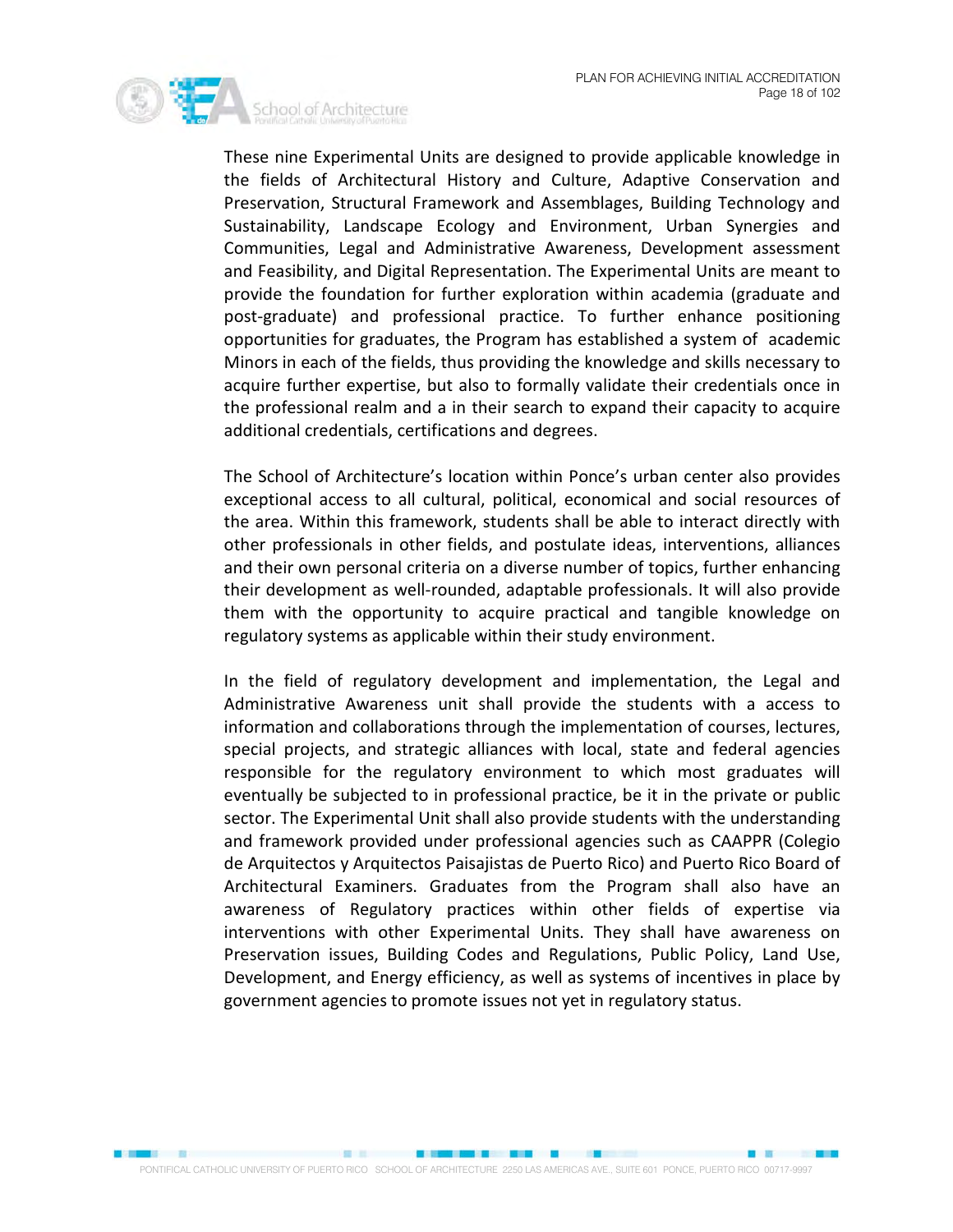

# **II.1.1.3.4**  *Perspective IV: Architectural Education and the Profession* **The Multisectorial Approach as Academic Strategy**

In establishing a City Laboratory approach capable of producing innovative strategies, the School of Architecture proposes the implementation of Intramural Strategic Alliances. In the form of councils, these alliances are meant to use the School as a venue for collaborative networking and understanding, where academia, private and public sectors can find common grounds and discourse on a myriad of topics relevant to architecture, economy, politics, culture and social function of the urban environment. The Intramural Strategic Alliances are meant for students, professional design firms, and government agencies to interact on common ground in a collaborative manner and dealing with real issues and conditions. The objective of the Alliances is to examine these issues in an attempt to promote effective strategies and evolve ineffective ones for the benefit of our communities.

One of the biggest challenges in the establishment of a solid academic program in architectural studies is foreseen or planning for impact it might or should have upon the social structures under which it is established. The School of Architecture's goal is to engage its context through ideas and resolution of issues at a global scale while dealing with those that are most pressing on the local realm. In order to achieve this, the School shall provide a platform where students can engage local issues with precedent knowledge of global solutions tailored to meet contextual necessities. The intention is to keep student exploration nested in reality without compromising the possibility for innovation, and along the way, to prepare students for their inclusion into a local network of professional practice in a vanguard manner.

It is through the implementation of Intramural Strategic Alliances that the foundation for tangible solutions to real problems may find its course. Integral to this approach, given the possibility that student work may find its way into real life projects, the School shall provide the students with due credit for their efforts, thus complementing their knowledge as well as their intellectual and professional development from an early stage. Such experience shall also find its way into the students pre-professional portfolios as evidence of their ability to engage real problems, establish collaborative efforts with other professionals in the field, and provide the groundwork for assessment once ready to immerse themselves in the real world.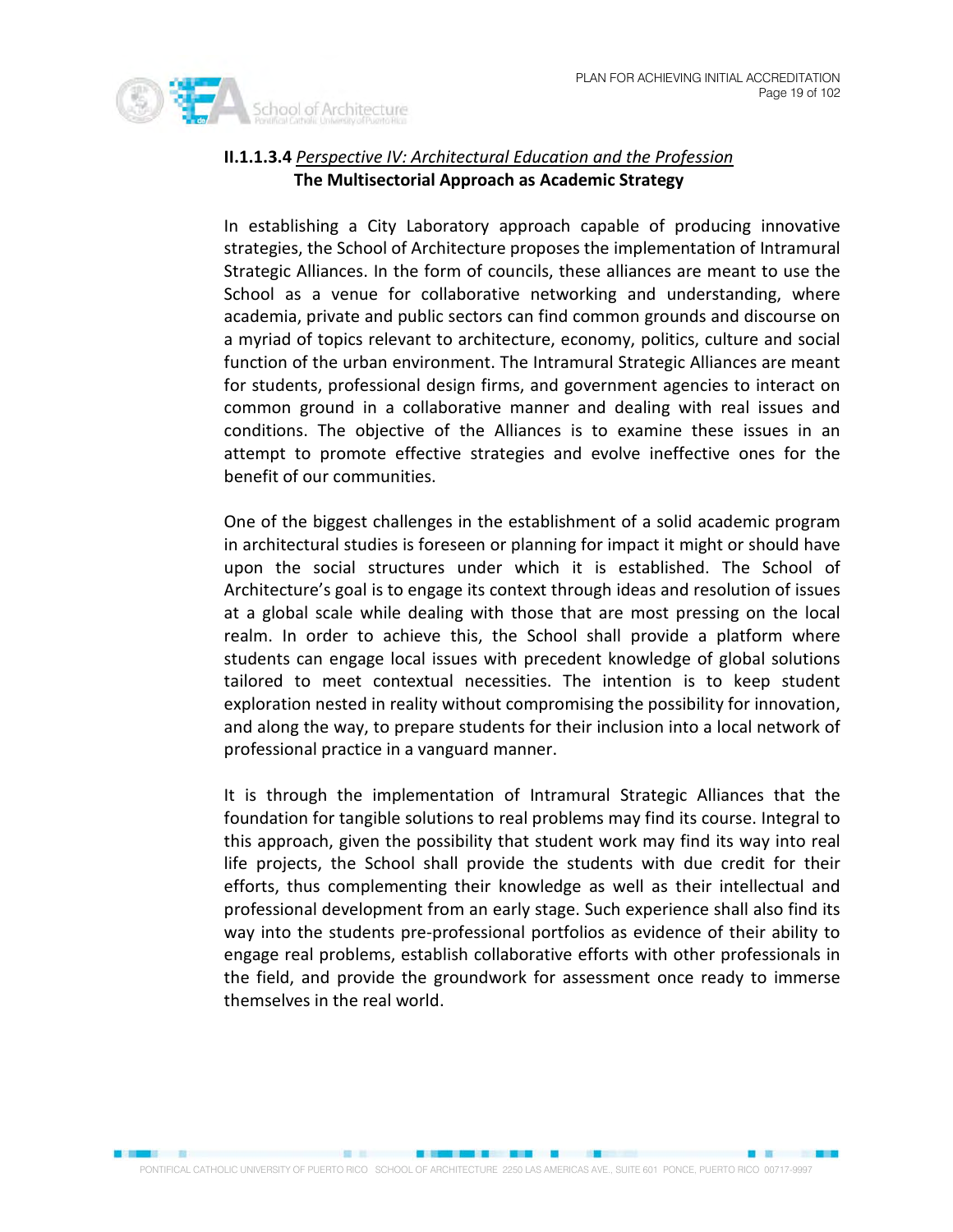

# **II.1.1.3.5** *Perspective Five: Architectural Education and the Public Good*  **Port to Network: Regional Technological Strategy in the Access Era**

Our society finds itself immersed in a transition processes regarding the understandings of economical and cultural exchanges between countries, institutions and individuals. Capitalizing on the global aperture that offers the Port of The Americas requires an all access strategy to the principal players of the Southern Region. From the academic perspective and of a School of Architecture, this strategy shall be propelled in an innovative way, looking to establish multisectorial praxis, where the Academy, the Industry, the Government and civilian society shall collaborate in its implementation, evaluation and calibration. Pontifical Catholic University has as its goal to establish an academic paradigm that allows reaching the cultural pith undertaking the social transformation of the region, in other words, a paradigm that will take us from the Port to the Network of Global Access.

Global connections through new means of communication, social interface, and high speed technologies have transformed the interchange of much of the global population. The elevated technology tolerance makes connections and exchange feasible, which exceed the traditional physical limitations but imposing access restrictions. Access restrictions are only overcome if national strategies of absorption and retention technologies are instituted to assure an equilibrated social growth. In a national level, these strategies have to arise from the present strengths and potentials of the regions. On the other hand, the strategy should be attained from the regions with strategic alliances with the academic centers, turning into innovation incubators, of new knowledge, re-training and repositioning of social capital. Only then, it is assured that the economic growth that the region undergoes will be broadly captured and it will allow us to constantly re-dimension the economic growth opportunities.

In the case of the Southern Region, the Port of The Americas represents a global access technology. Even more so than to assure its maritime mercantile operation to be cost effective, that it will bring profit, better employment, added value activity and quality of life in the region; the Port of The Americas has to be employed as a tool to extend global access and the technologic, commercial and cultural retro-feeding of the Region. The technological, commercial and cultural exchange of the commercial activity cannot be posteriori and even less accidental. The Southern Region cannot bet its economic development on failed models in which internal commercial activity is diverged and in many cases faced up to foreign economic activity. It is imperative that the model is equilibrated, that it allows the global potential of the internal strengths in the same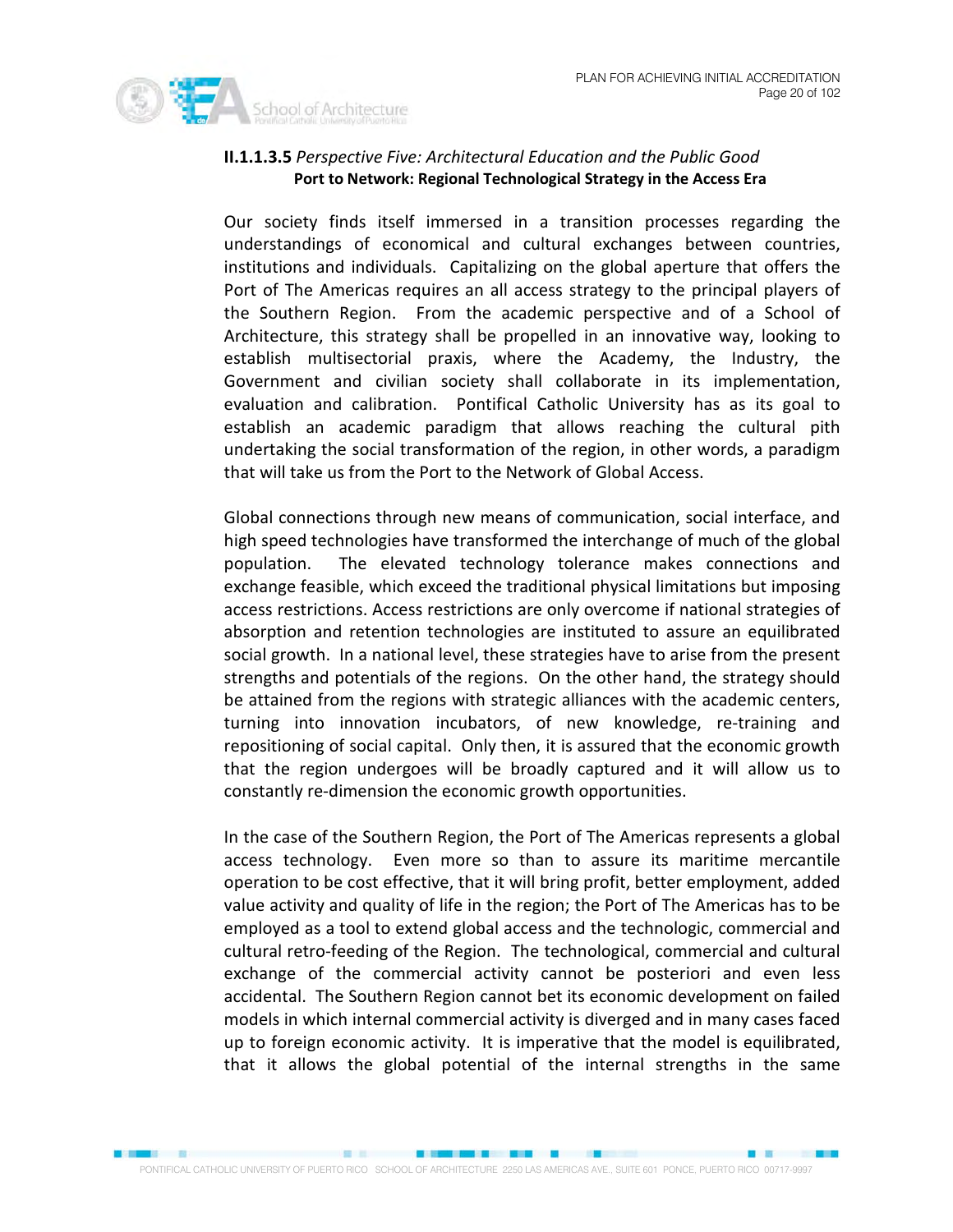

proportion that we incorporate international economic activity, specially the sustainable development of our Intellectual Assets.

The regional economic strategy should be focused towards incrementing and developing the Intellectual Assets to its maximum capacity. The Intellectual Asset is without a doubt the most valued yet intangible quarry of any society or organization. Because of this, the role of educational institutions especially universities shall be to lead efforts to assure that the Intellectual Asset is the main regional indicator that allows the measuring of the earnings of those exchanges, in that we can measure objectively our competitiveness and productivity. The Southern Region could measure its outputs from the Port of The America's technology in the Network of global economy only if it undergoes sustained levels of Intellectual Assets' growth. In accordance with Nicola Dragonetti, "a system of Capital Asset is, in itself, an intangible resource of the organization".

Traditionally, the organizations, public or private, measure its behavior on tangible indicators such as deposits, investment and employment. This leads governments and private corporations to work towards increasing areas that allow the projection of successful indicators of their enterprise and initiatives. None the less, to measure with success the effort and output in the Network of global economy we should measure two fundamental aspects within the Intellectual Asset, in first place the Human Asset and secondly the Structural Asset.

Human Asset takes note of the intellectual competency, attitude and agility of the population of a determined organization. On the other hand, the Structural Capital sees about relations, the organizations, the renovation and the development of these organizations. Defined this way, the educational centers and universities should refocus their academic agendas in order to attend these categories programmatically and curricular wise in their institutions as a measure of retro feeding the regional technological strategy.

From the academia, Catholic University's School of Architecture considers the Structural Asset in a geographical regional scale and with an urban methodology that allows the development of integrated strategies in order to maximize the output of natural and infrastructural assets. Jointly, the School of Architecture promotes the Human Asset from a transdisciplinary platform fostering new knowledge and research that will emerge from the overlapping and intersecting of traditional disciplines.

**BOOK AND \$1000 \$1000 \$1000 \$1000 \$1000 \$1000 \$1000 \$1000 \$1000 \$1000 \$1000 \$1000 \$1000 \$1000 \$1000 \$1000 \$1000 \$1000 \$1000 \$1000 \$1000 \$1000 \$1000 \$1000 \$1000 \$1000 \$1000 \$1000 \$1000 \$1000 \$1000 \$1000 \$1000 \$1000 \$1000 \$1** 

**EX 2009**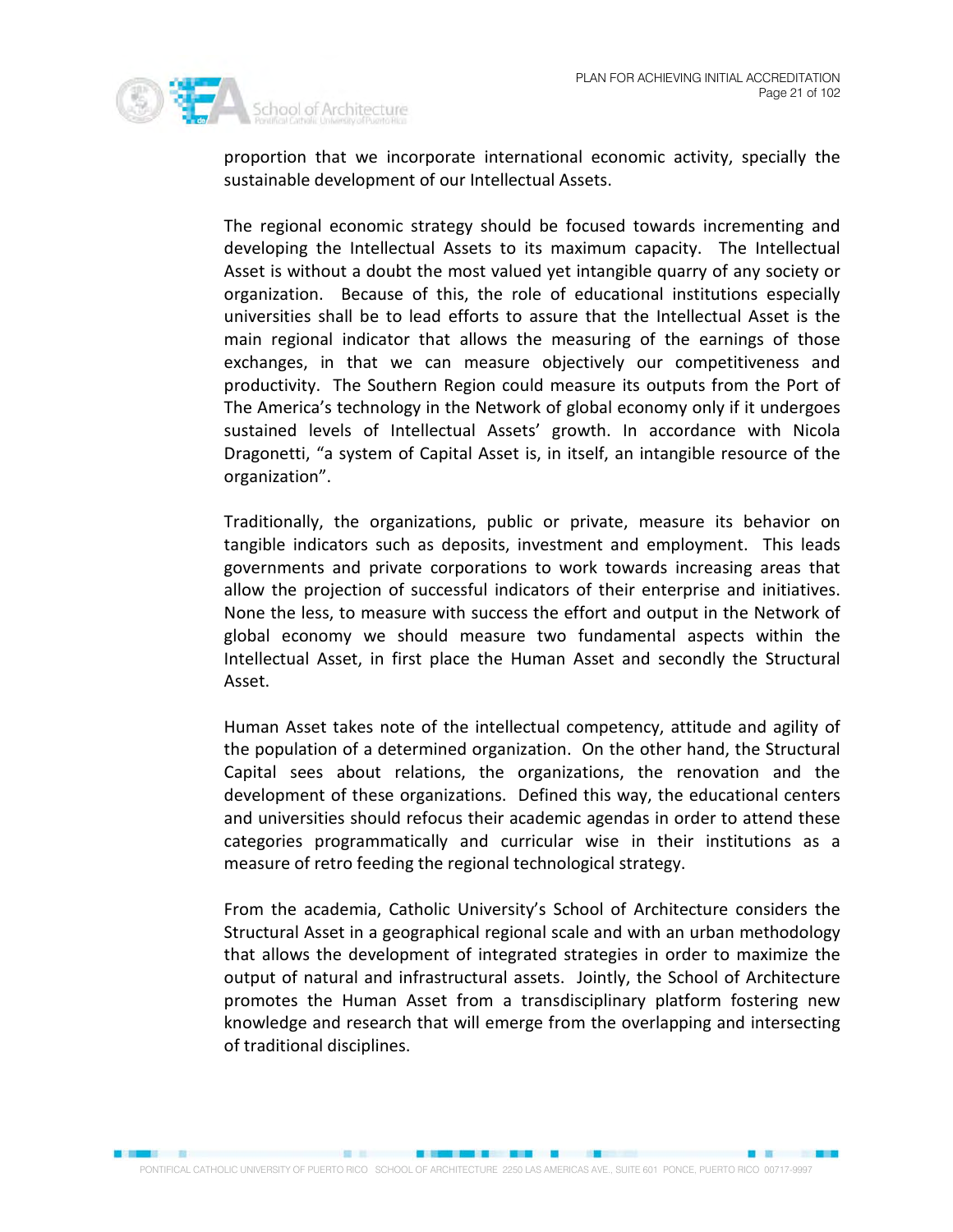

It is a matter without precedents in the academy; Pontifical Catholic University's School of Architecture integrates the regional technological strategy centered in how to strengthen the Port of The Americas as a tool for Intellectual Asset growth through two main vectors, the territorial development of the region with an urban approach centered on economic development; and secondly, a new intellectual offering, with an innovative, multisectorial and transdisciplinary academia.

#### **II.1.1.4 Long-Range Planning**

#### **II.1.1.4.1 Integral Strategic Planning**

The goal of the PCUPR School of Architecture's academic platform is to bring a high standard, all encompassing education that can bring real solutions to real problems affecting our community and our region. Attention shall be given to the integration of the student body within the communities social, cultural, political, economical realms, bringing forth a formative process guided by intellectual quality, integrity, and compromise where the real necessities of the community are met with innovation in a skillful, multidimensional manner.

With this mandate as the cornerstone of the School's holistic approach, the integration of the Experimental Unit components to the Program prove to be an innovative and integral part of the School's success. The School has a Strategic Plan articulate and implement by the SEEDs or Experimental Unit. The Strategic Plan defines goals and objectives in response to the NAAB's Five Perspective:

- 1. Architectural Education and the Students: Academics
- 2. Architecture Education and the Academic Community: Research
- 3. Architecture Education and the Regulatory Environment: Continuum
- 4. Architecture Education and the Profession: External Resources and Industry **Outreach**
- 5. Architecture Education and the Public Good: Community Outreach

The general goals and objectives of the Experimental Unit matrix is delineated as follows(Please refer to the Integral Strategic Plan for a complete appreciation of details and action plans:

• The **Architectural Design and Representation** Unit (ARAD/ARAR) is established as the cornerstone of the architectural design platform. Its goal is to lay the groundwork for all design and representation courses, and provide students with the most current trends, theories and tools available to the design professional Through a solid curricular intervention, the Unit shall promote the digital approach as an efficient tool for visualizing, manipulating and representing design work within a platform rooted in exploration, experimentation and implementation.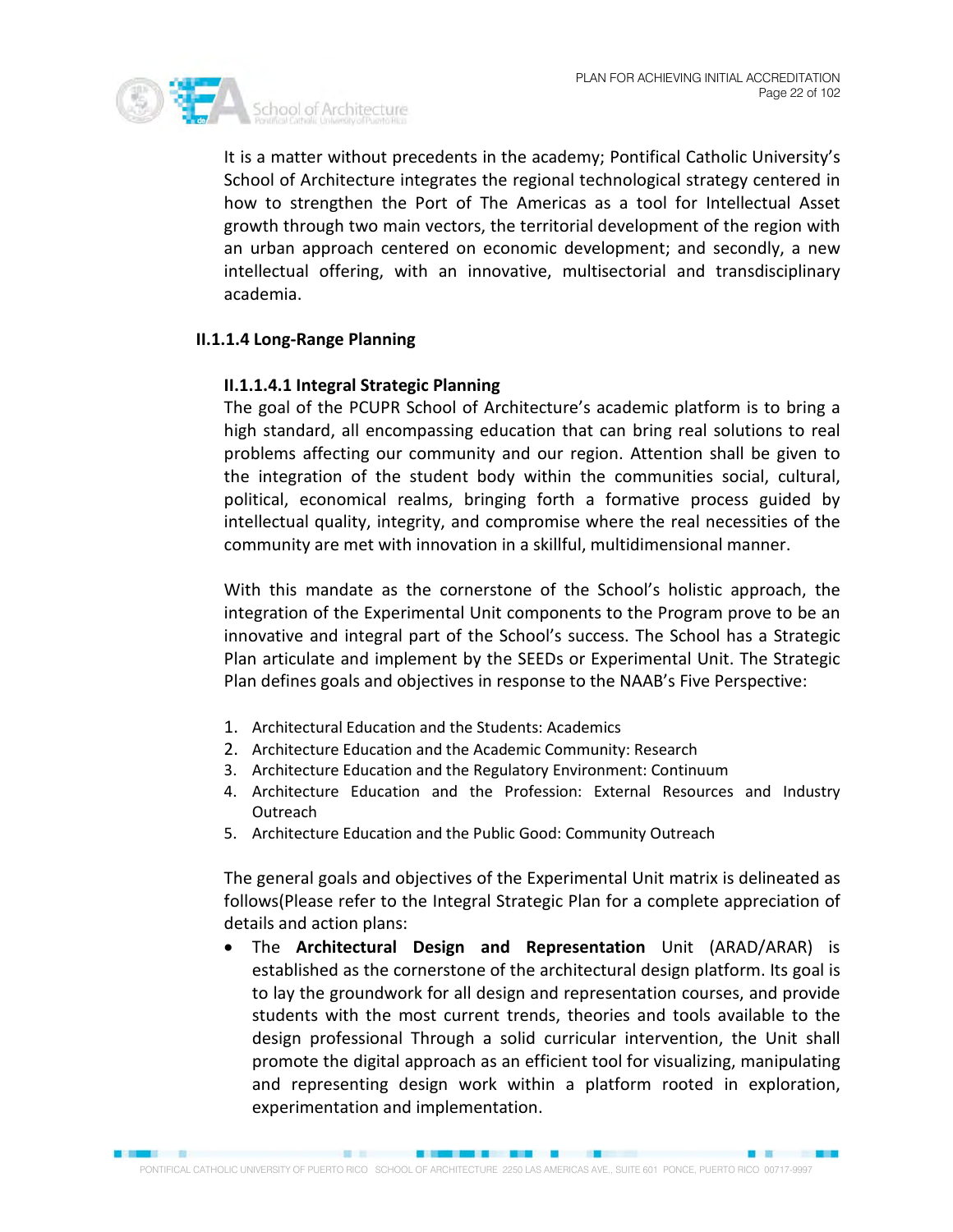

- The **Architectural History and Culture** Unit (ARHT) is established as the main source for historical analysis and awareness as encompassed by the cultural, political, sociological, technological and chronological relations of past eras. The strategic plan for the unit proposes the research and development of paradigms based on historical precedents, the creation of resource libraries for students and the community.
- The **Adaptive Conservation and Preservation** Unit's (ARAC) mandate is to engage the historical context through the theoretical exploration and practical experimentation of innovative design and methods of conservation and preservation. The School's location within the city's historical district proves to be one of the unit's best assets. The units strategic plan calls for close collaboration between the School and agencies involved in the preservation of our context, and shall help keep these practices current and in the forefront.
- The **Structural Framework and Assemblages** Unit (ARSF) is primarily responsible for providing the foundations by which students shall gain awareness and understanding of the physical and technological components of sound building design as pertaining the structural integrity and construction methodology within a framework of innovation, tectonics and architectural design. The Unit is also responsible for keeping the research and implementation of innovative structural systems in the forefront, and constantly re-evaluating structural assemblages as integral parts of the design process. The units strategic plan calls for the exploration of structural systems, the experimentation of tectonics within the parameters of architectural design, and the implementation of structural systems and technology prior, during and after the design process.
- The **Building Technology and Sustainability** Unit's (ARST) goal is to bring awareness and understanding towards the intricacies of building systems, technology and sustainable design practices within the Programs curricular structure. The Unit intends to become the link between architectural design, technological systems and sustainable design practices. It also serves as a link between environmental issues and design methodology, as well as the systems that establish the rules and regulations by which architectural expression is bound. The unit's strategic plan includes the research, exploration, experimentation and implementation of building systems and construction methodology through active interaction with public and private sectors.
- The **Landscape Ecology and Environment** Unit (ARLE) is primarily responsible for bringing issues pertaining to environment, landscape, and context to table. Through research and integration, the unit shall provide the backbone of an initiative to create a more solid bond between the natural landscape and building design. Environmental awareness shall also become key within

**STATE**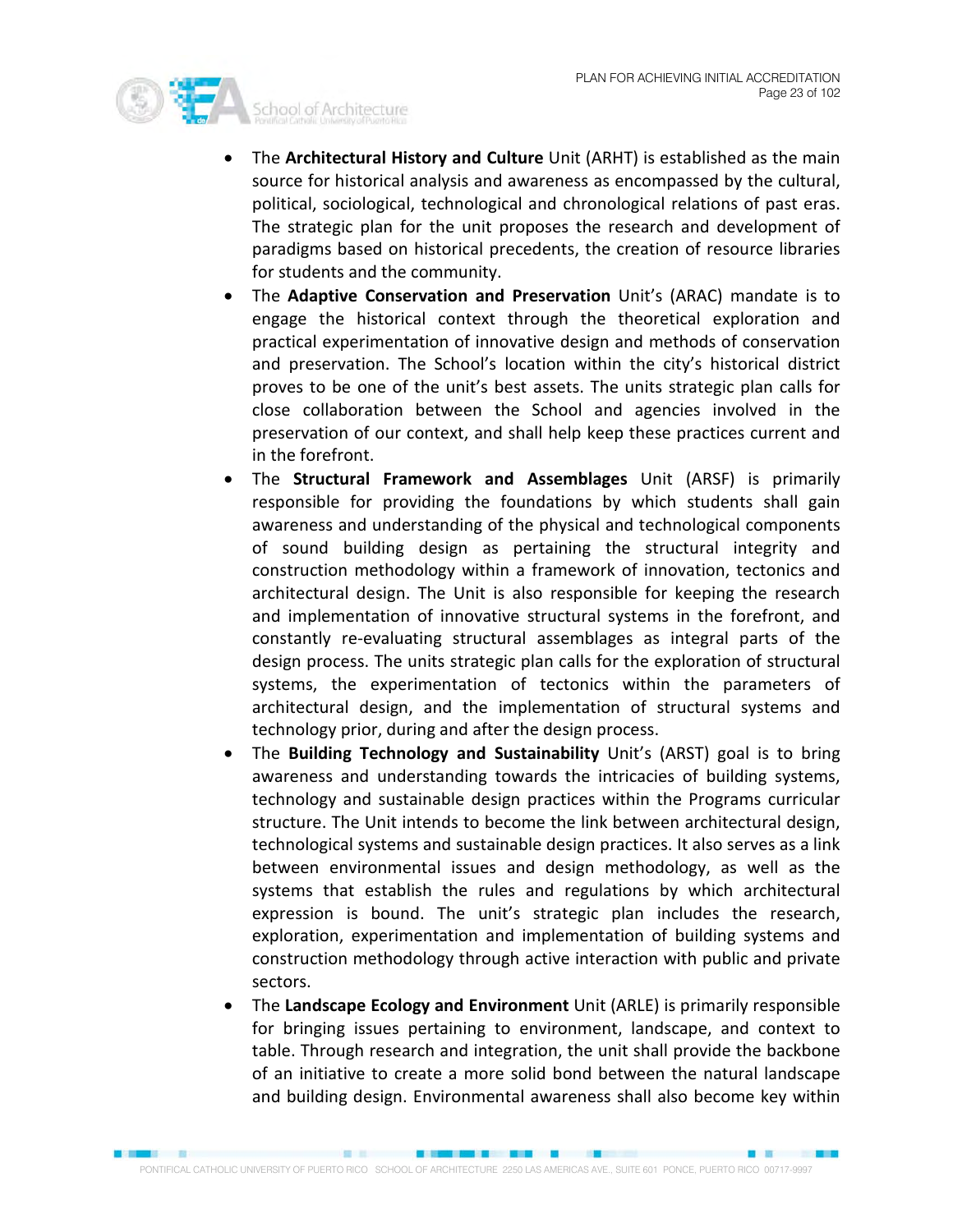

the units mission, as well as the cultural, sociological and ecological implications of sound environmental explorations.

- The **Urban Scapes and Communities** Unit (ARUS) intends to provide students with a sense of scale as pertaining to the design process, paying close attention to the spatial, contextual, economical, sociological and functional aspects inherent in our cities, communities and regions. Urban design strategies shall be studied and applied as physical entities, as well as sociological iterations of tangible proportions, playing close attention to design boundaries as presented by context and regulatory systems. The units strategic plan includes the research, exploration, experimentation and implementation of urban and community design strategies as applicable to different scenarios, both local and global, and shall serve as a link between students and the community which they serve.
- The **Legal and Administrative Awareness** Unit (ARLA) serves as the platform for the research, development and implementation of all legal and administrative function within the practice of architecture and urban design. The unit shall provide the tools necessary for student to understand that while architectural design yields a physical manifestation, the design process is bound by strict codes, regulations, boundaries and systems. The unit shall focus on the legality of the practice, from office management, project management, building codes, regulations, and responsibilities of all professionals involved in the design and construction process.
- The **Development Assessment and Feasibility** Unit (ARDA) intends to further expand student's perception of professional practice by way of entrepreneurship and the financial model by which large scale projects are designed and implemented. Students shall be provided with the practical aspects of designing for profit, the financing of large scale projects, and land use development. Real Estate development shall be presented as an all encompassing process, leading students to the understanding that while architectural design is a key process in development, it is a small piece of a much larger structure, and that knowledge of the processes may yield more effective design solutions.

The symbiotic integration and interaction between the Experimental Units provides the fundamental structure by which the architecture program is conceived. The holistic approach presented in the Schools vision, that of a multi disciplinary environment, departs from the norm in the themes within the Experimental Units are meant to compliment rather than supplement the design process. The long range objective is to reformulate and re-establish the role of the architect within our community, where the understanding of the many pieces that make up the architectural process may yield a professional able to operate at different levels with expansive potential.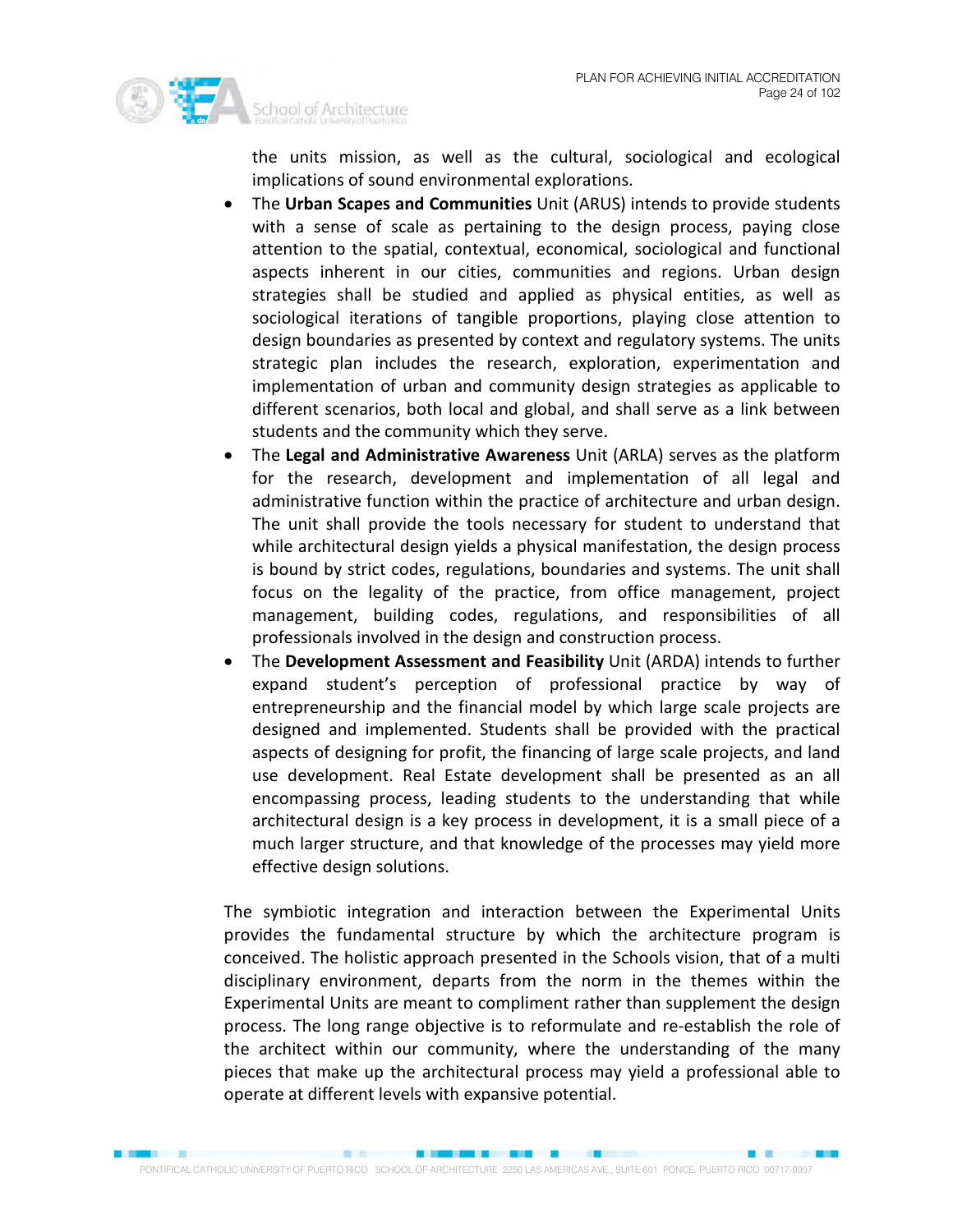

### **II.1.1.5 Self-Assessment Procedures**

#### **II.1.1.5.1 Institutional Assessment Office**

As part of the Puerto Rico Pontifical Catholic University's institutional structure, each Academic program is evaluated by the Institutional Assessment Office (OAI). This office include the Data and Support Recollection Center (CADA) which works with the data and information recollection and analysis processes generated during the implementation of the academic assessment plans. Also, it advises the members of the assessment committees of the academic units and it services the processes of review, preparation or modification of the assessment instruments.

The OAI was established to promote the leadership and the support in the development and supervision of the effectiveness of the institutional assessment model. It provides support for the continuous bettering of all the areas of the university's community through educational activities and orientation of the assessment and accreditation requirements, amongst other. Also, as a live and academic service community committed with the full realization of the human being in all its dimensions, the institutional assessment project will promote the development and complete fulfillment of our students.

The School of Architecture, in key with the requirements of the OAI, has established an Assessment Committee for the program. As a foundation for the execution of its functions, this board will refer to the Guide for the Assessment of Academic Units provided by the institution, including the following themes:

- Institutional Assessment Project (PAI)
- Academic Assessment Process
- Student Apprenticeship Assessment
- Role of the Institutional Assessment Office and the Institutional Assessment Committee (CAI)
- Role of the Units Assessment Committees
- Functions of the Unit Assessment Committee's President
- Implementation of the Unit's Assessment Plan
- General steps to guide the Assessment Process
- How to prepare the Unit's Assessment Plan
- Compile the data and sharing the results: interpreting the evidences and implementing the changes and the improvements
- Utilize the nourishment to make changes
- Procedure for form developing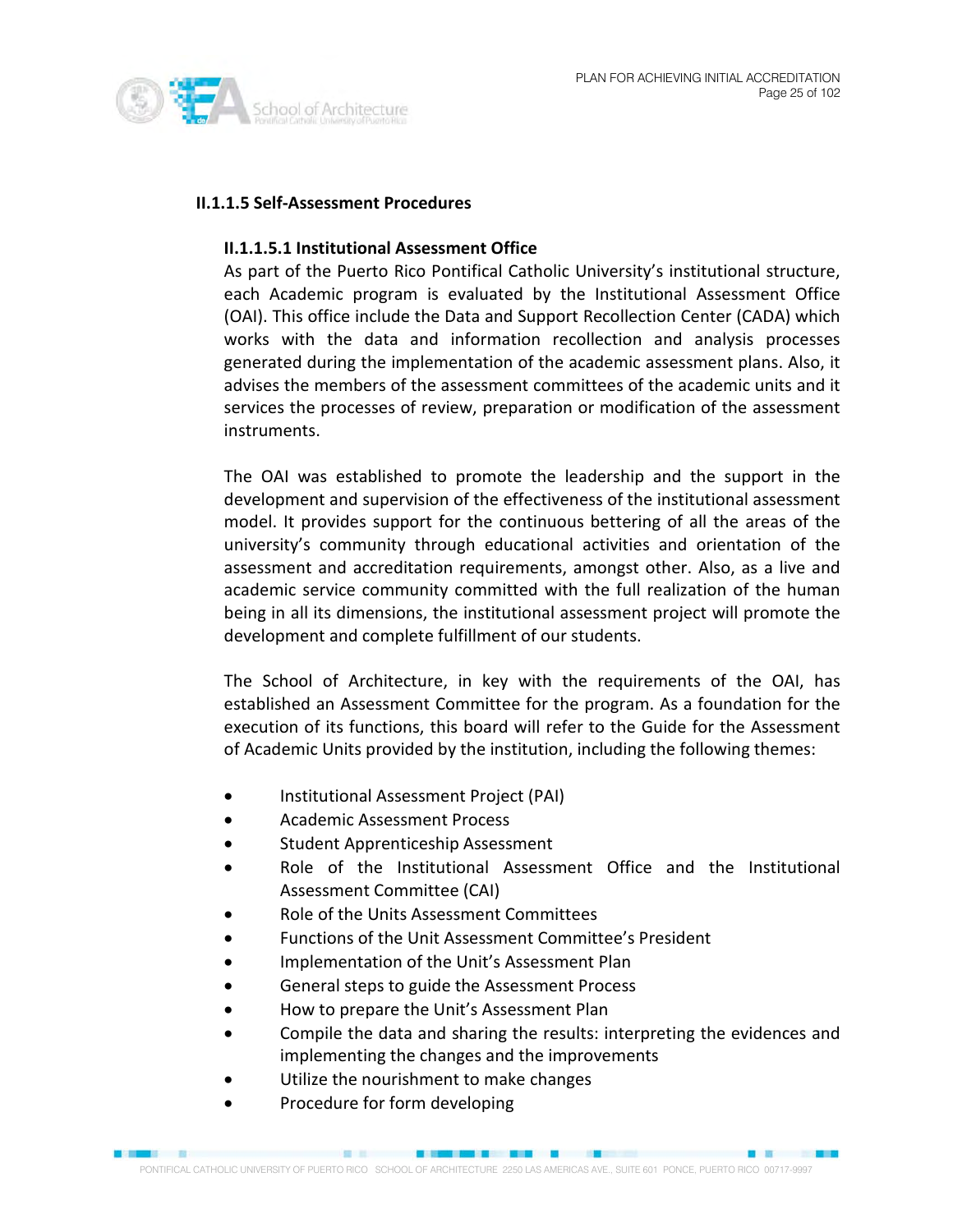

- Instruments for the assessment of courses
- Instruments for the assessment of academic programs
- Other instruments for the assessment of academic progress

Lastly, to ensure the fulfillment of the mission established for the program, the Dean of the school of Architecture has implemented a structured system of weekly meeting for the constant evaluation of the student body and the academic personnel. To measure the student's efficiency, we will carry out a periodic Academic Progress Assessment referred to the Dean, Associate Dean, the Bursar's Office and the Economic Assistance Office. As for the faculty, to measure their fulfillment we will utilize the Apprenticeship Assessment Techniques Manual provided by the OAI. Also, we have begun the implementation of a faculty assessment project conducted by the students.

### **II.1.2 Resources**

### **II.1.2.1 Human Resources and Human Resource Development**

### **II.1.2.1.1 Faculty and Staff**

For the Faculty Resumes, see Part Three (III), Section 2.

# **II.1.2.1.1.1 Institutional Policies and Procedures Relative to Equal Employment Opportunity/Affirmative Action (EEO/AA)**

The procedures related to the recruitment, selection, and appointment of full and part-time faculty at the Ponce Campus and its extensions are 23 found in the Statutes, Faculty Manual, and other documents approved by the Board of Trustees and the University Senate. The authority to appoint faculty resides in the President, who delegates this power to the Vice-President for Academic Affairs. The Associate Vice-President for Academic Affairs, who logs Equal Employment Opportunity and Affirmative Action data, initially acknowledges all applications received. These applications are then sent to the appropriate department chair, which compares the candidate's academic experience and background with departmental needs. According to established norms, the chair consults a departmental committee of professors with rank concerning the candidates who will be recommended for the teaching position. In addition to academic preparation, emphasis is also given to the moral and ethical principles inherent in the candidates whose qualifications are reviewed by the Delegate for the Institutional Mission. Deans receive recommendations from the chair of the department and forward them with their approval to the Vice-President for Academic Affairs.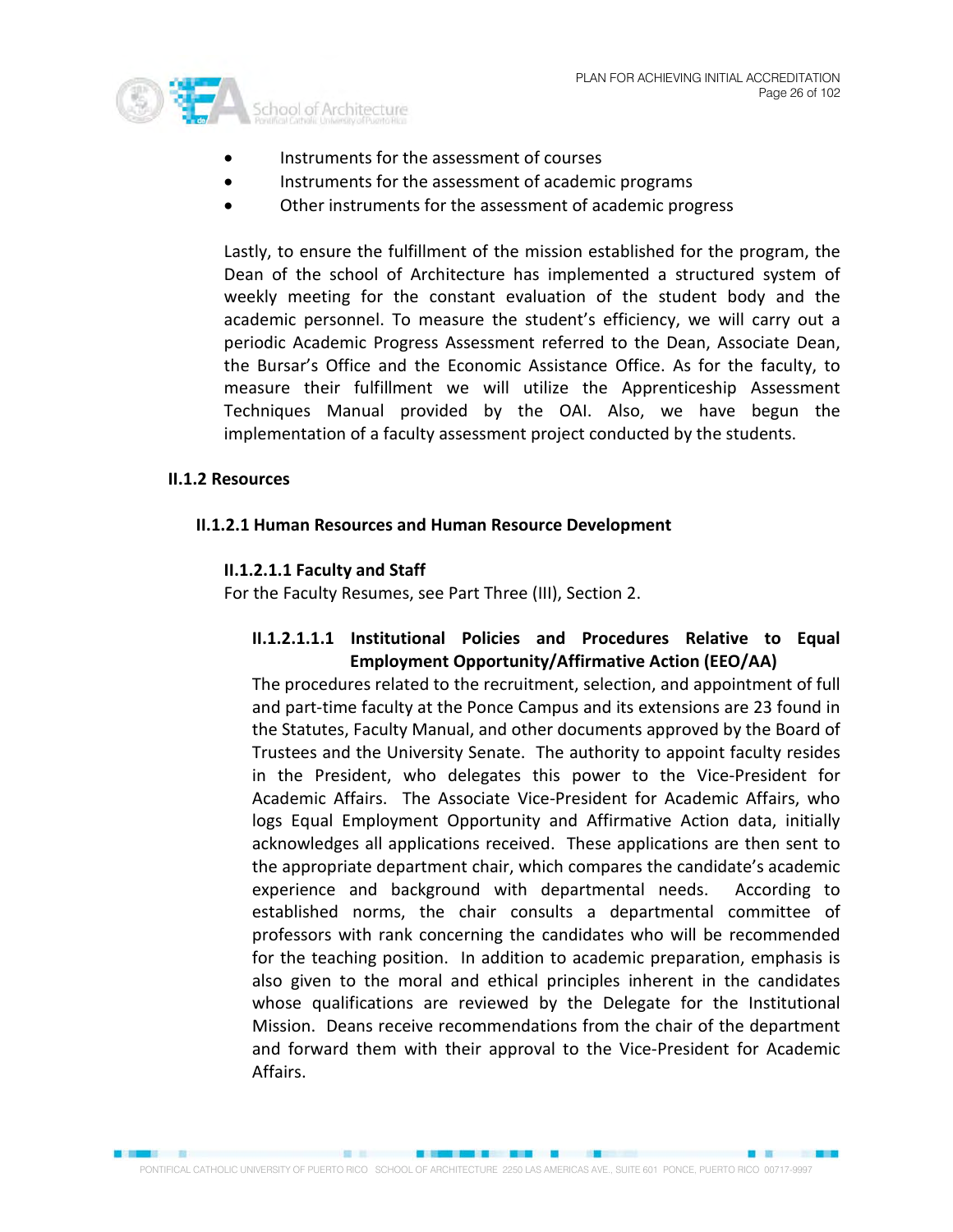

# **II.1.2.1.1.2 Promoting the interdisciplinary dialogue and the multisectorial knowledge: liaison professionals to a diverse intellectual capital**

Interdisciplinary dialogue and the multisectorial knowledge are the conceptual base provided for the curricular ecosystem of the Puerto Rico Pontifical Catholic University's School of Architecture. As a City Laboratory in which diversity and complexity are considered that architecture and urbanism faces in actuality, the School offers an academic integration of diverse branches of knowledge that impinge on design and planning. This innovative program is the alternative to the weathered academic models that bases their offer on the disciplinary separations and ruptures. It is an offer of combining and associating to equip our graduate with the most complete education, which will reflect in greater possibilities for social contributions and bettering of our cities and territories. For the achievement of this goal, the School has presented an avant-garde project with a progressive offering, paralleled with the best institutions globally.

The Architecture School's curricular offer is subdivided in nine independent units of operation but, closely related and in collaboration amongst them and with the administration of the program. Each Experimental Unit will provide the ideal platform to promote the discussion and the critical analysis of the architectural postures presented on each course. Also, each organism will be integrated to one of the existing Schools of the institution, developing even more the interdisciplinary character of the program. This way, we will not only make feasible the School's offering, but the institution's in general and its programs in Visual Arts, History, Mathematics, Environmental Science, Biology, Social Science, Law and Business Administration. The pragmatic fundamentals for these interdepartmental relationships will be structured in such way, that the most efficient model of action can be offered with the purpose of providing the greatest benefit to the entire student body.

For these reasons, professionals with thorough practice and sway of the themes in question have been required for each of these Units. Experts that serve the School as links to the concepts and new progressive tendencies exposed on the workforce environment that graduates will face. This way, the prompt transition from the academy to the professional environment will be promoted, and a New Architect and Urbanist will emerge from this program with skills in performance with the contemporary society. Also, each student is provided with the necessary guidance to obtain a clear definition of each field of specialty. Each member of the faculty, associated with one or more Units, will develop the necessary efforts to pose solutions pertinent to

■ 图 图 图 图

**EX 1999**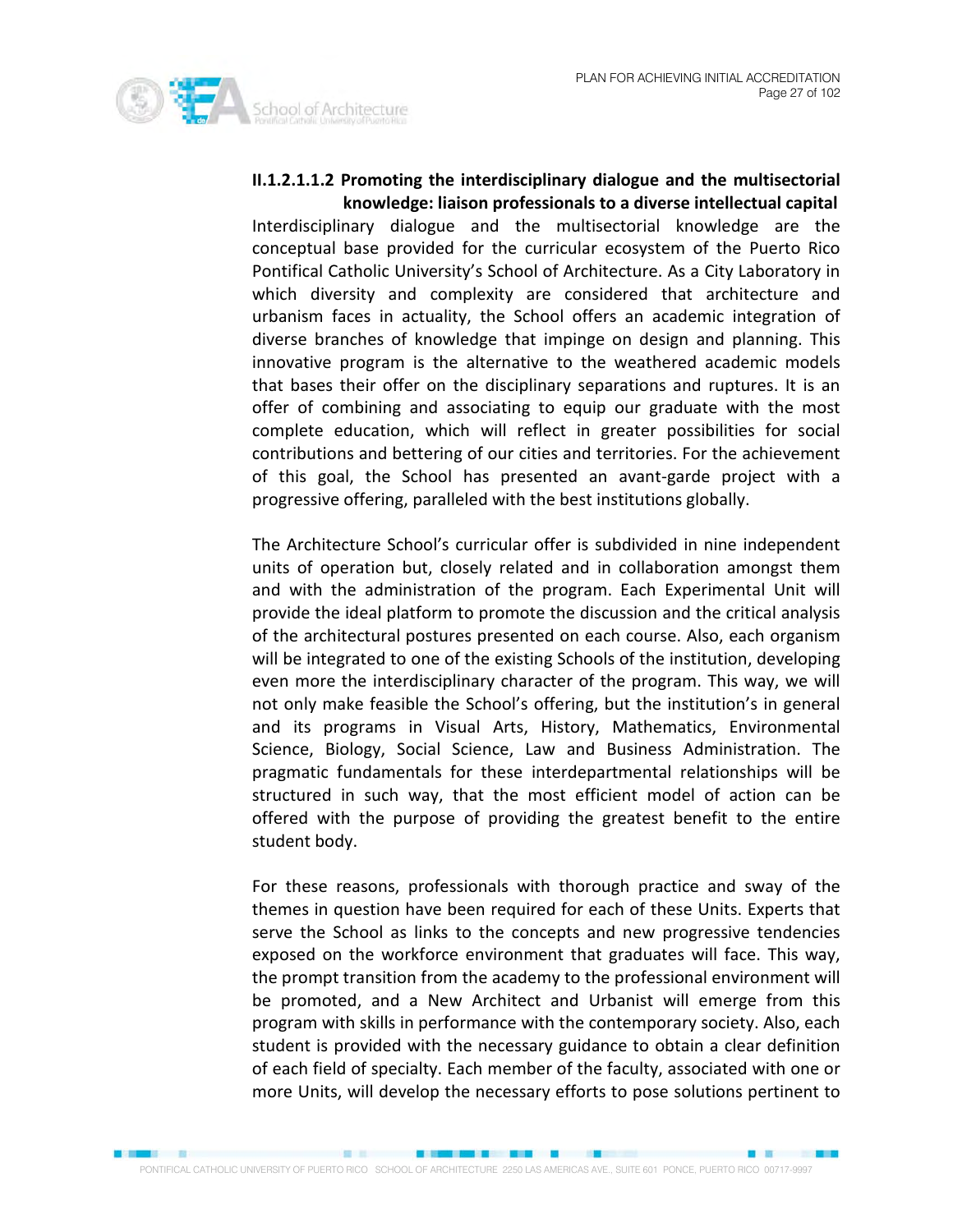

the reality of implementation of its specialty in the actuality. The repercussions of its work and the product developed at the School will serve as catalyst in the creation of a new intellectual asset for our region, one with possibilities of exploration in architectural and urban aspects.

The program promotes that each faculty and/or administrative member will be a visionary entrepreneur with the capacity of questioning and repositioning the teaching canons pre-established by the profession. Also, we will urge them to provide expansive recommendations regarding each one of the courses offered, it be Design Studios, Seminars or Elective Courses. Also, we will promote that their voices be heard through an active participation in the critical analysis of the developed projects and in the participation as jurors in the academic field. On the other hand, each professor will present lectures, forums and conferences, with the effort of enriching the themes appertaining to their specialty. This way, knowledge will be broadened in favor of the students and also professionals who seek knowledge renewal through continuum education.

Through sustained monthly meetings with the Dean of the School of Architecture, the faculty will contribute in the outlining and discussing of the Unit's mission and vision, also delineating the steps to follow in order to achieve the projected goals. Also, they will discuss the academic progress and its interdisciplinary contributions fundamentals for the program. Lastly, they will support the production of an annual publication that openly exposes the mission and the Experimental Unit's achieved goals, one capable revolutionizing the profession and instilling a unique level of sophistication in the teaching of architecture in Puerto Rico and on a global scale.

# **II.1.2.1.1.3 Resources Available for Faculty: Institutional Facilitation for Creative Activities**

All full-time faculty members devote fifteen credit hours a week or its equivalent to teaching and/or research, depending on the level of the program. Although the policies and procedures for promotion in rank and tenure require that faculty members perform research and publish, an average of 10 faculty members have performed research sponsored by university funds or grants (mainly in the College of Sciences). To further stimulate research at the graduate as well as the undergraduate level, an institutional policy was approved by the University Senate and the University administration in 1998. To support and motivate this research, the University informs the faculty annually on the application process and the availability of funds in the amount of \$100,000.00 for this purpose. In addition, faculty must dedicate five hours per week to office duties and/or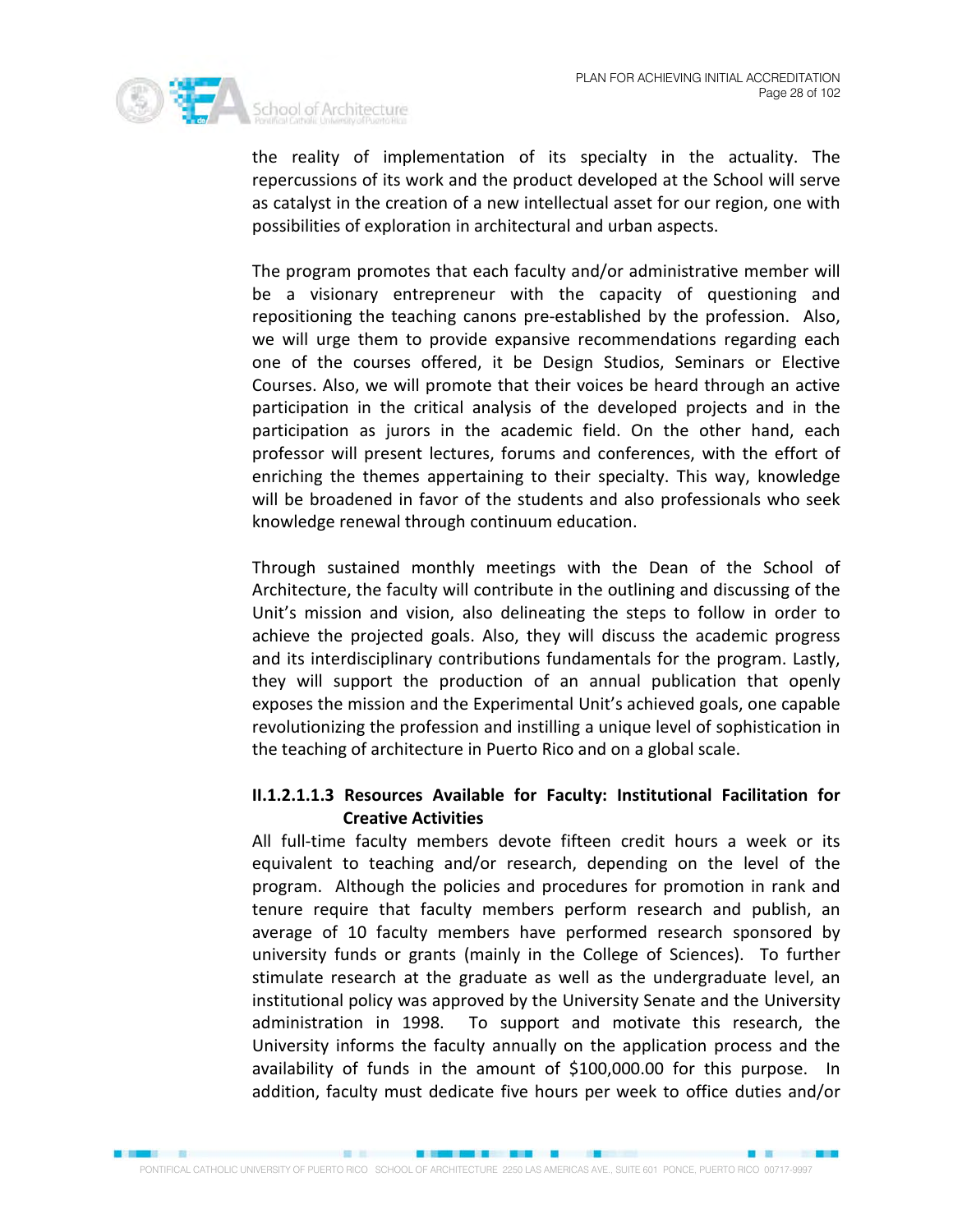

academic advising. Faculty responsibilities are clearly stated in the Faculty Manual, Statutes and other corresponding documents.

## **II.1.2.1.1.4 Policies, Procedures, and Criteria for Faculty Appointment, Promotion, and Tenure**

Promotion and tenure policies are stated in the Faculty Manual and are based on the requirements of academic degree, academic excellence, and fulfillment of duties as well as years of service. Every faculty member with academic rank and a probation contract may be considered for tenure at the beginning of his/her twelfth year of active service in the university. Faculty involvement in the revision of rank and tenure policies and procedures occurs in the University Senate. Presently, the University Senate Rank and Tenure Committee is involved in gathering data through a faculty survey regarding the possible revision of these policies.

#### **II.1.2.1.1.5 Lecture Series and Community Outreach**

The following is a list of the lectures and lecturers already brought to the School:

*The Currency of Ideas: Forecasting New Climates for the Exchange of Cultural Capital* with Carlos Arnaiz, Principal of Stan Allen Architects, and Professor at Princeton University; Karl Chu, Principal of Metaxy Studio, Adjunct Associate Professor at Columbia University, and Director of the Institute for Genetic Architecture (IGA); Mr. Evan Douglis, Principal of Evan Douglis Studio, and Dean of the School of Architecture at Rensselaer Polytechnic Institute; Mr. William MacDonald, Principal of KOL/MAC Studio, and Chairperson of the School of Architecture at Pratt Institute; Ms. Jenny E. Sabin, Principal of CabinStudio, Co-Director of Sabin+Jones LabStudio, Senior Director of Nonlinear Systems Organization, Faculty member of the University of Pennsylvania School of Design; Mr. Michael Szivos, Principal of Soft Laboratory, and Design Professor at Columbia University; and Mr. Tom Wiscombe, Principal of Emergent Architecture, and Design Professor at Southern California Institute of Architecture (SCI-Arc).





**Bank Bank** 

PONTIFICAL CATHOLIC UNIVERSITY OF PUERTO RICO SCHOOL OF ARCHITECTURE 2250 LAS AMERICAS AVE., SUITE 601 PONCE, PUERTO RICO 00717-9997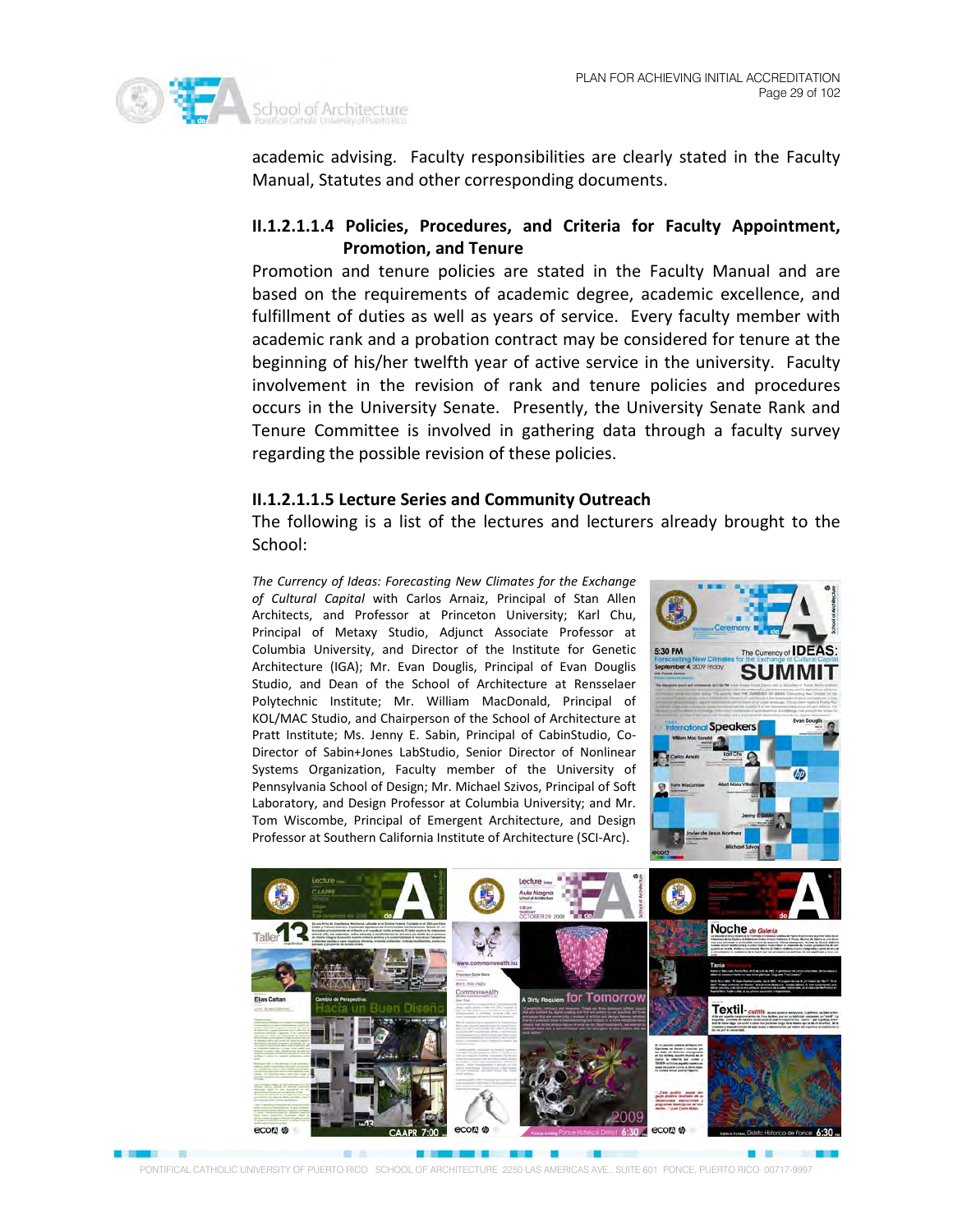

*Cambio de perspectiva: hacia un buen diseño* with Elías Cattan, Principal of Taller 13 Arquitectos (Mexico) and *A Dirty Requiem for Tomorrow* by Francisco David Boira, Principal and Creative Director of Commonwealth Studio (New York) were the first presentations within the School's Lecture Series. *Somos El Futuro,* moderated by Rubén Díaz Jr., Bronx Borough President, was the first of a series of conferences aimed at establishing ties and discourse on topics related to community development, both regional and global. Noches de Galeria (Gallery Nights) is another series of monthly events geared at promoting the arts and culture within the community. Local artists in different media shall be sponsored by the School and provided with the tools necessary for one-night showings of their creations.

These events were organized in accordance to the regulations established by the regional architect's association (CAAPPR – Colegio de Arquitectos y Arquitectos Paisajistas de Puerto Rico) for continued education; thus, benefiting those registered Architects and Landscape Architects that attended, including School's faculty and administrative personnel.

#### **II.1.2.1.1.6 Public Exhibition – Digital Morphogenesis**



The Pontifical Catholic University's School of Architecture is planning an event titled Digital Morphogenesis, a showcase of the faculty members' professional work through 3D modeling techniques, material experimentation and fabrication procedures. This public exhibition is meant to set an example of quality and presentation, illustrating what is expected of the students enrolled in the program. The event is set to take place on January 2010.

■ 图 图 图 图

#### **II.1.2.1.2 Students**

# **II.1.2.1.2.1 Admission requirements: the introduction of the student in an exercise of disciplinary excellence within a highly competitive academia.**

It is a full compromise towards the profession and towards the forging of a superior architect, capable of bettering our citizens' quality of life, Puerto Rico's Pontifical Catholic University at Ponce Bachelor's Degree in Architecture Program, sets up a rigorous process of selection of its academic enrollment. This will respond to the level of difficulty, complexity and obligation, inherent to the practicing of the discipline and to the teaching on a higher education level. An admission Committee, chosen from the administrative personnel, will be appointed to undertake the admission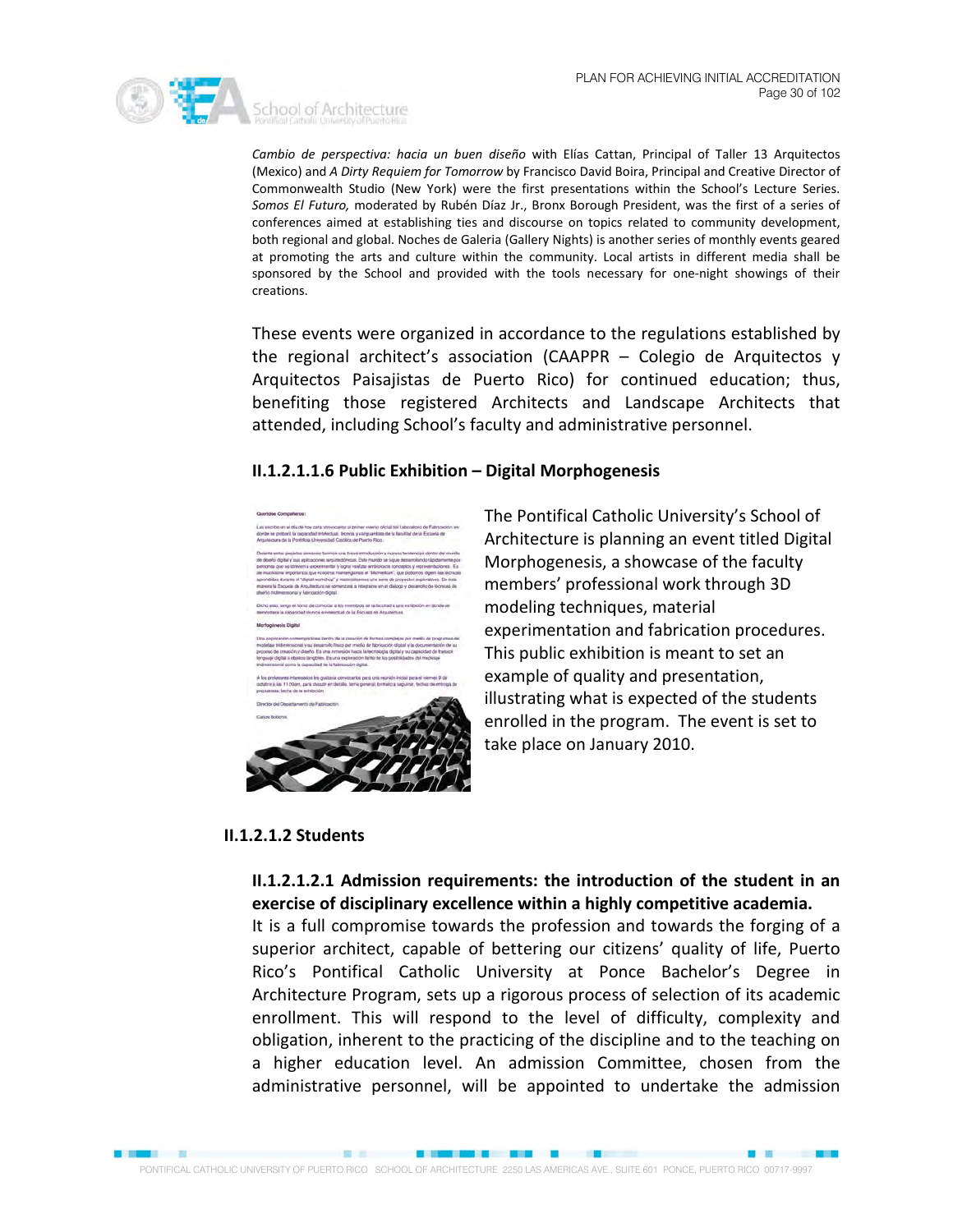

application evaluation and the interviews with the candidates in an impartial and professional manner.

The reason for this admission rigidity is due to the limited space available (120 acceptances per year) and in part because applications will be processed only once a year (towards the fall semester). Also, the existing demand to undergo studies in architecture exceeds the actual offer, what reigns the need of undergoing a scrutiny when selecting the candidates to join the program. Here we present the requirements towards the admission to the Architecture program.

### **II.1.2.1.2.2 New Students**

It will be considered as a new student all who has obtained a high school diploma and/or that who has attempted less than twenty-four (24) credits at a higher education accredited institution.

The requirements are as follows:

- Filling out an admission application using the official document provided by the office of Admissions of the Pontifical Catholic University of Puerto Rico.
- Submit an official high school credit transcript and a transcript form each higher education institution previously attended (if applicable), that should reflect a cumulative academic average not less than 2.50 on a 4.00 scale
- Evidence of having taken the administrative test offered by the College Entrance Examination Board (CEEB) and having obtained a score of not less than 500 points on each area of the exam. If the scores are not enough the applicant must take the additional courses corresponding to the subject which the minimum score was not achieved)
- Provide an essay exposing the reasons for its interest in pursuing studies in architecture
- Provide two letters of recommendations addressed to the School of Architecture. These shall be from previous professors and/or administrators from the institution(s) previously attended.
- Successfully completing an interview with the School of Architecture's Admissions Committee

### **II.1.2.1.2..3 Transfer Students**

All applicants with twenty-four credits or more form an accredited higher education institution will be considered Transfer Students. The requirements are as follow: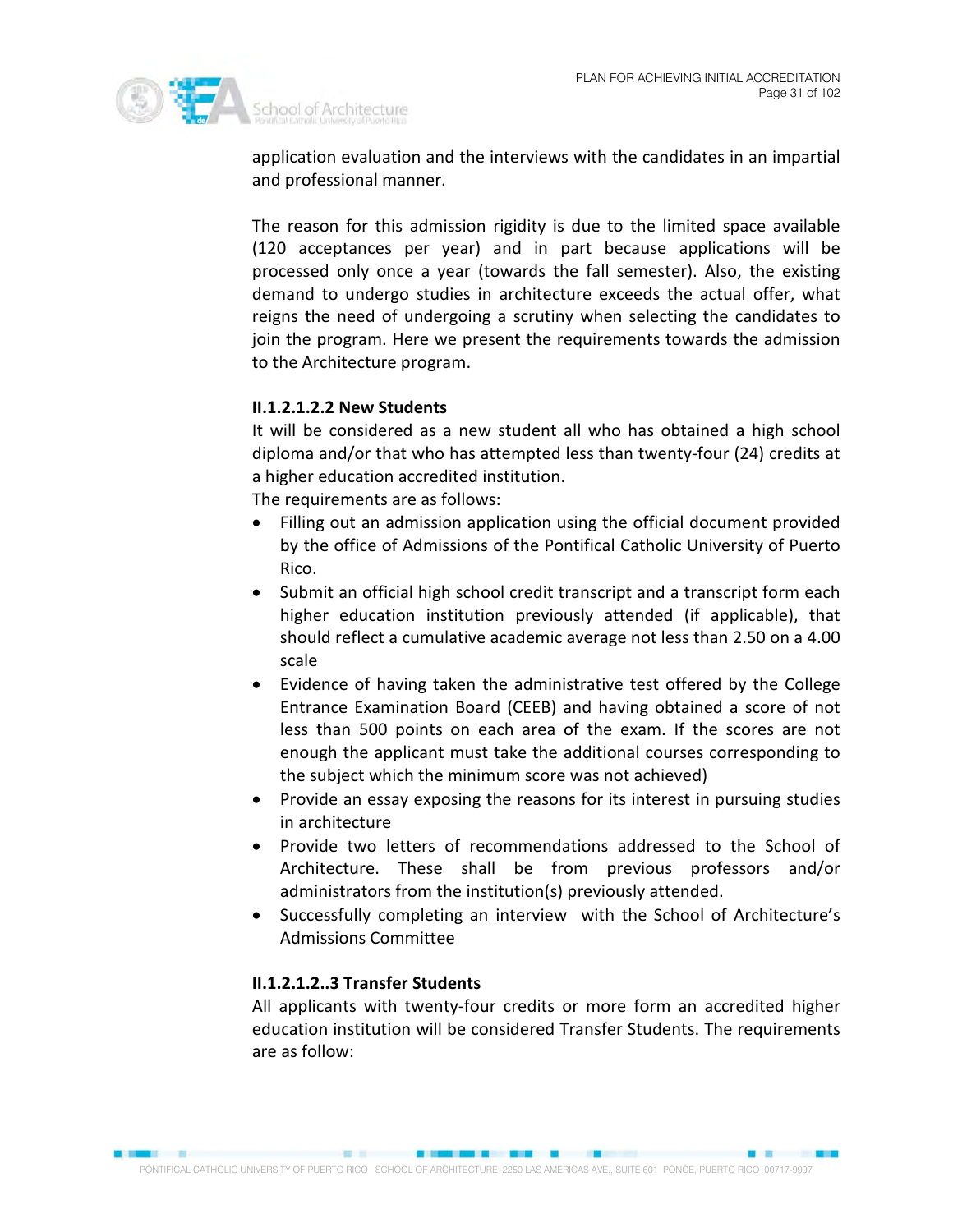

- Filling out an admission application using the official document provided by the office of Admissions of the Pontifical Catholic University of Puerto Rico.
- Presenting the academic progress status form the previous institution. Students suspended from any institution due to academic deficiencies do not qualify as transfer students until the probation period has expired. Students with disciplinary suspension will not be qualified
- Submit an official credit transcript from the university previously attended (if applicable), that should reflect a cumulative academic average not less than 2.50 on a 4.00 scale
- Provide an essay exposing the reasons for its interest in pursuing studies in architecture
- Obtain a recommendation from the Dean of Students from the previous institution using the form provided by the institution for these purposes.
- Provide two letters of recommendations addressed to the School of Architecture. These shall be from previous professors and/or administrators from the institution(s) previously attended.
- Successfully completing an interview with the School of Architecture's Admissions Committee

# **II.1.2.1.2.4 Graduate Student**

All applicants who have obtained a university degree from a higher education duly accredited institution will be considered Graduate students. The requirements are as follow:

- Filling out an admission application using the official document provided by the office of Admissions of the Pontifical Catholic University of Puerto Rico.
- Submit an official credit transcript from the university previously attended (if applicable), that should reflect a cumulative academic average not less than 2.50 on a 4.00 scale
- Provide an essay exposing the reasons for its interest in pursuing studies in architecture
- Provide two letters of recommendations addressed to the School of Architecture. These shall be from previous professors and/or administrators from the institution(s) previously attended.
- Successfully completing an interview with the School of Architecture's Admissions Committee

# **II.1.2.1.2.5 Re-Admission**

All applicants who have previously attended the Pontifical Catholic University of Puerto Rico will be considered Re-admission students. This is applicable to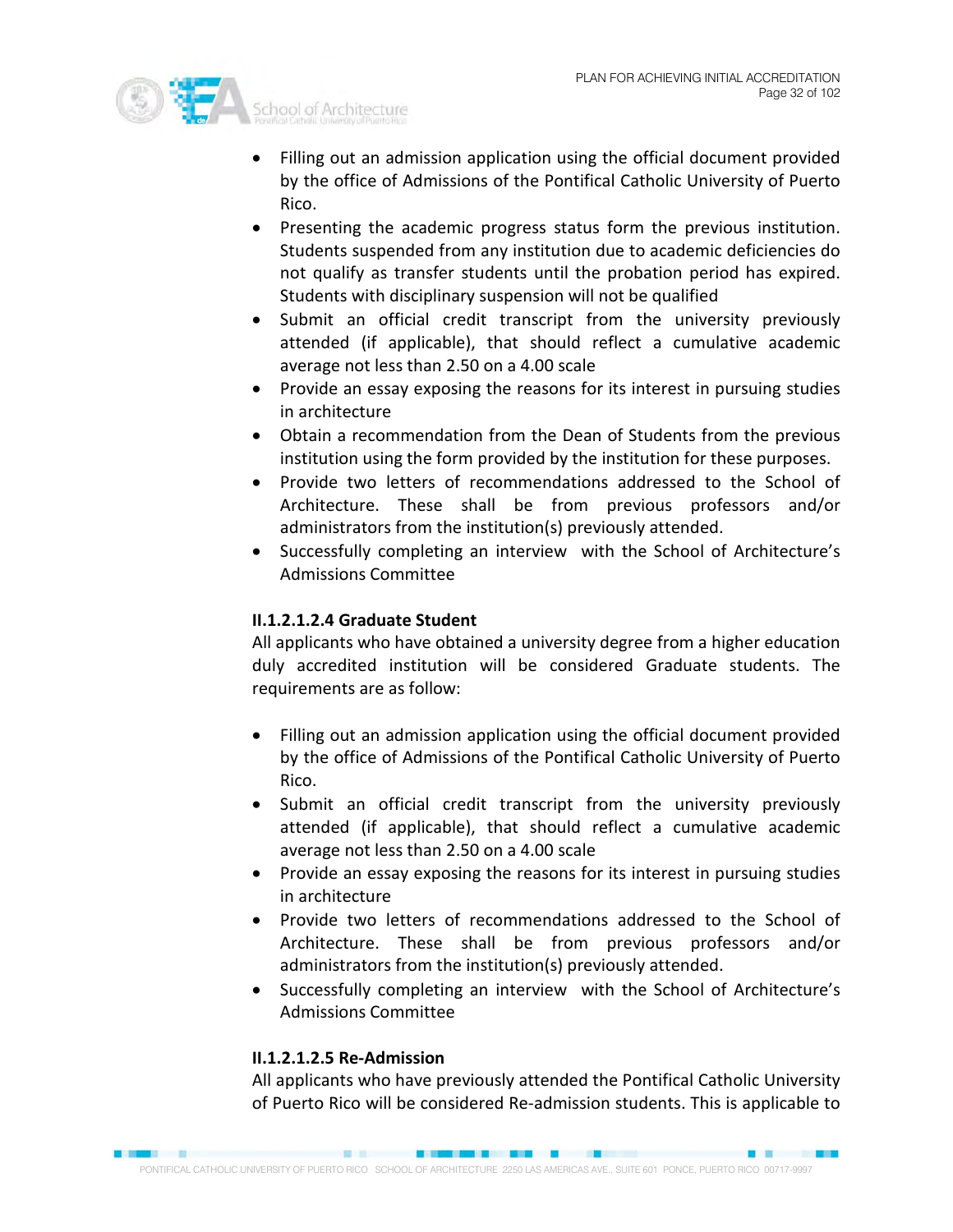

students applying for a change of major and for those who have completed a professional degree and wish to pursue studies with a new degree. The requirements are as follow:

- Filling out a readmission application using the official document provided by the office of Admissions of the Pontifical Catholic University of Puerto Rico.
- Credit transcript must reveal a cumulative academic average not less than 2.50 on a 4.00 scale.
- Provide an essay exposing the reasons for its interest in pursuing studies in architecture
- Provide two letters of recommendations addressed to the School of Architecture. These shall be from previous professors and/or administrators from the institution(s) previously attended.
- Successfully completing an interview with the School of Architecture's Admissions Committee

# **II.1.2.1.2.6 Transfer Credits**

The Dean of the School of Architecture will evaluate all transfer and new admissions applications with approved university credits to determine the courses that can be accredited.

- All general courses and major related courses approved with a grade of C or greater, which the Dean understands are equivalent or could or that could substitute one or several of the requisites of our institution.
- Courses will not be eligible for accreditation if more than ten years have passed since they were taken.
- The Dean will determine the exact number of credits required for the degree. Nonetheless, the last thirty-six (36) credits required for the completion of the degree shall be undertaken at the Pontifical Catholic University. The Dean will determine which of those shall be requisites form the program or the specialty.
- Some courses taken at other institutions that do not have an equivalent at the Pontifical Catholic University could be accounted for as electives, subject to the Dean's approval.
- Any student could, before enrollment, submit a written appeal at the Vicepresident of Academic Affairs to reconsider any accreditation of transfer credits.

\*These classifications and/or requirements correspond to that established in the Institutional Catalogue of the Pontifical Catholic University, except the following: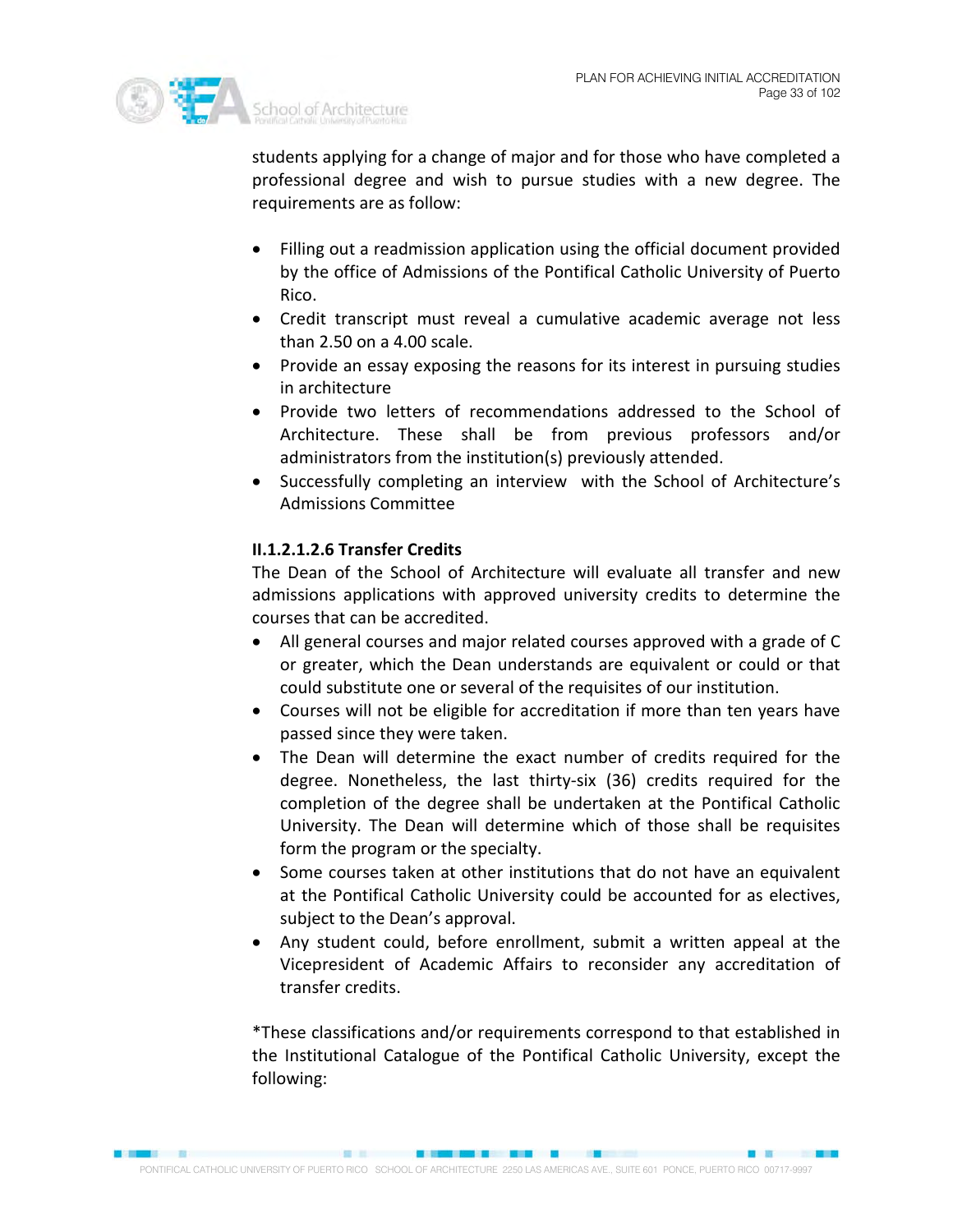

- The accumulated academic average for transfer students and graduate students changes from 2.00 to 2.50 in a 4.00 scale.
- Regarding credit accreditation it will be required that the last credits required for the degree shall be 36 instead of 30.

### **II.1.2.1.2.7 University Life, Services, and Activities**

Christian education proposes the complete and harmonic development of the human being so that he/she becomes an authentic Christian. However, it emphasizes that the physical, intellectual, personal, social, and spiritual growth should go hand in hand if he/she is to gain a well-rounded education. Pontifical Catholic University of Puerto Rico highlights intellectual development and formal learning through education.

The Student Service Program has an educational focus. It aims to contribute to the complete formation of the student. Since its function is to educate, the persons in charge of these programs are educators. This program, responding to the mission and objectives of the Institution, contributes substantially and integrally to students' accomplishments. It offers the students activities that not only give them the opportunity to cultivate their particular interests and aptitudes but to develop their initiative and leadership. In this manner, the Student Service Program serves as a complement to the formal learning process and provides students with experiences not usually found in the classrooms or laboratories.

#### **II.1.2.1.2.8 Vice-Presidency for Students Affairs**

The Student Services Program is organized under the administration, coordination and supervision of the Vice-President for Student Affairs. This office is responsible for planning, organizing, directing, coordinating, and evaluating all student services. All its personnel are available during all working hours to serve students, which is its primary responsibility.

#### **II.1.2.1.2.9 Guidance Center**

The Guidance and Orientation Center, adjoined to the Vice-Presidency for Student Affairs, is part of the services offered by Pontifical Catholic University of Puerto Rico to all students as a complement to formal academic instruction. The guidance and orientation program with its multiple resources helps the student to adapt to university life. Additionally, it seeks to fulfill the needs and develop the potential of students in personal, vocational, occupational, and academic aspects.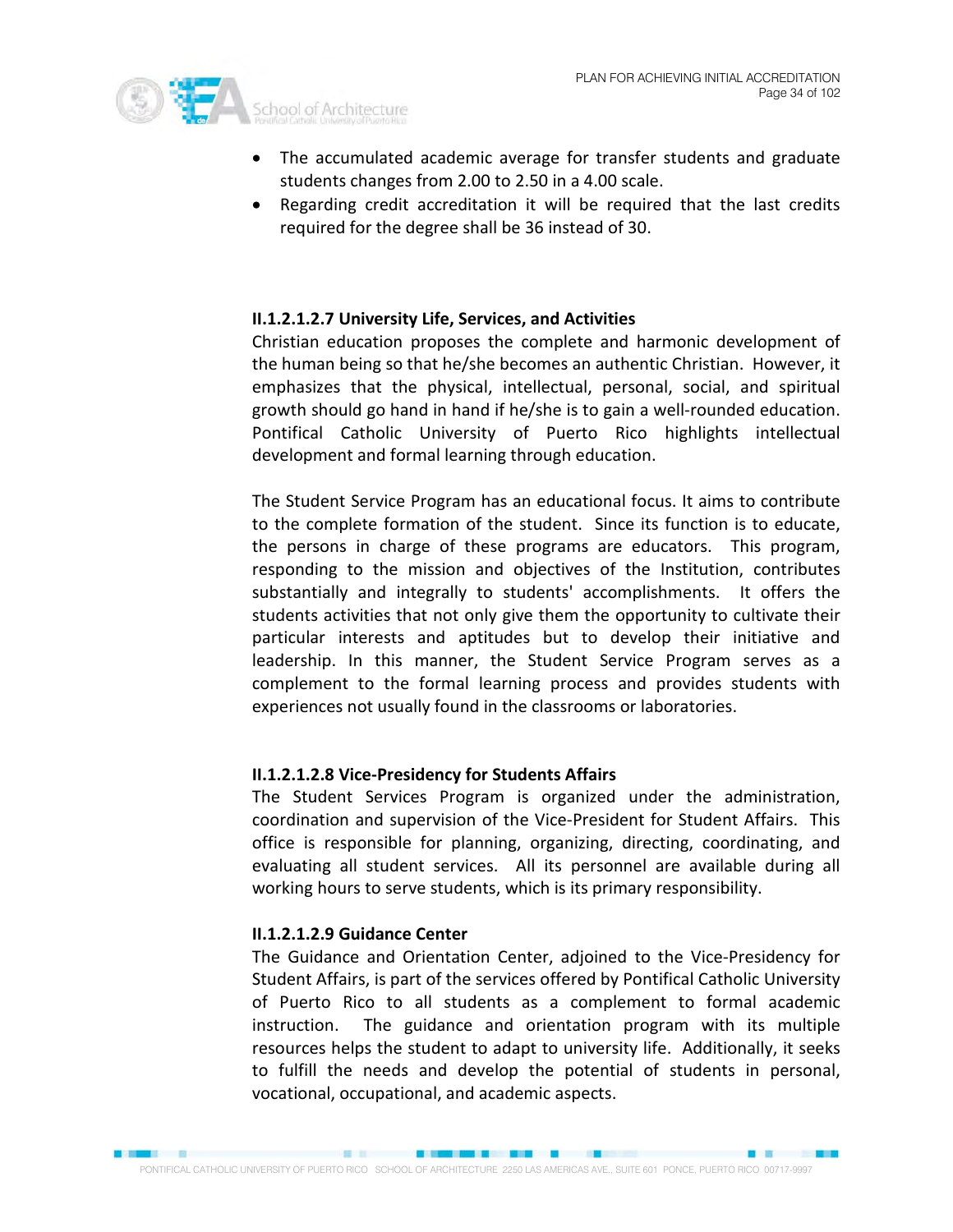

First year students receive group orientation for one hour weekly during their first year of university studies (Orientation 003 and Orientation 004). Transfer students receive group orientation for one semester (Orientation 005), which should preferably be taken on arrival at the University. These orientation courses are prerequisites for graduation. The Guidance and Orientation Center also offers courses to students in the Institutional Honors Program. Among these are Leadership I (Orientation 009), Voluntary Community Service (Orientation 010), and Preparation for Graduate Studies (Orientation 011).

Personal Services:

- Group and individual orientation according to existing needs of our students.
- Conferences and workshops on topics of personal improvement.
- Referrals to psychologists, social workers, residences, chaplaincy, vocational rehabilitation, Interdisciplinary Clinic for Services to the Community, etc.
- Planning of extracurricular activities that promote development of leadership skills on campus and in the community.
- Consultation offered to the student organizations associated with the Orientation Center.
- Consultation in the publication of the "College Review".

In the academic area:

- Referrals to tutoring and academic counseling.
- Group orientations on: graduate studies, study and reading habits, effective time administration, techniques for test taking and preparation of oral reports, academic programs of PUCPR, Internet registration procedures.
- Interview and follow-up of students with poor academic averages.
- Referrals to deans, directors, and professors.
- Follow-up and retention strategies for students not registered in orientation classes or who do not process their registration during the period established by the institution.
- Orientation and distribution of applications for entrance examinations for graduate studies such as EXADEP, GRE, GMAT, TOEFL, and others.

In the occupational area:

- Individual interviews in cases of vocational indecision.
- Administration and interpretation of vocational interest tests.
- Individual and group orientations on themes related to job seeking.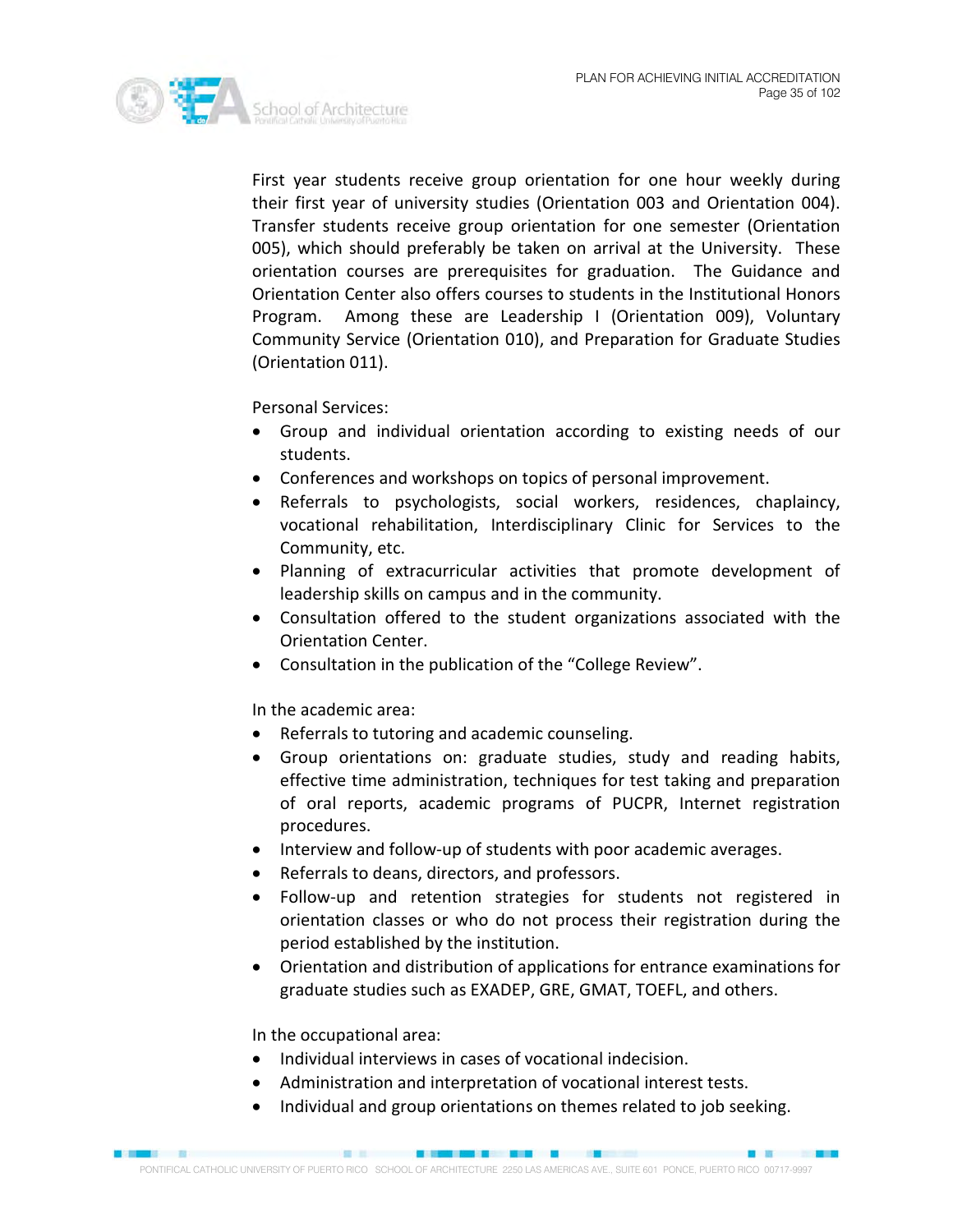

- Orientation on existing employment opportunities according to the academic offerings of the university.
- Planning of Job Fairs.

Other services:

- Participation in the registration process for new students.
- Orientations to persons in the community.
- Work on departmental and institutional committees.
- Services to special populations: foreign students, athletes, students with limitations, transfer students, Institutional Honors Program students, and students on probation.
- Conferences requested by the community.

# **II.1.2.1.2.10 Employment Service Office**

Employment Service Office for students is a special Project of the Labor Department and the Right to Work Administration. Its main objective is to help students in seeking, obtaining, and retaining employment. Its fundamental purpose is referral and job placement of students about to graduate. It also provides occupational information and provides jobs to students who need and want to work during their free time.

This service provides employers with an additional source for recruitment of personnel who have been technically and professionally trained in the areas of greatest demand. The officials of the program in different institutions allow the employer to locate trained personnel rapidly. The office becomes the link between employers and students seeking employment. In addition, the office coordinates orientation activities with the Orientation Center on occupational opportunities and job fairs and, the Ponce community.

### **II.1.2.1.2.11 Activities**

On the University campus, there are diverse activities, some of which are organized by the Cultural Extension Office; others are sponsored by student organizations recognized by the University and others by the Vice-Presidency for Student Affairs.

Recognized student organizations are varied and represent the different interests found among the members of the community. The activities organized by these groups promote the spirit of fraternity while making university life more agreeable. Among these student groups are social, cultural, religious and professional organizations. Every student has the opportunity to belong to any of these organizations.

**BUNG AS END BUT A 1999**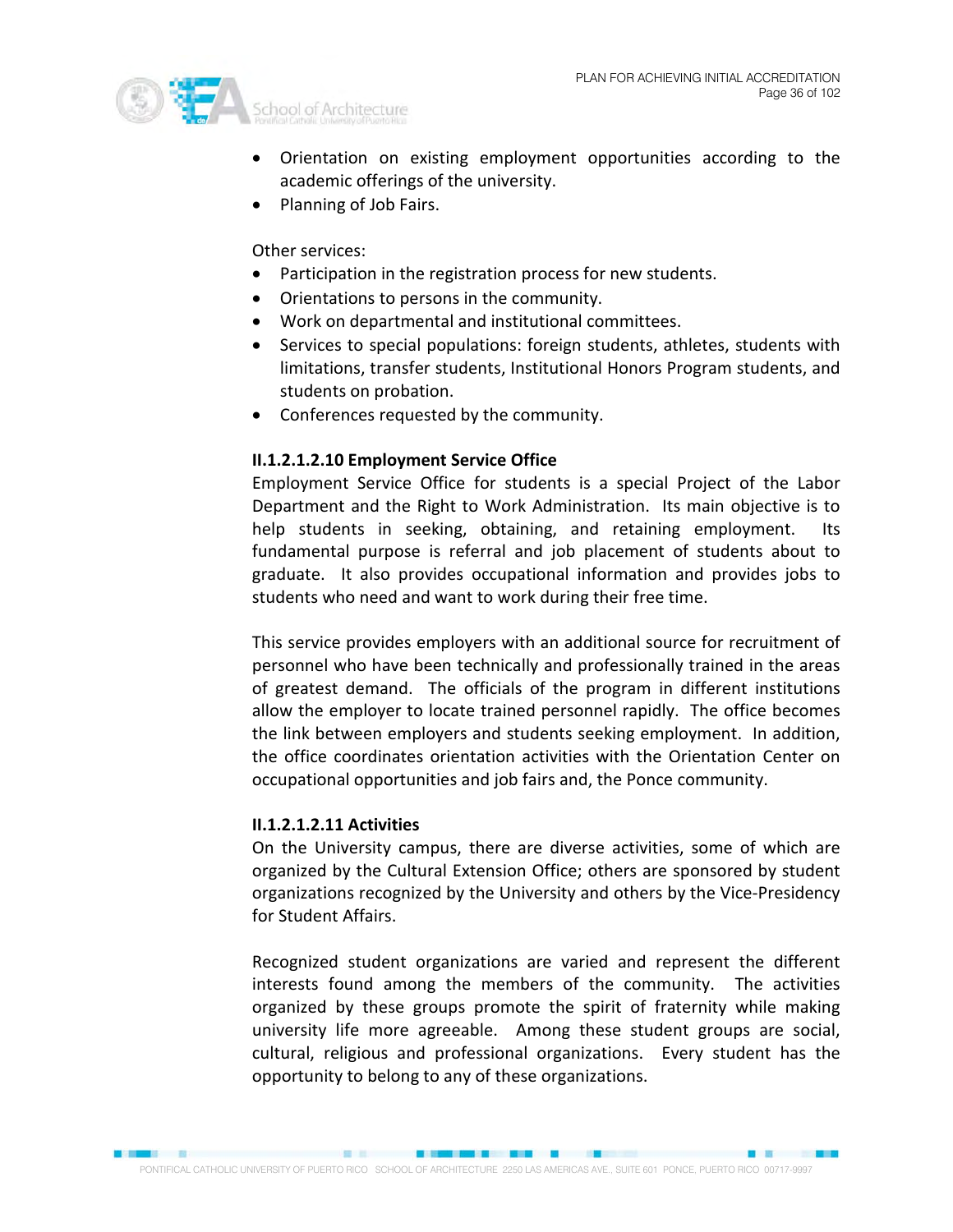

## **II.1.2.1.2.12 Professional and Student Organizations**

In order to achieve an integral development, the student, in addition to mastery and knowledge of the subject matters, needs to develop social skills and leadership capacity, establish interpersonal relations, and participate in social, academic, civic and/or cultural activities. To attain these objectives the student organizations are open to all students of Pontifical Catholic University of Puerto Rico without distinction of race, color, ethnic origin, economic and/or social condition, creed, or nationality. There are departmental organizations or clubs in which the student can put into practice the knowledge acquired through the study of the subject matter. Among these, the following student organizations are recognized at the campus:

## School of Architecture

- American Institute of Architecture Students (AIAS)
- Organización Profesional de Estudiantes de Arquitectura (OPEA)
- Coordinadora Latinoamericana de Estudiantes de Arquitectura (CLEA)
- Architecture Students Council

## Orientation Center

- Pathbreaker Association
- University Council, Ponce Chapter
- Student Coordinators in Orientation and Service (ECOS)

## Honor Societies

- Alpha Alpha Kappa
- Alpha Chi
- Beta Beta Beta Zeta Delta Chapter
- Phi Alpha Theta Epsilon Omicron Chapter
- Pi Gamma Mu
- Honor Society of Business Students
- National Honor Society of Social Sciences
- Phi Delta Kappa Fraternity of Education Professionals
- Phi Alpha Delta

## Fraternities

- Phi Alpha Delta
- Un Sigma Beta
- Phi Sigma Alpha
- Zeta Phi Beta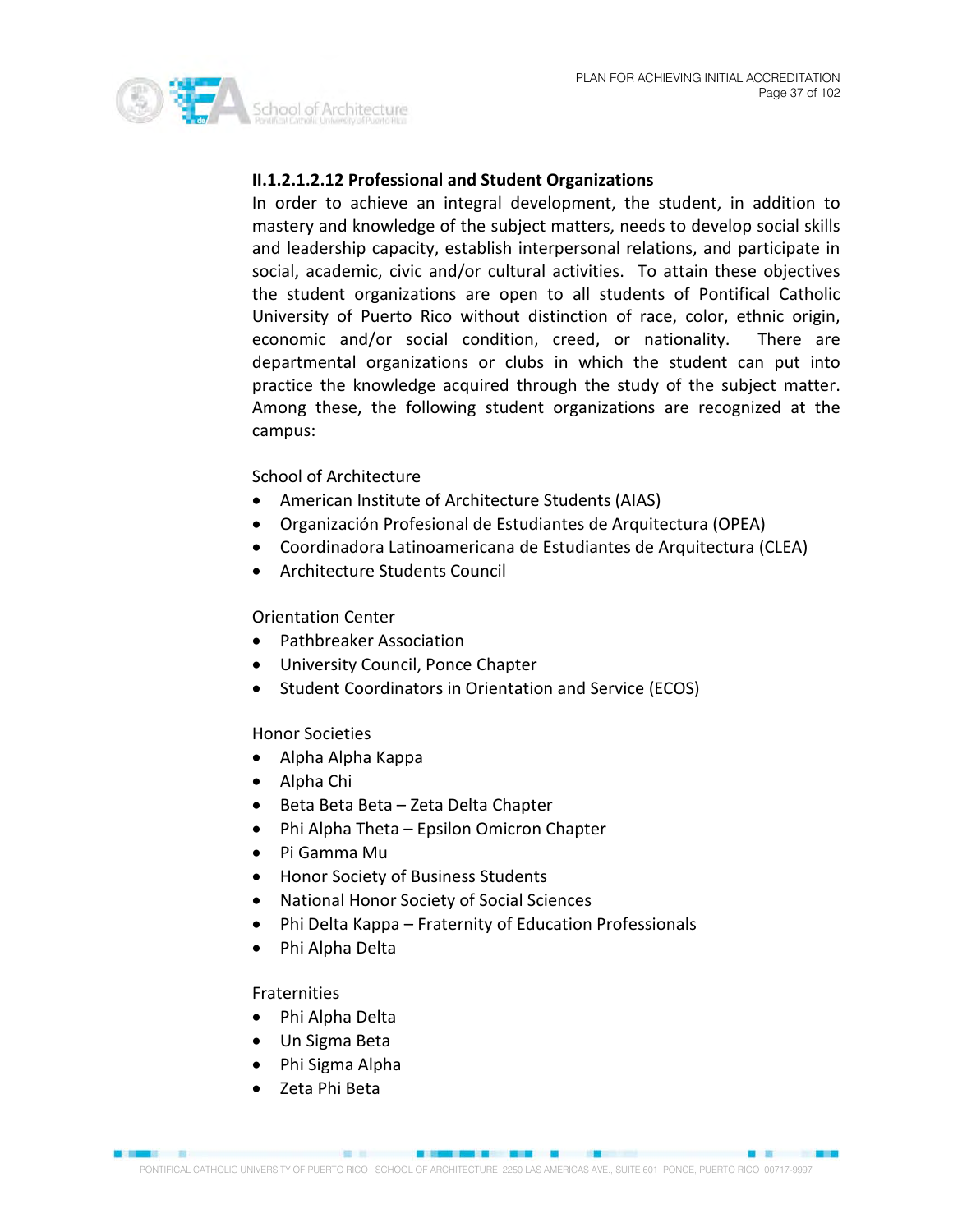

## **Sororities**

• Mu Alpha Phi

## **II.1.2.1.2.13 Cultural Activities and Sport Activities**

## *Choir*

The Choir of Pontifical Catholic University is composed of students, graduates, and professors of this institution. It has for twenty five years placed the institution at the vanguard of choral groups in Puerto Rico.

## *Luis Torres Nadal Theater Workshop*

This workshop has as its purpose to direct the talent and dramatic skills of students. Through auditions, the interested student with artistic aptitude is admitted to the Theater Workshop for instruction and participation in the theatrical productions of the university. The admitted student receives, after a probationary semester, one academic credit for participation and a scholarship for books and/or tuition.

## *Sports*

Extracurricular sport activities conducted by the Pontifical Catholic University of Puerto Rico are centralized in the Recreation and Sports Division, which works in close collaboration with the Physical Education Department. The PCUPR recognizes that a person needs to maintain a balance among intellectual capabilities, physical fitness, and health. For this reason, the University provides the students with Intramural and Inter-Collegiate Programs. The students have the opportunity to practice sports of their preference for pleasure and recreation. Those with outstanding athletic abilities, men as well as women, have the opportunity to participate in the Interuniversity Program. The University has won several intercollegiate championships; especially those obtained by the basketball, volleyball, and female tennis teams. Many of our students have belonged to national teams in different disciplines.

The University provides facilities to demonstrate its interest for the wellbeing of the student. These facilities, among the most modern in Puerto Rico, consist of three indoor basketball courts, indoor courts for volleyball, a gymnasium with exercise equipment and free weights, an Olympic-size swimming pool, areas for aerobics, and rooms for classes and meetings.

## **II.1.2.1.2.14 Publications**

**SECTION AND RESERVE**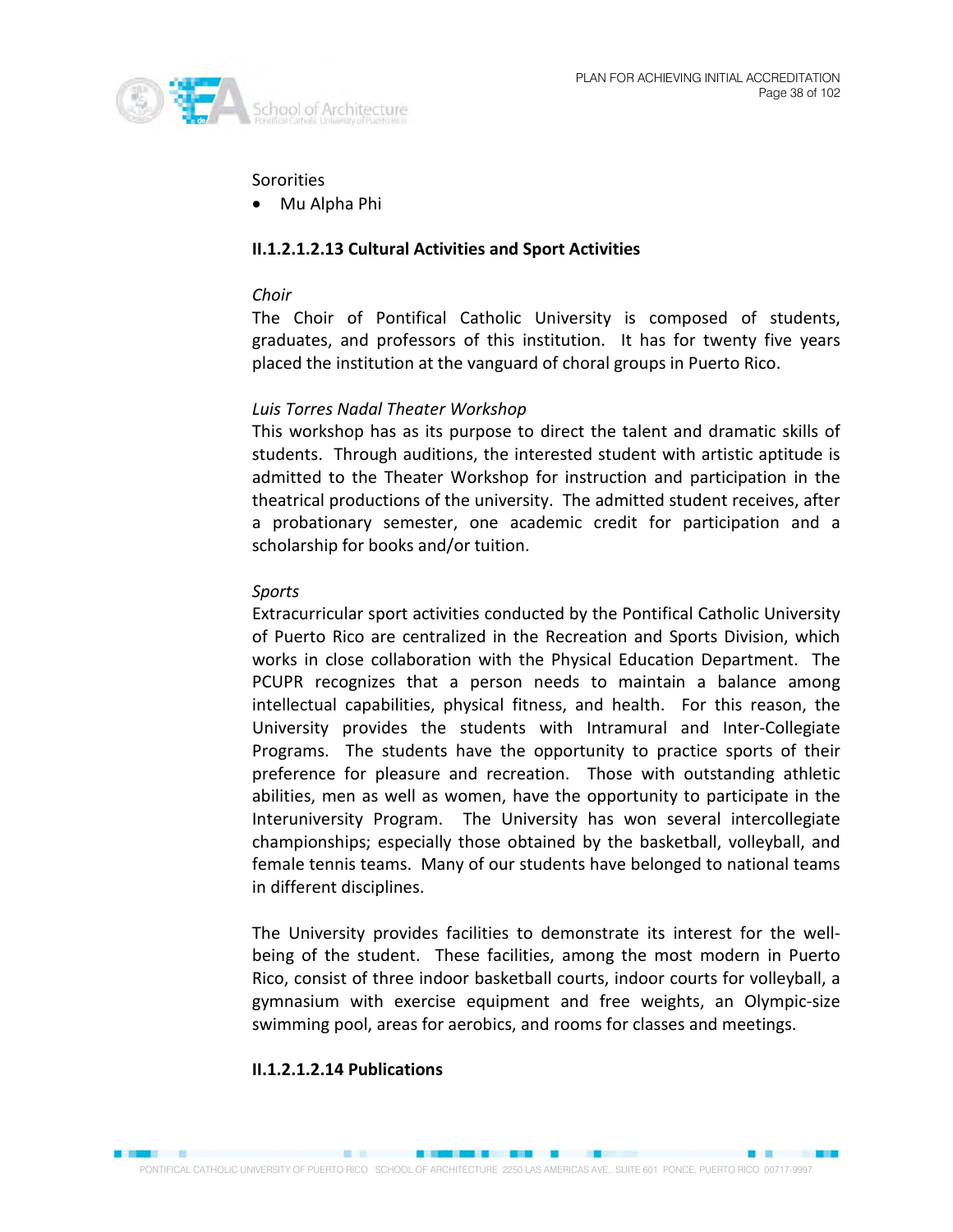

There are a number of publications on campus which encourage the creative ability of the university community. Among the student publications are Senda, The University Yearbook; and La Nao, a bi-monthly newspaper which contains sections in English and Spanish. Another publication is the Collage Magazine, and is distributed at least twice a year. Its content is based on the different facts of university life.

## **II.1.2.1.2.15 Student Government**

The students have the liberty to express, individually or collectively, their opinions concerning institutional policy or any other matter of general interest for the student body. A student is appointed by the de jure members of the Board of Trustees to represent the student body on the Board. Each college will elect a student senator following the norms established by the university. Student representatives with voice and vote will form part of departmental committees which deal directly with academic affairs. In order to exercise the right of free expression, whether individually or collectively, the students can elect a Student Council whose responsibilities and privileges are stated in the Code of Student Conduct.

## **II.1.2.2 Administrative Structure and Governance**

## **II.1.2.2.1 Description of the government structure: strategic organizational framework**

The School of Architecture has been developed as a new School within the institutional framework of Puerto Rico's Pontifical Catholic University. It counts with a Dean as a principal figure, which is responsible for the administration and management of the program according with institutional regulations. He or she is immersed in the institutional administrative structure through the Vicepresident of Academic Affairs, the President and the Board of Trustees. On the other hand, the School's Associate Dean and the Undergraduate Program Director, together with the administrative component of three Managers, two Laboratory Directors and one Facilities Coordinator, will serve as support structure to the Dean. Also, a Committee in representation of the various sector of the architecture discipline will collaborate with the Dean in the review and updating of the curriculum, the identifying of human and fiscal resources, and the development of research and experiences.

As for the structuring of the educational confines within the School, the Associate Dean and the Undergraduate Program Director will contribute their expertise towards the competitiveness in exercising the academic practice. The associate Dean shall lead the Experimental Units Advisors, the Information Resource Coordinator and the counselor. Lastly, the Experimental Units Advisors

■ 图 图 图 图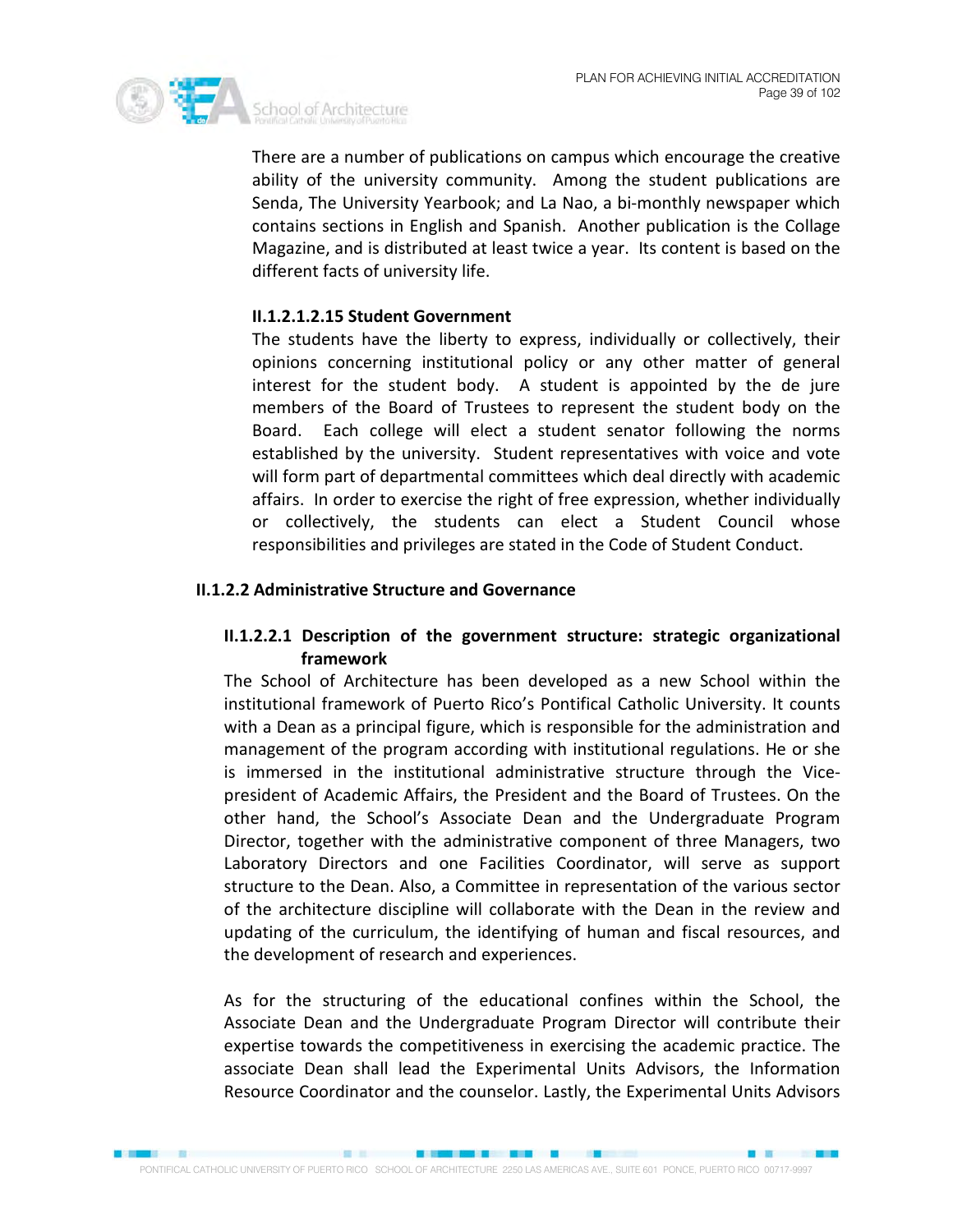

will work with the faculty towards the goal of reaching a privileged standing in the philosophical discussions of architecture on a globally competitive level.

## **II.1.2.2.2 Commitment and leadership: the School of Architecture's operational management**

## *Dean*

With the highest rank in the academic and institutional department, the Dean will possess the designation and responsibility to lead the administration and the faculty within the School of Architecture. The Deans agenda includes, but is not limited to:

- Supervise all academic, executive, administrative, institutional and community activities generated as part of the department under his charge.
- Evaluate and promote the progress and development towards the fulfillment of the Schools pre-established mission, vision and objectives.
- Carry out promotional events of the School and clearly outline the integration strategies with the community, the region and the pertinent agencies and organizations within the social, economical, political and cultural of the Schools operative framework.
- Get the program to take action and participation in the process of establishing strategies for regional economic development.

## *Associate Dean*

With the second highest rank in the academic and institutional department, the Associate Dean will help lead the administration and the faculty within the School of Architecture. The Associate Deans agenda includes, but is not limited to:

- Serve as assistant to the Dean and organize other School administrators within their roles.
- Serve as intermediary and first contact between the Dean and members of the School's faculty, administration and student body.
- Supervise academic, promotional, lecture and professional links between the School, the University, and the community with the purpose of expanding alliances and operational framework.
- Supervise and manage the implementation and development of all Experimental Units and special programs created within the School's academic framework.
- Examine and provide orientation to students, faculty and administrative staff regarding admissions, academic assessment, curriculum, accreditation and other institutional protocols.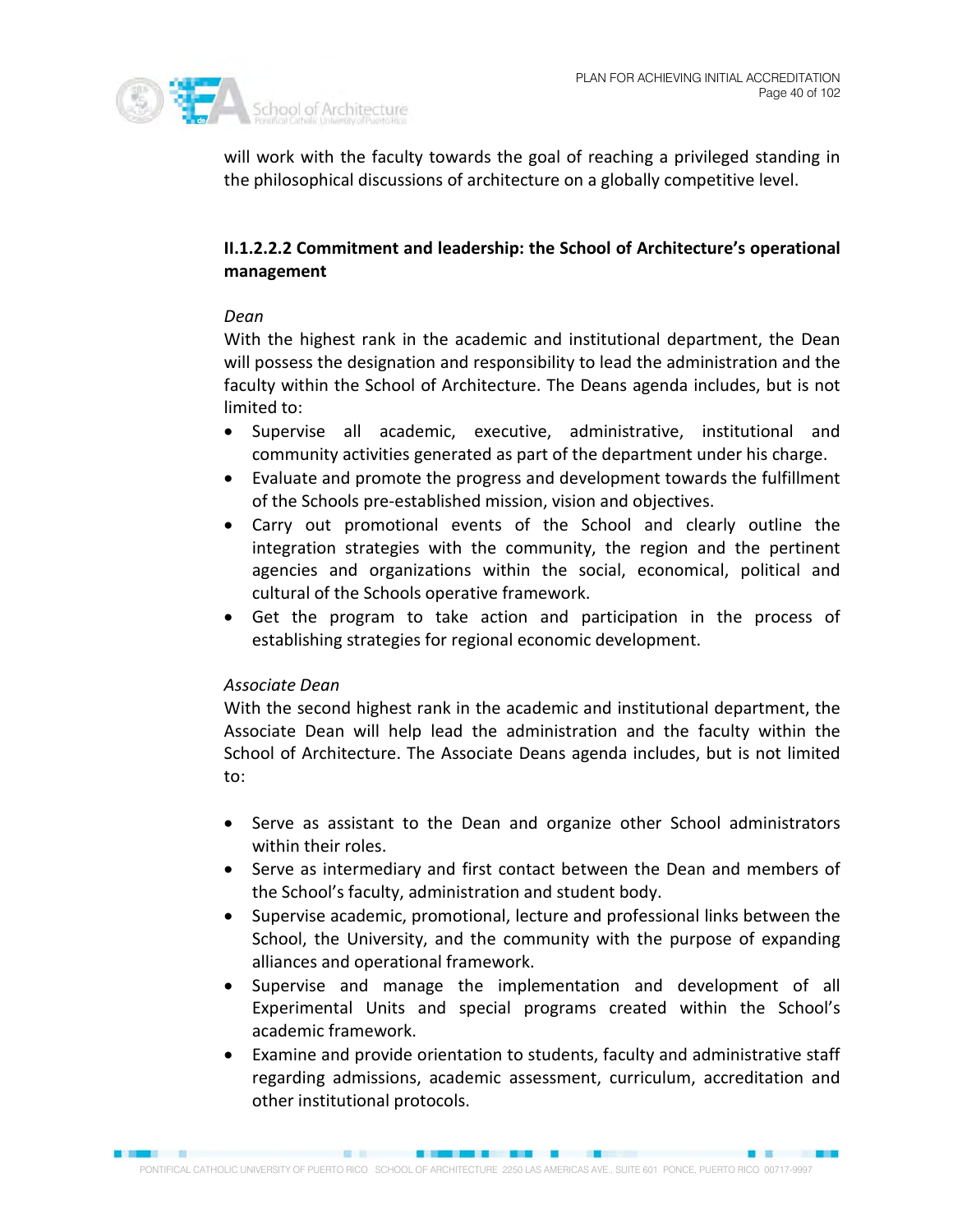

## *Program Director*

As a high ranking officer within the School's administrative and academic ecology, the Program Director is slated the responsibility for:

- Supervising, implementing and maintaining the highest level of academic excellence and competitiveness within the School's curriculum and other academic affairs.
- Implementing and maintaining the schools vision and mission within the faculty, administrative, and student bodies.
- Implement and maintain the goals for the academic ecology through homogenic strategies within a diversified faculty setting.
- Implement and maintain a continuous and logical curriculum and academic structure to provide an offering of the highest quality and competitiveness at a regional, national and global scale.

## *Operations Director/ Accreditation and Curriculum Regent*

With an administrative role managing operational issues within the School, and direct support to the Dean and Assistant Dean, the Operations Director is responsible for:

- Managing the Schools operational permitting and licensing issues with organizations and agencies.
- Managing the tasks performed by other Regents within the School's administrative structure.
- Managing and serving as a liaison between the School and the Institution regarding matters of contractual agreements and documentation for faculty, administrative staff, and consultants.
- Coordinate and supervise the allocation, use and operation of School spatial resources according to the needs of faculty, students and guests.
- Coordinate and manage documentation for accreditation by local, state and federal entities as required for the academic and administrative operation of the School.

## *Administration and Facilities Regent*

Serving a support role to the Director of Operations, the Administration and Facilities Regent's shall perform duties including, but not limited to

- Supervising and managing Maintenance and Security personnel and activities involving said operations.
- Managing resources, infrastructure, supplies, invoices, requisitions, and other documentation directly related to the School's facilities and grounds.
- Supervising and managing external resources like consultants, contractors, and temporary personnel as related to facilities duties and activities.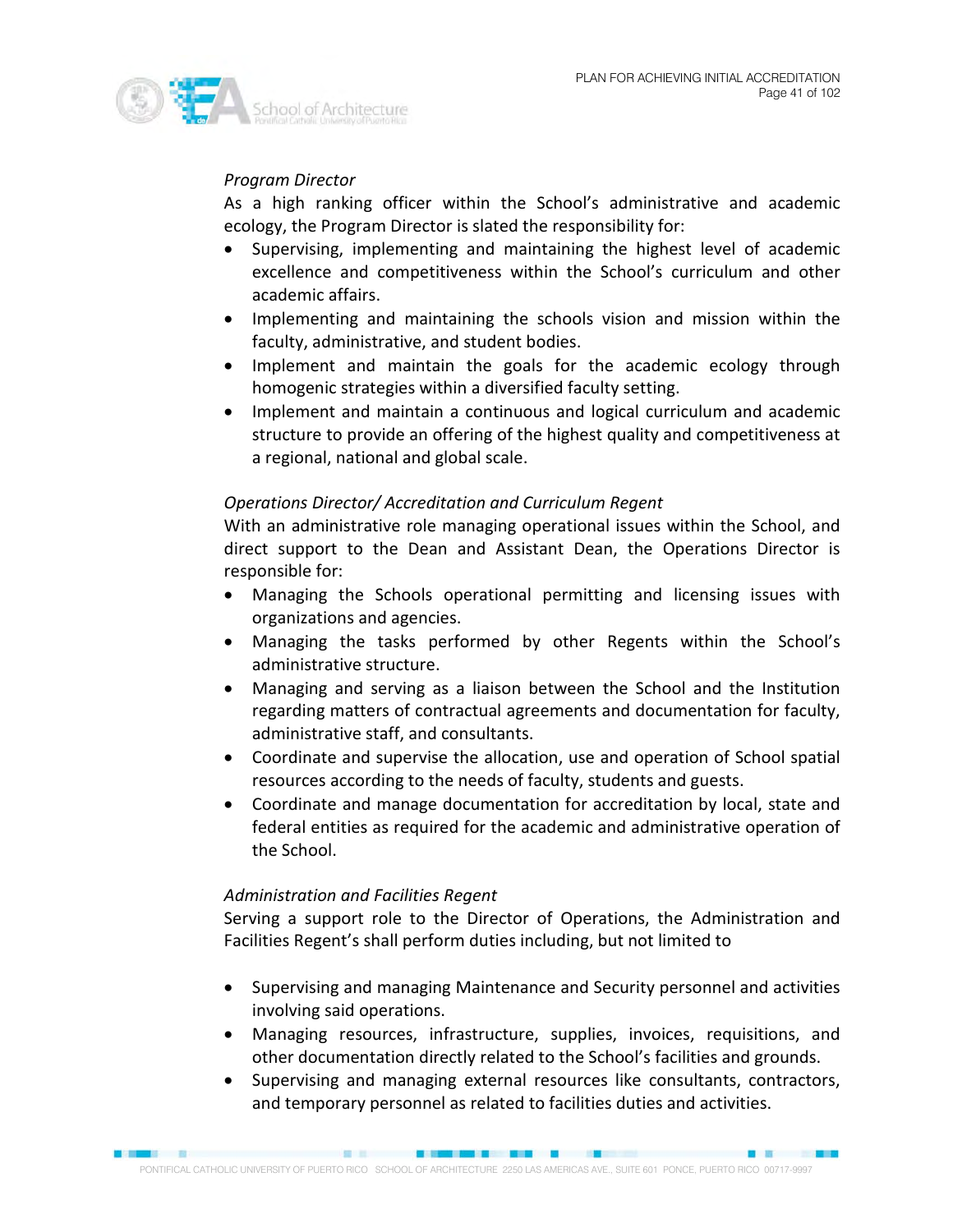

- Supervise and manage the use and disposition of utilities and other resources related to facilities operations.
- Reporting directly to the Director of Operations on the daily activities and submitting periodic reports.

## *Media, Events and Public Relations Regent*

In a direct support role to the Director of Operations, the Assistant Dean and Dean, the Media, Events and Public Relations Regent shall perform duties including, but not limited to:

- Preparing marketing and informational material for recruitment, retention, and public relations as appropriate.
- Coordinating the Lecture Series, Special Activities, and other events related to the School, including all operations regarding guest speakers and conferences.
- Coordinating the School's yearly activity calendar and reporting directly to the Director of Operations.
- Coordinating with other regents to successfully manage and implement activities that promote the academic and administrative development of students, faculty, administrative staff and the community.
- Managing information and coordinating the currency of the School's web interface, intranet and internal promotion of events.

## *Experimental Unit Coordinator*

The Experimental Unit Coordinator serves as a topic specific consultant to the School of Architecture. The Coordinator, as part of a multidisciplinary framework, works and coordinates within the parameters of its topic of expertise for the benefit of faculty, students, the curricular structure and other activities. It's responsibilities include, but are not limited to:

- Coordinating curricular sequence and substance with other Coordinators.
- Coordinating all courses offered under their topic of expertise.
- Providing recommendations on additional elective courses with the Experimental Unit towards completion of Minor degrees within the Bachelor of Architecture offering.
- Actively participating on Design Juries, Presentations and special activities regarding their Experimental Units.
- Proactively promoting their particular area of expertise within the School the community.
- Creating a Strategic Plan for the development of their Experimental Unit, and managing the currency and upkeep of the topic and the Unit thereforth.

## *Information Systems Director*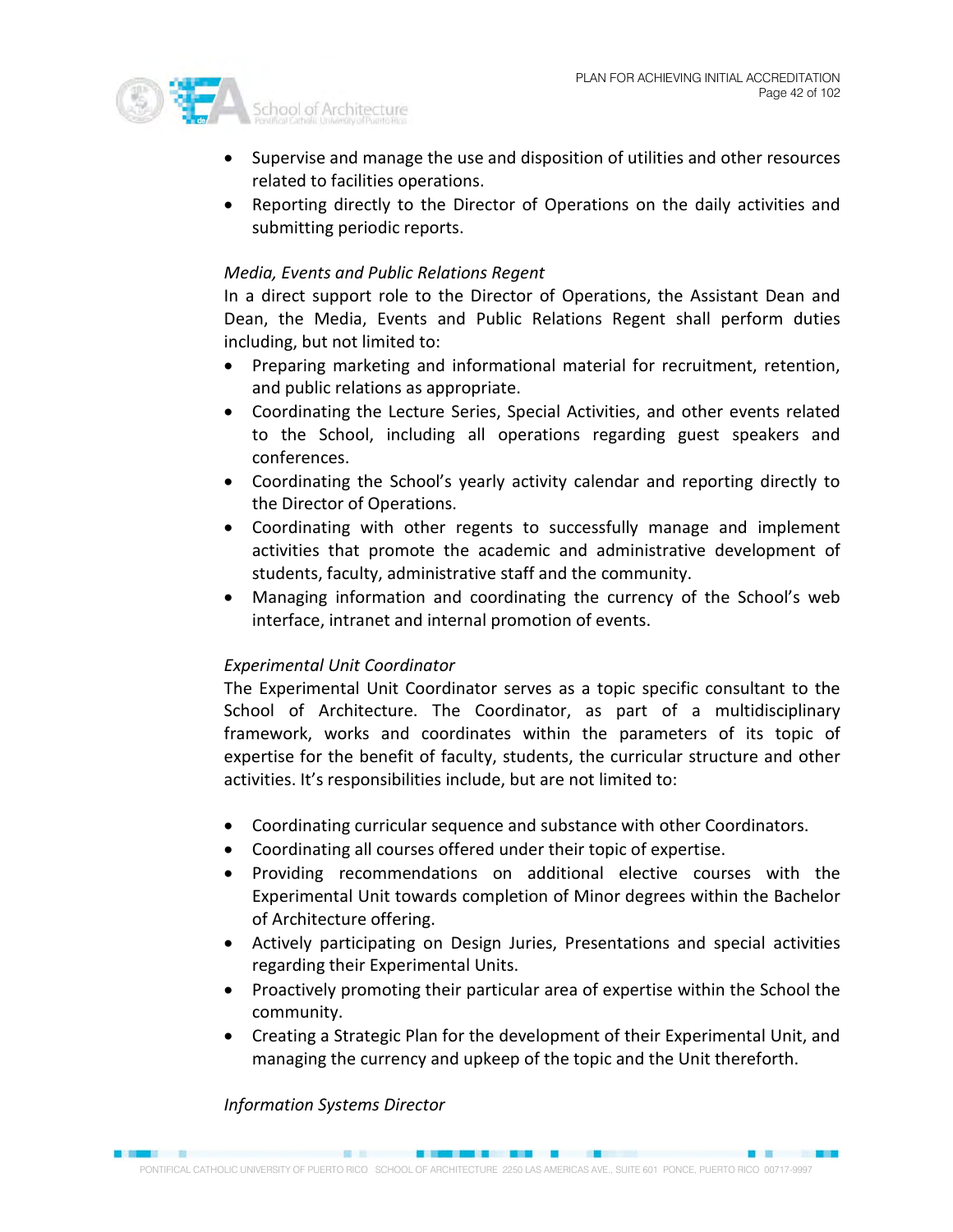

The Director shall be in charge of managing, promoting and coordinating all services provided within the CARIBET library in benefit of students, faculty and the community. It's responsibilities include:

- Keeping the CARIBET library resources and processes current, organized and available to students and faculty at all times.
- Coordinating and effective providing access to information and architectural resources, both physically and online.
- Helping and facilitating information searches.
- Managing the distribution and organization of information resources.
- Developing and managing documents directly related to curricular topics and other aspects of the study and practice of Architecture as embodied in the School's mission and vision.
- Developing and managing internal publications and the effective diffusion of information to the benefit of students, faculty and administrative personnel.

## *Counselor*

In direct support to the student body, and as a key contact between students, faculty, the architecture program, and the Institution, the Counselors responsibilities include:

- Providing counseling and orientation to students in matters of academic performance, curricular strategies, and matters of personal nature that may affect the development of students within the architecture program.
- Providing resources and orientation for the benefit of student participation, inclusion, and retention within the Program.
- Managing and coordinating sessions and workshops for faculty and administrative personnel in matters of student performance and development.
- Helping provide tools necessary to upkeep and uphold the schools vision and mission within the student body.

## *Fabrication Lab Director*

As an expert in industrial design, manufacturing and fabrication, the FabLab Director shall work in tandem with the Digital Representation unit to supply students and faculty with full practical support for the visualization and production of 3D models and installations. The expert shall be responsible for:

- Promoting the use of the latest fabrication equipment and techniques.
- Providing technical expertise and support to enable students to present their work in the most efficient and innovative manner.
- Managing and coordinating the use of specialized equipment and machinery, materials and tools by students and faculty.
- Keeping fabrication techniques, material libraries and equipment current.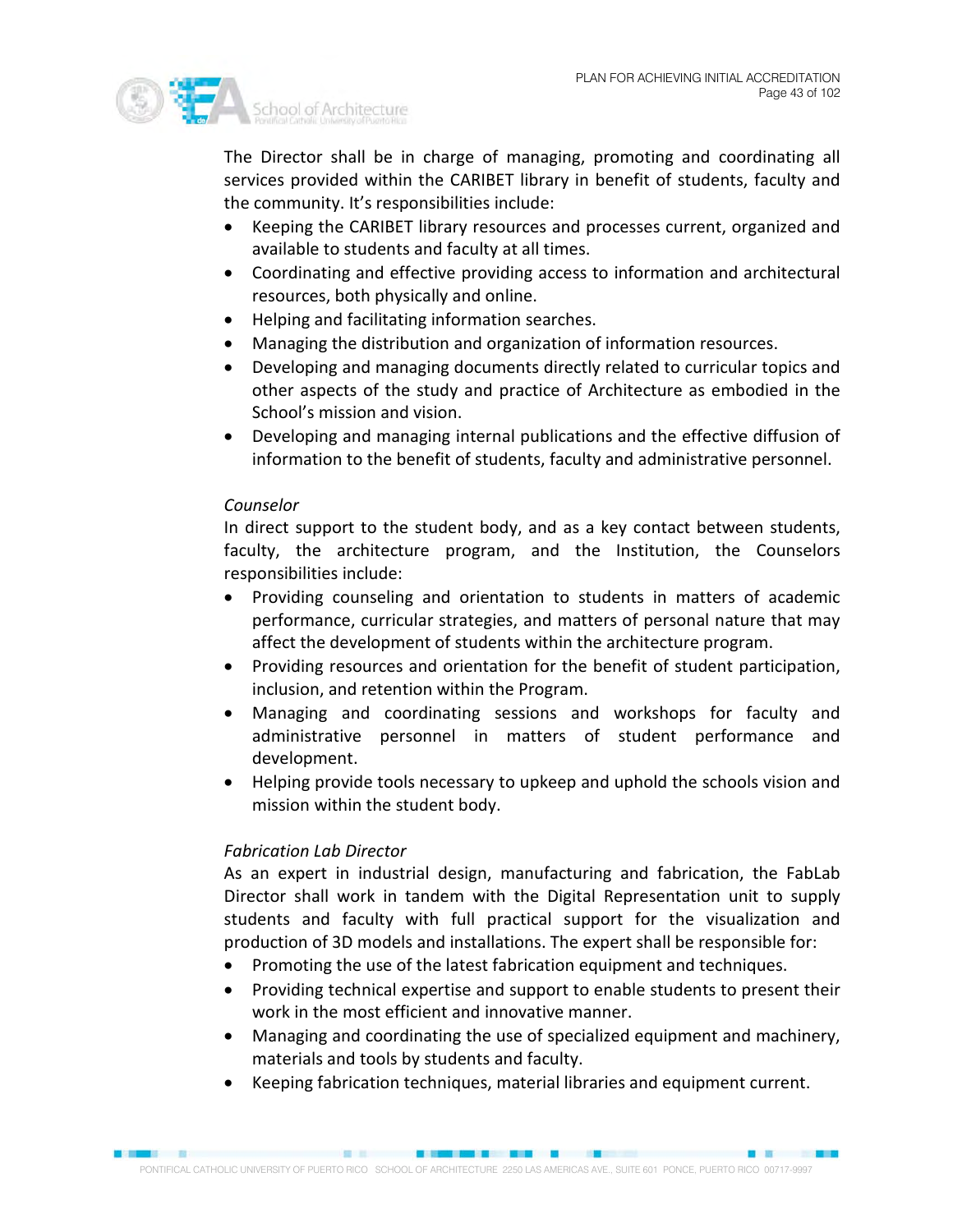

## *Digital Media Lab Director*

As a expert in computer networks, computer hardware, software and print media, the Digital Media Lab Director shall be responsible for:

- Providing a stable, efficient, and operational computer network for students, faculty, and administrative personnel.
- Providing technical support for all software and hardware needs of the School.
- Establishing and managing protocols and norms for the use and disposition of computer networks and equipment.
- Updating and upgrading all software and hardware infrastructure as to keep the functioning of computer systems current and efficient.
- Managing and coordinating all print media as related to the School of Architecture.
- Managing and coordinating the use of other digital technologies currently in use within the School, as well as counseling the administration on current and future technologies that could further facilitate user interaction and representation.

## *Facilities Director*

With a critical role in the upkeep of the Schools facilities and the everyday functioning of utilities and services, the Facilities Director shall be responsible for:

- Supervising, managing and coordinating the effective everyday operation of facilities and grounds.
- Supervise and manage the cleanliness and upkeep of facilities.
- Coordinate with other staff to prepare facilities for special events and ongoing use of spaces.
- Establishing and managing protocols and norms for the use and disposition of the Schools facilities by students, faculty and staff.
- Supervise and coordinate the upgrade and repair of facilities related to the School.

## **II.1.2.2.3 Institutional Opportunities for Involvement in Governance by Faculty, Staff, and Students**

Since 1992, the Ponce Campus of Pontifical Catholic University has consistently revised and developed its curricula in order to proactively respond to the needs of the students and the community. Departments evaluate current programs with the feedback from alumni, employers, accrediting agencies, and professional organizations. As a result of this process, over 80 new academic programs were added since 1996 and an institutional curricular revision was initiated in 1999.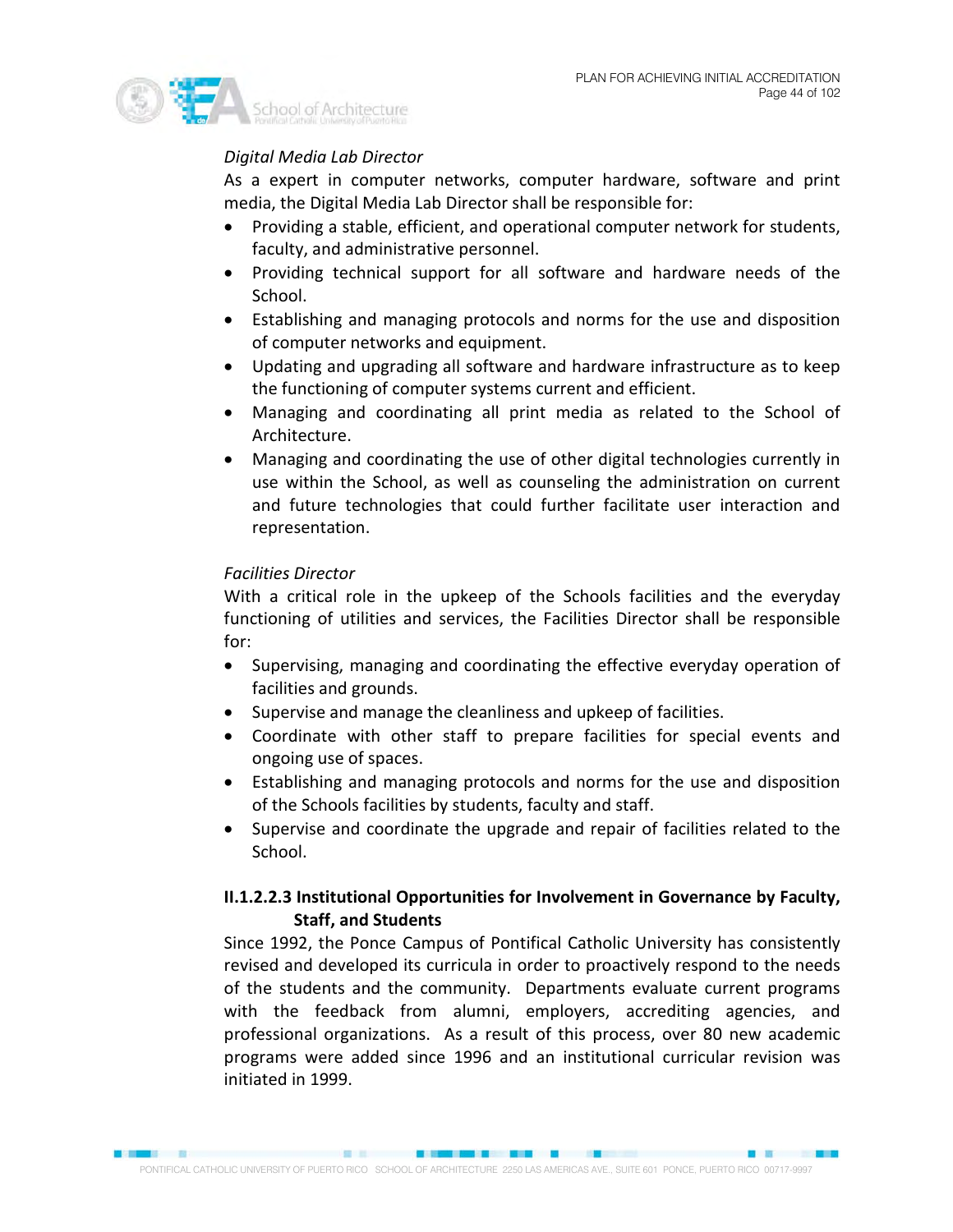

Faculty members from different colleges and departments have been actively involved in the curricular revision process initiated by the Institutional Commission for Curriculum Revision. A specific three-year project supported by a grant from the U.S. Department of Education and the Fund for Post Secondary Improvement (FIPSE) has given faculty the opportunity to further improve the teaching/learning encounter. This project includes the integration of constructivist principles, assessment, and technology to the teaching pedagogy, enabling the university to move towards a more student-centered environment in which technology serves to further enhance the educational encounter.

## **II.1.2.2.4 Minor Degrees: A Broad Academic Offering**

As an integral part of the academic offering provided by the Pontifical Catholic University's School of Architecture, the program includes as a requirement for graduation the completion of a Minor Degree in one of the Experimental Units. It will be obtained by completing nine elective courses credits on the same Unit of the student's choice.

## **II.1.2.3 Physical Resources**

## **II.1.2.3.1 The Operational Context: Froteza Building**

The Forteza building, home to the School of Architecture, dates to XXXX and was the original site of a local department store. Located along the east side of Ponce's central square (Plaza de las Delicias), it provides a main entry on Marina Street and an alternate entry on Cristina Street. The building has approximately 13,000 sq.ft. of usable space (not including service areas) on each of the three existing floors, bringing the School's spatial capacity of approximantely 45,000 sq.ft. overall.

The first level, accessible from both Marina and Cristina streets, provides a main reception area, security desk, seven (7) design workshops, the Caribet library, the Data/Multimedia center, and the Fabrication laboratory. This floor has been prepared to accommodate most of the services the School currently offers as well as academic space exclusive to first year students. The second level provides Studio space for second third and fourth year students, as well as the Aulas Magna, the School's main lecture and conference area with a capacity for approximately 135 persons. The third level has been committed to fifth year students, five(5) classrooms with 35 person capacity each, Experimental Unit/Faculty offices and the schools administration. Although the current use of the facilities is slated for first year students and administrative personnel, the rehabilitation of the building shall be completed in full, including areas to be used in the years ahead as the school's enrollment develops.

**SECTION**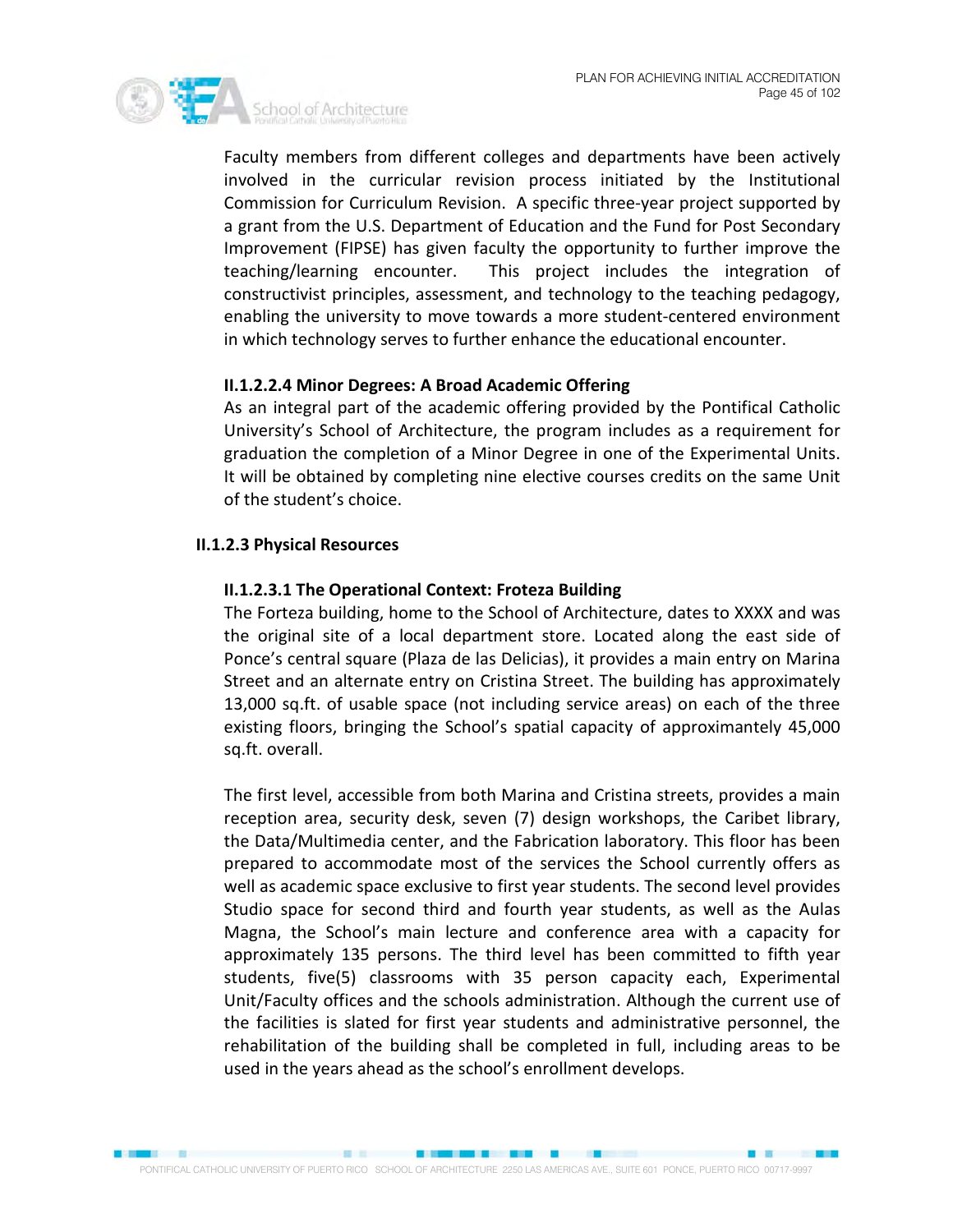

The Forteza building was designed to update and upgrade all mechanical, electrical, and safety to satisfy the use and disposition of the facilities as required by the Program. Due to the buildings location in Ponce's Historical District, the building was rehabilitated paying close attention to keeping many of its original ornamentation without sacrificing the vision of a contemporary work space. Graphical representation of the three levels are provided below:

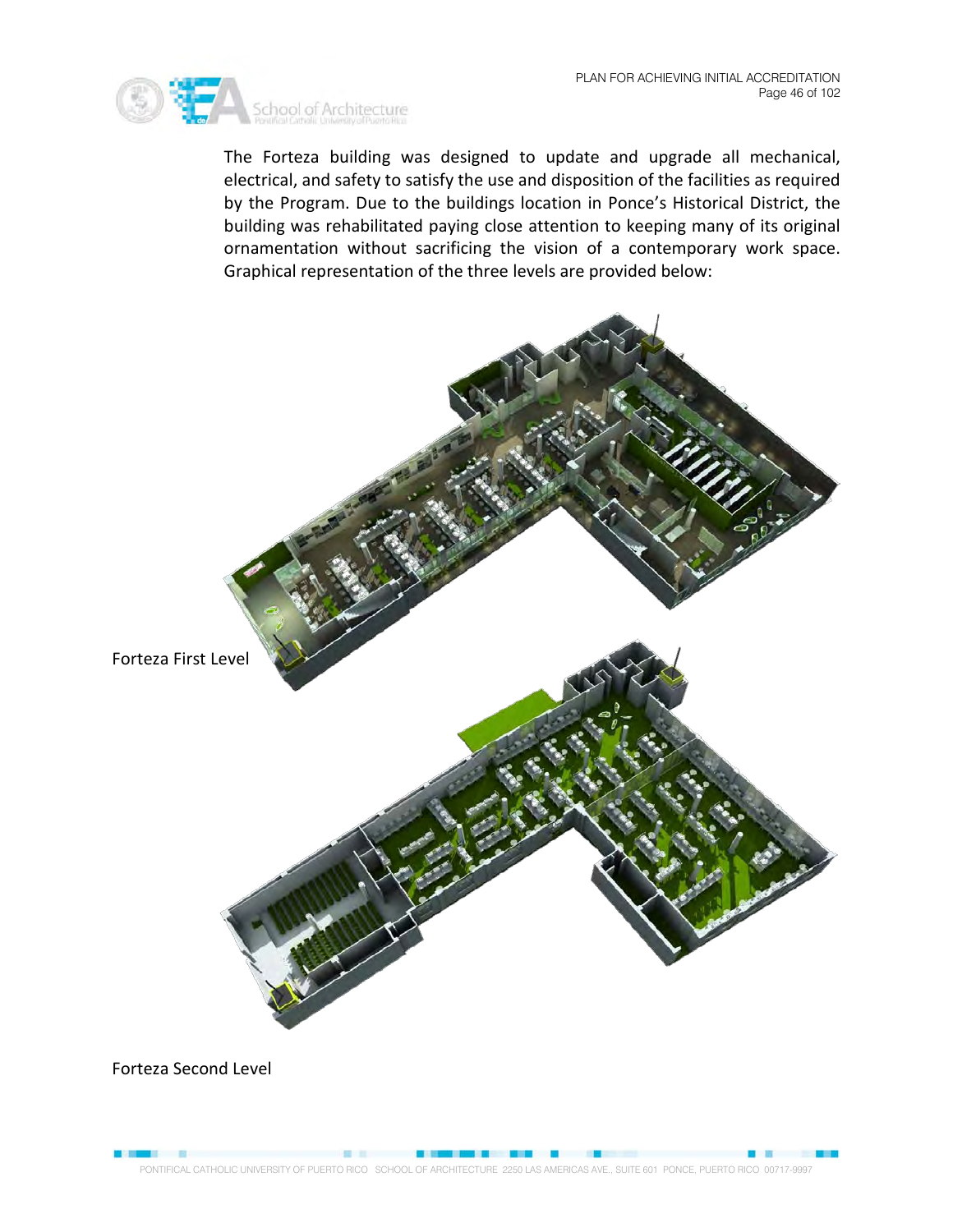



Forteza Third Level

## **II.1.2.3.2 Technological Support: Fabrication Laboratory (FabLab)**

More than model shop, the Fabrication Laboratory of the School of Architecture of the Pontifical Catholic University of Puerto Rico is characterized for establishing itself as a center where manufacturing technology and computerized design meets. Its mission is to give students the ability to develop innovative concepts with the highest technology available to market. Its staff is composed of architects and industrial designers committed to educating students learn about new materials, technologies, and advanced manufacturing methods. The students will be part of an atmosphere where technology and creativity go hand in hand, working in a suitable space for personal development and experimentation.

The Fab Lab will be equipped with computer controlled machines that will grant students the ability to create high quality prototypes and models. Among these machines are CNC (computer numerical controlled) mill, Laser Cutter, and 3D printers (Rapid Prototyping machines). These tools will provide the students with a detailed exploration of form and space during critical design phases and final project executions. The laboratory will produce prototypes that facilitate the continuous exploration or validation of results, generated from the course or throughout the progress of the design exercise.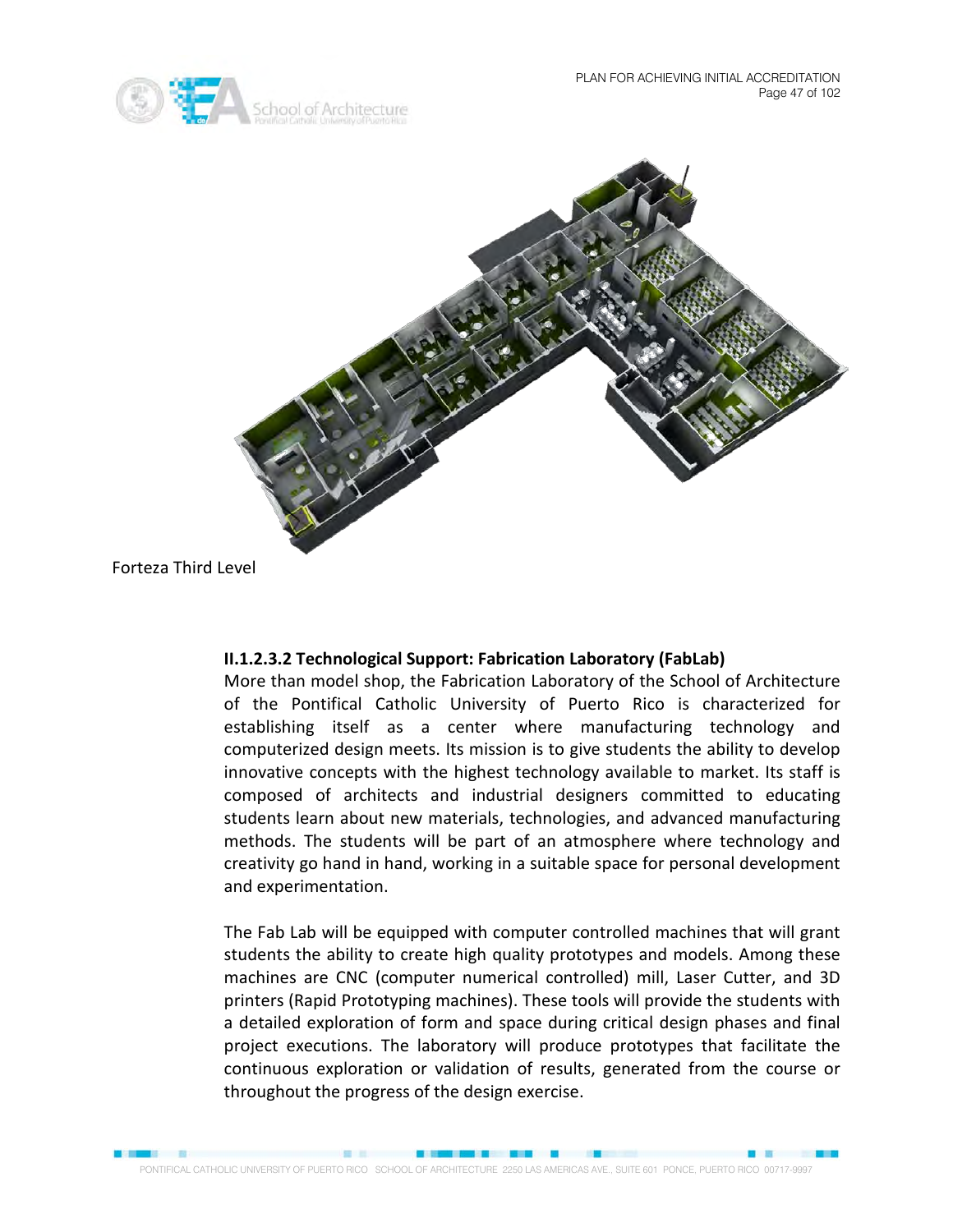

The Fab Lab's vision is to present students a diverse world where technology helps them projects their ideas into tangible objects of the highest quality possible and to acquire the technical knowledge to effectively use technology in the development of innovative concepts relevant to our current era. To develop a center of exploration focused on the development of new materials and emergent technologies, applicable to the world of art, design and architecture.

The Fab Lab's mission is to provide students the necessary skills to develop physical models, prototypes and products of the highest quality, fidelity and competitiveness, and to discover the limits of manufacturing technology and its diverse applications. The Lab also intends to position the school as a center of vanguard architecture education and technological innovation.

## EQUIPMENT

As part of the Fabrication Laboratory, the School of Architecture provides access to the following equipment:

- Dimensions 1200ES 3D Printers (four units)
- Roland MDX-40A CNC Mill
- Shop Bot CNC Mill
- Universal Laser Cutter
- Delta Band/Circular Sander
- Jet 18 inches band saw
- Jet 14 inches band saw
- Jet combination shear, brake and roll
- Jet horizontal sander
- Jet woodworking lathe
- Jet 1HP dust collector
- Jet oscillating sander
- Lincoln Welding mig welder
- Milwaukee panel saw
- Makita metal cutting saw
- Powermatic 3HP dust collector
- Powermatic 8 inches jointer
- Powermatic 10 inches saw
- Powermatic circular sander
- Powermatic drill press
- Performax drum sander
- Assorted hand tools such as heat gun, hand drill, cordless saw, orbital saw, router, and a finishing sander.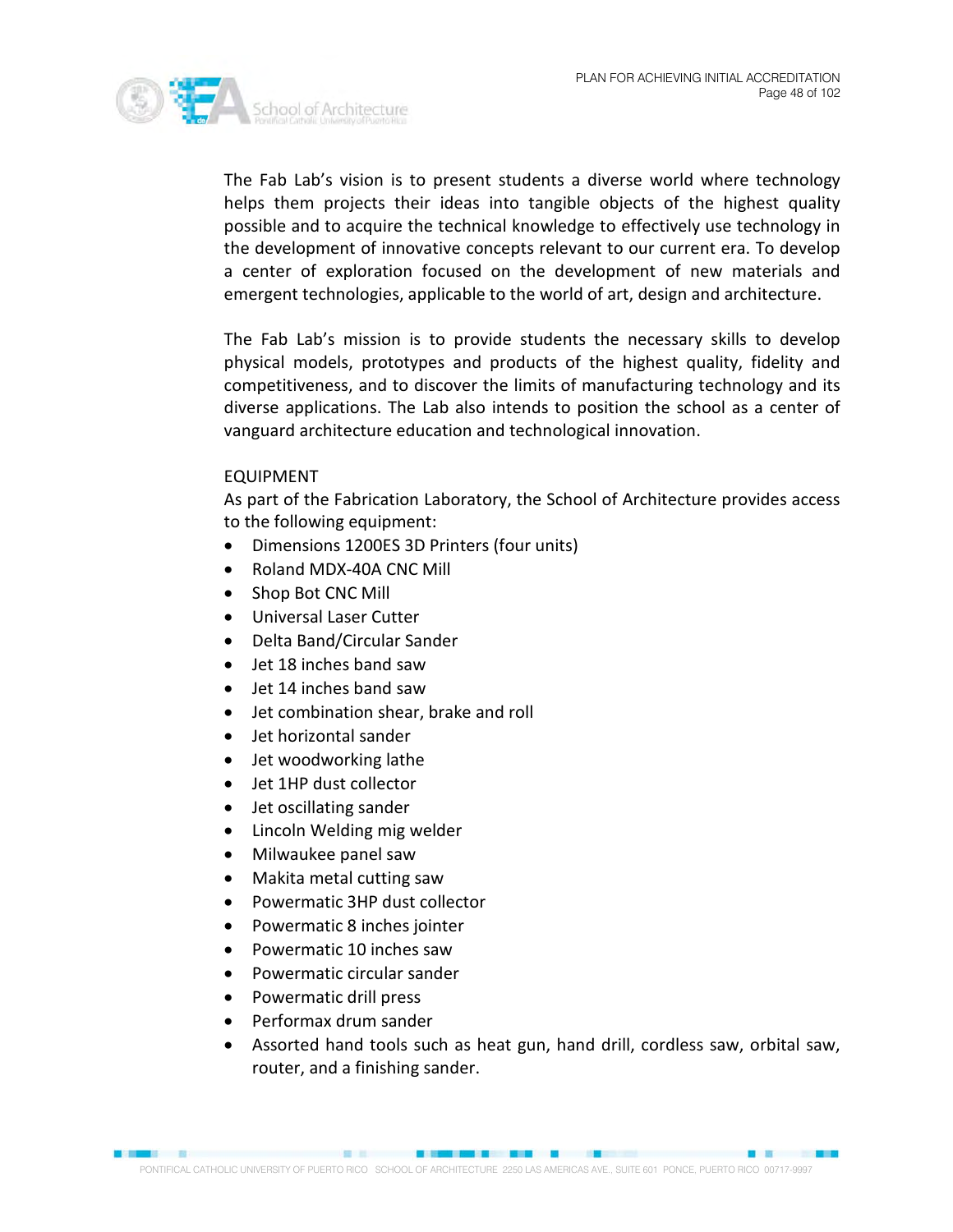

In the next few months, this laboratory will provide access to a Jet 1HP dust collector, a Jet oscillating sander, and a Makita metal cutting saw.

## **II.1.2.3.3 Technological Support: Data Center and Media Laboratory**

The School of Architecture's Data Center and Media Lab is conceived as the central hub for digital printing in a variety of media and formats. It is the output arm of the Data Network system and provides students, faculty and staff with the resources necessary for high-quality and quantity printing.

From within the Media Lab, the digital realm is controlled, accessed, routed and serviced at all times, thus providing the School with a centralized hub for the exchange and storage of information for easier access, upgradable and serviceable with efficiency and ease. The Data Center portion of the Media Lab manages and processes digital equipment, student data, software, documents and digital communication for students, faculty and administration through a state of the art 64-bit Windows platform and a secure 16 Terabyte Aberdeen Abernas storage server. It is also complimented with a DS3 internet connection that shall provide users with blazing fast 45 Mbps Internet connection speeds. The Media Lab, as the one-stop digital output center for all users, provides the capability of producing full color prints in a variety of formats, as well as access to several other media including digital audio/video equipment. From within the Data Center and Media Laboratory, the School possesses the capability for a myriad of outputs that shall give users the ability to experiment and explore in the digital realm, and communicate said explorations with ease and outstanding quality.

For every student and member of the administration, the School of Architecture provides an individually tailored high performance desktop computer with dual 21 inch monitors. The full system is comprised of:

- HP Z400 Workstation
- Windows XP 64-bit
- 500 GB Hard Disk
- 8 MB RAM
- NVIDIA Quattro FX 1800 764 MB video card

The software provided for those computers include:

- Autodesk AutoCAD 2010
- Autodesk Maya 2009 (64-bit)
- Autodesk Revit 2010 (64-bit)
- Microsoft Office 2007
- Adobe Master Collection CS4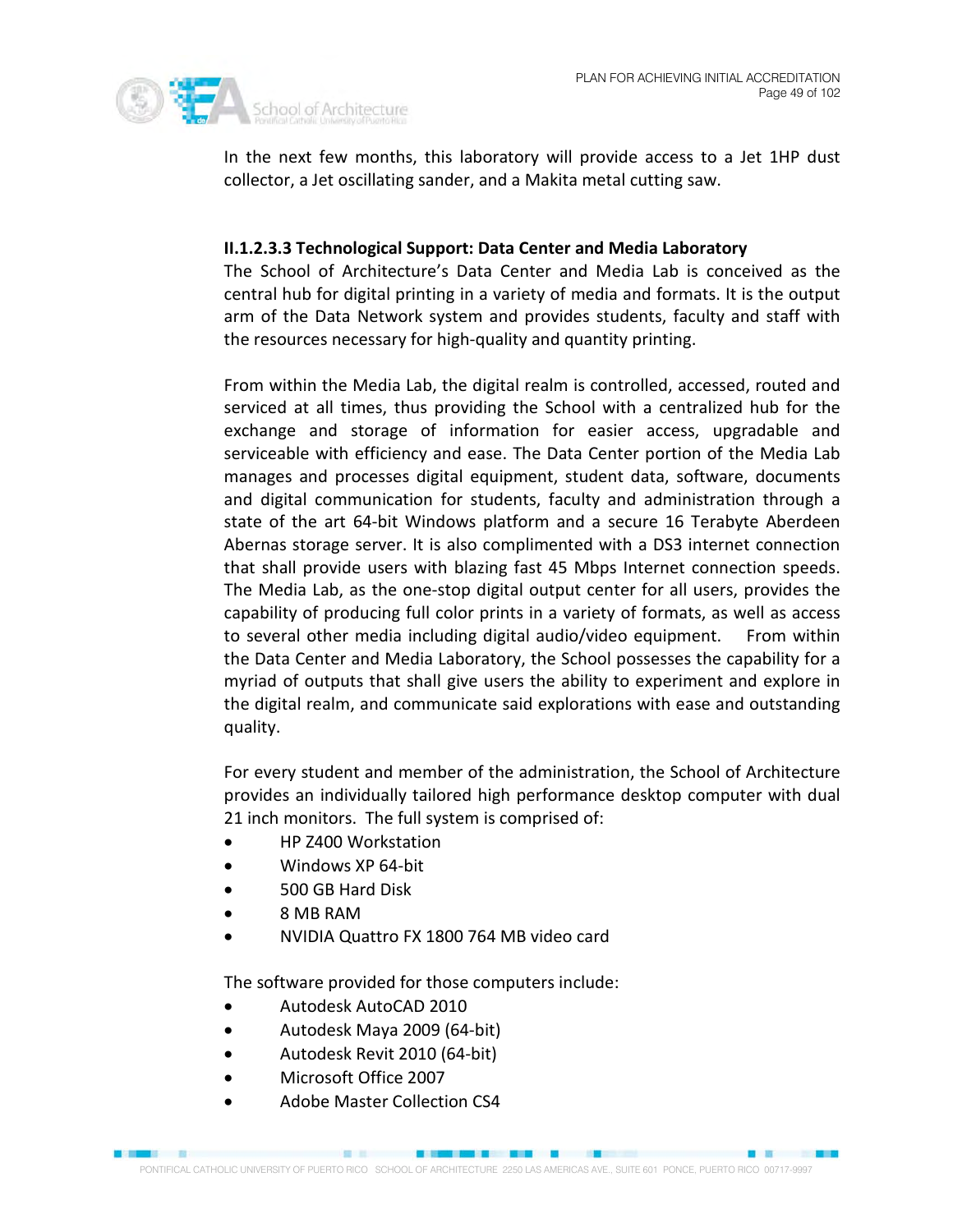

• Rhinoceros 4.0

Collectively, the School provides access to:

- HP DesignJet Z6100, 42 inches full color plotters (three units)
- HP OfficejetPro K8600, 13 in. x 19 in. full color printers (four units)
- RICOH Aficio MP C7500, color copier
- RICOH Aficio MP W2400, 36 inches black and white plotter/copier/scanner
- Digital Flat Screens
- Digital Projectors
- Projector Screens
- Access to Digital Photography and Video Equipment

## **II.1.2.4 FINANCIAL RESOURCES**

## **II.1.2.4.1 Financial Capacity: Initial Operational Budget and Forecast.**

To Establish the School of Architecture of the Pontifical Catholic University of Puerto Rico, we quantified the acquisition of Forteza building and remodeling expenses; office and educational equipments, plus other necessary operating costs to assure an efficient performance.

The institutional investment for this program is approximately nine million, seven hundred thousand dollars (\$9,700,000.00 USD); the funding utilized on the initial investment is a combination of internal resources, external financing according to the discretion from the board of directors based on the equity of the Institution.

## **II.1.2.4.2 Income and Outcome Forecast**

Projection of the School income depends of credits costs and the amount of enrolled students; we have establish a credit fee of two hundred and eighty dollars (\$280.00 USD); feasible when the demand for a career in Architecture is considered, versus the price of going to the United States and/or compared to the other two Architecture Schools in Puerto Rico. Each enrolled student with eighteen credits per semester, plus fees, pays approximately five thousand, five hundred and twenty dollars (\$5,520.00 USD) per semester.

The forecast of expenses is divided in operational and depreciation costs; the most important recurrent ones are payroll and marginal benefits. The projected payroll between docent staff, administrative personnel and their benefits is approximately nine hundred ninety five thousand five hundred dollars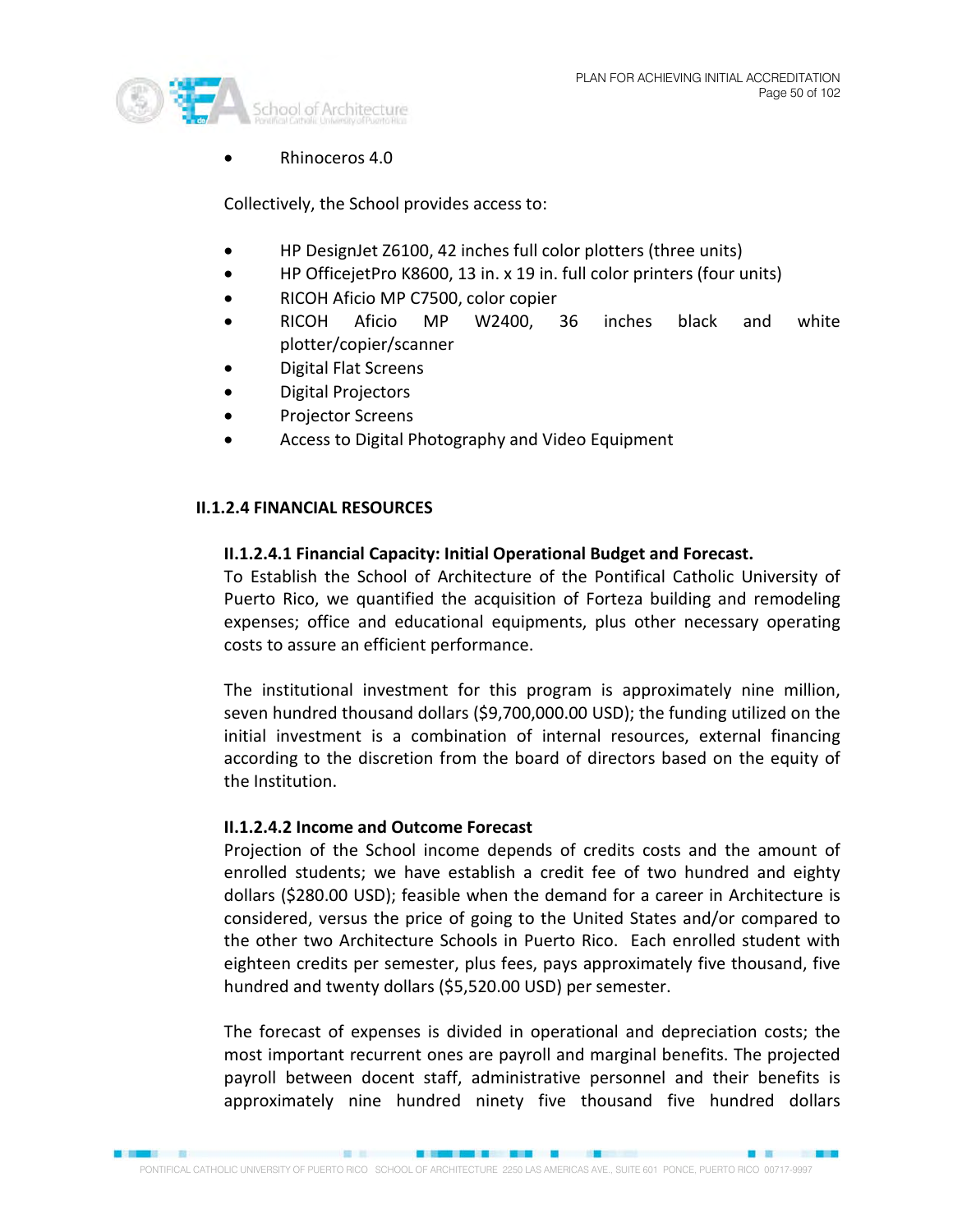

(\$995,500.00 USD) for the first year; one million, three hundred thousand dollars (\$1,300,000.00 USD) for the second year; one million, five hundred thousand dollars (\$1,500,000.00 USD) for the third year; one million, eight hundred thousand dollars (\$1,800,000.00 USD) for the fourth and two millions dollars (\$2,000,000.00 USD) for the fifth year. The approximately two hundred thousand dollars (\$200,000.00 USD) increment per year is due to the necessary addition of faculty to provide the courses for the projected enrollment.

Maintenance, materials, promotion, association fees, library expenses and all others incidental costs for the programs regional and national accreditation requirements have also been taken into consideration. On the library expenses we have added books purchase, plus several relevant magazines and specialized material published periodically. The physical infrastructure will be utilized gradually according to the completion of the enrollment expectations; with those facts given, operational costs will increase year after year with an initial functionality of sixty percent (60%) on the first year.

Depreciation expenses of the building, equipment and furniture have been forecast on a lifetime of forty, five and five years respectively. The reason for the equipment to have a projected lifetime of five years, is because is mostly technological; computers and necessary software will be acquired according to the increment in student population. Downgrading total costs are four hundred, thirty seven thousand, nine hundred (\$437,900.00USD) in the first year; and they will increase to seven hundred forty four thousand dollars, eight hundred dollars (\$744,800.00 USD) in the fifth.

## **II.1.2.4.3 Enrollment boost and net income forecast per academic year.**

The School of Architecture began with one hundred nineteen (119) students in their first year; the same amount is expected for the following ones. A retention rate of eighty two percent (82%) has been considered taking into our perspective the rates in the other two Puerto Rican institutions as published in the National Center for Educational Statistics; income projection is based on the enrollment one.

The expected net financial collection based on a five years projection is a deficit of seven hundred, sixteen thousand and seven hundred dollars (\$716,700.00 USD) in the first year; and eighty two thousand, nine hundred dollars (\$82,900.00 USD) in the second. On the third year, Ponce School of Architecture will have an income excess over expenses of five hundred fifty one thousand, nine hundred dollars (\$551,900.00 USD); one million, four thousand dollars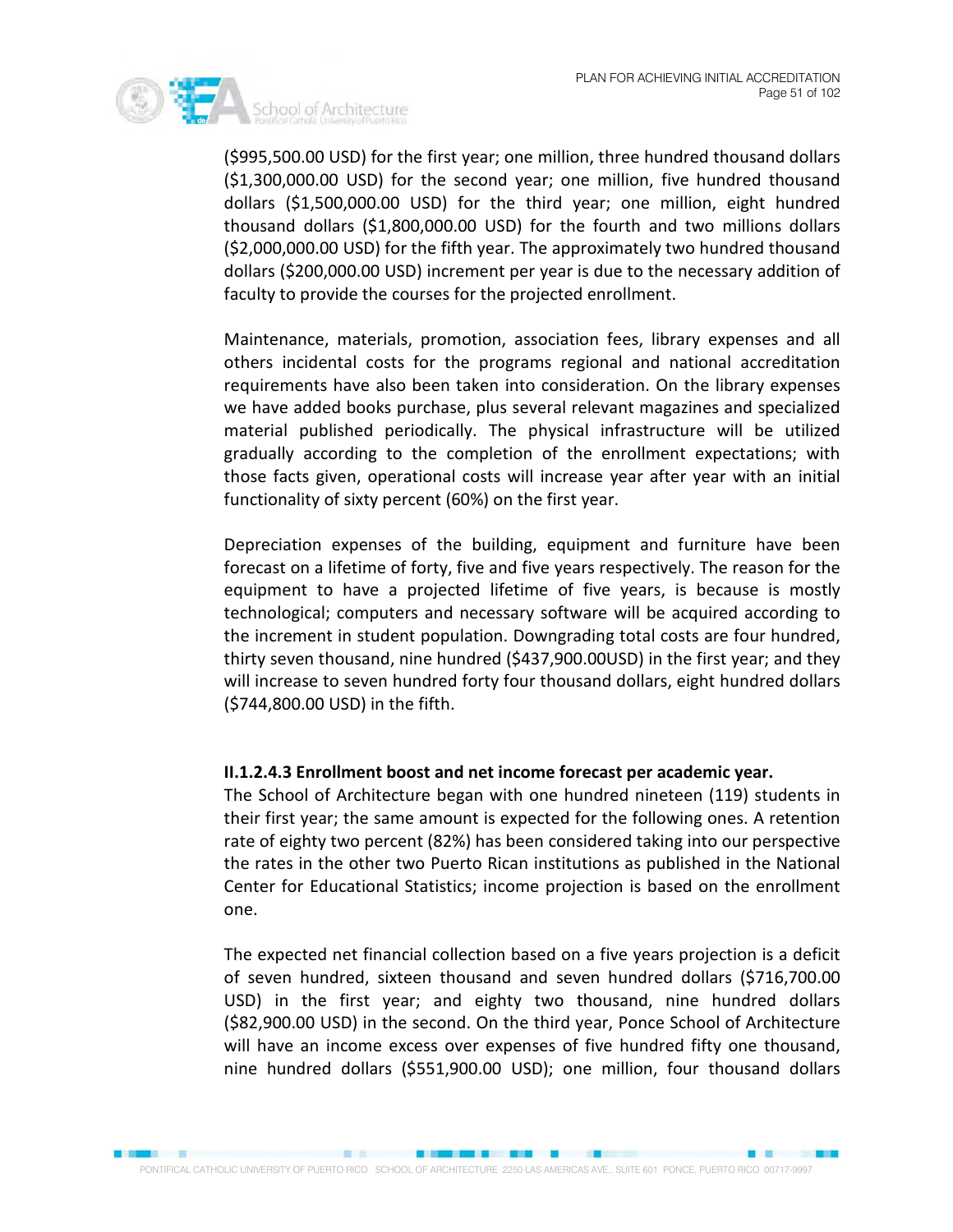

(\$1,004,000.00 USD) in the fourth; and one million, four hundred thousand dollars (\$1,400,000.00 USD) in the fifth.

## **II.1.2.5 INFORMATION RESOURCES**

## **II.1.2.5.1 Available data bases and development plans to keep the program compilations updated.**

The foundation of the library in the School of Architecture from the Pontifical Catholic University of Puerto Rico is to establish a specialized center of informative resources that is able to provide the tools to support and maximize a forward scheme. This knowledge center is focus on using resources for technologies implementation as a continuous base in order to discuss relevant topics of the profession and its environment. A wider and deeper perspective of the multiple effects the technological embracement will have over all the matters that influence the education of the new architect.

Technology works as method, strategy and innovation; from which we canalized our contemporary appreciation of the nine topics our extracurricular structure. For this reason, we establish our values as references derivates from technological nature and/or character, with substantial and critical thoughts to the generated hypothesis generated as consequence of a significant academic research.

The library is known as CARIBET (Centro Arquitectónico de Recursos e Información Bibliotecaria para la Enseñanza Tecnológica), Spanish for Architectonic Center of Resources and Librarian Information for Technological Education, or ACRLITE; is the epicenter of the institutional knowledge, and it has data base such as: HW Wilson, EBSCOhostWeb, PROQUEST, ProQuest Digital Dissertation, among many others. We have also elaborated the following program with the purpose of keeping our resources updated: Resources Development Plan 2009-2013, E-Books for Architects, Budgets, and plenty of World Wide recommended magazines and materials.

## **II.1.3 INSTITUTIONAL AND PROGRAM CHARACTERISTICS**

## **II.1.3.1 Statistical Reports**

**II.1.3.1.1 Program Students Characteristics** Demographics and Student Types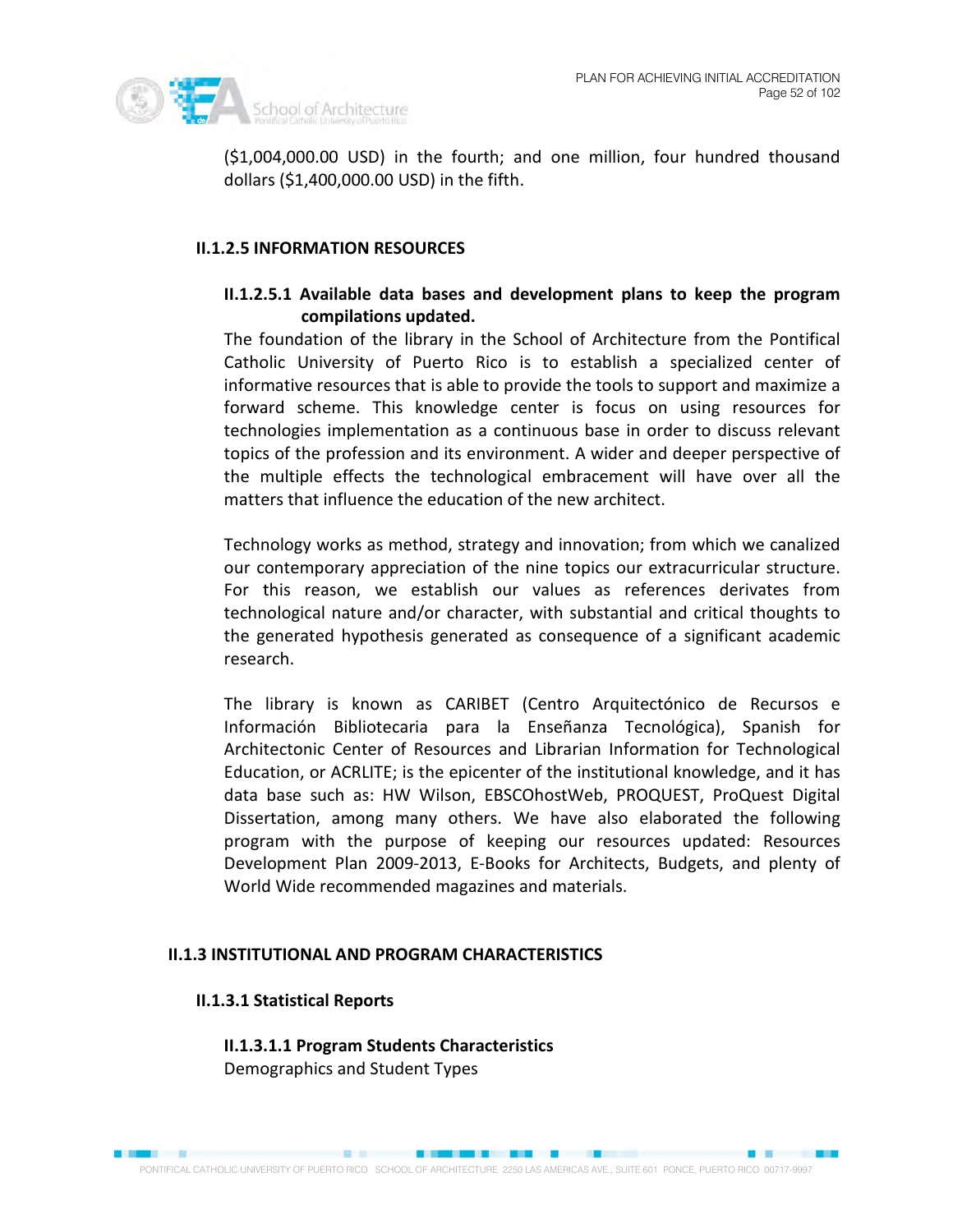

The following is quantitative data (percentages) for race/ethnicity, gender and qualifications of the 119 students enrolled in the first academic year of the program:

- Ethnic Group 100% Hispanic students.
- Gender 66% male students and 34% female students.
- Student Type 41% freshmen students, 30% transfer students, 6% postgraduate students, 15% readmission students, 4% readmission students with professional degree from the institution, and 4% concentration change students.

## **II.1.3.1.2 Program Faculty Characteristic**

Demographics, Qualifications, Registrations and Licenses The following is quantitative data (percentages) for race/ethnicity, gender, registrations and licenses of the 28 faculty members of the program:

- Ethnic Group 100% Hispanic faculty members.
- Gender 86% male faculty members and 14% female faculty members.
- Qualifications 74% Architecture, 7% Landscape Architecture, 7% Law, 3% History, 3% Engineering, 3% Arts and Visual Communications, and 3% Library Science.
- Registrations 85% Registered Architects in Puerto Rico, 4% Registered Architects in Texas, 4% Registered Historians in Puerto Rico, and 7% non applicable.
- Licenses 23% of the faculty member are Licensed Architects in Puerto Rico.

## **II.1.3.2 Annual Reports**

Since 2009-2010 is the first academic year of the Pontifical Catholic University's School of Architecture, the Annual Report will be submitted during the 2010- 2011 academic year.

## **II.1.3.3 Faculty Credentials**

For the Faculty Resumes, see Part Three (III), Section 2.

## **II.1.4 Policy Review**

The documents listed in the Appendix 3 of the 2009 Conditions for Accreditation will be submitted as part of the team room requirements, as soon as the site visit is scheduled.

## **II.2 EDUCATIONAL OUTCOMES AND CURRICULUM**

## **II.2.1 Student Performance – Educational Realms and Student Performance Criteria**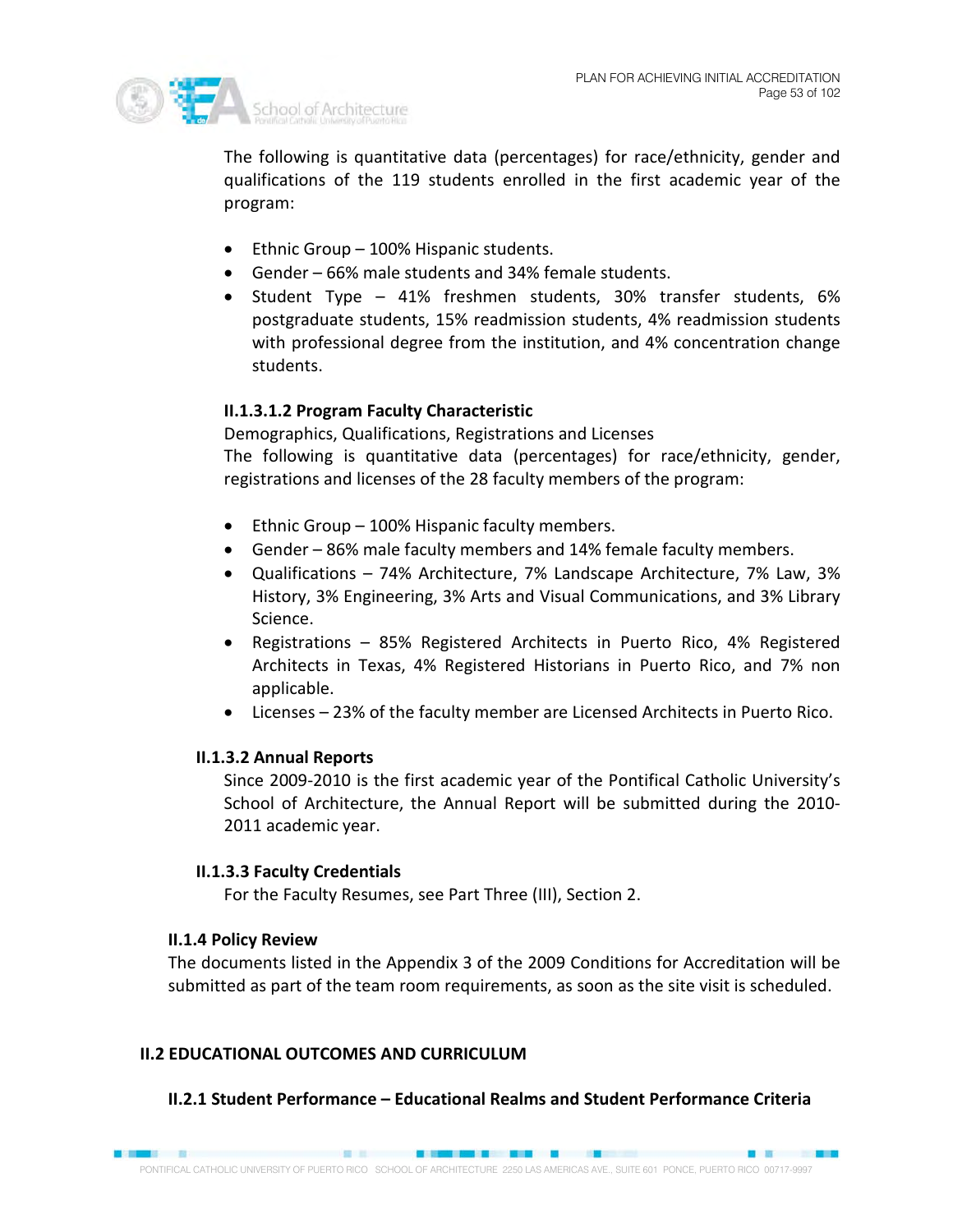

## **II.2.1.1 Student Performance Criteria**

*Innovative model for educational programs by providing guides for the academic courses.* 

In the establishment of the academic offer in the Pontifical Catholic University of Puerto Rico School of Architecture, we traced the pertinent goals and objectives, including the long term ones; however, they are based on previous vision and mission that is the blueprint of the program. We are here to transform the Architecture education by promoting an academic ecosystem that valorizes innovation, encourages multi-segments alliances and operates from a technological base to undertake a sustainable economical development of the South Region of Puerto Rico in order to convert it in an urban model in an international level.

To materialized our vision, we have establish a vanguard curriculum founded on the interpretation of social phenomenon, the creation of organizational cultural structures, the implementation of economic viable systems, originality of land planning and earth usage plus forwardness of the environmental consciousness. Our curricular concept consist on an undergraduate program that examines each one of the Architecture segments through digital design; this is the process from which our School brake all the parameters established by traditionalists who pretended to fix the ways the profession should be teach; each idea is widely studied through formal experimentation in the most advanced digital procedures.

## **II.2.2 Curricular Framework**

## **II.2.2.1 Regional Accreditation**

Included with this document is a copy of the letter from the regional accrediting commission, the Puerto Rico Higher Education Board, directed to the institution and authorizing the program.

## **II.2.2.2 Professional Degrees and Curriculum**

## **II.2.2.2.1 Educational Amplitude**

The academic program consist in a Bachelors' Degree in Architecture of five (5) years and one hundred and ninety two credits (192); Divided in seven (7) semesters of eighteen (18) credits each, a summer of six (6), and a summer of three (3) credits.

Those credits are subdivided in fifty (50) credits of Architectural Theory and Digital Representation, ten (10) credits on Digital Representation Laboratories, sixty nine (69) credits in Professional Concentration, nine (9) credits in Elective Courses (mandatory selection inside the Experimental Units), and fifty four (54)

■ 图 图 图 图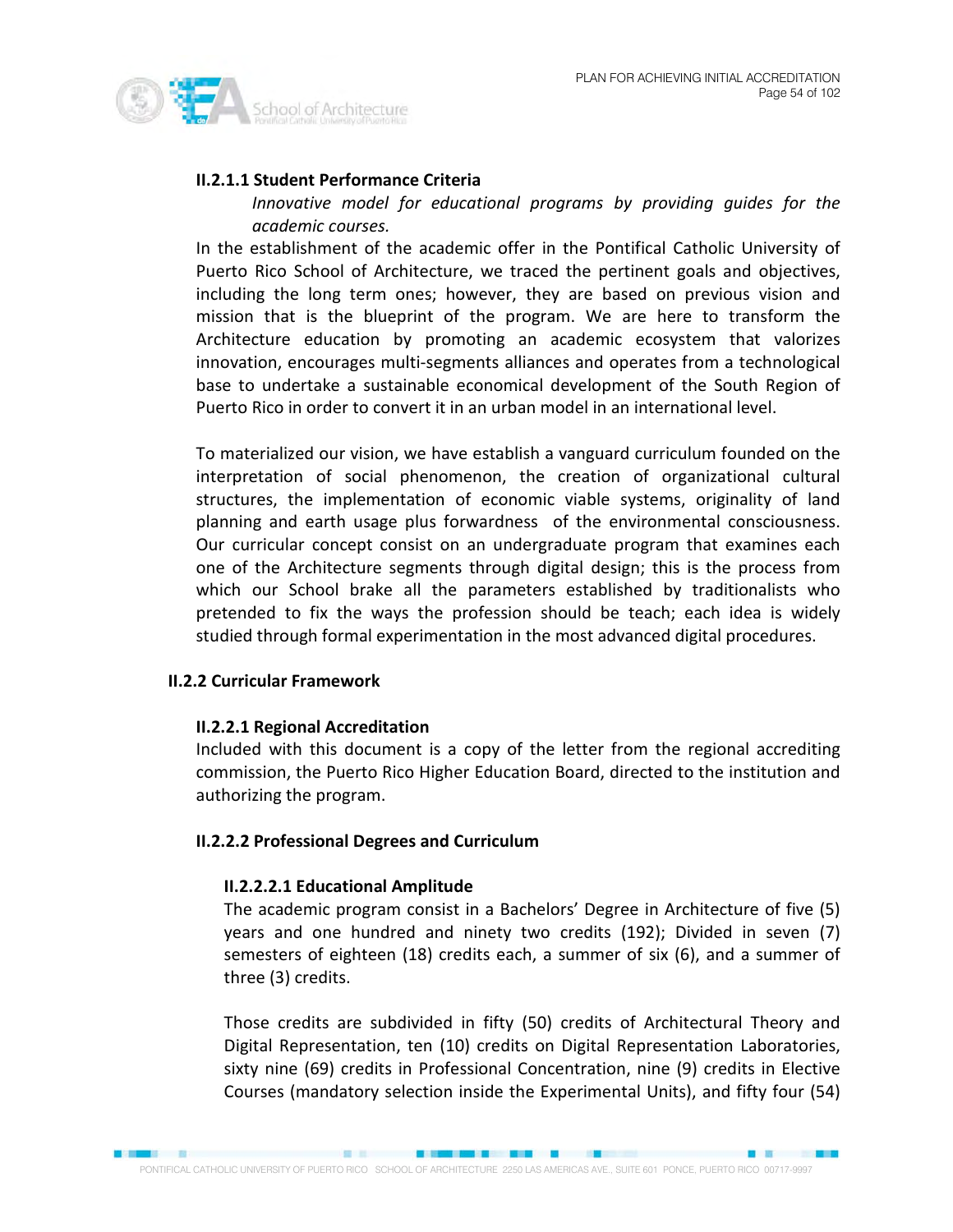

credits in General Courses. The program also provides the option of acquiring a Minor by completing twenty four (24) credits or more in one of the nine Experimental Units from which specialized areas correspond to one of the existent colleges of the institution.

In order to present a clear academic path, the curriculum has been design in platforms, or investigative areas that require the development of the essential skills for the program to be completed successfully; the following descriptions will provide details and ideas about each one of them.

The offer from Architectural Theory and Digital Representation (ARAD) blends the technological platform to the actual execution of the Architectural discipline; they are the foundations of the program as long as each one of the Experimental Units is tested from a particular point of view. Each course will count five (5) credits and it will coexist with an emphasized Laboratory in the Principles of Digital Representation (ARAR) of one (1) credit.

With this educational podium we are creating a new generation of Architects capable to compete in a global market, and able to accomplish huge contributions to our cities development. These courses will be offered by an Architect Professor and a digital assistant so they can develop the skills acquired in previous ones; the purpose of the assistant is to answer questions about the software and/or computer programs to facilitate the students' accomplishment of the goals established by the professor on each session.

The platform of Professional Concentration Courses is organized in the remaining Experimental Units as: Architecture History and Culture (ARHT), Adaptive Conservation and Preservation (ARAC), Structural Framework and Assemblages (ARSF), Building Technology and Sustainability (ARST), Landscape Ecology and Environment (ARLE), Urban Scapes and Communities (ARUS) Legal and Administrative Awareness (ARLA), and Development Assessment and Feasibility (ARDA).

Each unit will provide a complete and cohesive education, interlacing the necessary disciplines in order to assure the Architect is able to operate on the highest level of competiveness and expertise. Each session will count for three (3) credits, and eight (8) of the nine Units will have three courses; the first one focus on in the theory aspect, the second in providing substance and critical analysis, and the third one in discussing implementation strategies.

The platform of elective courses, with a minimum of three credits each is directed to provide additional necessary education to strengthen the obtained

■ 图 图 图 图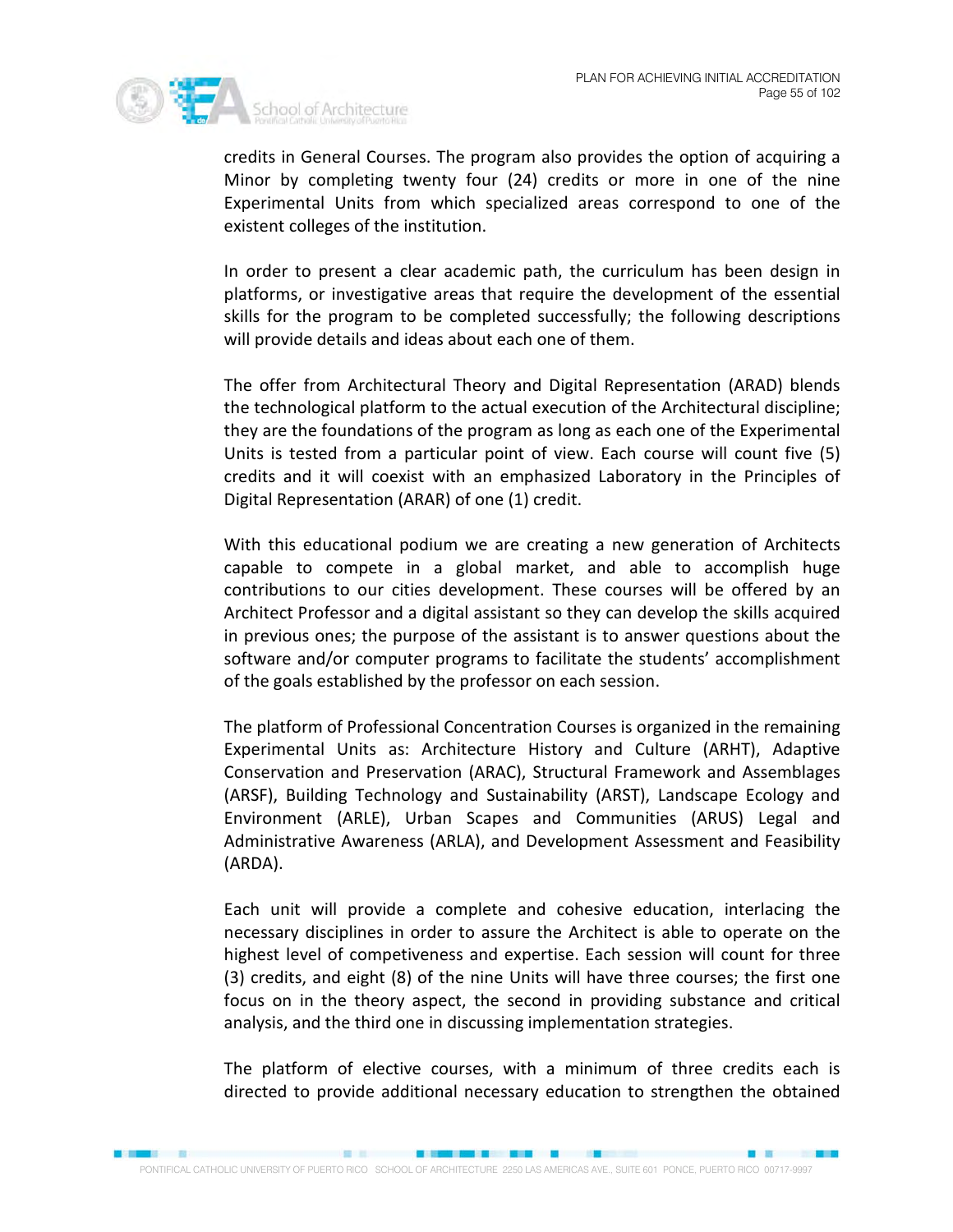

experience and knowledge from the academy. Students will have the opportunity to complete a minor by taking the three specialized courses required by the program in the same Experimental Unit; another opportunity for the students to be involved in the interdisciplinary debates, typical of the professional ambits.

General Education Courses are divided in one (1) of four (4) credits, sixteen (16) of three (3) credits each, and two (2) of one (1) credits; they are directed to provide basic compulsory education to obtain a professional degree at any institution. These classes have been chosen from the existing requirements shared with other Bachelor's Degree at the Pontifical Catholic University of Puerto Rico.

## **II.2.2.2.2 DESIGN AND CURRICULAR SEQUENCE**

The Curricular program and the sequence in which it will be provided by the School of Architecture of the Pontifical Catholic University of Puerto Rico have been established in a coherent method after an architectonical pedagogic logical analysis; we took into consideration both, the academic load and the practical methodology of disciplinary instruction.

For these reasons, an effective and capable structure has been proposed according to the real necessities of the social and civic characters of our southern metropolis; by providing these parameters, students are able to obtain continuity on their learning process for an easier adaptation/integration to the professional world.

The following is an illustration of the curricular sequence we have structured in our new offer for an innovative architectonic vanguard program; the listed courses have been organized in an ideal semester suggestion. They are shown in a descriptive pattern beginning with the denomination, the Experimental Unit (in blue), title and amount of credits.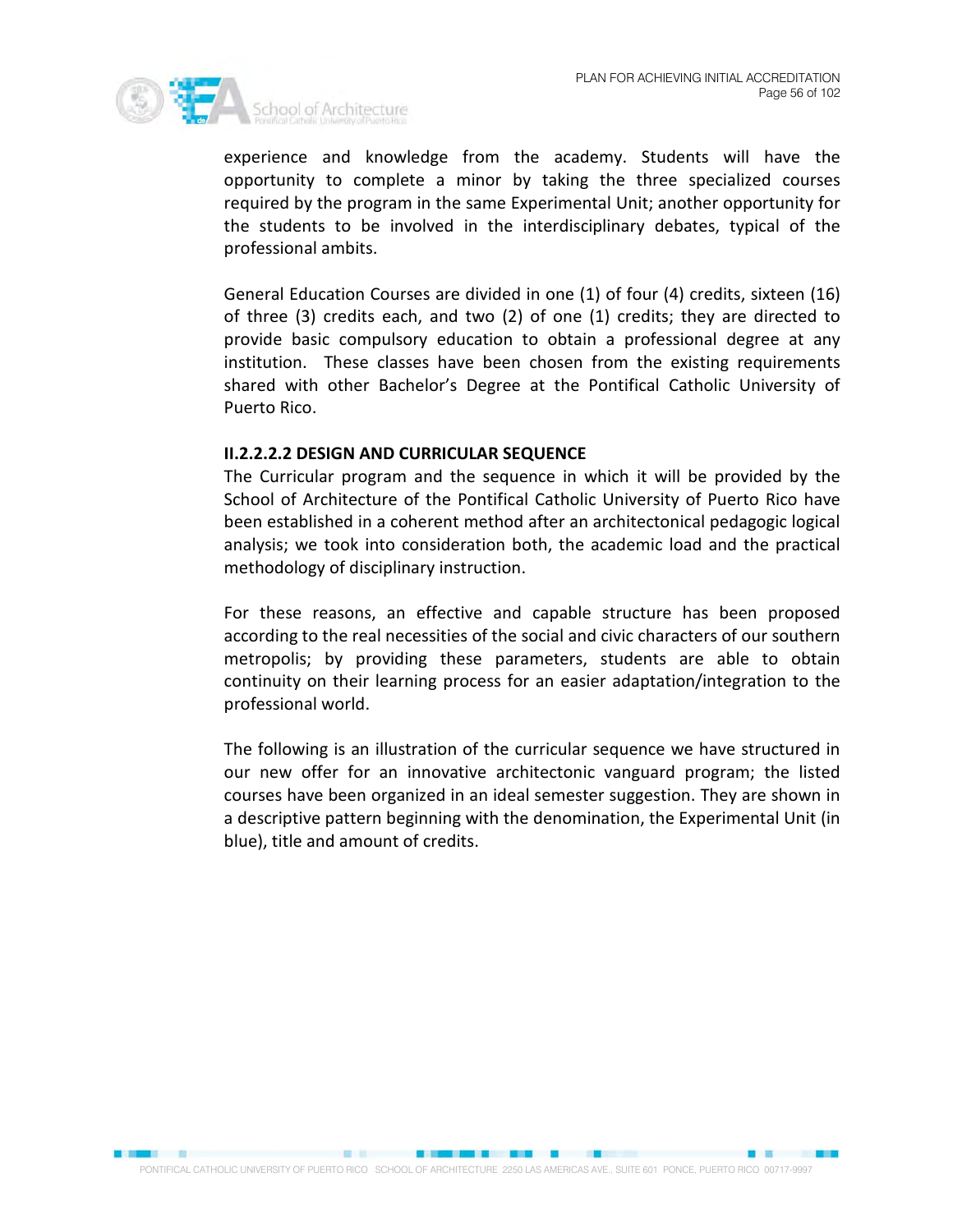

#### **First Year**

| <b>First Semester</b>                       | Cr.          | <b>Second Semester</b>                  | Cr.          |
|---------------------------------------------|--------------|-----------------------------------------|--------------|
| <b>ARAD 101</b>                             | 5            | <b>ARAD 102</b>                         | 5            |
| <b>Architectural Theory and Digital</b>     |              | <b>Architectural Theory and Digital</b> |              |
| Representation                              |              | Representation                          |              |
| Architectural Design Fundamentals I         |              | Architectural Design Fundamentals II    |              |
|                                             |              |                                         |              |
| ARAR 101 (Laboratory)                       | $\mathbf{1}$ | ARAR 102 (Lab)                          | $\mathbf{1}$ |
| <b>Digital Representation Systems</b>       |              | <b>Digital Representation Systems</b>   |              |
| Diagramming and Representation              |              | Non-linear Diagramming and Complex      |              |
| <b>Techniques</b>                           |              | Geometry                                |              |
| <b>ARHT 101</b>                             | 3            | <b>ARAC 101</b>                         | 3            |
| <b>Architectural History and Culture</b>    |              | <b>Adaptive Conservation and</b>        |              |
| Architectural History I: Ancient to Baroque |              | Preservation                            |              |
|                                             |              | Fundamentals of Historic Preservation   |              |
|                                             |              | and Conservation                        |              |
| <b>SPAN 131</b>                             | 3            | <b>SPAN 132</b>                         | 3            |
| Oral and Written Communication I            |              | Oral and Written Communication II       |              |
| <b>ENGL 114</b>                             | $\mathbf{R}$ | <b>ENGL 115</b>                         | 3            |
| Basic Principles of Reading and Writing     |              | Oral Communication and Listening        |              |
|                                             |              | Comprehension                           |              |
| <b>MATH 143</b>                             | 3            | <b>MATH 271</b>                         | 4            |
| Algebra and Integral Trigonometry           |              | Calculus I                              |              |
| <b>ORIE 003</b>                             | 0            | <b>ORIE 004</b>                         | $\Omega$     |
| Orientation                                 |              | Orientation                             |              |
| <b>Total</b>                                | 18           | <b>Total</b>                            | 19           |

## **First Year (summer of fine arts appreciation)**

| ART 101                     |  |
|-----------------------------|--|
| Art Appreciation            |  |
| <b>MUSI 102</b>             |  |
| <b>Musical Appreciation</b> |  |
| <b>Total</b>                |  |

**CONSTRUCTION CONTINUES INTO A REPORT OF A STATE OF A REPORT OF A STATE OF A REPORT OF A STATE OF A REPORT OF A** PONTIFICAL CATHOLIC UNIVERSITY OF PUERTO RICO SCHOOL OF ARCHITECTURE 2250 LAS AMERICAS AVE., SUITE 601 PONCE, PUERTO RICO 00717-9997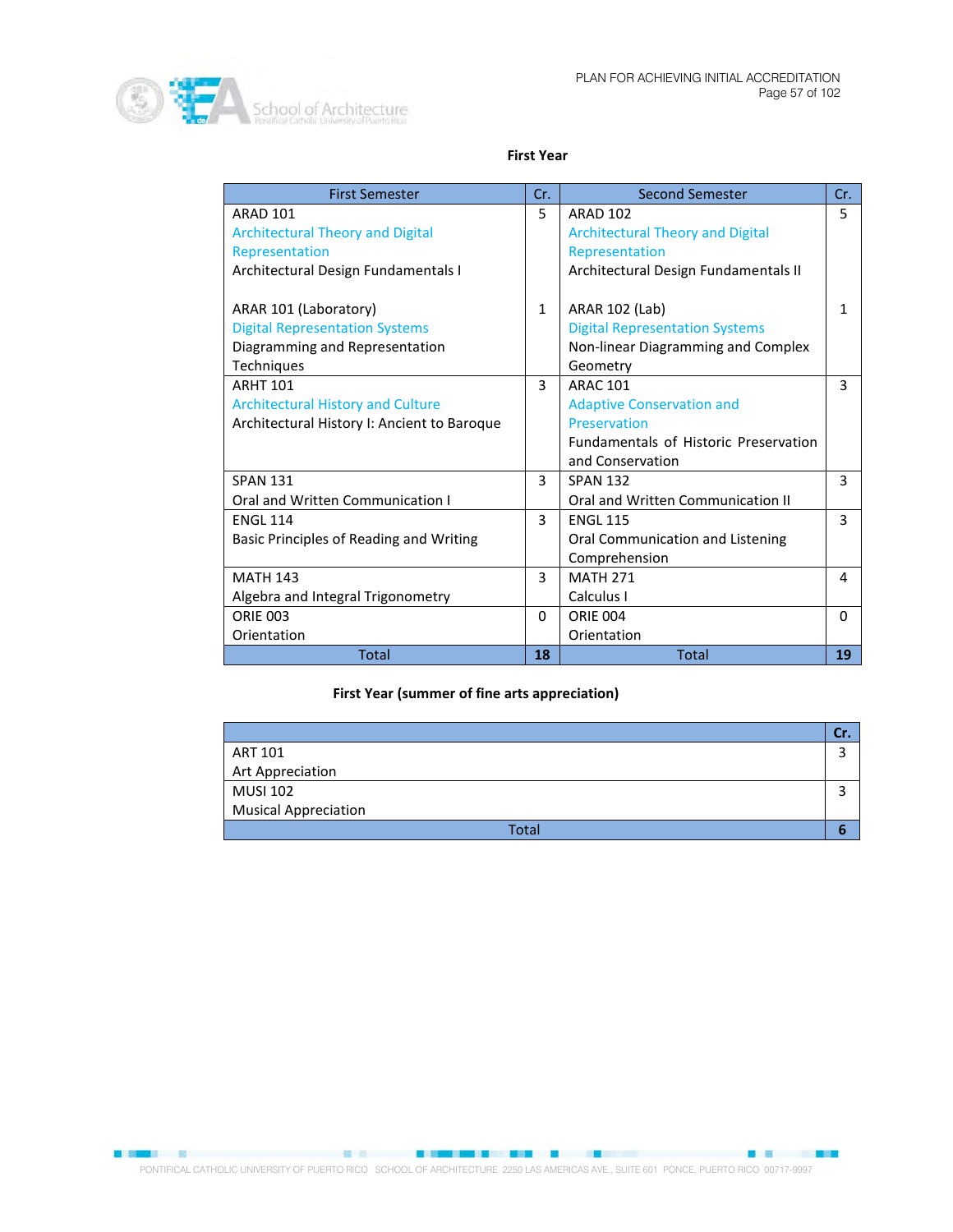

### **Second Year**

| <b>First Semester</b>                         | Cr.          | <b>Second Semester</b>                  | Cr.          |
|-----------------------------------------------|--------------|-----------------------------------------|--------------|
| <b>ARAD 201</b>                               | 5            | <b>ARAD 202</b>                         | 5            |
| <b>Architectural History and Culture</b>      |              | <b>Adaptive Conservation and</b>        |              |
| Analytical Design Studio I: Architectural     |              | Preservation                            |              |
| <b>History and Culture</b>                    |              | Analytical Design Studio II: Adaptive   |              |
|                                               |              | <b>Conservation and Preservation</b>    |              |
| ARAR 201 (Laboratory)                         | $\mathbf{1}$ | ARAR 202 (Laboratory)                   | $\mathbf{1}$ |
| <b>Digital Representation Systems</b>         |              | <b>Digital Representation Systems</b>   |              |
| <b>Historical Documentation and</b>           |              | Dynamic Imaging and Documentation       |              |
| <b>Representation Techniques</b>              |              |                                         |              |
| <b>ARHT 201</b>                               | 3            | <b>ARAC 201</b>                         | 3            |
| <b>Architectural History and Culture</b>      |              | <b>Adaptive Conservation and</b>        |              |
| Architectural History II: Neoclassicism to    |              | Preservation                            |              |
| <b>Contemporary Western Civilization</b>      |              | Preservation Techniques, Methods and    |              |
|                                               |              | <b>Strategies for Building Systems</b>  |              |
| <b>ARRT 101</b>                               | 3            | <b>ARSF 101</b>                         | 3            |
| <b>Building Technology and Sustainability</b> |              | <b>Structural Framework and</b>         |              |
| <b>Tectonics on Material Applications</b>     |              | <b>Assemblages</b>                      |              |
| and Methods                                   |              | Architectural Structures I: Statics and |              |
|                                               |              | Strength                                |              |
| <b>PHYS 217</b>                               | 3            | <b>PHIL 207</b>                         | 3            |
| Physics for Architects                        |              | <b>Elementary Logic</b>                 |              |
| <b>SOCI 110</b>                               | 3            | <b>HIST 104</b>                         | 3            |
| Introduction to the Social Sciences:          |              | <b>Western Civilization II</b>          |              |
| Social and Cultural Aspects                   |              |                                         |              |
| <b>PHED 107</b>                               | $\mathbf{1}$ | <b>PHED</b>                             | $\mathbf{1}$ |
| <b>Health and Physical Fitness</b>            |              | (Elective)                              |              |
| <b>Total</b>                                  | 19           | <b>Total</b>                            | 19           |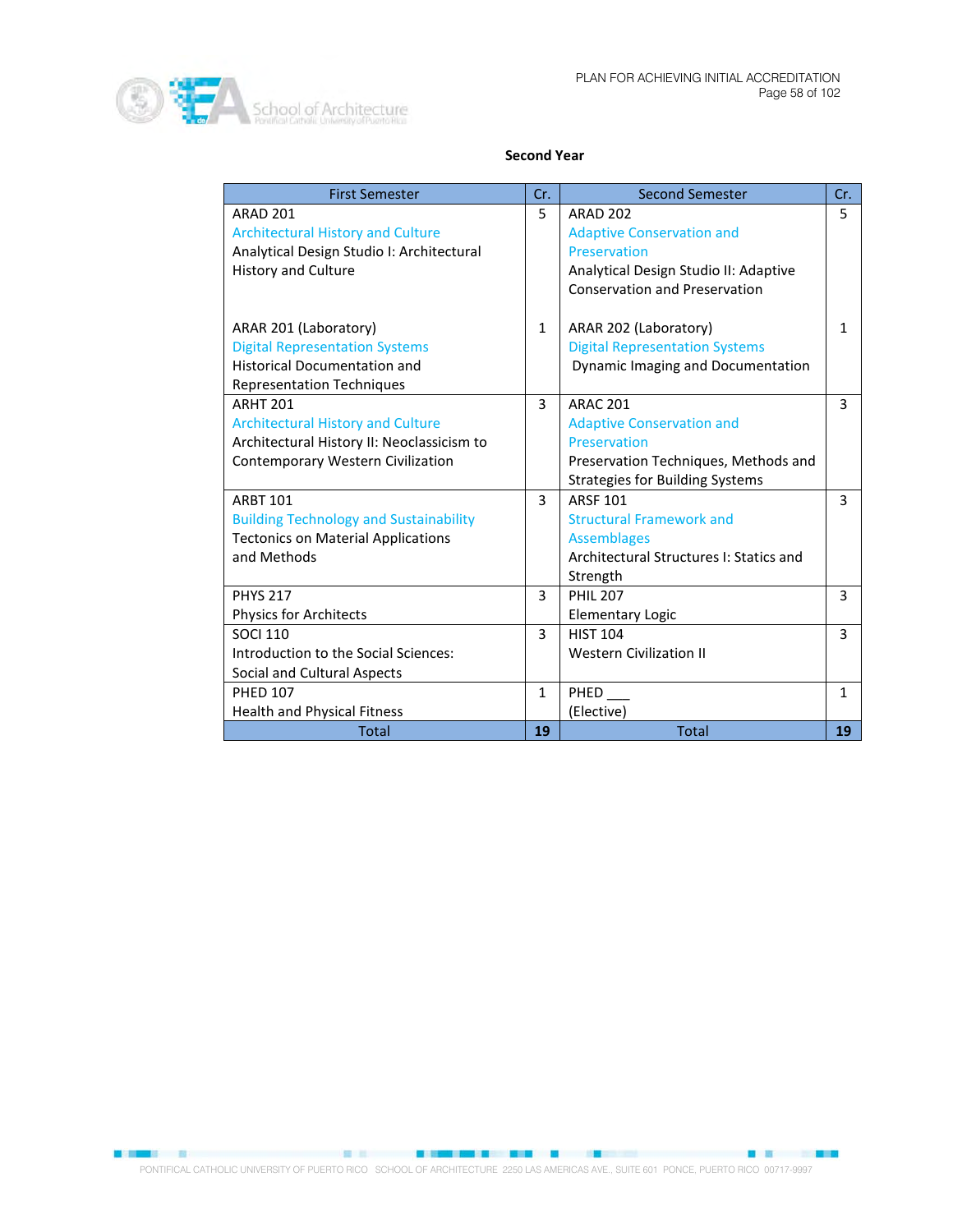

## **Third Year**

| <b>First Semester</b>                        | Cr. | <b>Second Semester</b>                        | Cr.          |
|----------------------------------------------|-----|-----------------------------------------------|--------------|
| <b>ARAD 301</b>                              | 5.  | <b>ARAD 302</b>                               | 5            |
| <b>Structural Framework and Assemblages</b>  |     | <b>Building Technology and Sustainability</b> |              |
| Experimental Design Studio I: Structural     |     | Experimental Design Studio II: Building       |              |
| <b>Framework and Assemblages</b>             |     | <b>Technology and Sustainability</b>          |              |
|                                              |     |                                               |              |
| ARAR 301 (Laboratory)                        |     | ARAR 302 (Laboratory)                         |              |
| <b>Digital Representation Systems</b>        |     | <b>Digital Representation Systems</b>         |              |
| <b>Parametric Modeling</b>                   | 1   | <b>Parametric Detailing</b>                   | $\mathbf{1}$ |
| <b>ARSF 201</b>                              | 3   | <b>ARRT 201</b>                               | 3            |
| <b>Structural Framework and Assemblages</b>  |     | <b>Building Technology and Sustainability</b> |              |
| Composite Construction on Wood and Steel     |     | Introduction to Mechanical and                |              |
|                                              |     | <b>Electrical Systems</b>                     |              |
| <b>ARLE 101</b>                              | 3   | <b>ARUS 101</b>                               | 3            |
| Landscape Ecology and Environment            |     | <b>Urban Scapes and Communities</b>           |              |
| Built Environment and Culture in the History |     | Theory and Principles of Urban Design         |              |
| of Landscape Architecture                    |     |                                               |              |
| <b>ARLA 101</b>                              | 3   | <b>ARDA 101</b>                               | 3            |
| <b>Administrative and Legal Awareness</b>    |     | Development Assessment and                    |              |
| <b>Professional Practice and Contractual</b> |     | Feasibility                                   |              |
| Procedures in Architecture                   |     | Entrepreneurship on Developmental             |              |
|                                              |     | Assessment                                    |              |
| <b>THEO 130</b>                              | 3   | <b>THEO 131</b>                               | 3            |
| The Divine Revelation                        |     | The Church of Christ                          |              |
| <b>Total</b>                                 | 18  | Total                                         | 18           |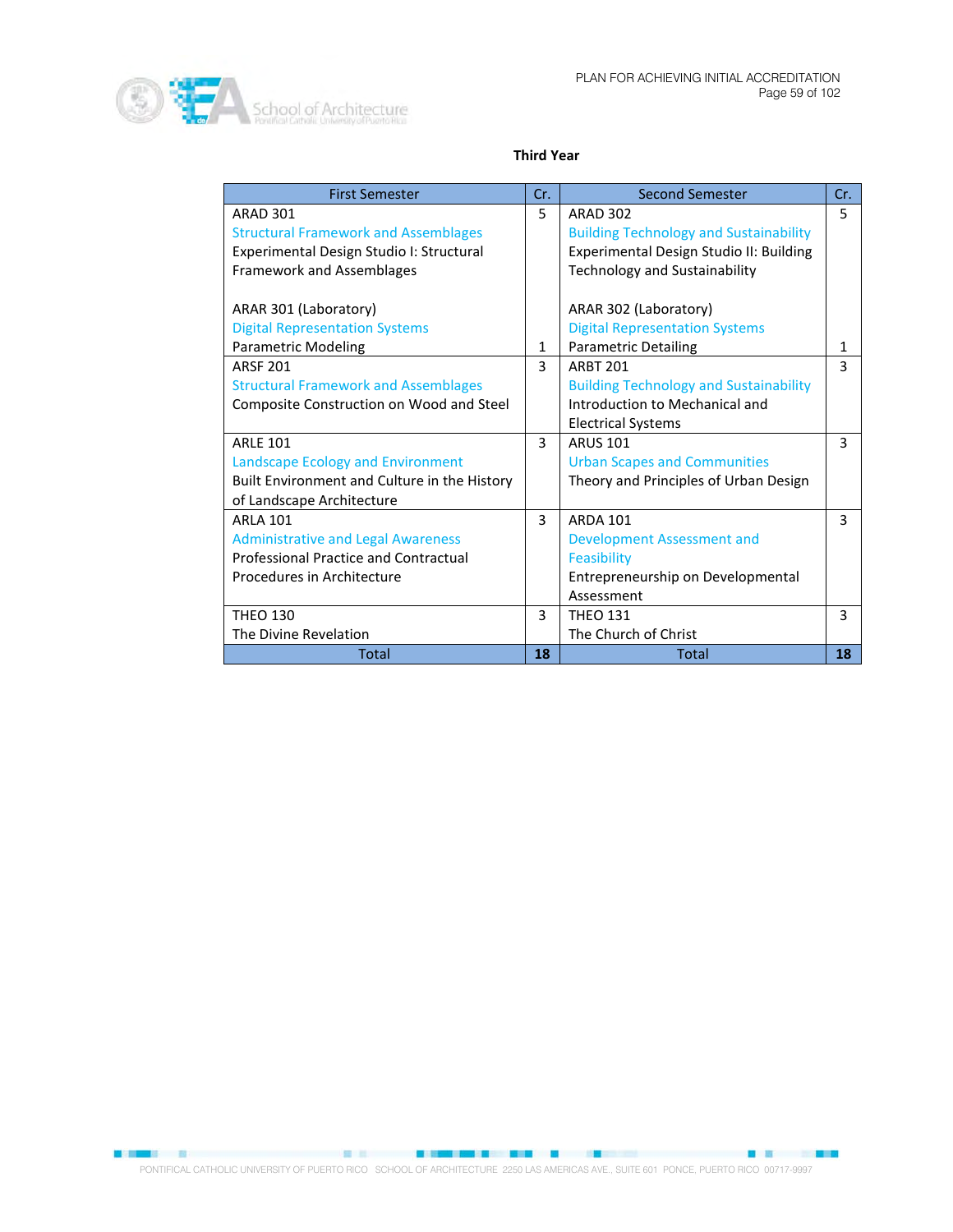#### **Fourth Year**

| <b>First Semester</b>                        | Cr.          | <b>Second Semester</b>                        | Cr. |
|----------------------------------------------|--------------|-----------------------------------------------|-----|
| <b>ARAD 401</b>                              | 5            | <b>ARAD 402</b>                               | 5   |
| Landscape Ecology and Environment            |              | <b>Urban Scapes and Communities</b>           |     |
| Contextual Design Studio I: Landscape        |              | Contextual Design Studio II: Urban            |     |
| <b>Ecology and Environment</b>               |              | <b>Scapes and Communities</b>                 |     |
|                                              |              |                                               |     |
| ARAR 401 (Laboratory)                        | $\mathbf{1}$ | ARAR 402 (Laboratory)                         | 1   |
| <b>Digital Representation Systems</b>        |              | <b>Digital Representation Systems</b>         |     |
| Scripting and Procedural Morphology          |              | Territorial, Urban & Infrastructural          |     |
|                                              |              | Data Analysis                                 |     |
| <b>ARLF 201</b>                              | 3            | <b>ARUS 201</b>                               | 3   |
| <b>Landscape Ecology and Environment</b>     |              | <b>Urban Scapes and Communities</b>           |     |
| <b>Environment Construction Processes,</b>   |              | Territorial and Urban Public Policy in a      |     |
| <b>Materials and Techniques</b>              |              | <b>Global Society</b>                         |     |
| <b>ARHT 301</b>                              | 3            | <b>ARAC 301</b>                               | 3   |
| <b>Architectural History and Culture</b>     |              | Conservation Planning Strategies and          |     |
| Architectural History III: Latin America and |              | Policies                                      |     |
| Puerto Rico                                  |              |                                               |     |
| <b>ARSF 301</b>                              | 3            | <b>ARBT 301</b>                               | 3   |
| <b>Structural Framework and Assemblages</b>  |              | <b>Building Technology and Sustainability</b> |     |
| Monolithic Construction on Masonry and       |              | Building Acoustics, Illumination and          |     |
| Concrete                                     |              | <b>Special Systems</b>                        |     |
| <b>ARLA 201</b>                              | 3            | <b>ARDA 201</b>                               | 3   |
| <b>Administrative and Legal Awareness</b>    |              | <b>Development Assessment and</b>             |     |
| Codes and Regulations in Architectural       |              | Feasibility                                   |     |
| Design                                       |              | Economic Feasibility and Finances in          |     |
|                                              |              | <b>Real Estate</b>                            |     |
| <b>Total</b>                                 | 18           | <b>Total</b>                                  | 18  |

### **Fourth Year (summer of professional definition)**

| Elective           |   |
|--------------------|---|
| $T_{0}$ to<br>υιαι | - |

**BOOKS IN A REPORT OF A REPORT OF A REPORT OF A REPORT OF A REPORT OF A REPORT OF A REPORT OF A REPORT OF A REPORT OF A REPORT OF A REPORT OF A REPORT OF A REPORT OF A REPORT OF A REPORT OF A REPORT OF A REPORT OF A REPORT**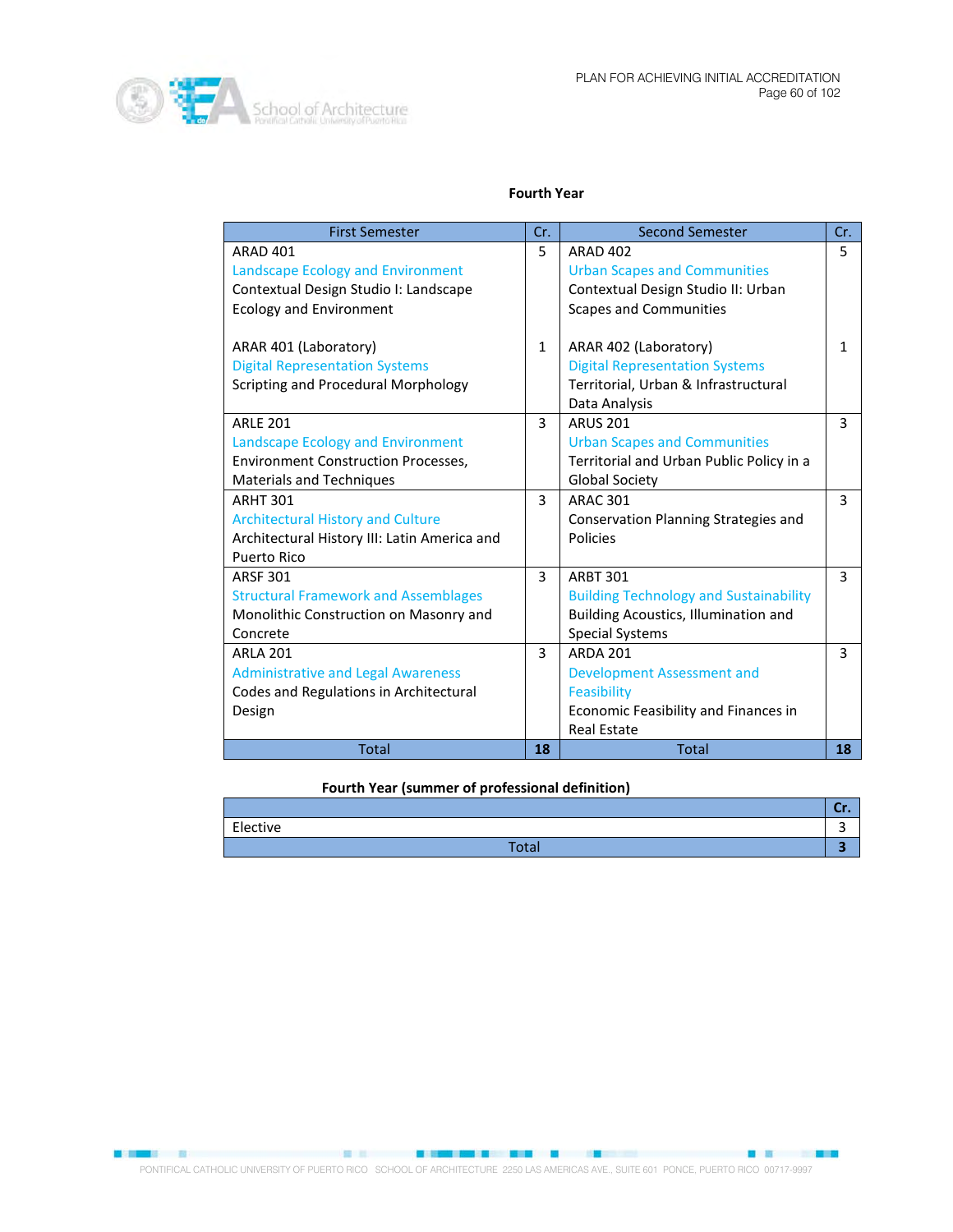

**PARTIES DE LA PRODUCTION DE LA PRODUCTION DE LA PRODUCTION DE LA PRODUCTION DE LA PRODUCTION DE LA PRODUCTION** 

#### **Fifth Year**

| <b>First Semester</b>                     | Cr.                               | <b>Second Semester</b>                | Cr. |
|-------------------------------------------|-----------------------------------|---------------------------------------|-----|
| <b>ARAD 501</b>                           | 5                                 | <b>ARAD 502</b>                       | 5   |
| <b>Administrative and Legal Awareness</b> |                                   | <b>Development Assessment and</b>     |     |
| Developmental Design Studio I:            |                                   | Feasibility                           |     |
| Administrative and Legal Awareness        |                                   | Developmental Design Studio II:       |     |
|                                           |                                   | Development Assessment and            |     |
|                                           |                                   | Feasibility                           |     |
| ARAR 501 (Laboratory)                     | $\mathbf{1}$                      | ARAR 502 (Laboratory)                 | 1   |
| <b>Digital Representation Systems</b>     |                                   | <b>Digital Representation Systems</b> |     |
| Independent Research                      |                                   | Independent Research                  |     |
| <b>ARLE 301</b>                           | 3                                 | <b>ARDA 301</b>                       | 3   |
| <b>Landscape Ecology and Environment</b>  | <b>Development Assessment and</b> |                                       |     |
| Ecological Principles in the Built        | Feasibility                       |                                       |     |
| Environment                               |                                   | Marketing, Branding and               |     |
|                                           |                                   | <b>Communication Skills</b>           |     |
| <b>THEO 132</b>                           | 3                                 | <b>ARUS 301</b>                       | 3   |
| The Christian Family                      |                                   | <b>Urban Scapes and Communities</b>   |     |
|                                           |                                   | Territorial Planning Strategies on    |     |
|                                           |                                   | Infrastructures and Communities       |     |
| <b>PHIL 312</b>                           | 3                                 | <b>PHIL 340</b>                       | 3   |
| Philosophy of Man                         |                                   | Ethics - Philosophy of Human Behavior |     |
| Elective                                  | 3                                 | Elective                              | 3   |
| <b>Total</b>                              | 18                                | <b>Total</b>                          | 18  |

## **II.2.2.2.2 Minor Degress, Interdepartamental Alliances and Electives Courses**

Responding to our mission of a trandisciplinar education, the Elective Courses platform combines the internal and external offer. As an example of possible academic paths, we present alternatives combinations in pursuing a Minor Degree. These courses are presented by Department and Colleges, and they are part of the current institutional offer. The purpose of the interdepartamental alliances is to promote the transdisciplinary experience of our students and propel the crosspollination of knowledge, research and applications. There is also the alternative of pursuing the minor degree with the internal courses offer.

**1980年,我们的一个人,我们的人们也不能在这个人的人,我们也不能在这个人的人,我们也不能在这个人的人,我们也不能在这个人的人,我们也不能在这个人的人,我们**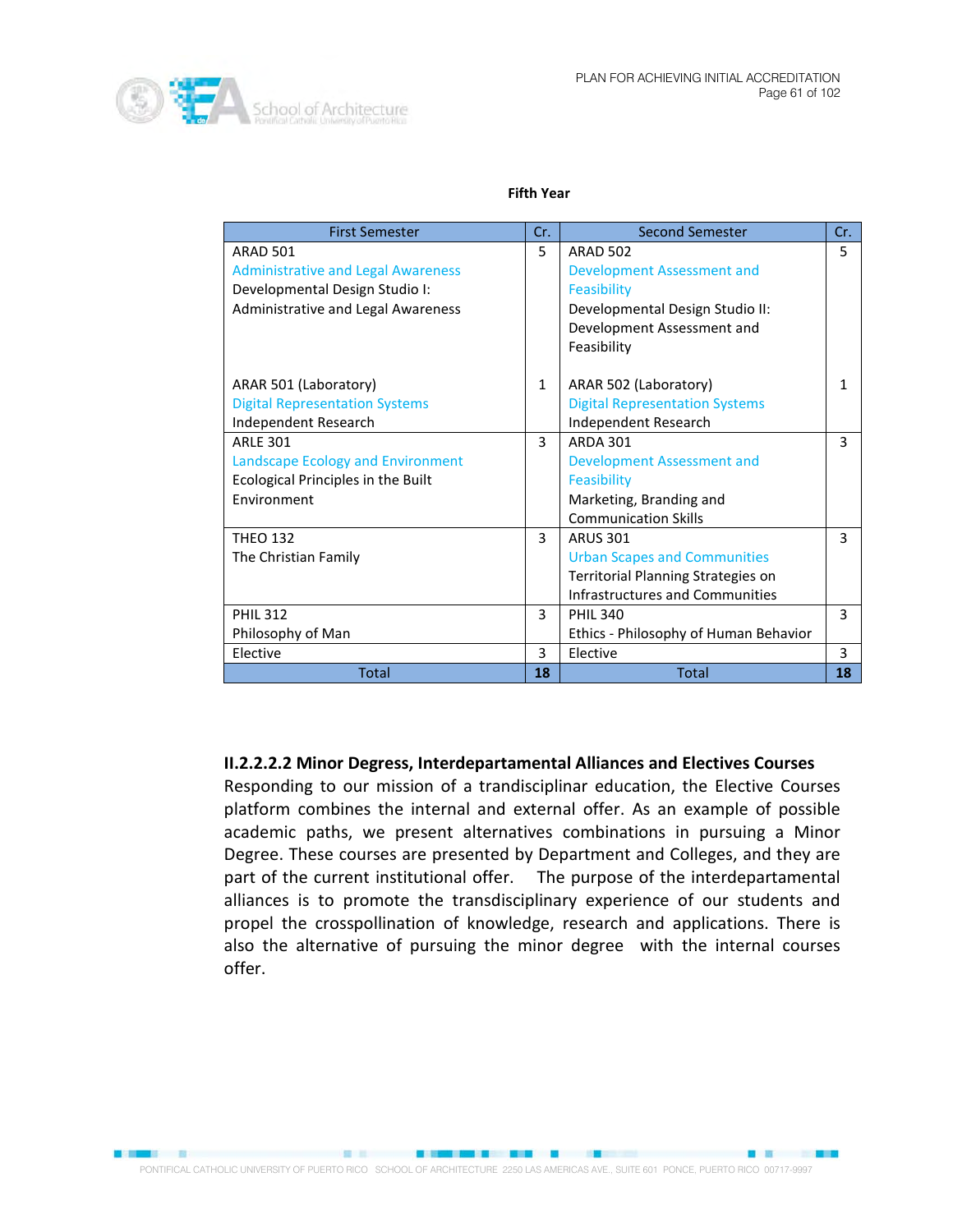

**BEER & BEER STATES** 

**Alternative 1.** Arts and Humanities College (Fine Arts Department) Applicable Electives Courses from the Digital Representation and Architecture

Theory Experimental Unit.

| <b>Within PCUPR</b>                                           |  |
|---------------------------------------------------------------|--|
| ART 272 Digital Photography                                   |  |
| ART 280 Digital Typography I                                  |  |
| ART 281 Digitalized Typography Projects                       |  |
| ART 383 Digitalized Tridimensional Illustration and Animation |  |
| Total                                                         |  |

**Alternative 2.** Arts and Humanities College– History Department

Applicalbe Electives Courses from the History of Architecture and Culture Experimental Unit

| <b>Within PCUPR</b>                                                |   |
|--------------------------------------------------------------------|---|
| HIST 206 History of Ponce                                          | 3 |
| HIST 360 Puerto Rican Society and Culture in the 20th Century      |   |
| HIST 370 The Caribbean                                             |   |
| HIST 410 XIX Century Europe                                        |   |
| <b>Within School of Architecture</b>                               |   |
| ARHT 401 Contemporary Architectural Theory and Discourse           |   |
| <b>ARHT 501 Emergent Practices and New Architectural Paradigms</b> |   |
| ARHT 601 Philosophy of Science and Technology                      |   |
| Total                                                              |   |

**Alternative 3**. Arts and Humanites – History Department

Applicable Electives Courses from the Adaptative Conservation and Preservation Experimental Unit.

| <b>Within PCUPR</b>                                                | Cr. |
|--------------------------------------------------------------------|-----|
| HIST 403 Society and Culture of Contemporary Europe (Cultural Trip | 6   |
| Abroad)                                                            |     |
| HIST 417 Historiography                                            |     |
| HIST 419 Methodology and Techniques of Historical Investigation    |     |
| <b>Within School of Architecture</b>                               |     |
| ARAC 401 The Economics of Historic Preservation                    | 3   |
| ARAC 501 Cultural and Heritage Tourism                             | 3   |
| ARAC 601 Advanced Preservation Research Strategies                 | 3   |
| <b>Total (three course selection)</b>                              |     |

PONTIFICAL CATHOLIC UNIVERSITY OF PUERTO RICO SCHOOL OF ARCHITECTURE 2250 LAS AMERICAS AVE., SUITE 601 PONCE, PUERTO RICO 00717-9997

**SALE AND RESIDENCE OF A REAL PROPERTY OF A REAL PROPERTY OF A REAL PROPERTY OF A REAL PROPERTY OF A REAL PROPERTY** 

■ ■ ■ ■ ■ ■ ■ ■ ■ ■ ■ ■ ■ ■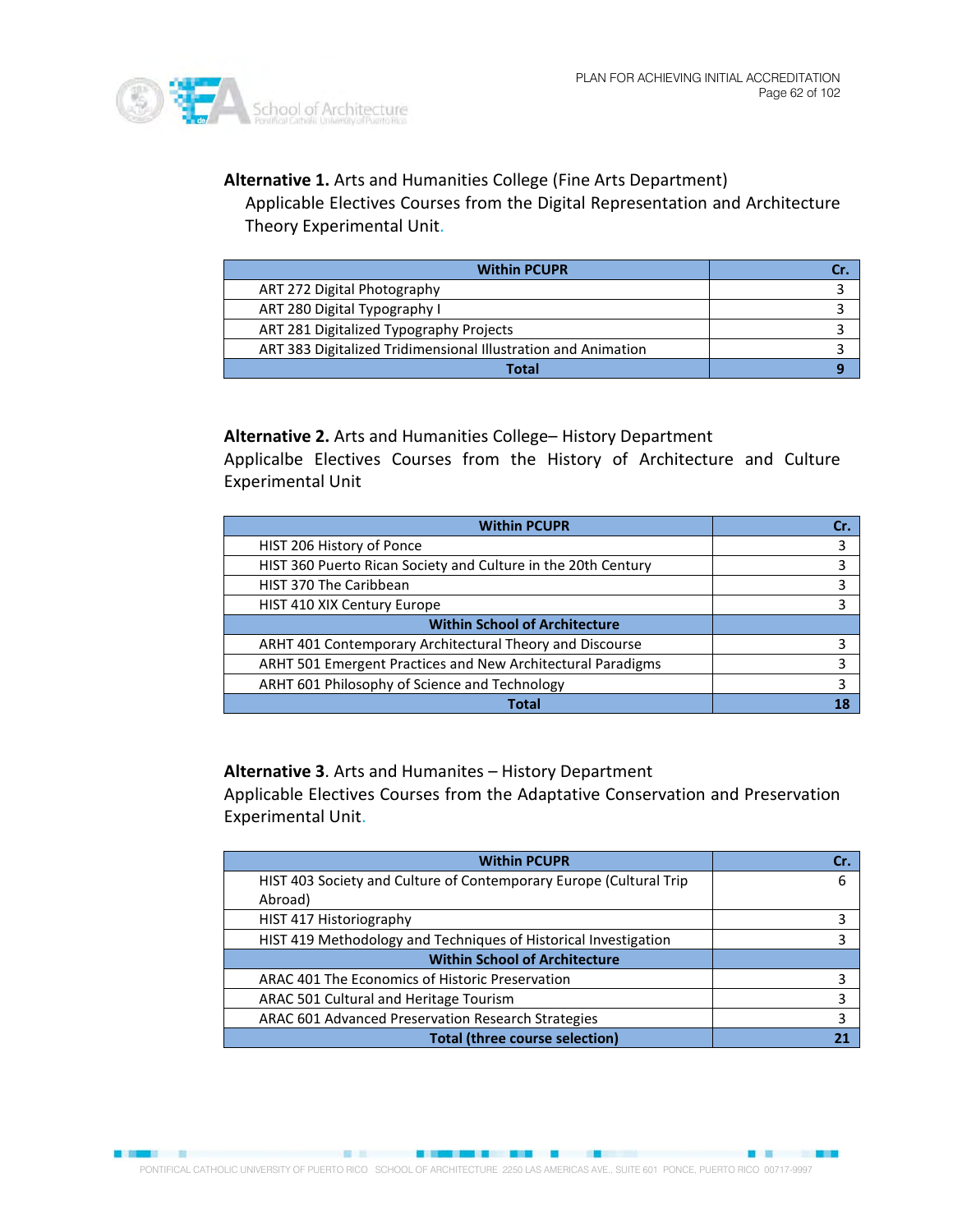

**Barnet** 

**Alternative 4**. College of Sciences- Physics and Mathematics Applicable Electives Courses form the Structure and Assemblages Experimental Unit

| <b>Within PCUPR</b>                                              | Cr. |
|------------------------------------------------------------------|-----|
| <b>MATH 272 Calculus II</b>                                      |     |
| <b>MATH 373 Calculus III</b>                                     |     |
| <b>MATH 391 Differential Equations</b>                           | 3   |
| PHYS 221 Physics I                                               |     |
| <b>Within School of Architecture</b>                             |     |
| ARSF 401 New Structural Systems and Building Envelope            | 3   |
| ARSF 501 Tensile, Dome and Shell Structures                      |     |
| ARSF 601 Complexities and Symbolism on High Technology Buildings |     |
| <b>Total (three course selection)</b>                            |     |

**Alternative 5.** College of Sciences- Physics and Mathematics Applicable Electives Courses form the Sustainable Technology Experimental Unit

| <b>Within PCUPR</b>                                                 |     |
|---------------------------------------------------------------------|-----|
| <b>ENSC 430 Environmental Management</b>                            | 3   |
| <b>ENSC 460 Environmental Problems</b>                              | 3   |
| <b>ENSC 625 Environmental Laws and Regulations</b>                  | 3   |
| (shared with Landscape Ecology and Environment, and Legal and       |     |
| <b>Administrative Consciousness</b>                                 |     |
| <b>ENSC 630 Environmental Planning</b>                              | 3   |
| <b>Within School of Architecture</b>                                | Cr. |
| ARST 401 Sustainable Building Design Philosophy and Practices       | 3   |
| ARST 501 Aesthetics of Sustainable Building Design                  |     |
| ARST 601 Sustainable Design Rating Systems and Efficiency Standards |     |
| <b>Total (three course selection)</b>                               |     |

Alternative **6.** College of Sciences- Physics and Mathematics Applicable Electives Courses form the Landscape, Ecology and Environment Experimental Unit .

| <b>Within PCUPR</b>                                           |  |
|---------------------------------------------------------------|--|
| BIOL 340 Ecology                                              |  |
| BIOL 429 Ecosystems of Puerto Rico                            |  |
| ENSC 600 Introduction to Geographic Information Systems (GIS) |  |
| <b>ENSC 625 Environmental Laws and Regulations</b>            |  |
| (shared with ARST and ARLA)                                   |  |
| <b>Within School of Architecture</b>                          |  |
| ARLE 401 Urban Ecology                                        |  |
| ARLE 501 Planting Materials in Landscape Design               |  |
| ARLE 601 Advanced Landscape Architectural Design              |  |
| <b>Total (three course selection)</b>                         |  |

■图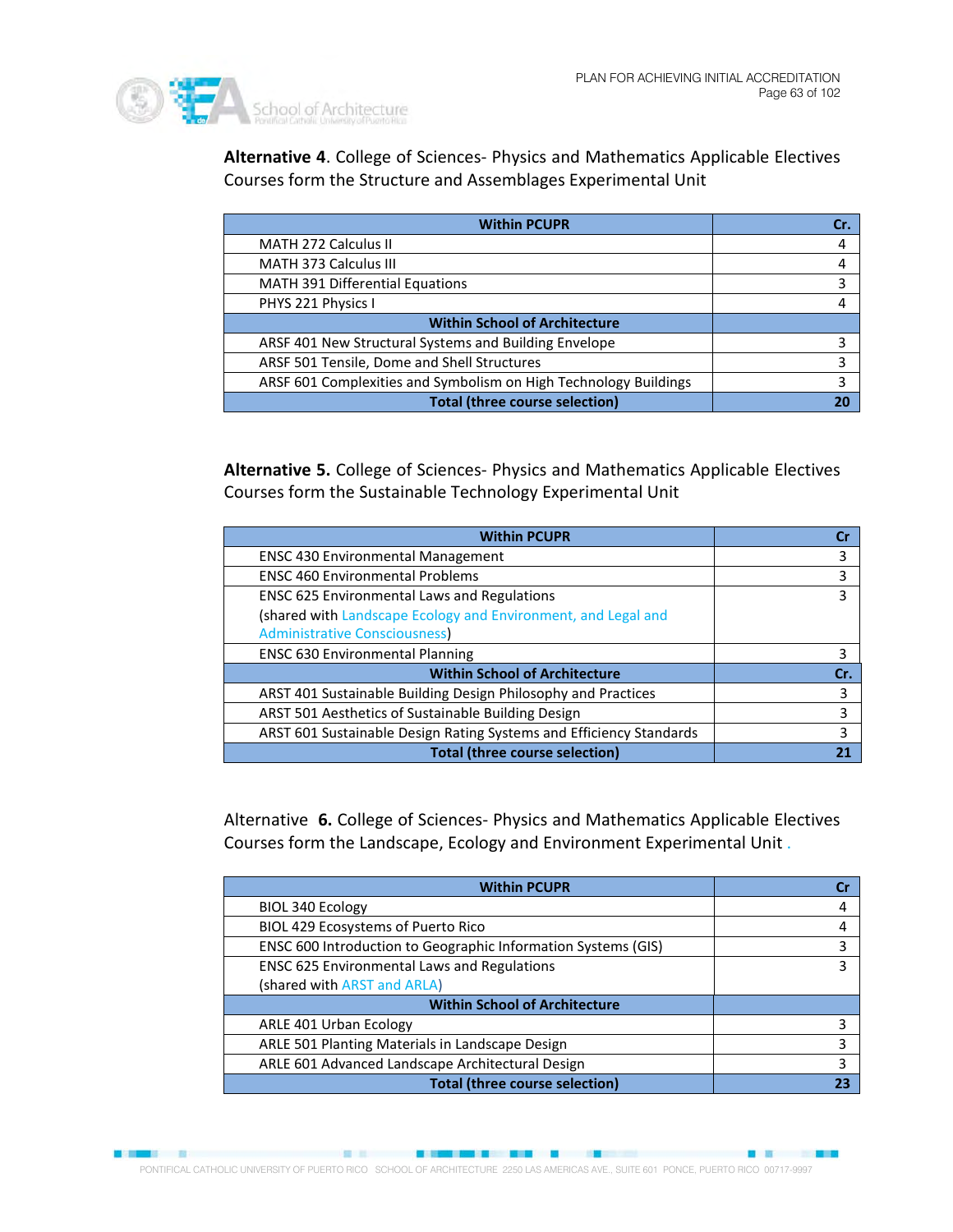

**BREADTH AND STATE OF STATE AND INCOME.** 

## **Alternative 7.** Arts and Humanities College– History Department

Applicable Electives Courses from the Urban Scapes and Communites Experimental Unit

| <b>Within PCUPR</b>                                 | Cr. |
|-----------------------------------------------------|-----|
| PUAD 265 Public Administration                      | 3   |
| PUAD 355 Policy Analysis                            |     |
| SOCI 213 Fundamental Sociology                      | 3   |
| SOCI 314 Social Problems                            |     |
| <b>Within School of Architecture</b>                |     |
| ARUS 401 Studies on Emergent Urban Practices        |     |
| ARUS 501 Urban Economic and Financial Milieu        | 3   |
| ARUS 601 Urban Sociology and the Cultures of Cities |     |
| <b>Total (three course selection)</b>               |     |

**Alternative 8.** Law School-Applicable Elective Courses from the Legal and Administrative Consciousness

| <b>Within PCUPR</b>                                  | Cr |
|------------------------------------------------------|----|
| <b>ENSC 625 Environmental Laws and Regulations</b>   | 3  |
| LAW 103 Property Law                                 |    |
| LAW 105 Extra Contractual Civil Responsibility       |    |
| LAW 210 Corporations                                 |    |
| <b>Within School of Architecture</b>                 |    |
| ARLA 401 Human Resources on Strategic Administration |    |
| ARLA 501 Development of Business Plans               |    |
| ARLA 601 Administrative Initiatives                  | 3  |
| <b>Total (three course selection)</b>                |    |

**Alternative 9.** Business Administration College of Finance, Management, Computer Business and Commerce Department. Applicable Electives Courses from the Legal and Administrative Awareness Unit

| <b>Within PCUPR</b>                                               | Cr. |
|-------------------------------------------------------------------|-----|
| FINA 302 Real Estate                                              | 3   |
| FINA 405 Real Estate Appraisal                                    | 3   |
| MGNT 230 Entrepreneurship                                         |     |
| MGNT 250 Entrepreneurial Creativity and Innovation                |     |
| <b>Within School of Architecture</b>                              |     |
| ARDA 401 Real Estate Development Process                          |     |
| ARDA 501 Public Private Partnerships and the Port of the Americas |     |
| ARDA 601 Value and Appraisal of Land                              |     |
| <b>Total (three course selection)</b>                             |     |

**CONTRACTOR COMMUNICATION CONTRACTOR**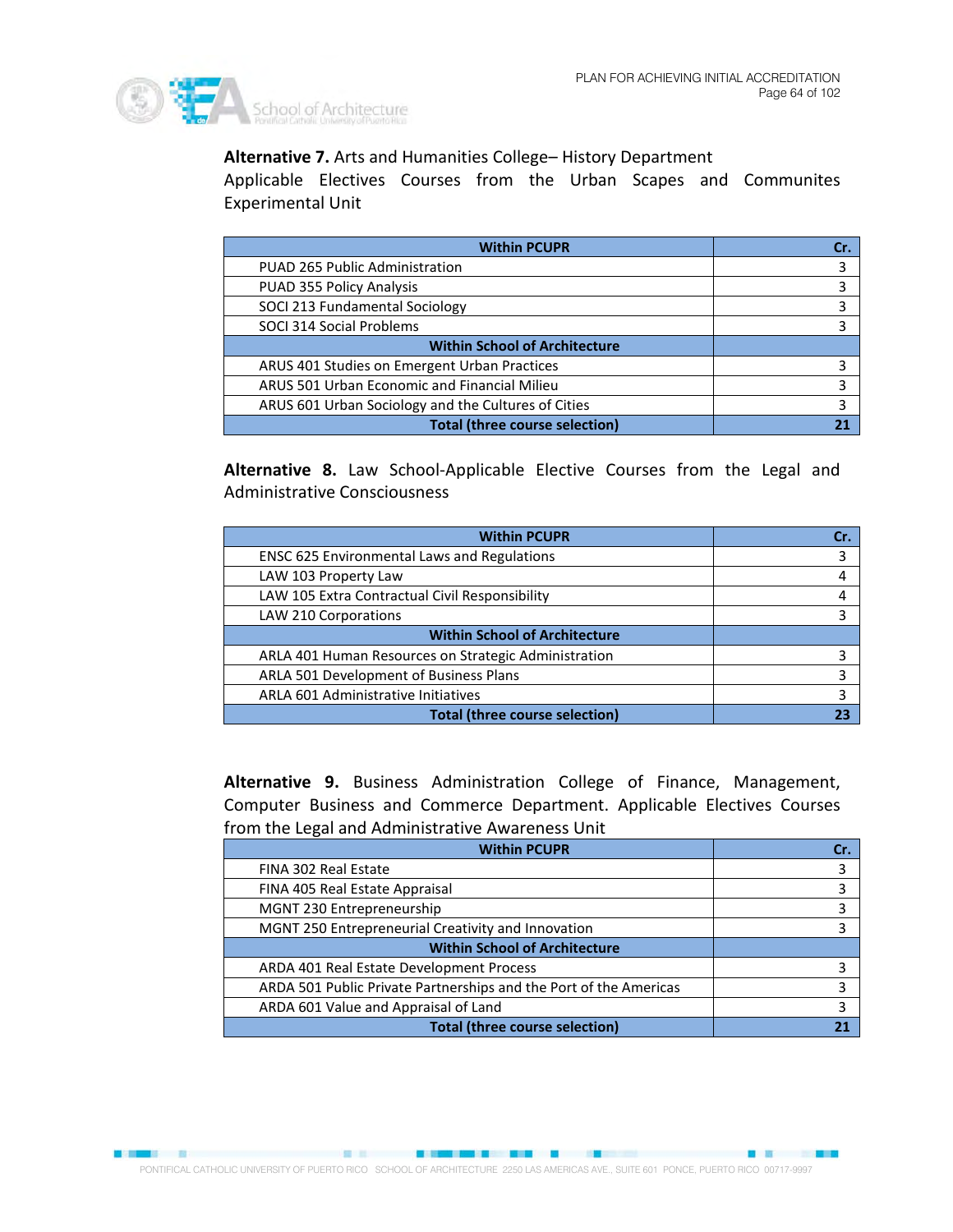

## **General Studies Courses**

| <b>Within PCUPR</b>                                               | Cr.          |
|-------------------------------------------------------------------|--------------|
| SPAN 131 Oral and Written Communication I                         | 3            |
| SPAN 132 Oral and Written Communication II                        | 3            |
| <b>ENGL 114 Basic Principles of Reading and Writing</b>           | 3            |
| ENGL 115 Oral Communication and Listening Comprehension           | 3            |
| MATH 143 Integrated Algebra and Trigonometry                      | 3            |
| MATH 271 Calculus L                                               | 4            |
| PHYS 217 Physics for Architects                                   | 3            |
| ART 101 Art Appreciation                                          | 3            |
| MUSI 102 Musical Appreciation                                     | 3            |
| SOCI 110 Introduction to the Social Sciences: Social and Cultural | 3            |
| Aspects                                                           |              |
| <b>HIST 104 Western Civilization II</b>                           | 3            |
| PHIL 207 Elementary Logic                                         | 3            |
| PHIL 312 Philosophy of Man                                        | 3            |
| PHIL 340 Ethics - Philosophy of Human Behavior                    | 3            |
| THEO 130 The Divine Revelation                                    | 3            |
| THEO 131 The Church of Christ                                     | 3            |
| THEO 132 The Christian Family                                     | 3            |
| PHED 107 Health and Physical Fitness                              | $\mathbf{1}$ |
| (Elective)<br><b>PHED</b>                                         | $\mathbf{1}$ |
| <b>ORIE 003 Orientation</b>                                       | $\Omega$     |
| <b>ORIE 004 Orientation</b>                                       | 0            |
| <b>Total</b>                                                      | 54           |

## **Credit-Contact Hours Relation**

The minimum credit-hour require for the Architecture Program curriculum completion is 192 credits. This is based on 15 week semesters, with a minimum of contact 360 hours per semester, 3780 hours for the completion of the degree.

## **II.2.2.3 Curriculum Review and Development**

*Refer to II.1.1.5 Self-Assessment Procedures*

# **II.2.3 Evaluation of Preparatory/Pre-Professional Education**

Non applicable.

**BREAK BREAKER**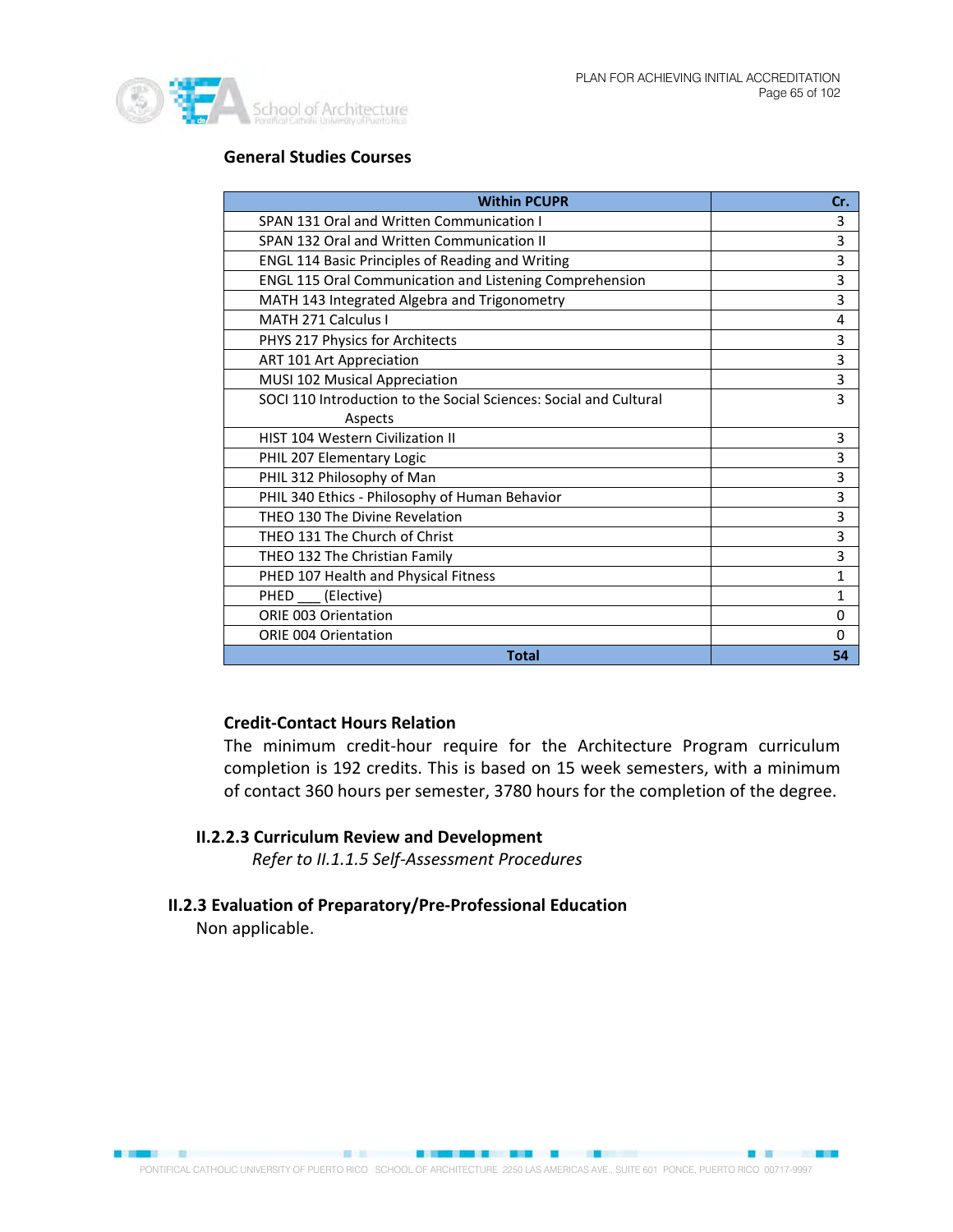

# **PART THREE** SUPPLEMENTAL INFORMATION **3**

## **III.1 COURSE DESCRIPTIONS**

## **III.1.1 ARCHITECTURAL THEORY AND DIGITAL REPRESENTATION**

## *ARAD 101, Fundamental Design Studio I, 5 credits*

This Design Studio serves as the base for the School of Architecture's Fundamental Studio Series. Its main objective is to formally introduce Architecture students to the fundamental elements and principles inherent in architectural design and the conceptual and practical base by which all subsequent studio work will develop.

## *ARAD 102, Fundamental Design Studio II, 5 credits*

The Fundamental Design Studio II aims to further enhance the concepts and fundaments studied in the previous studio with the introduction of complex geometries, curves, surfacing, meshing, and more advanced spatial programming both through traditional and digital techniques. These concepts shall be further enhanced with the introduction and implementation of the concepts of ambient, typology, capacity, time and an introduction to constructive systems.

*ARAR 101, Diagramming and Representation Techniques, 1 credit* (Digital Laboratory) This Digital Laboratory is the digital base for the Fundamental Design Studio I. The objective is to introduce students to digital representation techniques at a level consonant to the themes and concepts being developed within the main Studio. Technology is integrated with the process of design and exploration of ideas.

*ARAR 102, Nonlinear Diagramming and Complex Geometry, 1 credit* (Digital Laboratory) This Digital Laboratory aims to parallel and compliment the more complex concepts offered within the second Fundamental Design Studio, further enhancing the representational capabilities of the students with more complex tools and techniques.

## *ARAR 201, Historical Documentation and Representation Techniques, 1 credit* (Digital Laboratory)

The Historical Documentation and Representation Laboratory aims to provide students with the digital tools and methodology for documenting, manipulating and abstracting form, function, character, materiality, construct and style within historically and architecturally significant precedents complimentary to the main studio offering.

*ARAR 202, Dynamic Imaging and Documentation, 1 credit* (Digital Laboratory) Students will document, explore, analyze and intervene upon historical architecture both as individual elements and pieces within districts, zones, regions and contemporary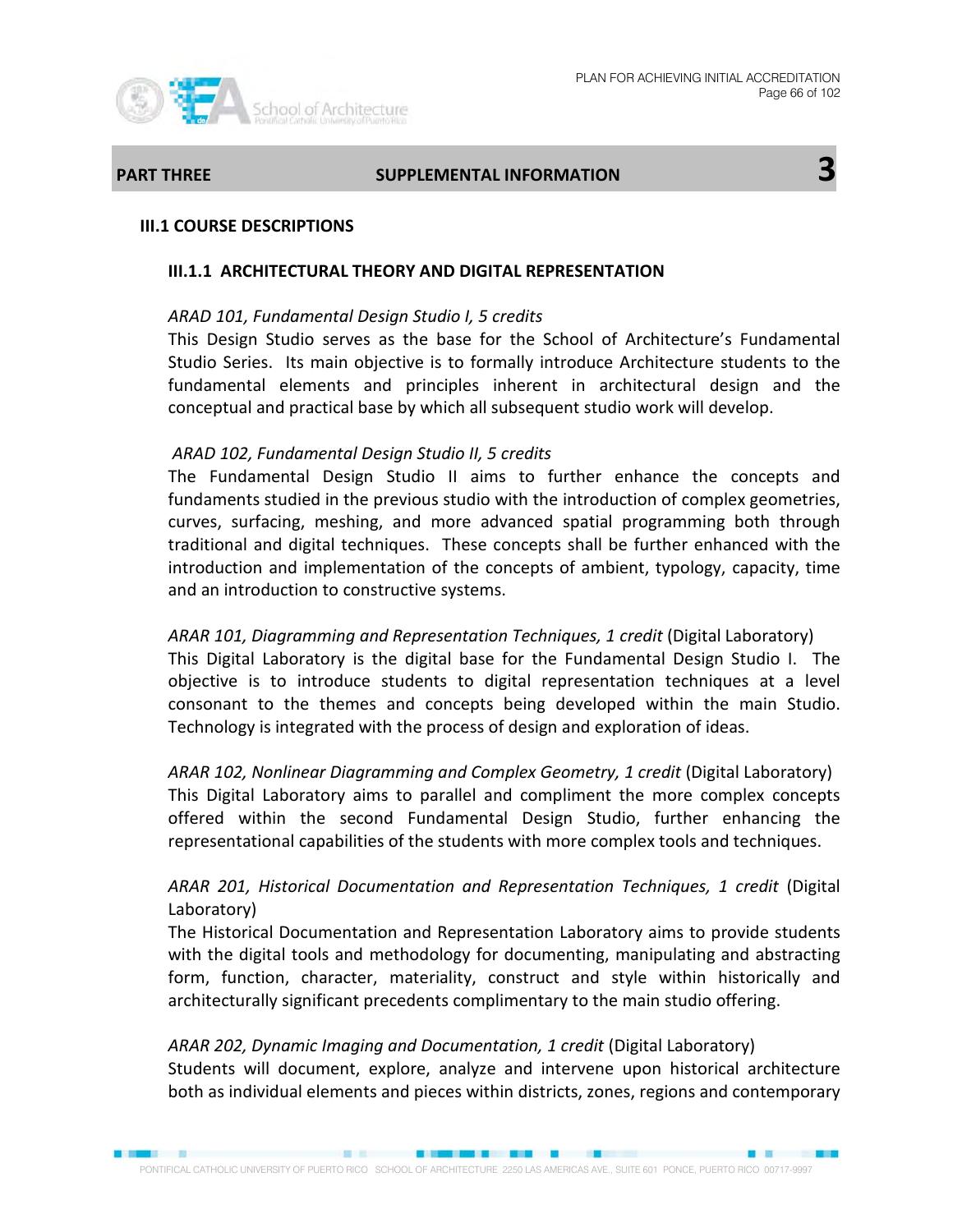

community. The Laboratory will expand on the notion of 3D modeling with advanced representation, use of materials, construction systems, detailing and contextual animation.

## *ARAR 301, Parametric Modeling, 1 credit* (Digital Laboratory)

This course aims to introduce students to the use of the parametric capabilities of various 3D modeling software to develop structural models that can be updated in real time. These models will be tested using finite element analysis software, and then readjusted using data gathered from the analysis.

## *ARAR 302, Parametric Detailing, 1 credit* (Digital Laboratory)

Students will use 3D software and Building Information Modeling (BIM) to develop parametric detailing for the design problems within the main studio. Performance Simulation software will also provide insight into the effectiveness and performance of the systems being developed during and after the completion of the theoretical designs.

## *ARAR 401, Scripting and Procedural Morphology, 1 credit* (Digital Laboratory)

Students will learn the advent of scripting and three-dimensional modeling of organic contexts in the representation of tangible design solutions. The computer-aided technologies will also allow them to investigate contextual relationships and overall design cohesiveness through the use of fabrication technology.

## *ARAR 402, Territorial, Urban and Infrastructural Data Analysis, 1 credit* (Digital Laboratory)

The laboratory aims to introduce students to the utilization and analysis of data through the use of GIS (Geographical Information Systems). Custom interfaces will be developed to adjust zoning models based on economics, density, FAR, transportation, demographics and other qualitative aspects of urban conditions to compliment the designs being developed within the main studio.

## *ARAR 501, Independent Research, 1 credit* (Digital Laboratory)

Students will explore the dynamic character of legal boundaries and building codes as way to experiment with restrictions and constraints. The laboratory will center on the reinterpretation of law as concept of regulation to inform the making of architecture.

## *ARAR 502, Independent Research, 1 credit* (Digital Laboratory)

Students will explore the tasks of site selection, legal boundaries, and contextual assertions through the use of research and digital tools as used by developers and design professionals.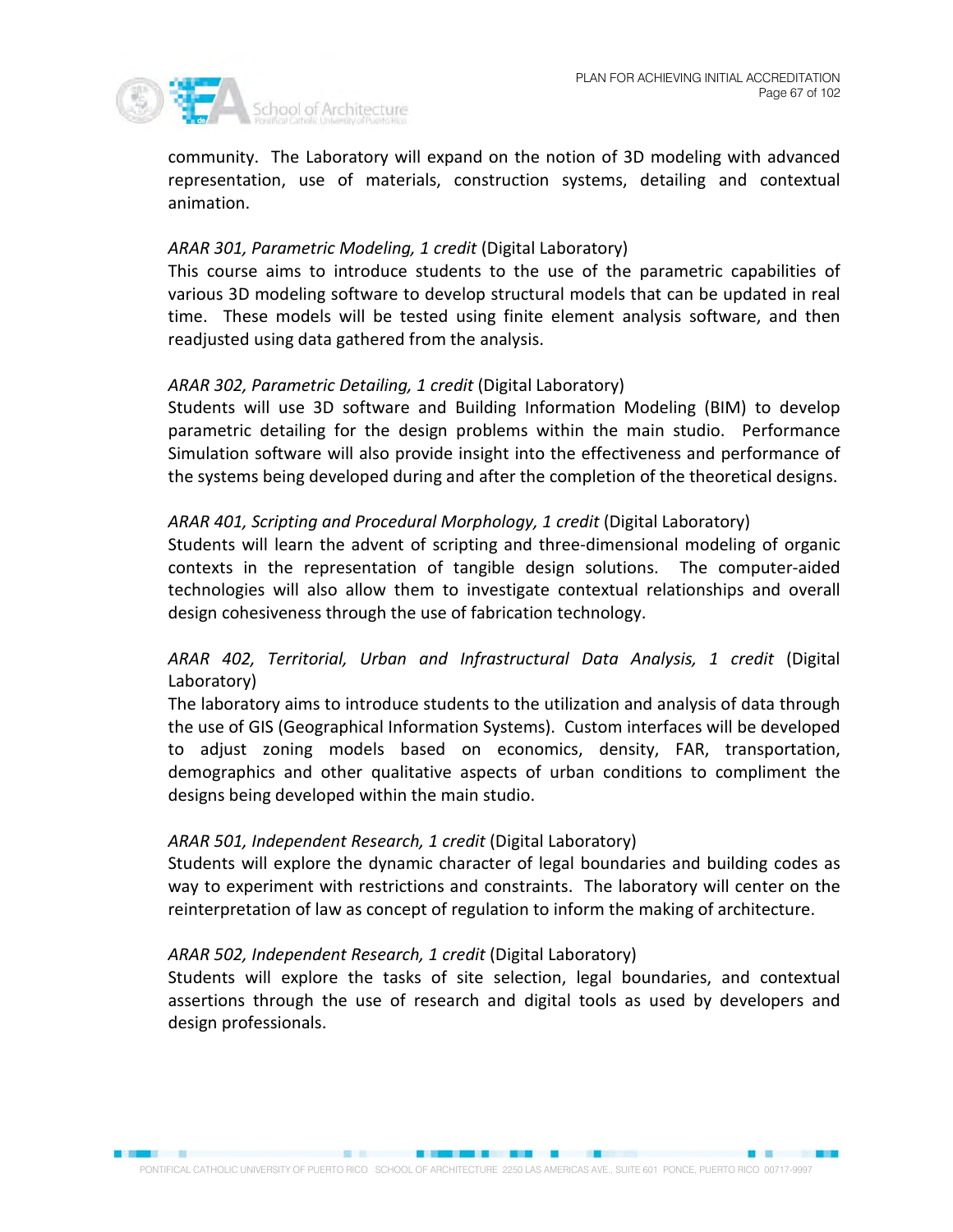

## **III.1.2 ARCHITECTURAL HISTORY AND CULTURE**

*ARAD 201 Analytical Design Studio I: Architectural History and Culture, 5 credits* The first of the Analytical Design Studio series, ARAD 201 presents the link between the fundamentals of architecture and the historical basis of design.

## *ARHT 101 Architectural History I: Ancient to Baroque, 3 credits*

This course provides the historical basis for architectural history, theory and design providing a panoramic and chronological perspective of architectural design and culture.

## *ARHT 201 Architectural History II: Neoclassicism to Contemporary Western Civilization, 3 credits*

This course provides a holistic view of architectural design and culture through analysis and critique from Renaissance to contemporary western architecture and culture.

## *ARHT 301 Architectural History III: Latin American and Puerto Rico, 3 credits* This course introduces the student the culture, social, economic, philosophical, technological and political forces driving architectural and urban design of Latin America and the Caribbean.

*ARHT 401 Contemporary Architectural Theory and Discourse, 3 credits* (Elective) This course provides students with the philosophical and theoretical base where contemporary architecture, rationalized and manifested, by examining principal works theorists from the 20th century.

## *ARHT 501 Emergent Practices and New Architectural Paradigms, 3 credits* (Elective) This course supplements ARHT 201. It follows the works of influential architects and practices of past 15 years throughout the world.

## *ARHT 601 Philosophy of Science and Technology, 3 credits* (Elective)

This course provides students a chronological narrative as means to examine the origin and direction of technological innovation in architectural design using digital technology.

## **III.1.3 ADAPTIVE CONSERVATION AND PRESERVATION**

*ARAD 202 Analytical Design Studio II – Adaptive Conservation and Preservation, 5 credits*  The studio aims to provide an introduction to the methodology of preservation of historically significant buildings and urban environments, as well as the more interventional adaptive conservation, rehabilitation, and reuse by juxtaposing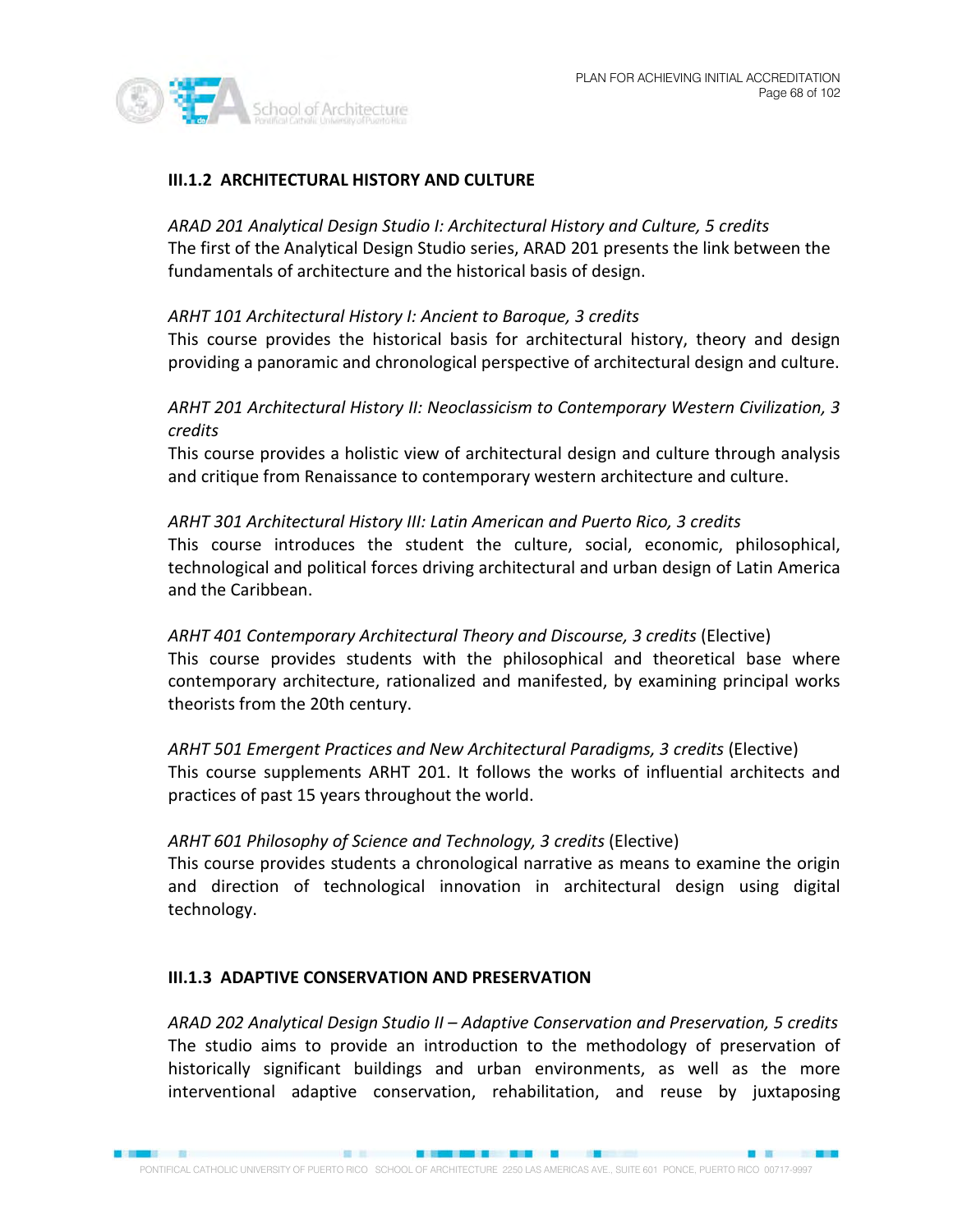

traditional building methods and new construction both in single structures as well as in a historic zone.

## *ARAC 101 Fundamentals of Historic Preservation and Conservation, 3 credits*

The studio aims to provide an introduction to the fundamental concepts, principles, methods and strategies involved in the preservation and conservation of historic structures, urban contexts, public spaces, and landscapes, as well as the economic, political, cultural and philosophical layers that have transformed, regulated and validated the practice within a chronological framework.

*ARAC 201 Preservation Techniques Methods and Strategies for Building Systems, 3 cred.*  The course aims to provide a practical guide to the methods for maintaining, restoring and rehabilitating historic buildings, as well as the constructive and administrative methodology. Special emphasis will be given to documentation, survey, materiality, construction systems and assemblies, as well as the administrative framework, management, permitting and regulatory structures that influence the practice.

## *ARAC 301 Conservation Planning Strategies and Policies, 3credits*

The course aims to expand on the topic of planning policies and regulations that define the practical and theoretical practice of conservation, providing also an in depth at governmental historic preservation programs at the federal, state, and local (city and county) levels as a comparative means of policy establishment.

## *ARAC 401 The Economics of Historic Preservation, 3 credits* (Elective)

The course aims to expose students to the economics of historic preservation and the financial techniques used to encourage the preservation of historic property based on the premise that reinvestment and upkeep of historic properties contributes to increased property values and tax revenues.

## *ARAC 501 Cultural Heritage Tourism, 3 credits* (Elective)

The course will investigate the underlying potential for historic preservation to become the catalyst for new heritage tourism development. The course will center around five guiding principles for successful and sustainable cultural heritage tourism development.

## *ARAC 601 Advanced Preservation Research Strategies, 3 credits*(Elective)

This course addresses research strategies and documentation techniques used by professional historic preservationists to identify and record historic structures and sites. It will introduce the importance of ethnographic field strategies to the practice of historic preservation, emphasizing on the inter/multidisciplinary nature of contemporary historic preservation practice in Puerto Rico (and abroad) by using archival, physical, and ethnographic evidence as a basis for establishing significance.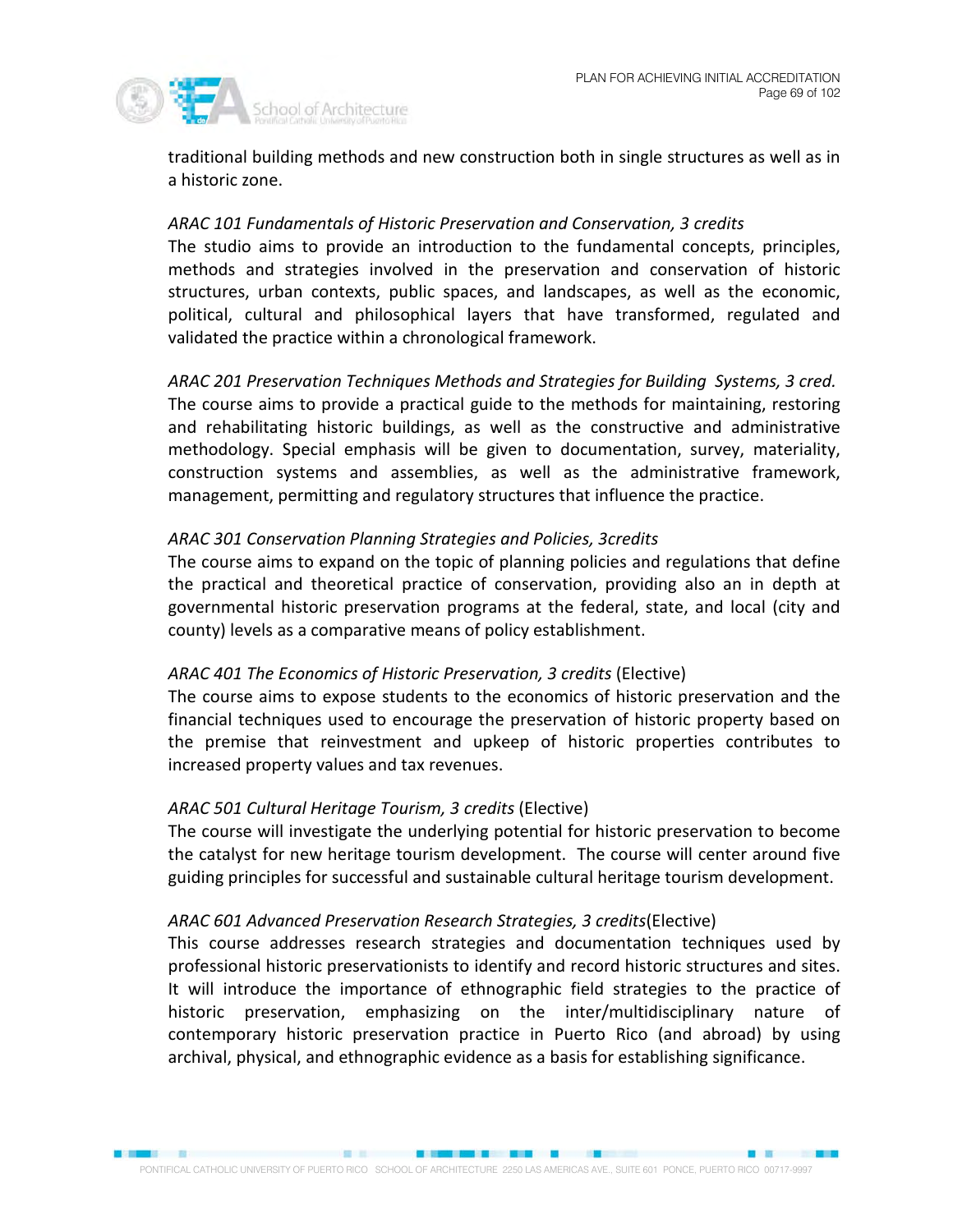

## **III.1.4 STRUCTURAL FRAMEWORK AND ASSEMBLAGES**

## *ARAD 301, Experimental Design Studio I: Structural Framework and Assemblages, 5 credits*

The Design Studio aims to introduce students to the practical and theoretical application of structural concepts and assemblies as an integral part of the Architectonic Project.

*ARSF 101, Architectural Structures I: Statics and Forces, 3 credits*  Introduction to the general concepts of applied forces, analysis, and design of structural systems and how they impact the architectural object.

*ARSF 201, Composite Construction on Wood and Steel, 3 credits*  Introduction to the basic theoretical concepts for the design and calculation of steel and wood structures and the properties inherent to each material.

*ARSF 301, Monolithic Construction on Masonry and Concrete, 3 credits*  Introduction to the basic theoretical concepts for the design and calculation of reinforced concrete and masonry structures and the properties inherent to each material.

*ARSF 401, New Structural Systems and Building Envelope, 3 credits (Elective)*  The dematerialization achieved through material lightness and spatial interpretation achieved through roof systems and skylights will be the central theme studied in the course.

*ARSF 501, Tensile, Dome and Shell Structures, 3 credits (Elective)*  Introduction to the basics in calculating and designing structural assemblies that can span large distances, emphasizing how the Architectural form can influence the structural behavior.

*ARSF 601, Complexities and Symbolism in High Technology Buildings, 3 credits (Elective)*  The course provides students the knowledge for designing viable structural system for Large Scale Buildings, including Principles of High Technology Architecture towards more sustainable concerns.

## **III.1.5 BUILDING TECHNOLOGY AND SUSTAINABILITY**

*ARAD 302,Experimental Design Studio II: Building Technology and Sustainability, 5 cred.*  The Design Studio aims to provide a fundamental understanding of mechanical, electrical, lighting, and fire protection systems within the built environment. This shall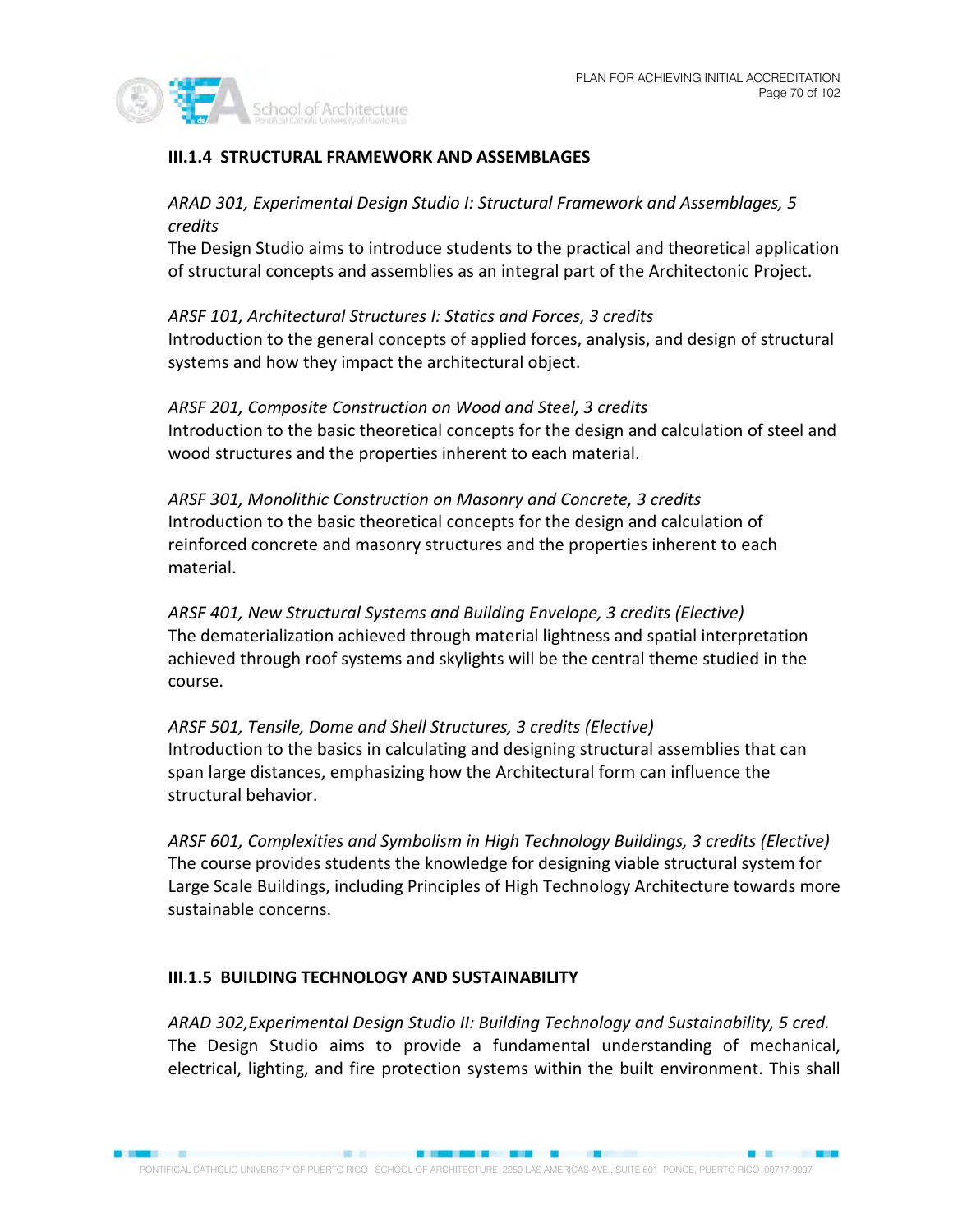

also give way to the integration of sustainable techniques to further enhance building efficiency.

## *ARST 101, Tectonics on Material Applications and Methods, 3 credits*

This course introduces students to building materials and methods as integral to building tectonics. The students shall gain a better understanding of material and system selection, gaining awareness of the correlation between material specification and the tectonic in the architectural composition.

## *ARST 201, Introduction to Mechanical and Electrical Systems, 3 credits*

This course provides students with an understanding of the concepts a of environmental systems in buildings. Students will be exposed to the basic principles in the design and integration of the electrical and mechanical systems. Emphasis will be given to the impact these systems will have in the architecture.

## *ARST 301, Building Acoustics, Illumination, and Special Systems, 3 credits*

This course focuses on the principles, design, application and performance of buildings as related to acoustics, lighting among other specialized systems. The course must create awareness of the principles driving these phenomena and their successful integration within buildings.

## *ARST 401, Sustainable Building Design Philosophy and Practices, 3 credits* (Elective)

This course will explore the philosophy, principles and application of sustainable technologies as feasible alternatives to traditional building technologies. The course will focus on sustainability from the standpoint of performance, availability, feasibility, integration, and programmatic criteria within an architectural solution.

## *ARST 501, Aesthetics of Sustainable Building Design, 3 credits* (Elective)

This course will expose the symbiotic relationship between sustainable building systems and architectural design within the context of design integrity. It should provide students with the understanding that sustainable systems and building aesthetics can be complimentary.

*ARST 601, Sustainable Design Rating Systems & Efficiency Standards, 3 credits* (Elective) This course aims to provide an awareness of the sustainable design rating systems used throughout the world, and an understanding of their methodology and criteria prior, during, and after the design process. Special emphasis will be given to major certification organizations and their impact in current design strategies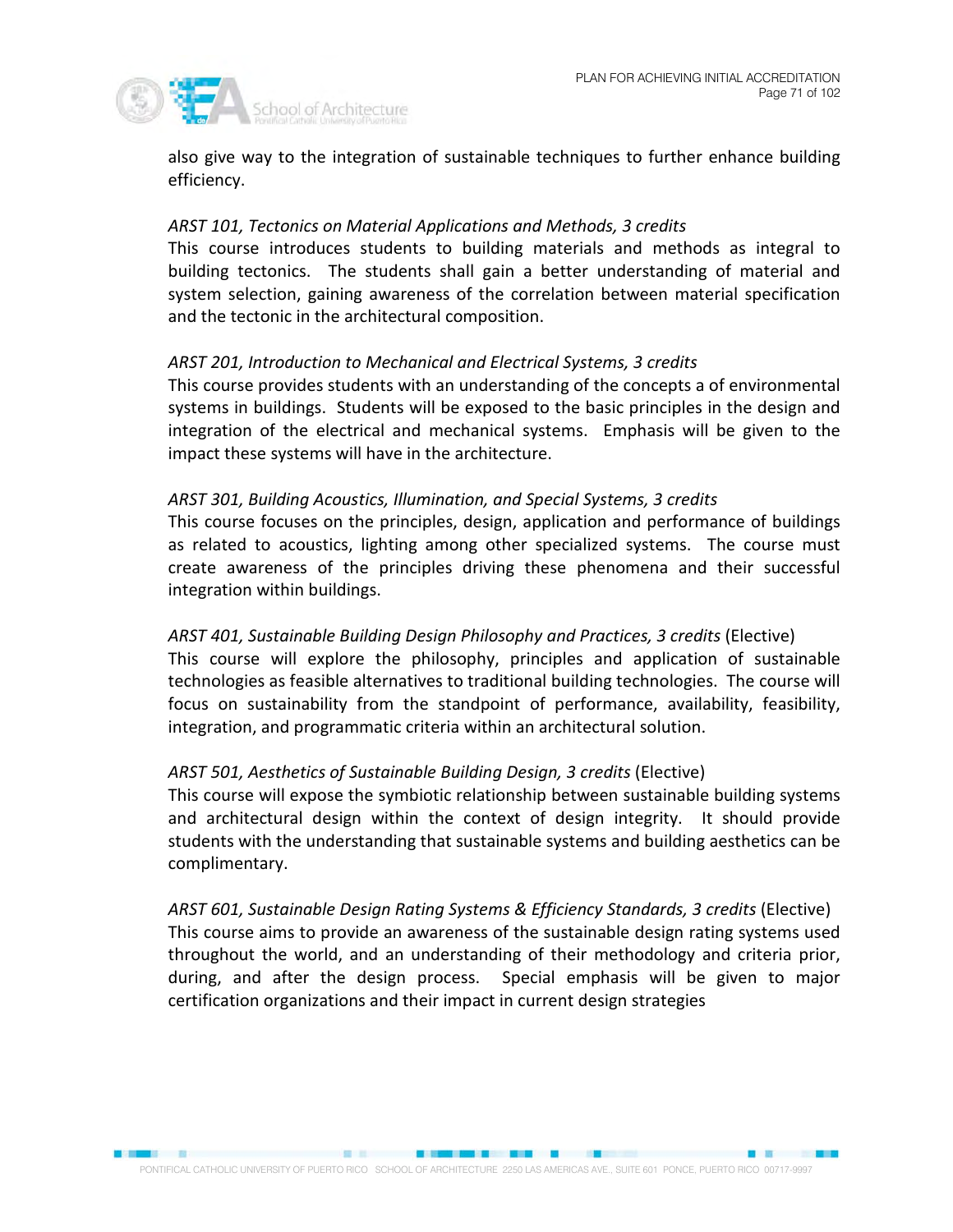

## **III.1.6 LANDSCAPE ECOLOGY AND ENVIRONMENT**

*ARAD 401, Contextual Design Studio I: Landscape Ecology and Environment, 5 credits* Provide students an understanding of the ideological, architectonical, socio-economical, physical, environmental and technological aspects inherent to the organization and morphology of human communities. Site analysis, place evaluations, territorial planning and green master planning.

*ARLE 101, Built Environment & Culture in the History of Landscape Architecture, 3 credits*  Using theoretical orientations from landscape architecture, architecture, urban planning, geography, sociology, and cultural anthropology this course will investigate how social structures are spatially embedded in contemporary built environments.

*ARLE 201, Environment Construction Processes, Materials and Techniques, 3 credits*  As an introductory design implementation course, this course provides the foundation for site design in landscape architecture, to integrate the principles of construction with design. Analysis will be based on biological, ecological and topographical elements inherent in site manipulation.

## *ARLE 301, Ecological Principles in the Built Environment, 3 credits*

Students will learn the concept and functioning of ecosystems and how this understanding can be applied in environmental design, and will also review of adverse impacts that can result from failure to apply sound ecological principles.

## *ARLE 401, Urban Ecology, 3 credits* (Elective)

This course aims to provide students an understanding of the theories, applications, and implementation of landscape ecology towards the planning and design of sustainable and ecological urban environments.

## *ARLE 501, Planting Materials in Landscape Design, 3 credits* (Elective)

Students will study the morphology and behavior of native and ornamental plant material, the design suitability of plants, and the cultural values and meaning of plants, as well as their application in design.

## *ARLE 601, Advanced Landscape Architectural Design, 3 credits* (Elective)

Students will review advanced landscape architectural theories and issues. Emphasis will be given to large scale projects for follow-up investigation and exploration on urban form, community identity and open-space systems in sensitive contextual environments.

**BERTH BREEZER AND STATES**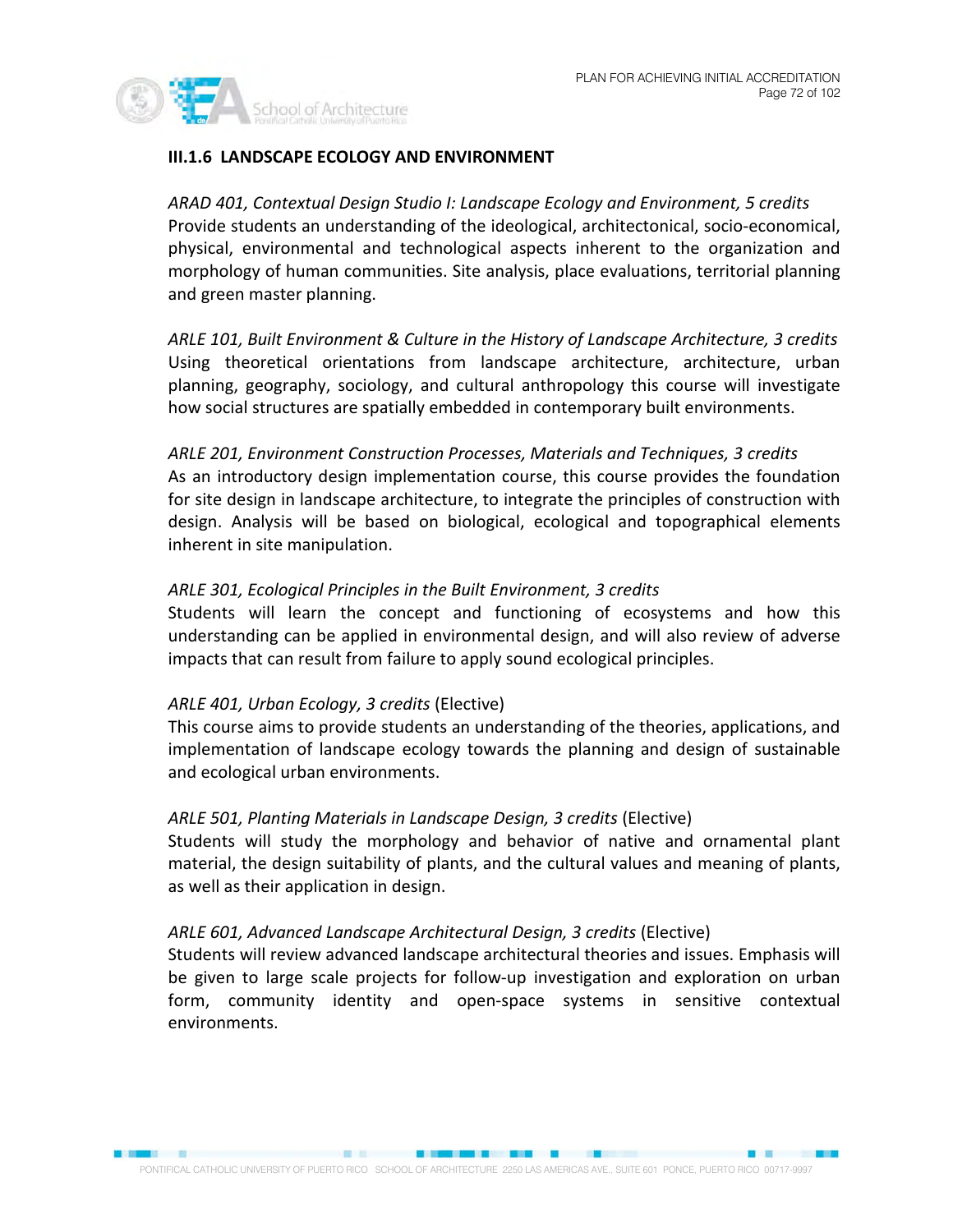

# **III.1.7 URBAN SCAPES AND COMMUNITIES**

## *ARAD 402 Contextual Design Studio II: Urban Scapes and Communities, 5 credits*

The studio aims to introduce students to the political aspects of urban design (i.e. land use and environmental policy), as well as the key concepts for the analysis, development and design of urban realms, and the application of strategies that contextual equilibrium, pedestrian settings, cultural rituals, perception, density and organizational elements within the parameters of geography, public policy, ecology, infrastructure, cultural definition, character and social activity.

# *ARUS 101 Theory and Principles of Urban Design, 3 credits*

This course investigates the relationship between socio-cultural practices and the development and organization of contemporary built environments. Using theoretical orientations from landscape architecture, architecture, urban planning, geography, sociology, and cultural anthropology, the course will investigate how social structures are spatially embedded within historical and contemporary urban realms.

#### *ARUS 201 Territorial and Urban Public Policy in a Global Society, 3 credits*

The course will provide a comparative analysis of the changing nature of cities, economic adjustment and political structures, placing special emphasis on issues of policy and planning at different scales, and on current reforms in systems of urban governance.

*ARUS 301 Territorial Planning Strategies on Infrastructures and Communities, 3 credits* This course aims to expand on the implementation of territorial planning based on the exploration of various models for promoting economic health, distributing capital, understanding poverty and revitalizing low and moderate income neighborhoods in economically distressed communities.

3 hours, 1 semester, 3 credits

# *ARUS 401 Studies on Emergent Urban Practices, 3 credits* (Elective)

This course aims to expose students to the practice of urbanism towards creating new and innovative city fabrics. Case studies shall cover world-wide examples of innovative urban practices on both the conceptual (proposals) and implementation (constructed) levels.

3 hours, 1 semester, 3 credits

# *ARUS 501 Urban Economic and Financial Milieu***,** *3 credits* (Elective)

This course aims to provide a platform for discourse on historical and current economic models as related to urban environments and communities, and more specifically, the impact of those models on urban sprawl, housing, transportation, zoning and land use. 3 hours, 1 semester, 3 credits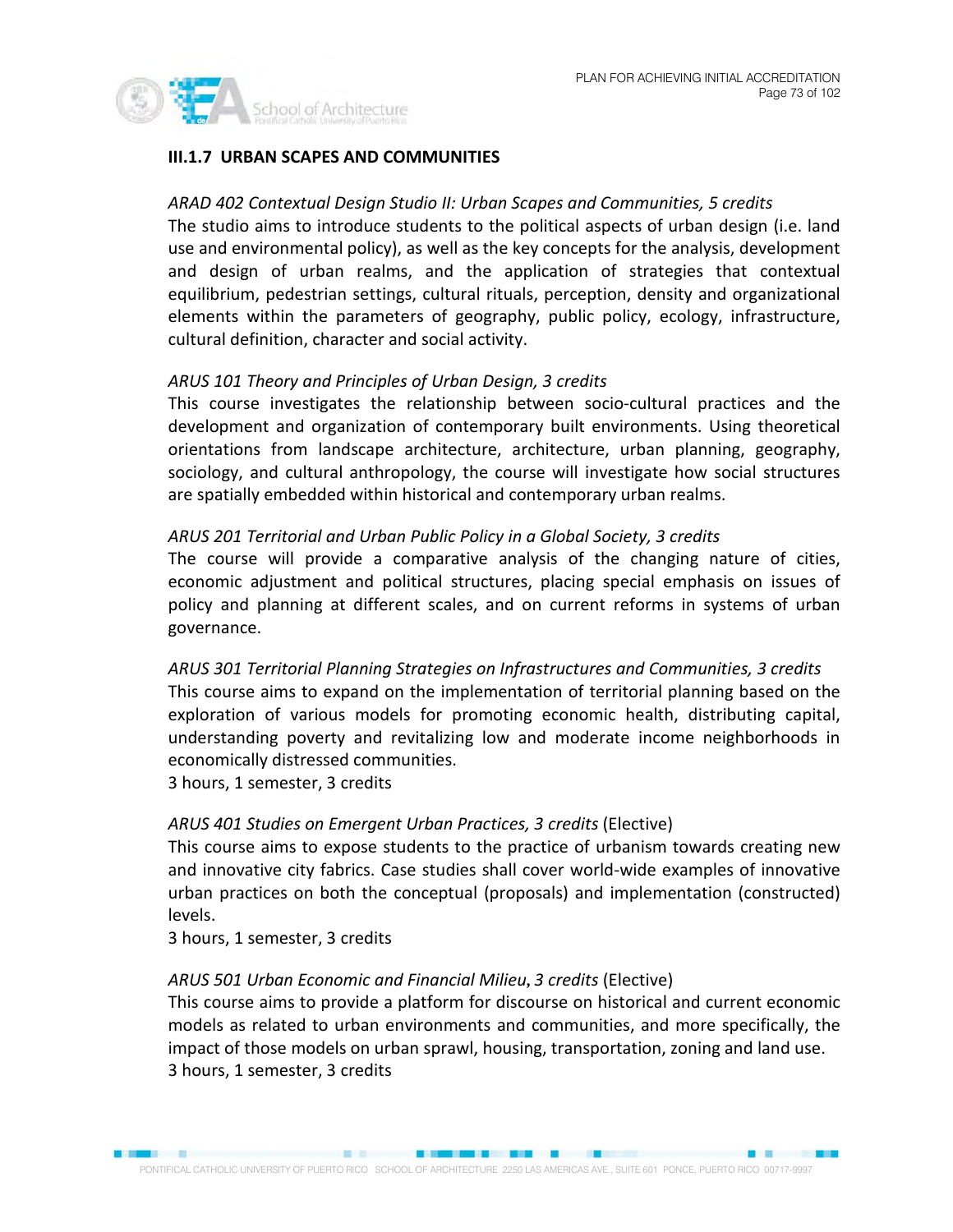

# *ARUS 601 Urban Sociology and the Cultures of Cities, 3 credits* (Elective)

This course aims to provide the basis for an interdisciplinary research approach to the political, social and economic factors affecting the growth and development of cities in Africa, Asia, Latin America, and Europe. Emphasis shall be placed on the major sociological theories of urbanism (from the classical formulations of Wirth and Simmel to contemporaries like Fischer), urban political & economical models, world-system theory, and the socio-economical impact of Globalization.

3 hours, 1 semester, 3 credits

# **III.1.8 LEGAL AND ADMINISTRATIVE AWARENESS**

*ARAD 501,Developmental Design Studio I: Legal and Administrative Awareness, 5 credits* This course aims to provide practical experience applying the legal framework theory inherent to the design and construction of urban environments in the design process.

*ARLA 101, Introduction to Law, Contracts and Professional Liability, 3 credits* This course is intended to introduce students to the basic legal concepts, contracts and professional liability issues arising out of the design and development process.

ARLA 201, General Real Estate, and Administrative Law Principles, 3 credits This course is for students to acquire a complete understanding of real estate law, legal ordinances affecting it and secure and structure of simple transactions.

*ARLA 401, Human Resources on Strategic Administration, 3 credits* (Elective) This course introduces students the basic principles of administrating a successful business and the human resources that comes with it.

*ARLA 501, Development of Business Plans, 3 credits* (Elective) This course is to provide students the necessary skills to accomplish their self discovery by developing their first real life project.

#### *ARLA 601, Administrative Initiatives, 3 credits* (Elective)

In this course students will study formal compensation arrangements and successful management of resources and employees.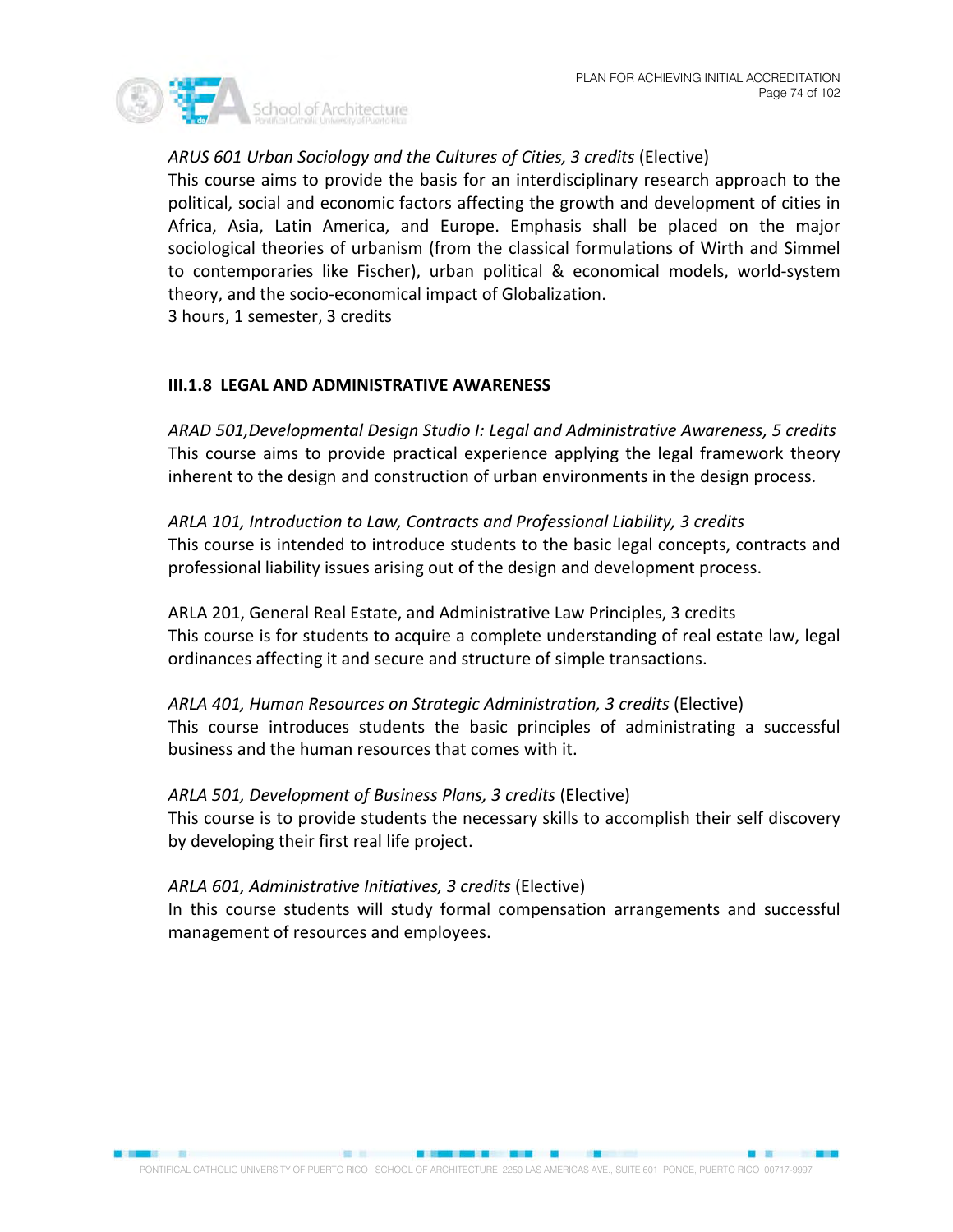

# **III.1.9 DEVELOPMENT ASSESSMENT AND FEASIBILITY**

*ARAD 502,Developmental Design Studio II: Dev. Assessment and Feasibility, 5 cred.*  Will provide students with a theoretical and practical backdrop by subjecting them to the fundamental sequence of development, from pre-design and feasibility to construction marketing.

*ARDA 101, Entrepreneurship on Developmental Politics, 3 credits* 

Aims to provide students with the knowledge, skills, vision, and strategies to become entrepreneurs and leaders within the development industry.

*ARDA 201, Economic Feasibility and Finances on Real Estate, 3 credits*  Aims to introduce students to the fundamental concepts and practice of cost effective real estate planning and development.

*ARDA 301, Marketing and Branding through Commercial Communication Skills, 3 credits* Aims to introduce students to the significance of marketing process, branding and identity as critical tools prior, during and after the development process.

*ARDA 401, Real Estate Development Process, 3 credits* (Elective) This course is intended to provide an in depth look into the real estate process through a legal perspective from the developers stand point.

*ARDA 501, Public Private Partnerships and the Port of the Americas, 3 credits* (Elective) This course will provide students basic information on public private partnerships, its origins and history, its different models, and it's importance in modern governance.

*ARDA 601, Value and Appraisal of Land, 3 credits* (Elective) The purpose of this course is to expose the students to the basic principles of land valuation and appraisal and its effects on development and design.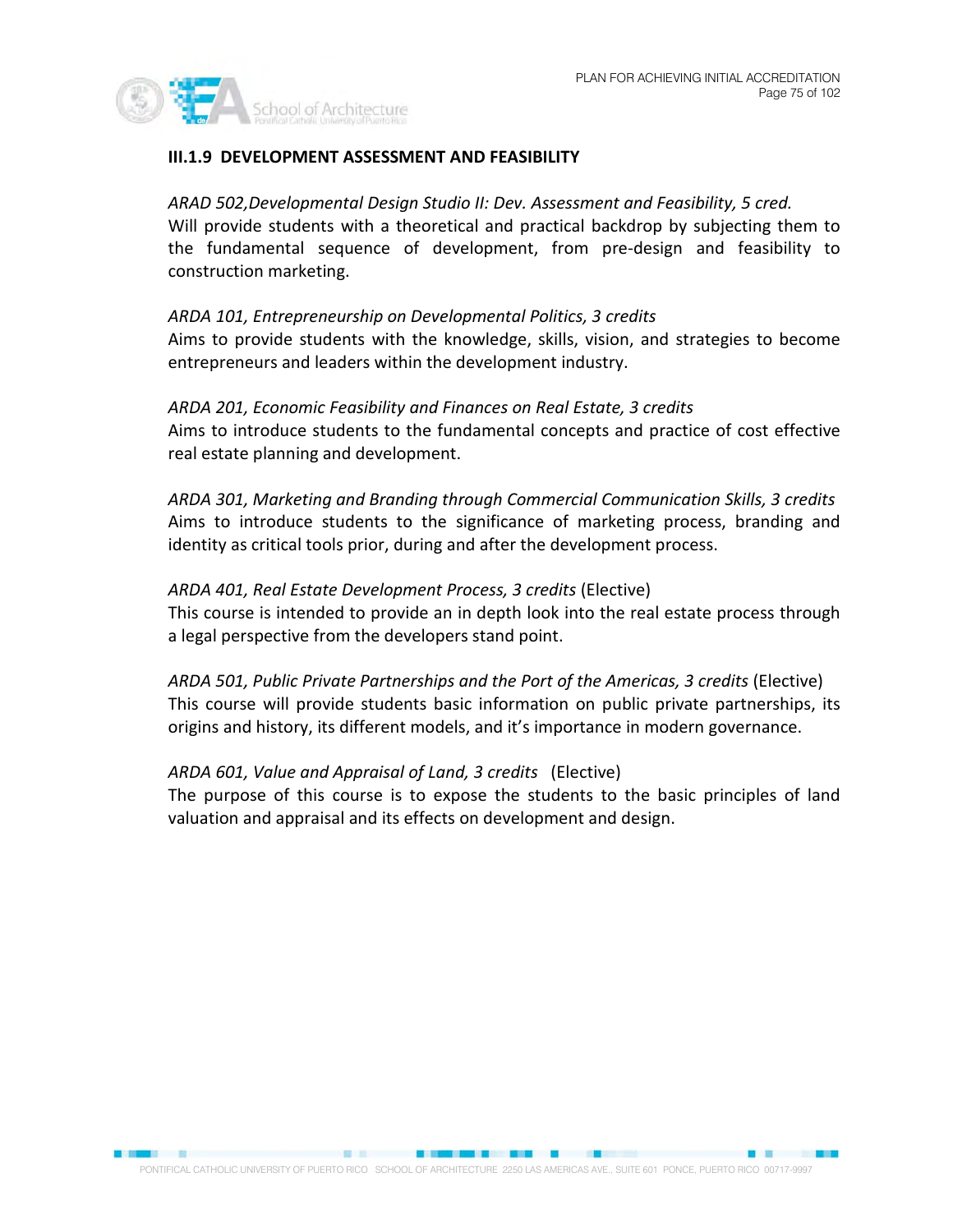



#### **III.2 FACULTY CREDENTIALS**

# **Name:** Luis Ayala Rubio

# **Courses (**\***prospective):**

ARAD 101 Architectural Design Fundamentals I ARAD 102 Architectural Design Fundamentals II\*

#### **Educational Credentials:**

B. Arch, Tulane University School of Architecture – New Orleans, Louisiana, 1993 M. Arch., Tulane University School of Architecture – New Orleans, Louisiana, 2004 **Teaching Experience:**

Summer Design Studio Teaching Assistant, Tulane University School of Architecture, 1993 **Professional Experience:**

Architect In Training, José Ramírez, AIA – San Juan, Puerto Rico, 1991 Architect In Training, Architectural Devices – New Orleans, Louisiana, 1993-1994 Project Architect, Virgilio Monsanto & Associates – Ponce, Puerto Rico, 1994 Principal, Luis Ayala Rubio Arquitecto – Ponce, Puerto Rico, 1994-Present

#### **Licenses/Registration:**

Licensed Architect, No. 15033, Puerto Rico

#### **Awards:**

Faculty Thesis Award, Tulane University School of Architecture, 1993 Thesis Commendation, Tulane University School of Architecture, 1993

#### **Publications:**

*The Skin and the Entrails,* Thesis project awarded Faculty Thesis Award and Commendation, Review 12: Student Work at the Tulane School of Architecture, 1993

#### **Artwork Exhibitions:**

Holiday Group Show – Hall & Barnett Gallery New Orleans, LA, 1990 Season Opening Group Show – Hall & Barnett Gallery, New Orleans, LA, 1990 Tres Expresiones, Colectiva de Obras – Galeria Trinitaria, Ponce, PR, 2006 **Professional Memberships:**

Colegio de Arquitectos y Arquitectos Paisajistas de Puerto Rico (CAAPPR) United States Green Building Council (USGBC)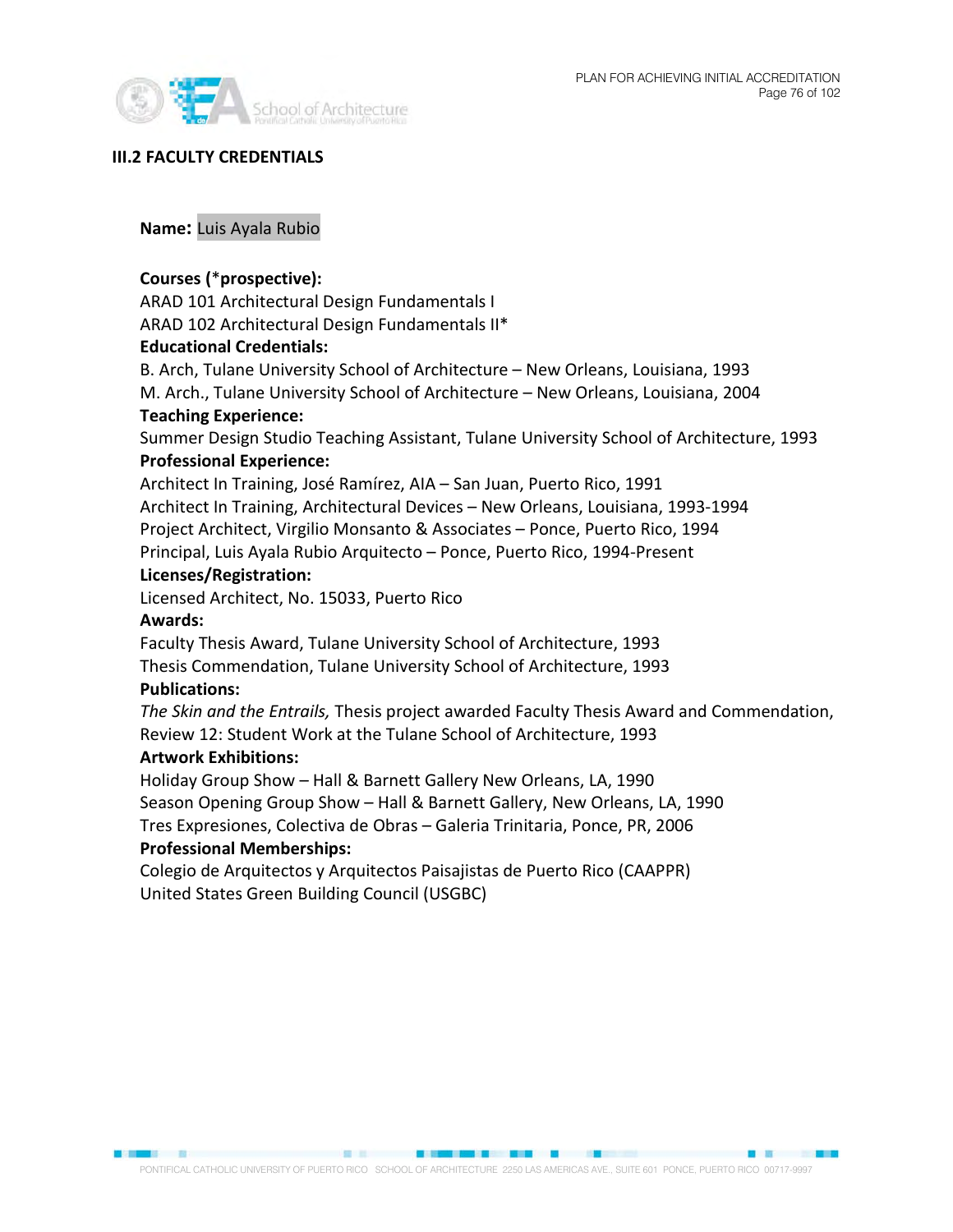

#### **Name:** Luis V. Badillo, AIA, CAAPPR

## **Courses Taught:**

Advanced Course in Management and Professional Practice, UPR

4<sup>th</sup> Year Advanced Design Course, UPR

5<sup>th</sup> Year Career Cap-Stone Design Course, UPR

### **Educational Credentials:**

Bachelor of Environmental Design, School of Architecture, University of Puerto Rico, 1981 Master Degree in Architecture, School of Architecture, University of Puerto Rico, 1983

#### **Teaching Experience:**

Advanced Level Courses Faculty -School of Architecture - Polytechnic Univ. of Puerto Rico **Professional Experience:**

Principal, Méndez Brunner Badillo Architects & Engineers

# **Licenses/Registration:**

Puerto Rico

### **Selected Publications and Recent Research:**

More than 10 articles regarding architectural subjects in local general circulation newspapers.

Mr. Badillo has also been invited to participate as a speaker in several professional forums in Florida, Costa Rica, Guatemala and Panama.

# **Professional Memberships:**

Colegio de Arquitectos y Arquitectos Paisajistas de Puerto Rico

American Institute of Architects

National Trust for Historic Preservation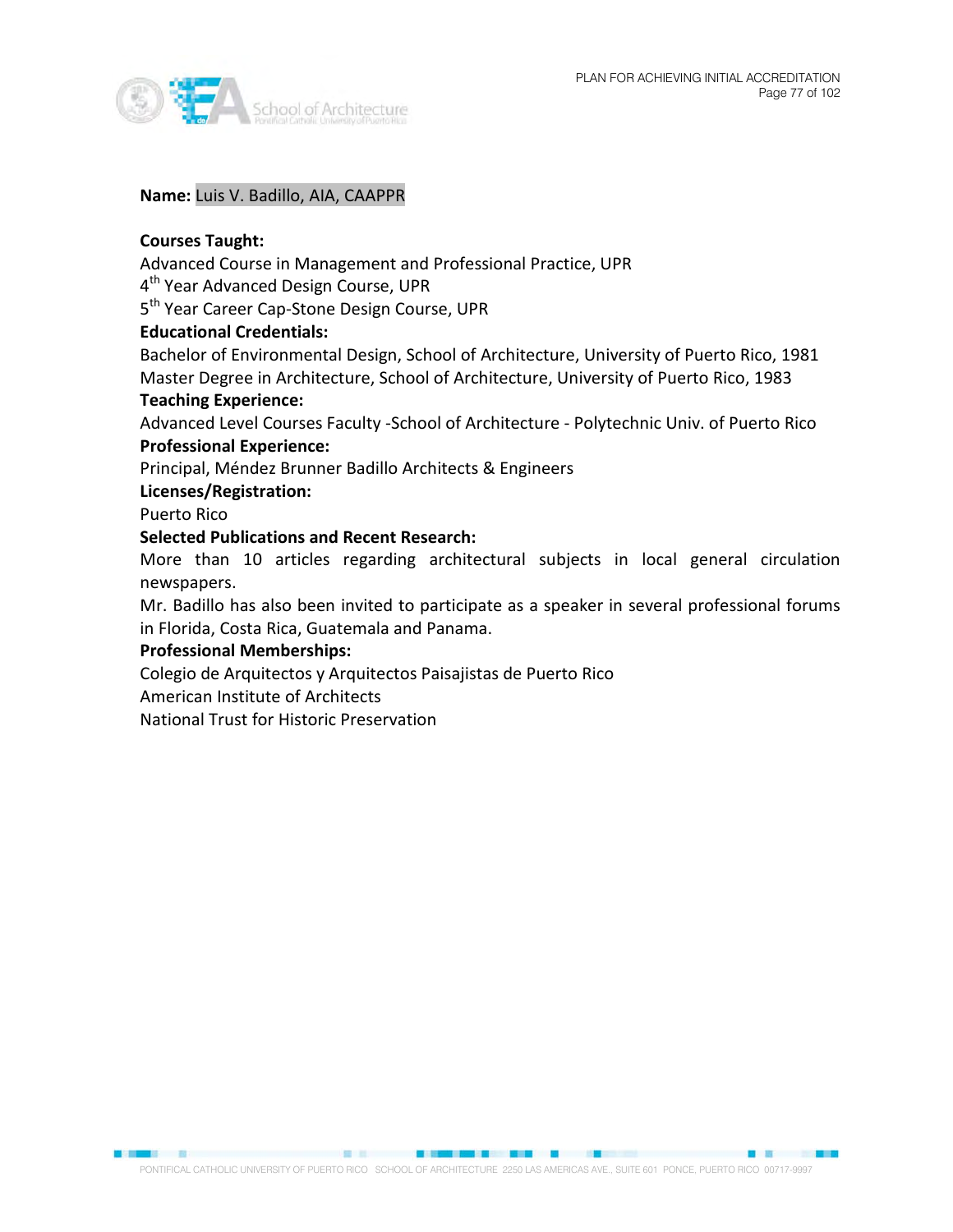

## **Name:** Emmanuel Báez Rivera, AIT

## **Courses Taught:**

ARAR 101 Diagramming and Representation Techniques GEEN 106 Computer Graphics & Design I, Caribbean University GEEN 108 Computer Graphics & Design II, Caribbean University ENTE 323 Building Construction Drawings, Caribbean University ENTE 330 Drawing Presentation Techniques, Caribbean University ENTE 325 Building Construction Practice, Caribbean University ENTE 346 Building Construction Specifications, Caribbean University

# **Educational Credentials:**

Associate Degree in Architecture Draftsman, University of Puerto Rico, 1997 Associate Degree in Civil Engineering, University of Puerto Rico, 1997 B. Arch, Polytechnic University of Puerto Rico, 2006

#### **Teaching Experience:**

Professor, Caribbean University, 2006-present

Digital Design Consultant, Pontifical Catholic University of Puerto Rico, 2009-present

#### **Professional Experience:**

C & H Systems, Inc., Ponce, Puerto Rico, 1996-1998

LPAgroup, Ponce, Puerto Rico, 2001-2008

# **Licenses/Registration:**

Puerto Rico

# **Professional Memberships:**

Colegio de Arquitectos y Arquitectos Paisajistas de Puerto Rico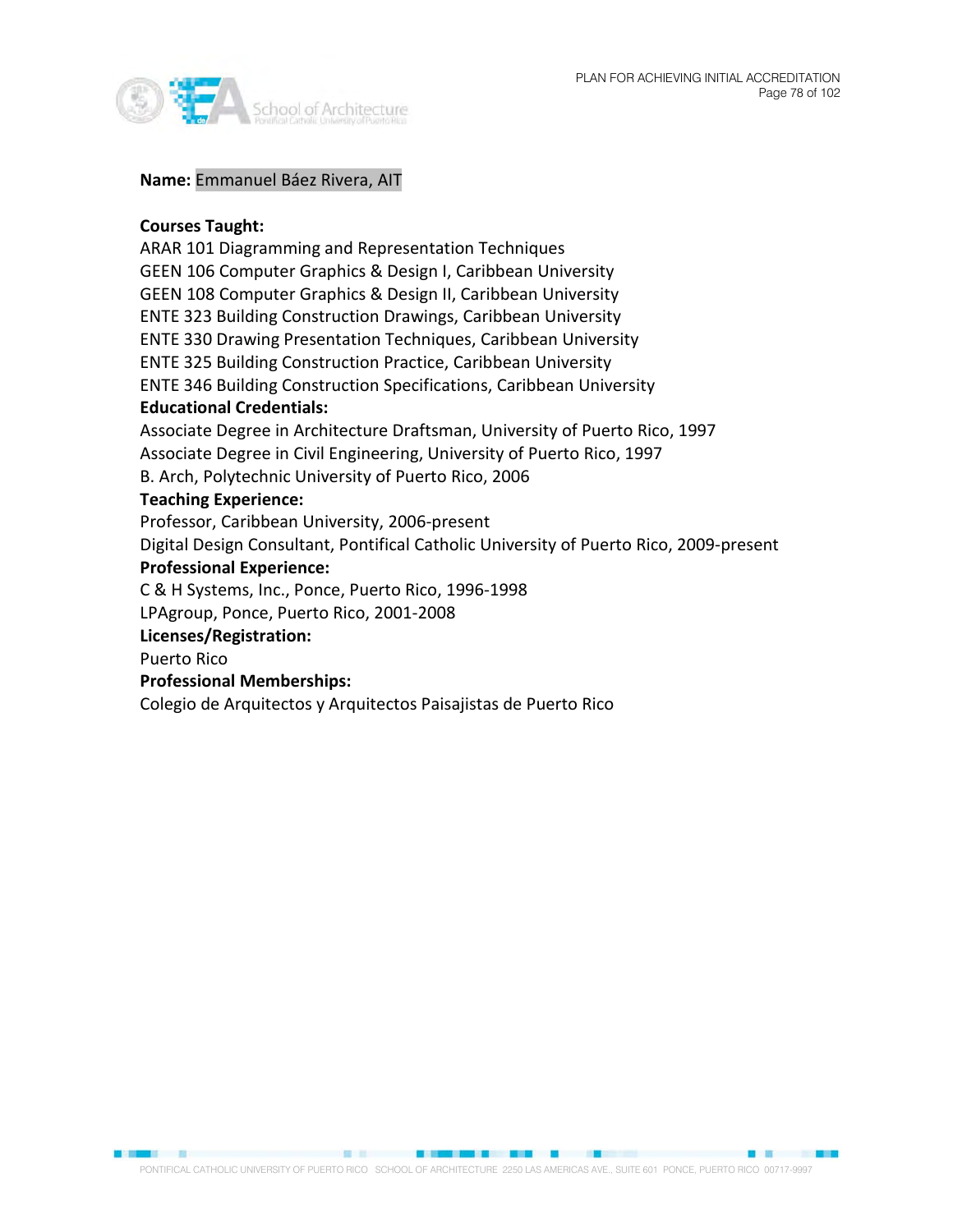

**Name**: Magda Bardina García, AIA, CAAPPR

# **Courses (\*prospective):**

ARAC 101 Fundamentals of Historic Preservation and Conservation ARAD 202 Analytical Design Studio I: Adaptive Conservation and Preservation\*

ARAC 201 Preservation Techniques, Methods and Strategies for Building Systems\*

ARAC 301 Conservation Planning Strategies and Policies\*

# **Educational Credentials:**

Participant, Preservation Institute of the Caribbean, University of Florida/Interamerican University, San Germán, P.R., 1983

Bachelor in Environmental Design, University of Puerto Rico, Rio Piedras, 1983 Participant, UNESCO Workshop and Course on Monument, Techniques: Roofing, Carpentry and Masonry, National University of Haiti, 1984

Masters in Architecture, University of Puerto Rico, Río Piedras, 1989

# **Professional Experience:**

Designer/Historic Preservation Consultant, Conservation Trust of Puerto Rico, 1986-1989 Consultant, Historic District Ponce Region, Puerto Rico Cultural Institute, 1988-1990 Director, Historic District, Puerto Rico Cultural Institute, Ponce, 1990-1992

Director, Historic District, Municipality of Ponce, Puerto Rico, 1992-1998

Urban Development Office Consultant, Municipality of San Juan, Puerto Rico, 1998-2001 President, Atelier 66, CSP, Ponce, Puerto Rico, 2003-present

# **Licenses/Registration:**

Puerto Rico

# **Selected Publications and Recent Research:**

*The Revitalization of the Historic Center of Ponce: Reuniting with their Natural Environment, International Symposium on Conservation of Monuments,* Mexico, 1991 *Heritage and Tourism, International Symposium on Conservation of Monuments,* Mexico, 1993

*Cities at Risk ,International Symposium on Conservation of Monuments,* Mexico, 1994 **Professional Memberships:**

Colegio de Arquitectos y Arquitectos Paisajistas de Puerto Rico, Cert. 12944 American Institute of Architects, Member 30317274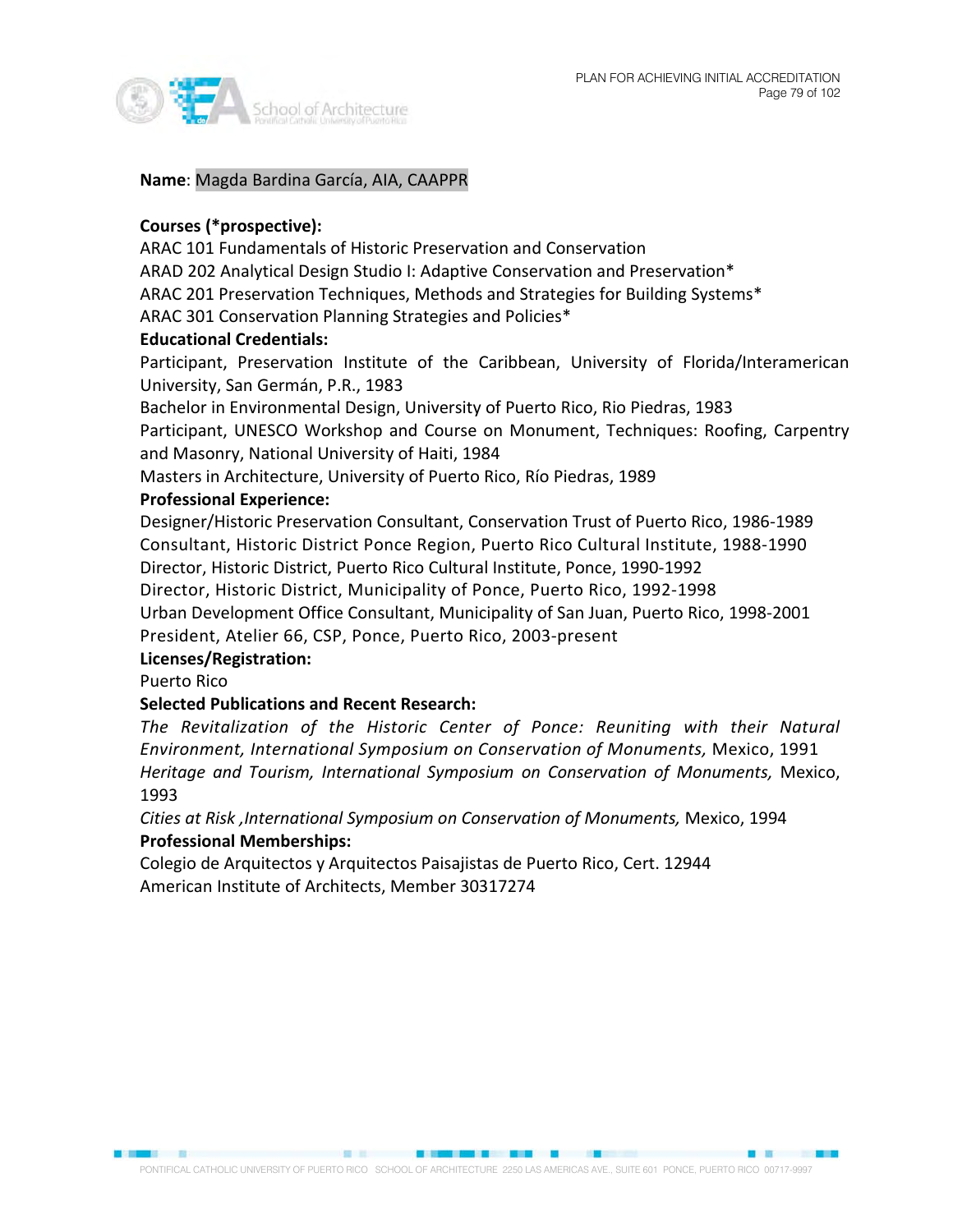

**Name:** Luis Camaño, CAAPPR

# **Courses Taught:**

ARAR 101 Diagramming and Representation Techniques **Education Credentials:** B.Arch., SCI-Arc (Southern California Institute of Architecture), 2004 SCI-ARC studies abroad program, i2A instituto internazionale di archittectura, Switzerland **Teaching Experience:** Digital Design Consultant, Pontifical Catholic University of Puerto Rico, 2009-present **Professional Experience:** Architect assistant, Urban Department City of San Juan, Puerto Rico, 1998-2002 Intern, Studio Jakob + MacFarlane, Paris, France, 2004 Project Designer, Bonnín Orozco Arquitectos, 2004-present **Licenses/Registration:** Puerto Rico **Recent Research:** Design Team, KOL/MAC exhibition of *Non Standard Architecture,* Paris, France, 2004 **Professional Memberships:** Colegio de Arquitectos y Arquitectos Paisajistas de Puerto Rico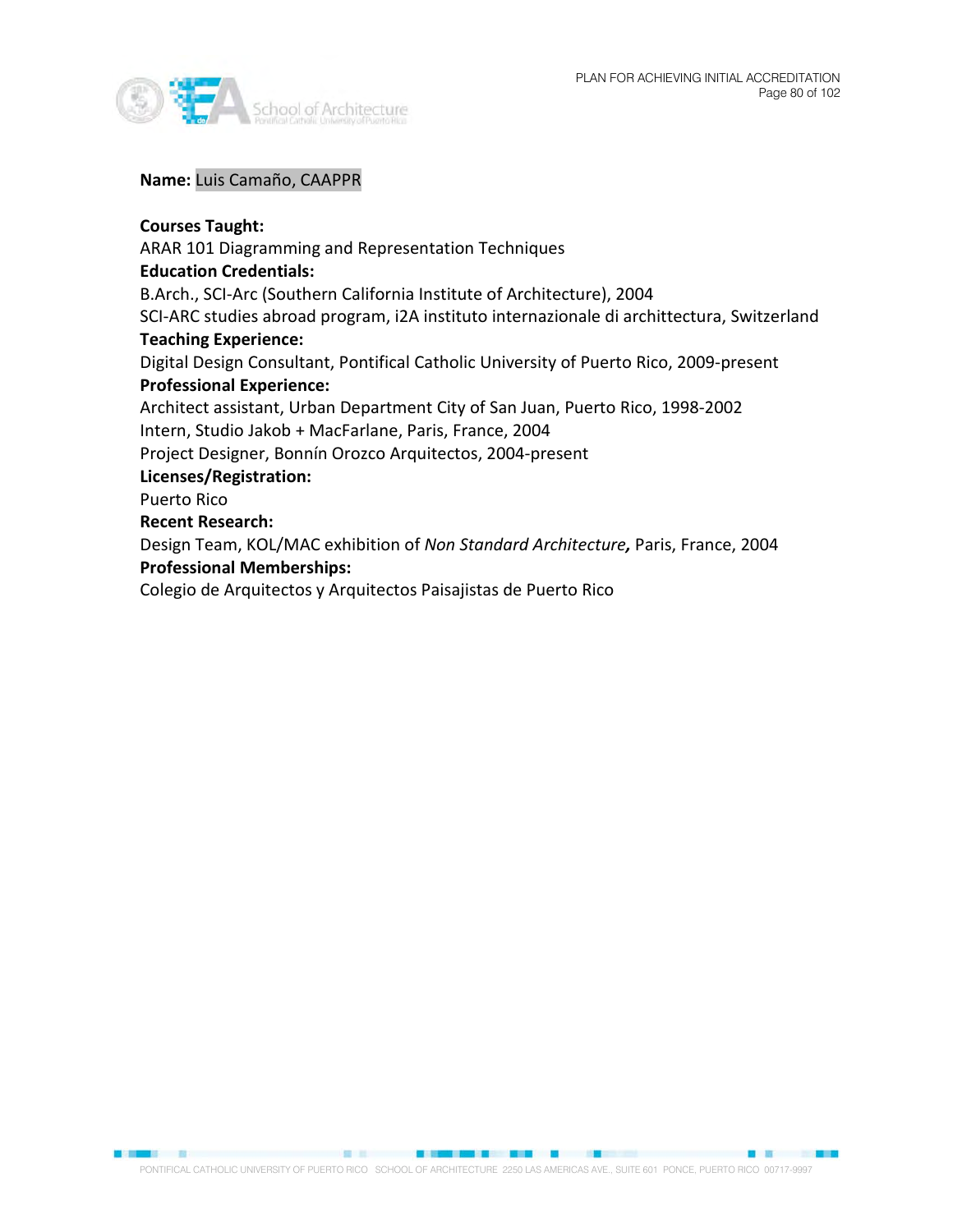

### **Name:** Mariano G. Coronas Castro

## **Courses Taught**

ARHT 101 Architectural History I - Ancient to Baroque

ARHT 201 Architectural History II - Neoclassicism to Contemporary Western Civilization\* ARHT 301 Architectural History III – Latin American and Puerto Rican Architecture\*

ARAC 101 Fundamentals of Historic Preservation and Conservation\*

### **Educational Credentials:**

Bachelor in Environmental Design., School of Architecture, University of Puerto Rico, 1978 Master's Degree in Architecture, School of Architecture, University of Puerto Rico, 1980

#### **Teaching Experience:**

Professor, Universidad Interamericana, San Germán Campus, Puerto Rico, 1994-1995 Professor, Universidad del Turabo, Isabela Campus, Puerro Rico, present Professor, Pontifical Catholic University of Puerto Rico, 2009-present

### **Professional Experience:**

Commonwealth State Historic Preservation Officer, 1984-1992

Advisor to the Mayor of the Municipality of Carolina in Urban Planning, Architecture and Historic Preservation, 1992

Advisor of the Mayor of the Municipality of Mayagüez in Urban Planning, Architecture and Historic Preservation, 1993-2000

Advisor of the Mayor of the Municipality of Río Grande in Urban Planning, Architecture and Historic Preservation, 2004-2008

President, Office of Urban Planning and Architecture, Taller de Urbanismo y Arquitectura, 2000-present

#### **Licenses/Registrations:**

Puerto Rico

# **Selected Publications and Recent Research:**

Editor/Director, quarterly *Patrimonio Bulletin*, State Historic Preservation Office, 1990-1992 **Professional Memberships:**

Sociedad Puertorriqueña de Planificadores, San Juan, Puerto Rico, License Number 475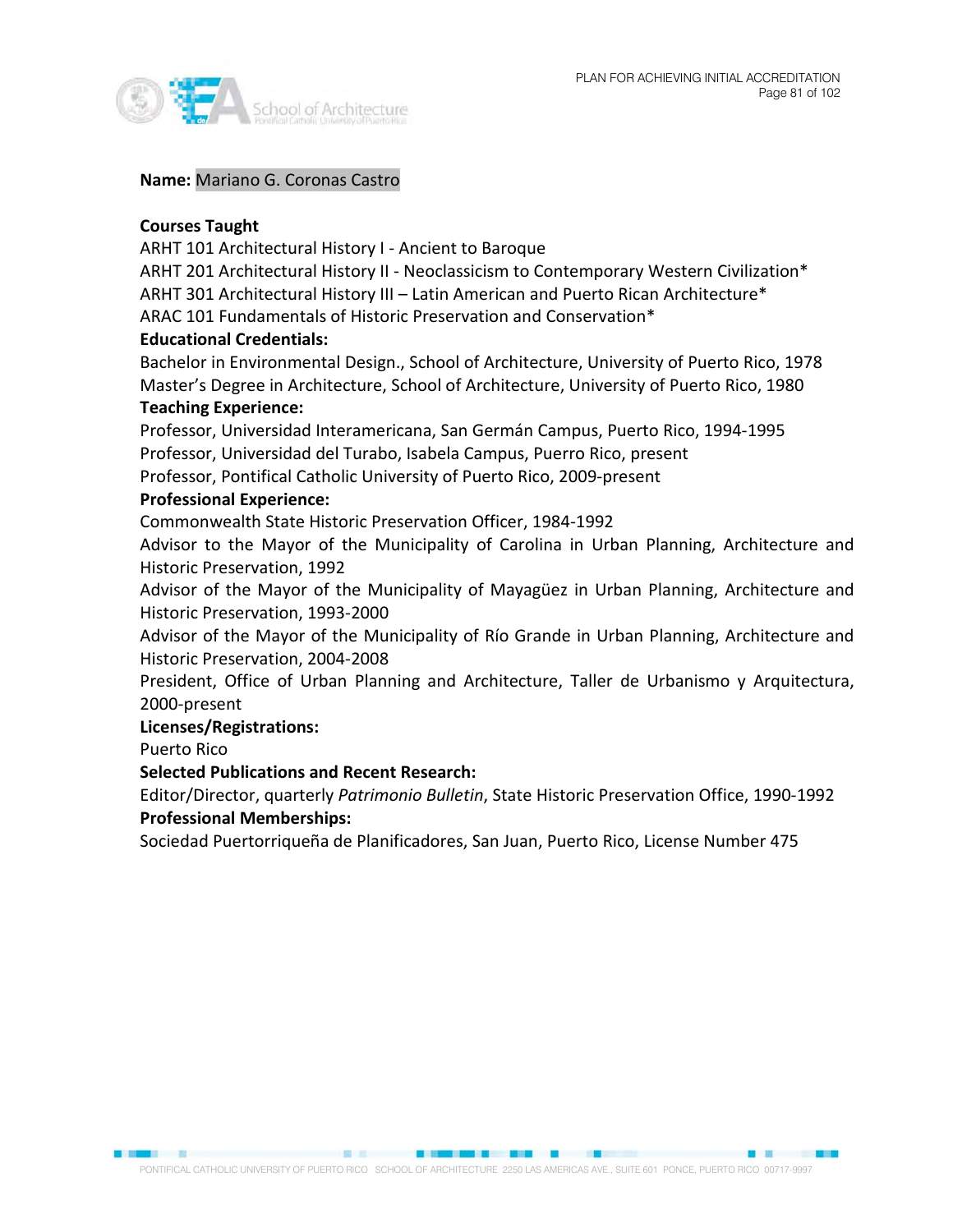

**Name:** Javier de Jesús Martínez, CAAPPR

# **Courses (prospective):**

ARAD 402 Contextual Design Studios II – Urban Scapes and Communities ARAD 502 Developmental Design Studios II – Development Assessment and Feasibility **Educational Credentials:**

Bachelor of Environmental Design, University of Puerto Rico, 1990-1995 B. Arch., The Cooper Union, Irwin S. Chanin School of Architecture, 1997

# **Teaching Experience:**

Instructor, School of Architecture, University of Puerto Rico, 1997-2006 Associate Dean, School of Architecture, University of Puerto Rico, 2000-2003 Adjunct Professor, School of Architecture, University of Puerto Rico, 2007-2009 Associate Dean, Pontifical Catholic University of Puerto Rico, 2009-present **Professional Experience:**

# Urban Designer and Consultant, Territorial Plan Office, San Juan, Puerto Rico, 1998-2000 Design Director, Grupo Folium-Interdisciplinary Practice & Design Consultant, 2000-2003 Design and Construction Director, University of Puerto Rico, 2003-2005 Advisor to the Governor, San Juan, Puerto Rico, 2005-2007

Principal, Adaptable Paths, 2007-present

## **Licenses/Registration:**

Puerto Rico

Awards:

AIA Honor Award 2001 (IN)FormA Architecture Magazine

Honor Award Puerto Rico Architecture Biennal 2001 (IN)FormA Architecture Magazine **Selected Publications and Recent Research:**

*Ética Alternómica: Tácticas para la Intersección de lo Local y lo Global. (IN)-FormA (2001) From the Internal to the Radical: Autonomy and Alterity in the Local Modern, ACSA Northeast Regional Meeting Proceedings, (IN)-FormA (2001)* 

*"Conversión pos-humanista" (IN)-FormA (2001)*

# **Professional Memberships:**

Colegio de Arquitectos y Arquitectos Paisajistas de Puerto RicoMember of the Governor's Urbanism Advisory Board, 2006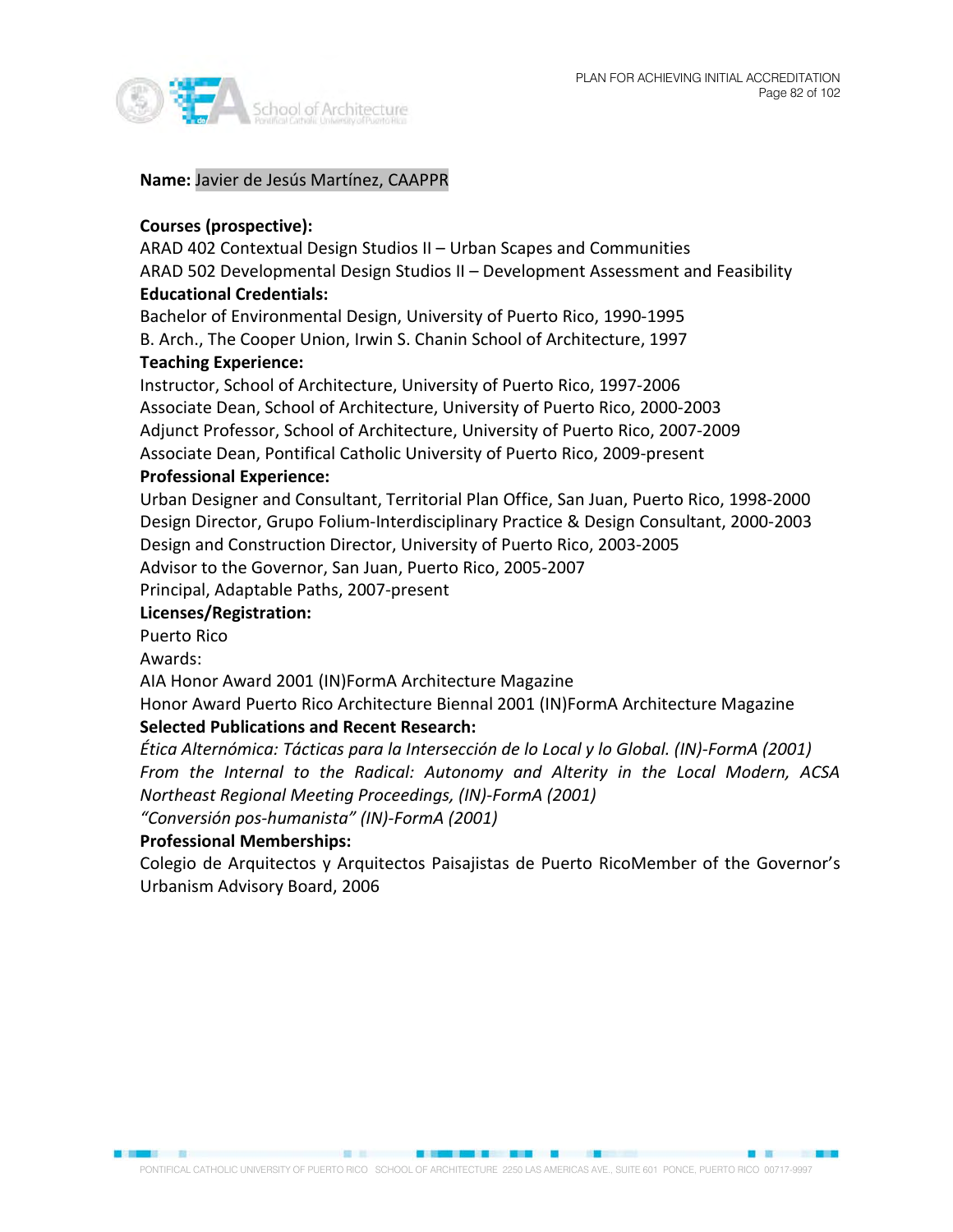

#### **Name:** Alberto J. Dueno Jordan

## **Courses (**\***prospective):**

ARAD 101 Architectural Design Fundamentals I

ARAD 102 Architectural Design Fundamentals II\*

### **Educational Credentials:**

M. Arch.: Louisiana State University 2006

Master degree: Visual simulation and 3d design in architecture. Polytechnic University of

Catalunya (UPC) Barcelona 2007

## **Professional Experience:**

Portal y Baibel arquitectos, Barcelona january-july 2007

Bonnin Orozco Arquitectos , Ponce summer 2006

Jim Ritter architects- intern - old town Alexandria VA. Fall 2005

TAGd2 – Principal – 2008-present

### **Licenses / Registration:**

Puerto Rico

### **Selected Publications and Recent Research:**

2009 ENTORNO magazine, VISIONES ALTERNAS # 12

2008 ENTORNO magazine, VIVIENDA ASEQUIBLE # 11

2008 FRAME magazine, THE GREAT INDOORS ISSUE #64 SEPT./OCT 2008 - FAST FORWARD 2008 MARK magazine, ANOTHER ARCHITECTURE #13 APRIL/MAY 2008 - NOTICE BOARD 2009 MARK magazine, ANOTHER ARCHITECTURE # 19 APRIL/MAY 2009 - NOTICE BOARD 2008 - VEGETALISATION INTENSE OF PARIS 2008, INTERNATIONAL UTOPIAN COMPETITION (PARIS, FRANCE)

2009 - FARO DE SATELITE, ARQUINE - , CONCURSO INTERNACIONAL DE IDEAS CUIDAD DE MEXICO, MEXICO 2009

# **Professional Memberships:**

Colegio de Arquitectos y Arquitectos Paisajistas de Puerto Rico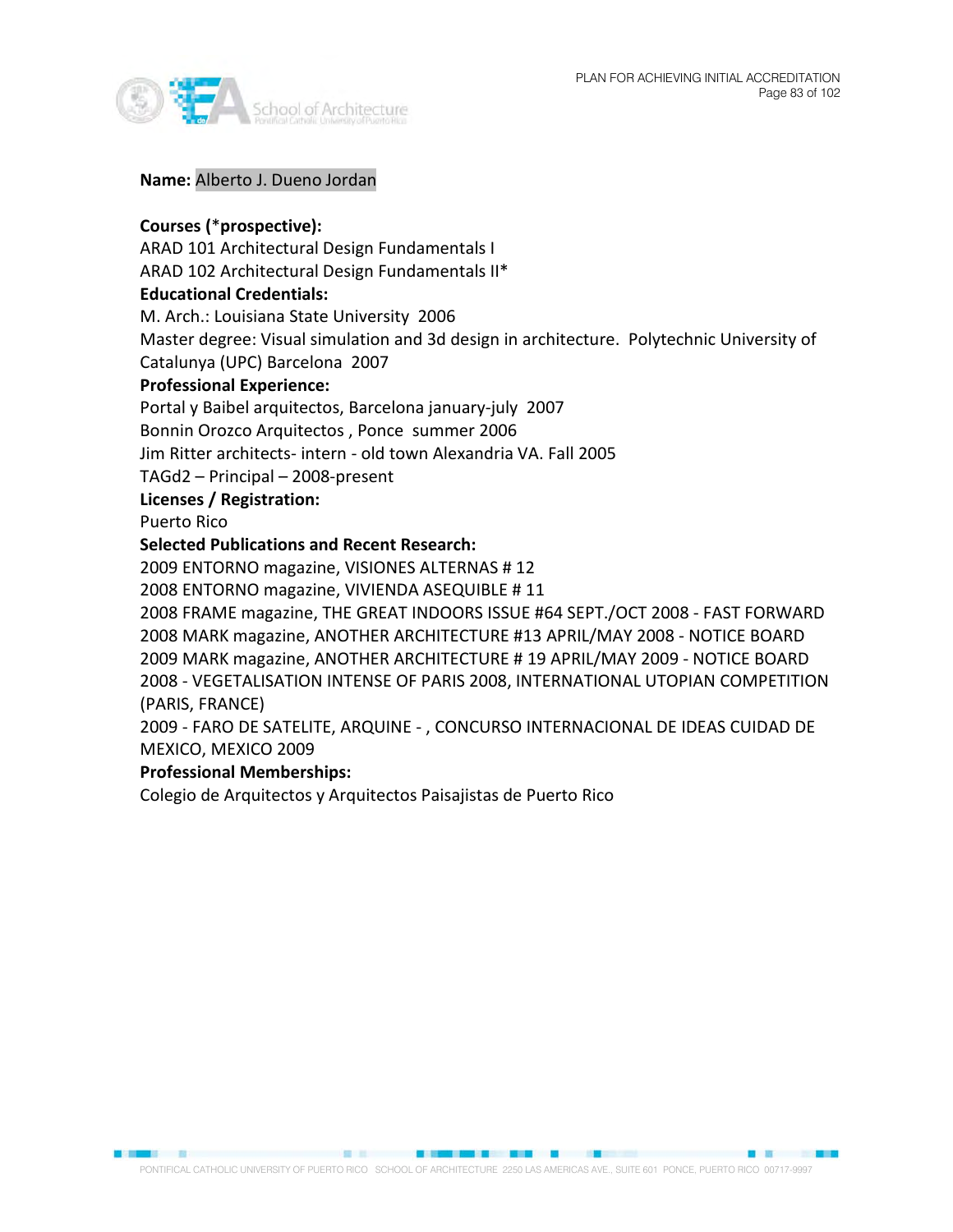

**Name**: Juan R. Emmanuelli Benvenuti

### **Courses (**\***prospective):**

ARAD 101 Architectural Design Fundamentals I

ARAD 102 Architectural Design Fundamentals II\*

### **Educational Credentials:**

BS Civil Engineering – University of Puerto Rico, Mayaguez, 1991 (degree not completed) BS Architectural Studies – University of Wisconsin, Milwaukee, 1996

M.Arch– University of Wisconsin, Milwaukee, 1999

### **Teaching Experience:**

Current Academic Load

### **Professional Experience:**

Director of Operations-PCUPR School of Architecture 2009-Present

Designer- CMA Architects and Engineers (Guaynabo, Puerto Rico) 2007-2008

Designer- AESC/Anima (Ponce, Puerto Rico) 2005-2007

Designer- Marmon Mok, LLP (San Antonio, Texas) 2001-2005

Designer- Kahler Slater Architects (Milwaukee, Wisconsin) 1999-2001

# **Licenses/Registration:**

Registered (Texas Board of Architectural Examiners)

### **Professional Memberships:**

TBAE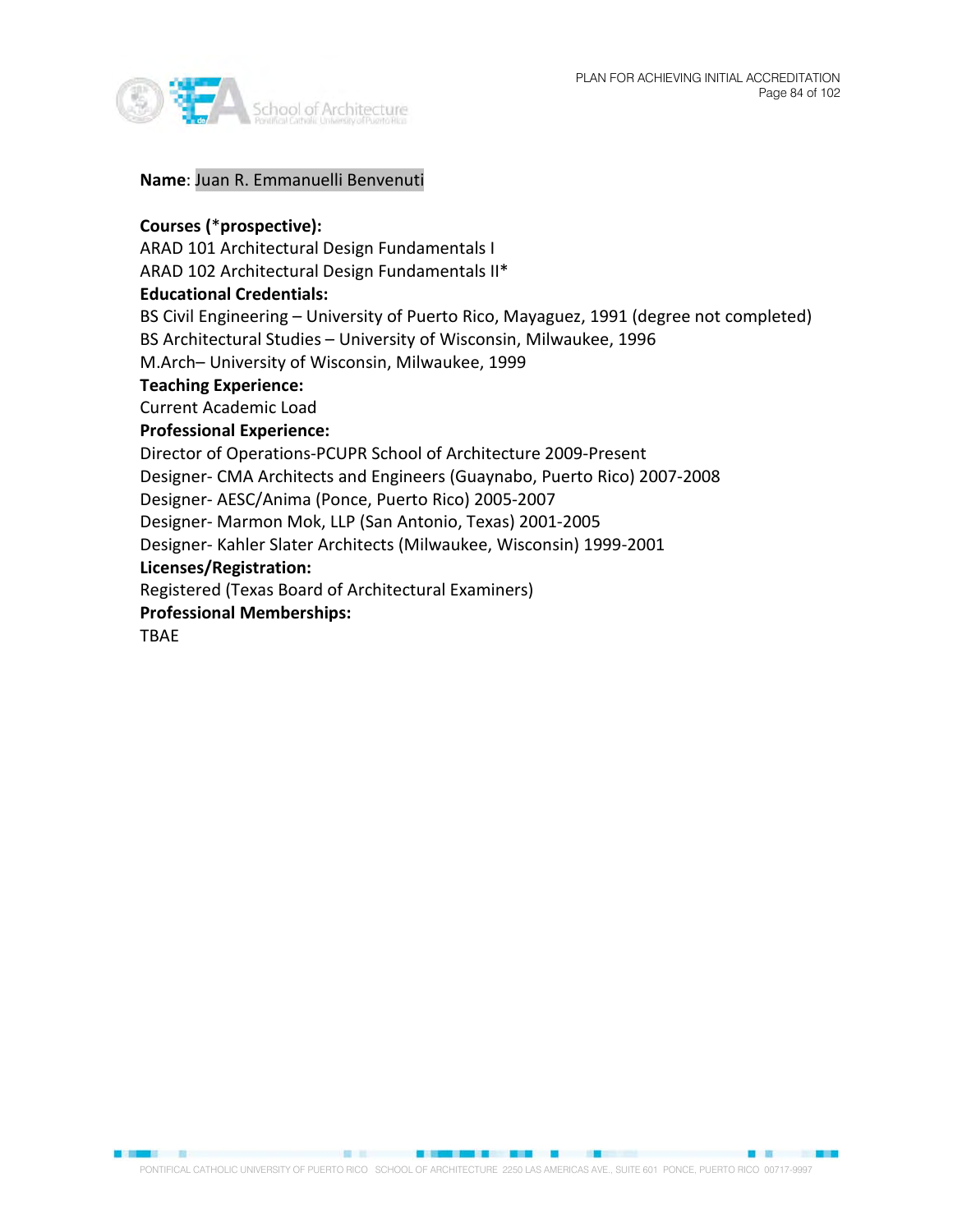

**Name**: Roberto García Soto, AIA Associate, CAAPPR

# **Courses (**\***prospective):**

ARAD 101 Architectural Design Fundamentals I

ARAD 102 Architectural Design Fundamentals II\*

ARAD 202 Analytical Design Studio I: Adaptive Conservation and Preservation\*

# **Educational Credentials:**

Participant, Preservation Institute of the Caribbean, University of Florida/Interamerican University, San Germán, P.R., 1983

Bachelor in Environmental Design, University of Puerto Rico, Rio Piedras, 1983

Participant, UNESCO Workshop and Course on Monument, Techniques: Roofing, Carpentry and Masonry, National University of Haiti, 1984

Masters in Architecture, University of Puerto Rico, Río Piedras, 1989

# **Teaching Experience:**

Design Professor, School of Architecture, Polytechnic University of Puerto Rico, 1998-2009 Professor, Pontifical Catholic University of Puerto Rico, 2009-present

### **Professional Experience:**

Designer, Beatriz del Cueto AIA Architects & Historic Preservation Consultants, Guaynabo, Puerto Rico, 1988.

Project Manager, Historic Properties of the Conservation Trust of Puerto Rico, 1989 Project Manager and Historic Preservation Consultant, ESCO Group, 1991-present Designer Architect and Historic Preservation Consultant, Axel Bonilla Cortes, Engineer, Ponce, Puerto Rico, 1995

Historic Preservation Consultant, Puerto Rican Institute of Culture, Ponce, 1998-1999 President, Anastylosis Inc., 2000-present

Design & Historic Preservation Consultant, Atelier Arquitectura y Urbanismo, 2001-present **Registration:**

#### Puerto Rico

# **Professional Memberships:**

Colegio de Arquitectos y Arquitectos Paisajistas de Puerto Rico, Cert. 13098 American Institute of Architects, Member 30419856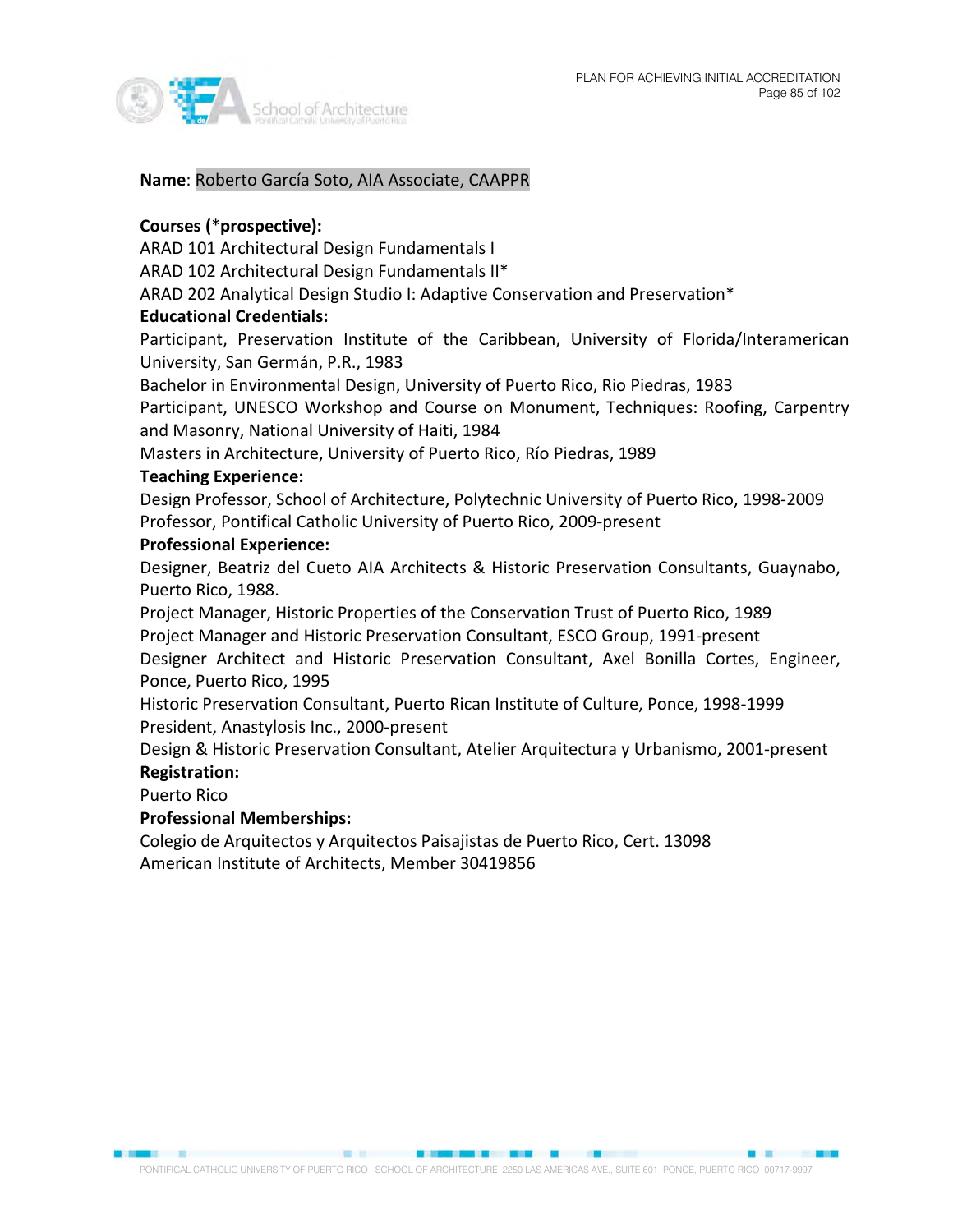

■ ■ ■ ■ ■ ■ ■ ■ ■ ■ ■ ■ ■ ■



# **Name:** Ricardo E. Matos López

# **Courses Taught:**

ARAR 101 Diagramming and Representation Techniques **Education Credentials:** B. Liberal Arts, Pontifical Catholic University of Puerto Rico, 2003 M. Arch., Florida International University, 2009 **Teaching Experience:** Digital Design Consultant, Pontifical Catholic University of Puerto Rico, 2009-present **Professional Experience:** Intern, Mora Development, Inc., San Juan, Puerto Rico, 2001-2005 Designer, JLI Design Associates, Inc., Coto Laurel, Puerto Rico, 2008 Architectural Designer, JLI Design Associates, Inc., Coto Laurel, Puerto Rico, 2009-present **Registration:**

Puerto Rico

■ 22日 ■ 25日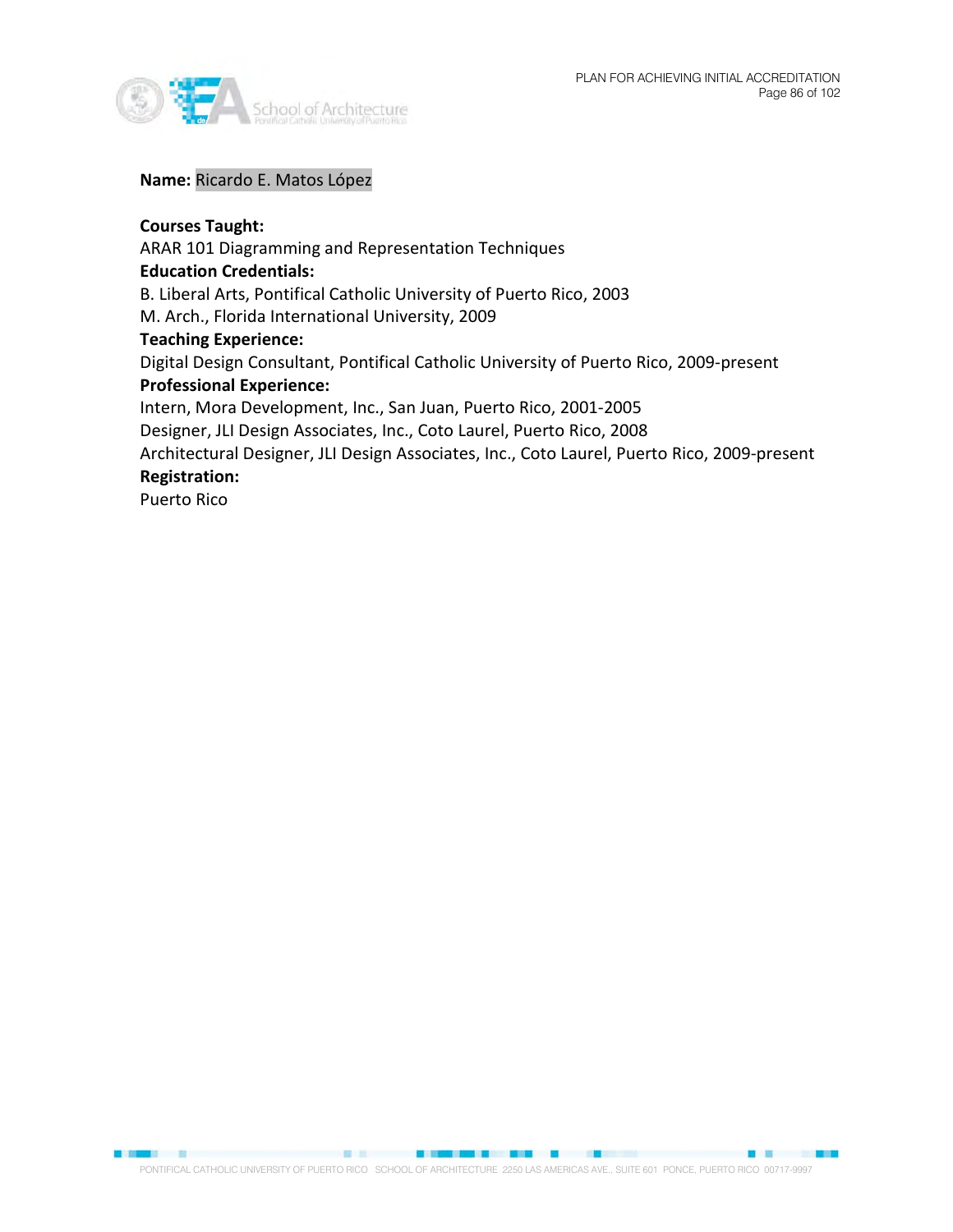

#### **Name:** Ricardo Miranda, MA, CAAPPR

#### **Couses Taught:**

ARAR 101 Diagramming and Representation Techniques

#### **Educational Credentials:**

B. Environmental Design, University of Puerto Rico, Río Piedras, Cum Laude, 1988 M.Arch., University of Puerto Rico, Río Piedras, 1996

Course in Management of Human Resources, University of Puerto Rico, Bayamón, 1998 **Teaching Experience:** 

Restoration Workshop Coordinator, State Historic Preservation Office, Programa de Escuelas-Taller, 1991-1994

Digital Design Consultant, Pontifical Catholic University of Puerto Rico, 2009-present **Professional Experience:**

Supervisor, Cartography and Digital Services, Urban Planning Office, Autonomous Municipality of Ponce, 2001-2004

Director, Community Development Department, Autonomous Municipality of Ponce, 2004- 2005

Architect, Designer, Digital Modeling and Presentations, Atelier 66 CSP, 2005-present **Registration:**

Puerto Rico

#### **Selected Publications and Recent Research:**

*Special Achievement Award in GIS*, Delegate International Conference for ESRI, 2004 *Rehabilitación de viviendas, Playa de Ponce,* Mention of Honor, Puerto Rico chapter AIA Bienal Under Constructed Projects, 2001

*Housing Rehabilitation, la Playa de Ponce,* Florida/Caribbean Architect Magazine American Institute of Architects Magazine, 2002

### **Professional Memberships:**

Colegio de Arquitectos y Arquitectos Paisajistas de Puerto Rico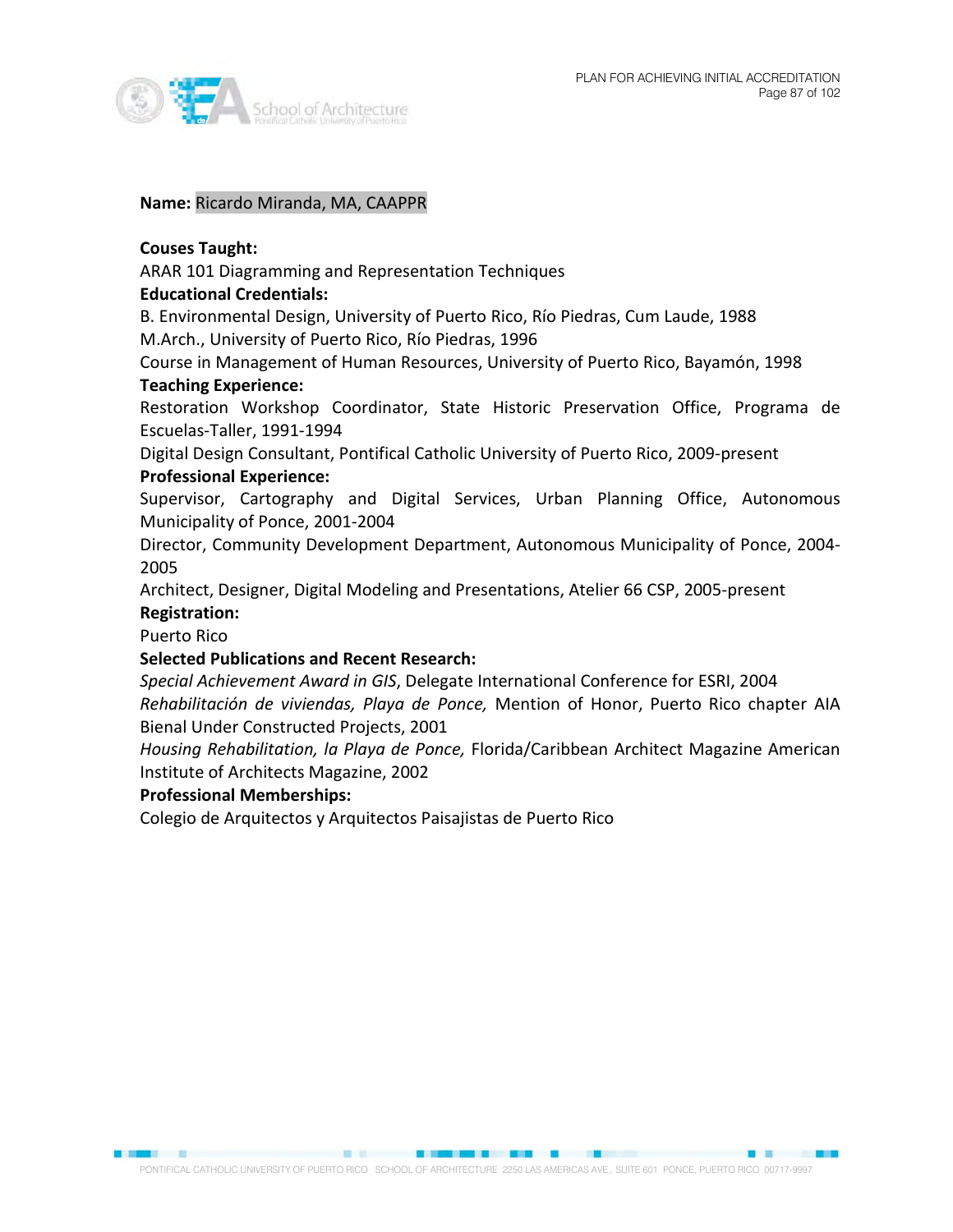



#### **Name:** Abel E. Misla Villalba, CAAPR, AIA Associate, CCSPR, ACH

#### **Courses (prospective):**

ARAD 402 Contextual Design Studios II-Urban Scapes and Communities ARAD 502 Developmental Design Studios II-Development Assessment and Feasibility **Educational Credentials:** B. Arch., Louisiana State University, 1997 Post Graduate Studies in Venice, Catalunya, York and Harvard University, 1998 M. Arch., Columbia University, 1999 **Teaching Experience:** Design Professor, Polytechnic University of Puerto Rico, 1999-2003 Design Professor, University of Puerto Rico, 2004-2008 Dean, Pontifical Catholic University of Puerto Rico, 2009-present **Professional Experience:** Vice president of Investment, Design and Strategic Planning, All Engineering Services Corporation, 2004-present President, ANIMA Inc., 2005-present **Registration:** Puerto Rico **Selected Publications and Recent Research:** *Cronomorphology,* 2003 *"Tiempos ÉPICOS, Entorno,* 2006 *Caribbean Business,* 2006 *"Eight under 40", Arq.i.tec,* 2007 *Planos y Capacetes,* 2009 *Transgrediendo la Convencionalidad,* Arq.i.tec, 2009 **Professional Memberships:** Colegio de Arquitectos y Arquitectos Paisajistas de Puerto Rico

The American Institute of Architects

Cámara de Comercio del Sur de Puerto Rico

Asociación de Constructores de Hogares de Puerto Rico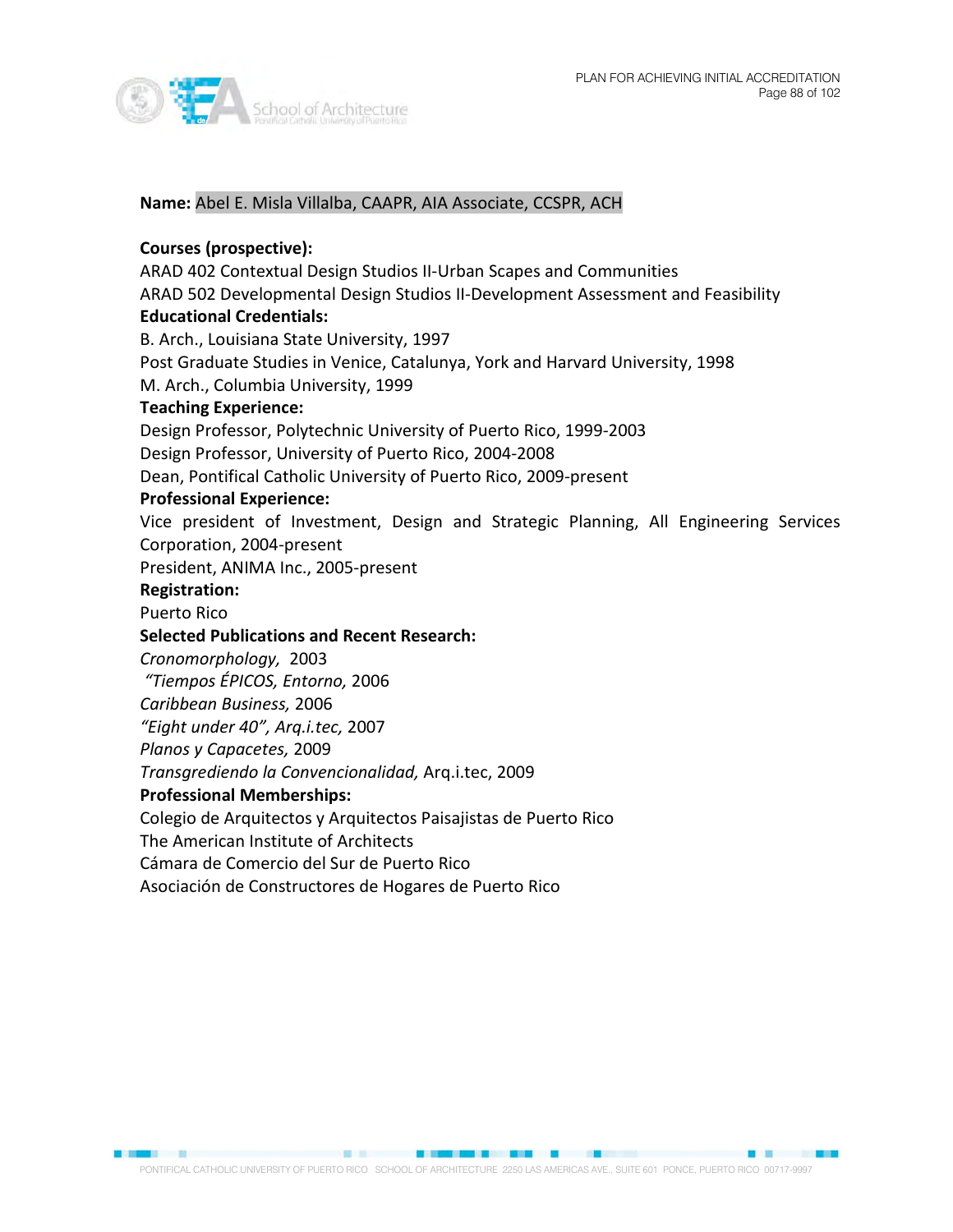



#### **Name**: Luis Daniel Muñiz Martínez, Esq.

### **Courses (prospective):**

ARLA 101 Introduction to Law, Contracts and Professional Liability ARLA 201 General Real Estate, and Administrative Law Principles **Educational Credentials** BS Chemistry, B.A. Minor, University of Puerto Rico, Mayagüez, 1996 Juris Doctor, Pontifical Catholic University of Puerto Rico, Summa Cum Laude, 2001 **Professional Experience** Intern, Economic Development Bank for Puerto Rico Intern, Commission for the Revision of the Puerto Rico Civil Code Intern, U.S. District Court for the District of Puerto Rico, Magistrate Judge Delgado Intern, Environmental Protection Agency, Washington, D.C. Headquarters Intern, Environmental Protection Agency, Caribbean Office Attorney, McConnel Valdés Law Firm Vice President, Hotel Development Corporation Deputy Executive Director, Puerto Rico Tourism Company, Planning, Financial Incentives and Hospitality Development Advisor to the Governor of Puerto Rico, Infrastructure, Urbanism and Environment

Member, Board of Admissions for the Puerto Rico Bar

Attorney, Maymí, Rivera & Rotger, P.S.C.

#### **Licenses Registration**

Admitted to practice before the courts of the Commonwealth of Puerto Rico Admitted to practice before the United States District Court of Puerto Rico Admitted to practice before the United States First Circuit Court of Appeals Green Globe Sustainable Practices Consultant

#### **Selected Publications and Recent Research**

*El Delito de Fuga vis a vis el Principio de Legalidad: Tienen los tribunales las manos atadas*. Published on 40 REV. DER. P.R. 1-2

**Professional Memberships**

Puerto Rico Bar Association

American Bar Association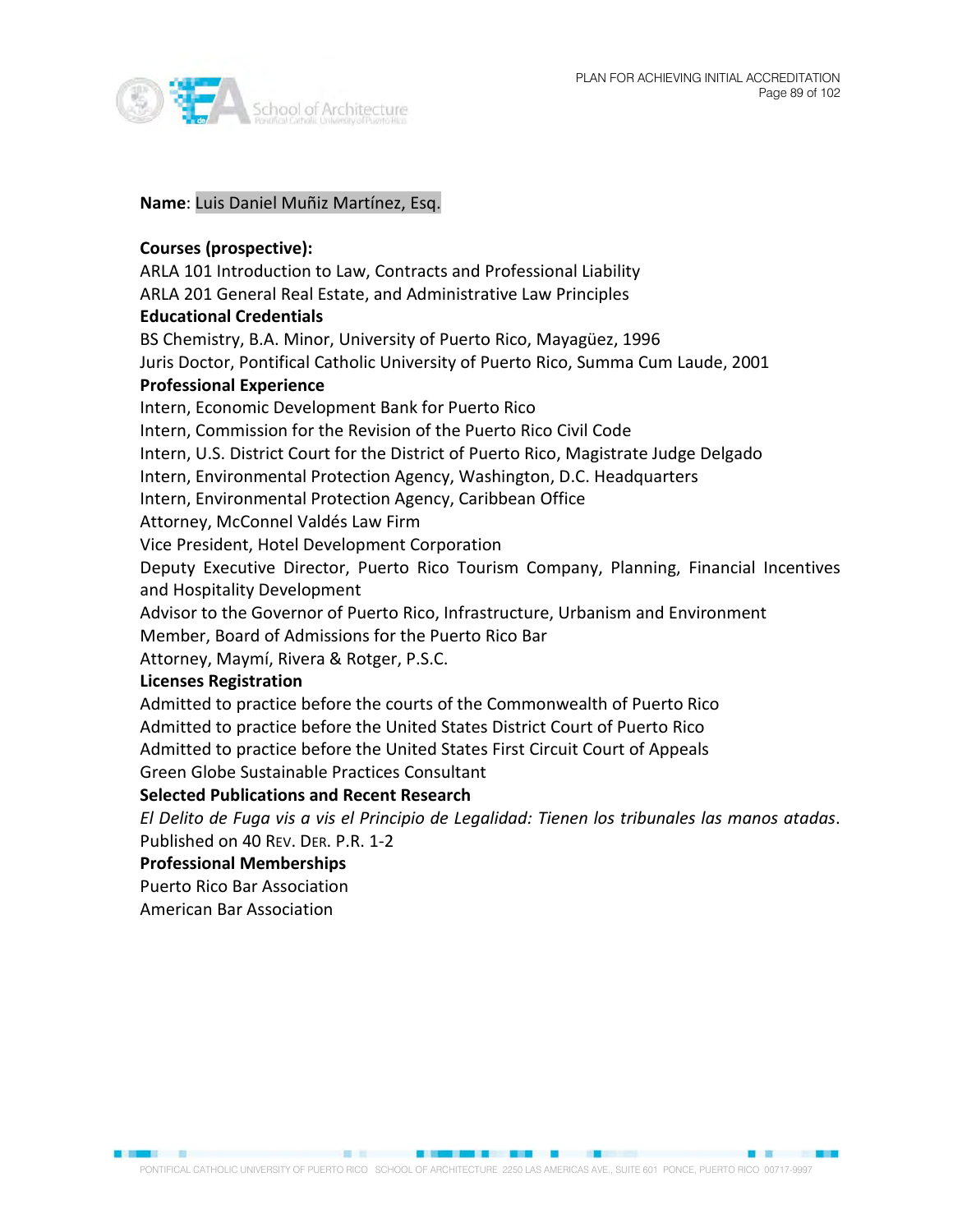



#### **Name:** Javier Olmeda Raya

#### **Courses Taught:**

### ARAR 101 Diagramming and Representation Techniques

#### **Educational Credentials:**

BFA (Printmaking), Escuela de Artes Plásticas de Puerto Rico, 2006 MA (Digital Fabrication), Institute for Advanced Architecture of Catalonia, Spain, 2008 **Teaching Experience:** Associate Professor, Universidad del Este, Puerto Rico, 2008-present

Associate Professor, Escuela de Artes Plásticas, Puerto Rico, 2009

Associate Professor, Escuela Internacional de Diseño, Universidad del Turabo, 2009

#### **Professional Experience:**

Partner, TASK, Head of Digital Media, 2008-present

Photographer, Guallart Arquitectos, Venice Architecture Biennale 2008 Freelance, Graphic Design, 3D Modelling, Digital Media, 2005-present

### **Selected Publications and Recent Research:**

*Las galerías se reinventan*, González, Janet, Primera Hora, 2009 *Paradas Verdes: Esperando la Guagua,* Mi Puerto Rico Verde, 2009 *Eleven Eleven*, California College of the Arts, 2009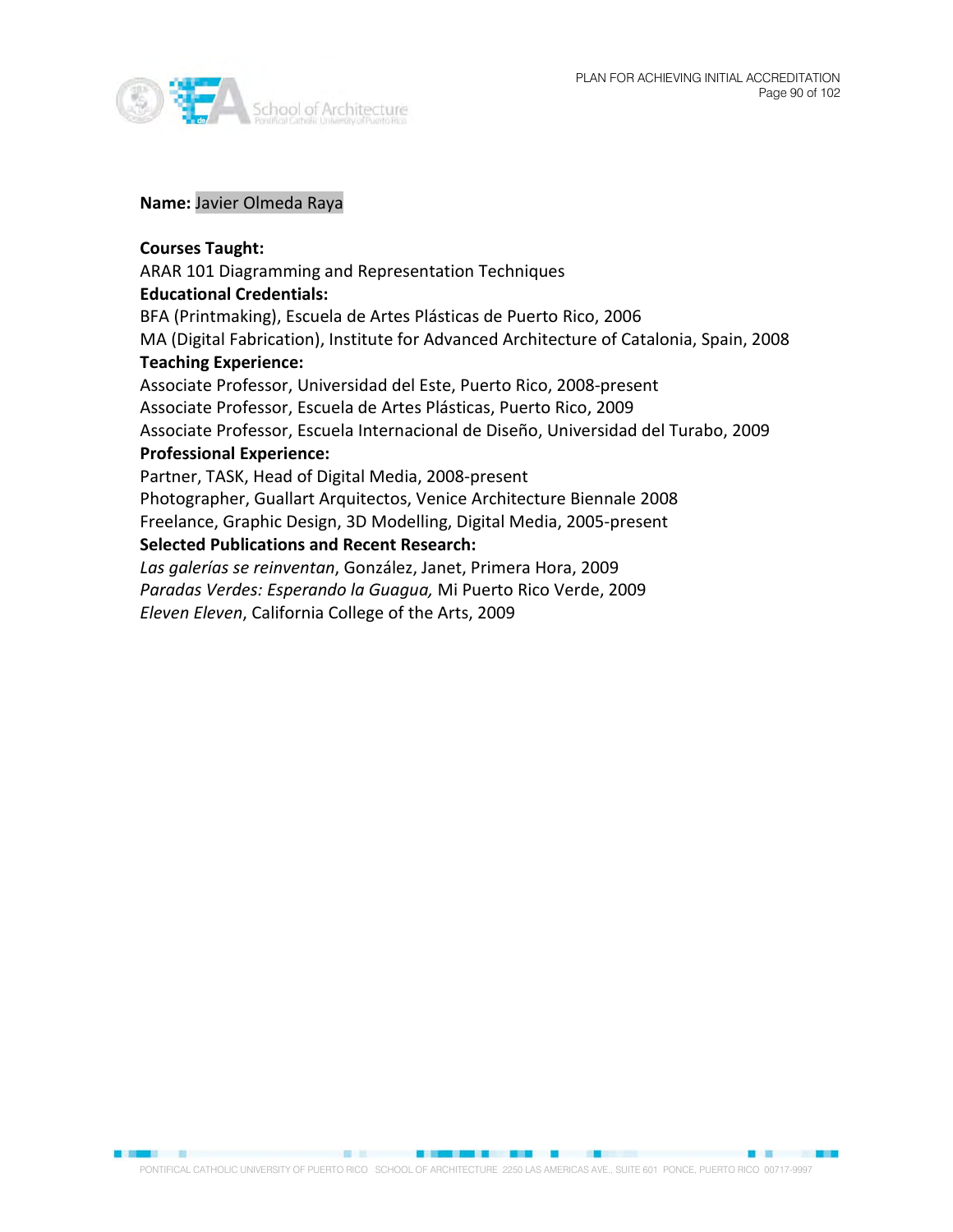

#### **Name:**Tamara Orozco Rebozo, LAIT

# **Courses (**\***prospective):**

ARAD 101 Architectural Design Fundamentals I ARAD 102 Architectural Design Fundamentals II\*

# **Educational Credentials:**

BLA, Landscape Architecture Bachelor Degree, Louisiana State University, 2001

# **Teaching Experience:**

Professor, School of Architecture, Pontifical Catholic University of Puerto Rico, 2009-present **Professional Experience:** 

Intern, PL Design Planning and Landscape Architecture, Bangkok, TH , 2000

Head of Landscape Design Department, Gramaslindas, San Juan, Puerto Rico, 2001-2003 Associate Landscape Architect-Designer, JADT Landscape Architecture, San Juan, 2001-2003 Capital Investment Project Manager, University of Puerto Rico's Central Administration, San Juan, 2004-2007

Planning and Capital Investment Project Consultant, University of Puerto Rico at Bayamón, 2007-2009

Planning and Capital Investment Project Manager and Consultant, Adaptable Paths, San Juan, Puerto Rico, 2009-present

## **Registration:**

Puerto Rico

# **Selected Publications and Recent Research:**

Flora Behavioral Patterns, Design Research

# **Professional Memberships**

LAIT Certification, Colegio de Arquitectos y Arquitectos Paisajistas de Puerto Rico Instituto de Arquitectos Paisajistas de Puerto Rico

PONTIFICAL CATHOLIC UNIVERSITY OF PUERTO RICO SCHOOL OF ARCHITECTURE 2250 LAS AMERICAS AVE., SUITE 601 PONCE, PUERTO RICO 00717-9997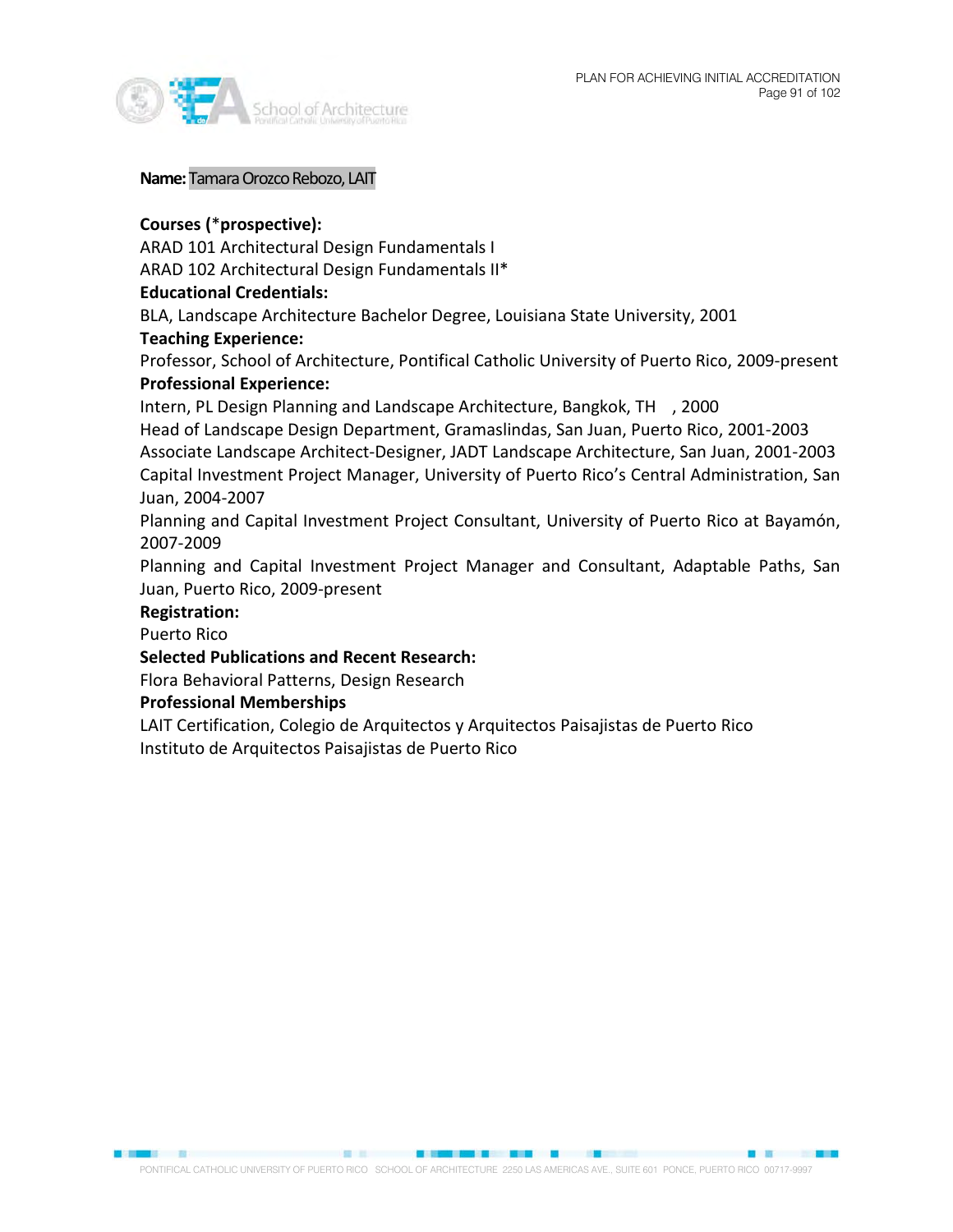

#### **Name:** Jose R. Pagan Pares

## **Courses (**\***prospective):**

ARAD 101 Architectural Design Fundamentals I ARAD 102 Architectural Design Fundamentals II\*

### **Education Credentials:**

B. Environmental Design, University of Puerto Rico, 2000 M. Arch., Illinois Institute of Technology, 200 M. in Design and Restoration of Architectonic Structures, Polytechnic Univ. of Catalonia, 2006

### **Teaching Experience:**

Teacher Assistant, University of Puerto Rico, 1998-2000 Teacher Assistant, Illinois Institute of Technology, 2001-2002 Instructor, Pontifical Catholic University of Puerto Rico, 2009-present

### **Professional Experience:**

Intern- GENSLER -Architects, Chicago, IL, 2002-2003

Architect- SPACES -Architects, San Juan, PR, 2003-2004

Project Architect- Albisu-Pradell Arquitectos SCP, Barcelona, Spain, 2004-2007 Project Architect- Mercé Martinez Martín Arquitecta, Barcelona, Spain, 2004-2008 Project Architect- Fuster+Partners Architects, PSC, San Juan, PR, 2009-present **Registration:**

#### Puerto Rico

# **Selected Publications/Recent Research:**

"Criollo Dream: Re-Configuration of the Urban Landscape of San Juan, Puerto Rico", Illinois Institute of Technology, 2003

"Structural Analysis of Double Curvature Masonry Vault: Warehouse Julio Herrera y Obes, Eladio Dieste", Polytechnic University of Catalonia, 2006

#### **Professional Membership:**

-College of Architects and Landscape Architects of Puerto Rico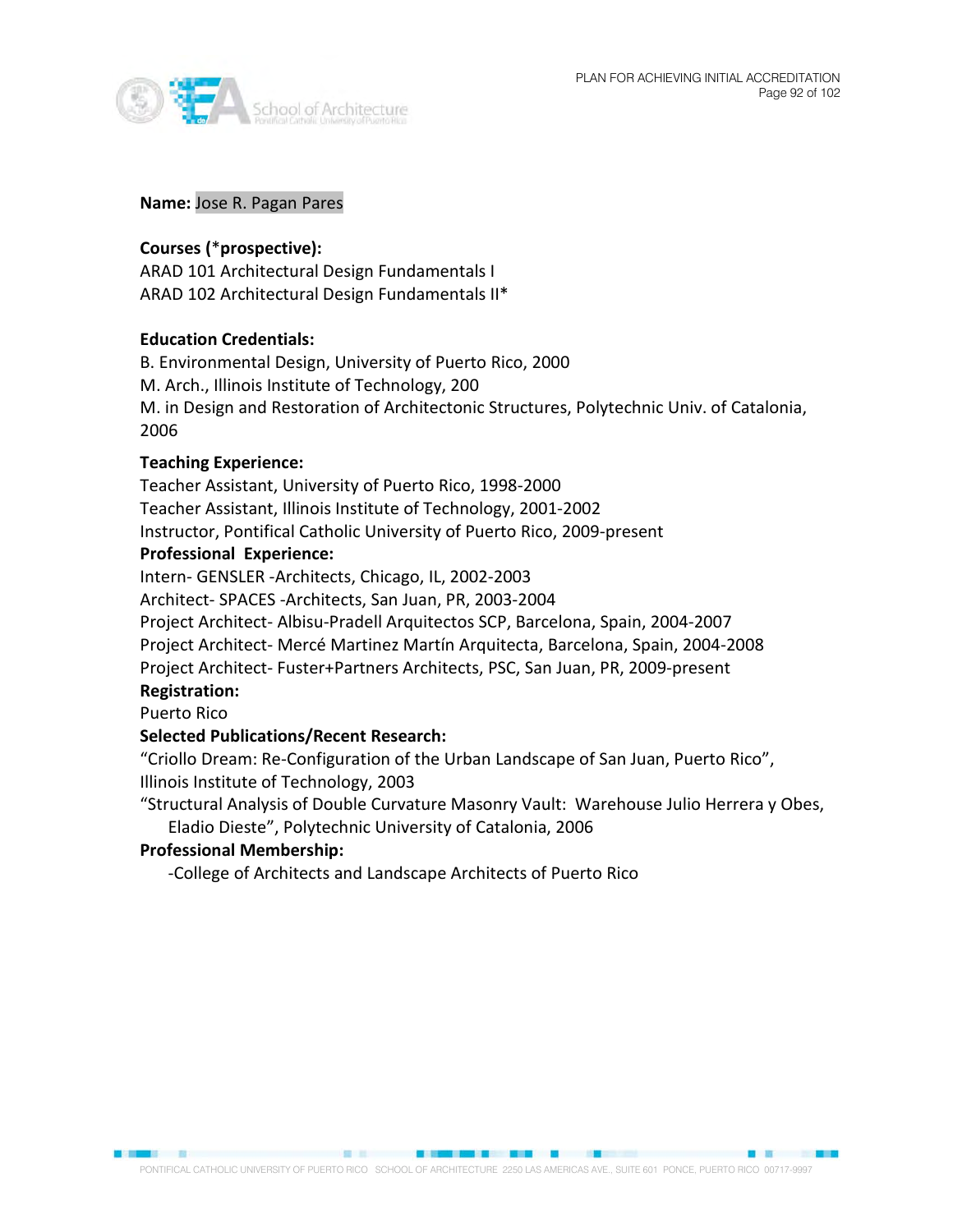



#### **Name:** Pablo R. Planet Arrocha, PhD

#### **Courses Taught (\* prospective):**

ARHT 101 Architectural History I: Ancient to Baroque ARAD 201 Analytical Design Studio I: Architectural History and Culture\* ARHT 201 Architectural History: Neoclassicism to Contemporary Western Civilization\* ARHT 301 Architectural History III: Latin American and Puerto Rico\*

# **Educational Credentials:**

BS Eng., University of Barcelona, 1972 BA and MA Arch., University of Barcelona, 1977 MA. Hist., Centro de Estudios Avanzados de Puerto Rico y el Caribe, 1993 PhD Hist. Arch., University of Sevilla, 2000

# **Teaching Experience:**

Associate Professor, Universidad del Turabo, Puerto Rico, 1987-1998 Associate Professor, Universidad Interamericana, Puerto Rico 2000-2009 Associate Professor, Universidad del Este, Puerto Rico, 2001-2009 Professor, Caribbean University, Puerto Rico, 2002-2009 Professor, Pontifical Catholic University of Puerto Rico, 2009

#### **Professional Experience:**

Project Civil Engineer, Hidroeléctrica de Cataluña, Barcelona 1965-1976 Project Architect, Planet Project, Barcelona and Valencia, Spain 1977-1979 Project Architect, Planet Project, Punto Fijo, Venezuela, 1979-1981 Project Architect and Urban Planning, Municipality of Caguas, 1991-1997 **License/Registration:**

# Barcelona and Valencia, Spain

# **Selected Publications and Recent Research:**

Newspaper publications, El Nuevo Día, La Noticia, and La Opinion, 1991-present Patrimonio Ciudad, Inc., 1991-present

Institutional Review Board (IRB), 2008-present

#### **Professional Memberships:**

SAI – Sociedad de Administradores de Investigación de PR, Inc.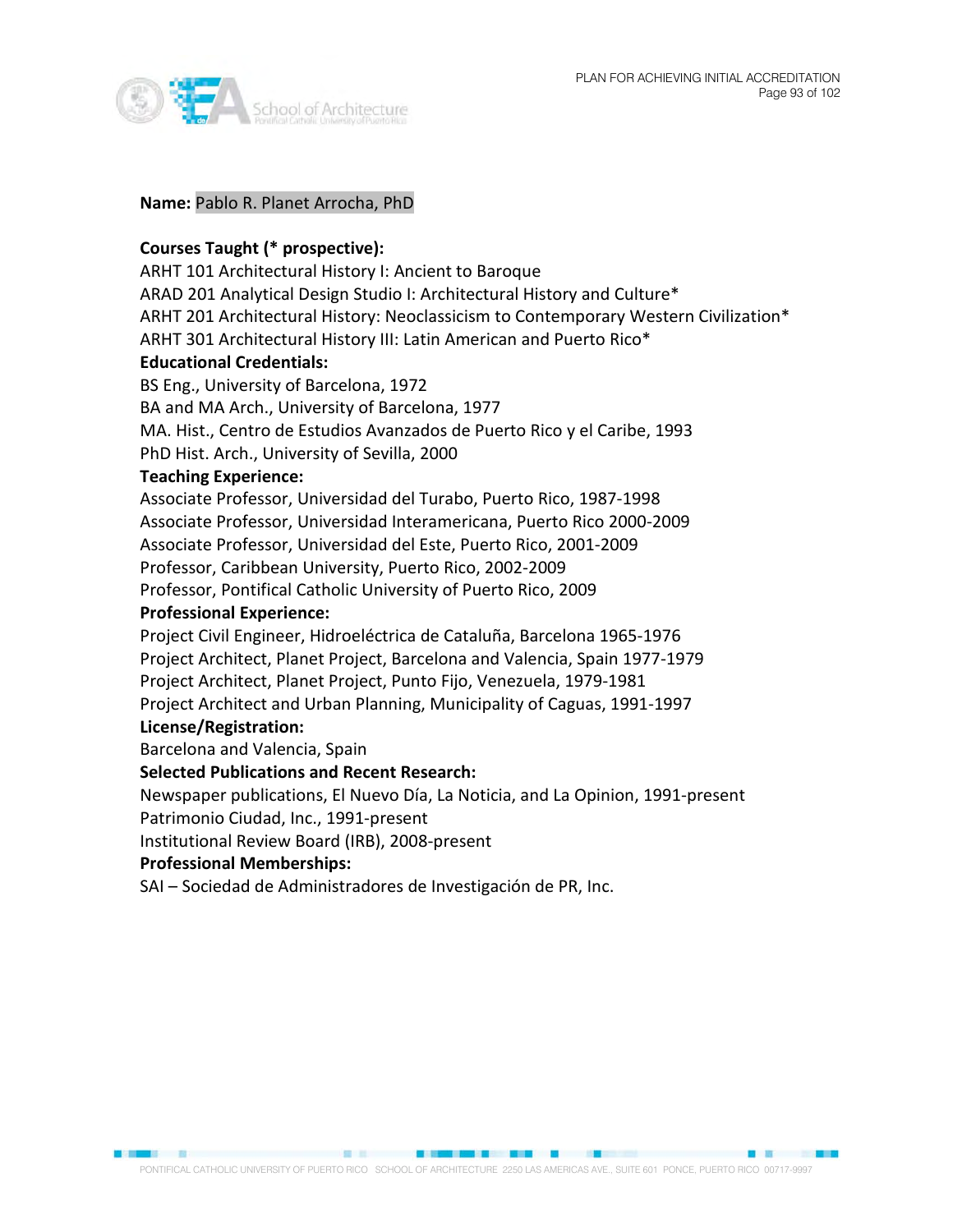



#### **Name**: Ligia Saldaña Martorell

# **Courses (**\***prospective):**

ARHT 101 Architectural History 1- Ancient to Gothic ARHT 201 Architectural History: Neoclassicism to Contemporary Western Civilization\* ARAC 101 Fundamentals of Historic Preservation and Conservation\* **Educational Credentials** Bachelor's Degree in Architecture, Cornell University, Ithaca, NY, 1993 Cornell in Rome Program, Rome, Italy, Fall 1991 *Ford-Mellon Research Fellowship Award Recipient-UCLA- Summer 1992* **Professional Experience** Intern, Arce & Rigau Architects Intern, Milton Ruiz and Associates Architects Intern, Montilla & Latimer Architects Intern, Arturo Garcia Architects Teacher's Assistant, School of Architecture, Polytechnic University Licensed Architect, Garcia & Joglar Architects Licensed Architect, Atelier 66,CSP **Licenses /Registration** Puerto Rico License **Professional Memberships** Colegio de Arquitectos y Arquitectos Paisajistas de PR (CAAPPR) American Institute of Architects

PONTIFICAL CATHOLIC UNIVERSITY OF PUERTO RICO SCHOOL OF ARCHITECTURE 2250 LAS AMERICAS AVE., SUITE 601 PONCE, PUERTO RICO 00717-9997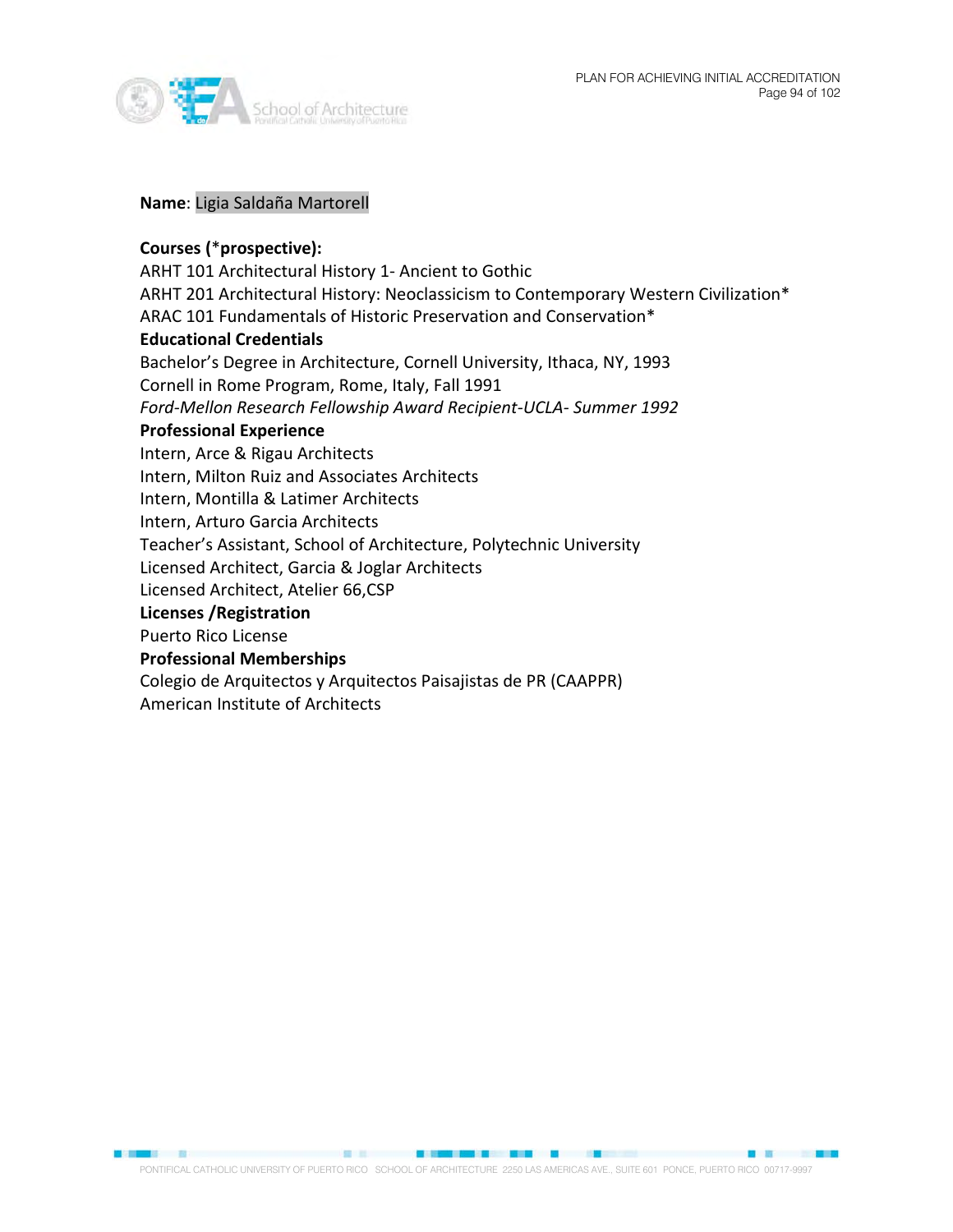

#### **Name**: Jesús O. García Beauchamp

### **Courses (**\***prospective):**

ARAD 101 Architectural Design Fundamentals I ARAD 102 Architectural Design Fundamentals II\*

#### **Educational Credentials**

B.Arch, Polytechnic University of Puerto Rico, 1995-2000 **Professional Experience:** Project Designer, Visura CSP, Ponce P.R., 2005 – Present Project Designer, Atelier 66 CSP, Ponce P.R., 2002 – 2005 Project Designer Assistant, Agrait Betancourt Architects, San Juan P.R., and 2001 – 2002 Project Designer Assistant, Toro Ferrer Architects, San Juan P.R., and 1998 - 1999 **Licenses/Registration:** Puerto Rico **Professional Memberships:**

# Member of CAAPPR – Colegio de Arquitectos y Arquitectos Paisajistas de Puerto Rico. AIA Associate - American Institute of Architects, PR Chapter.

PONTIFICAL CATHOLIC UNIVERSITY OF PUERTO RICO SCHOOL OF ARCHITECTURE 2250 LAS AMERICAS AVE., SUITE 601 PONCE, PUERTO RICO 00717-9997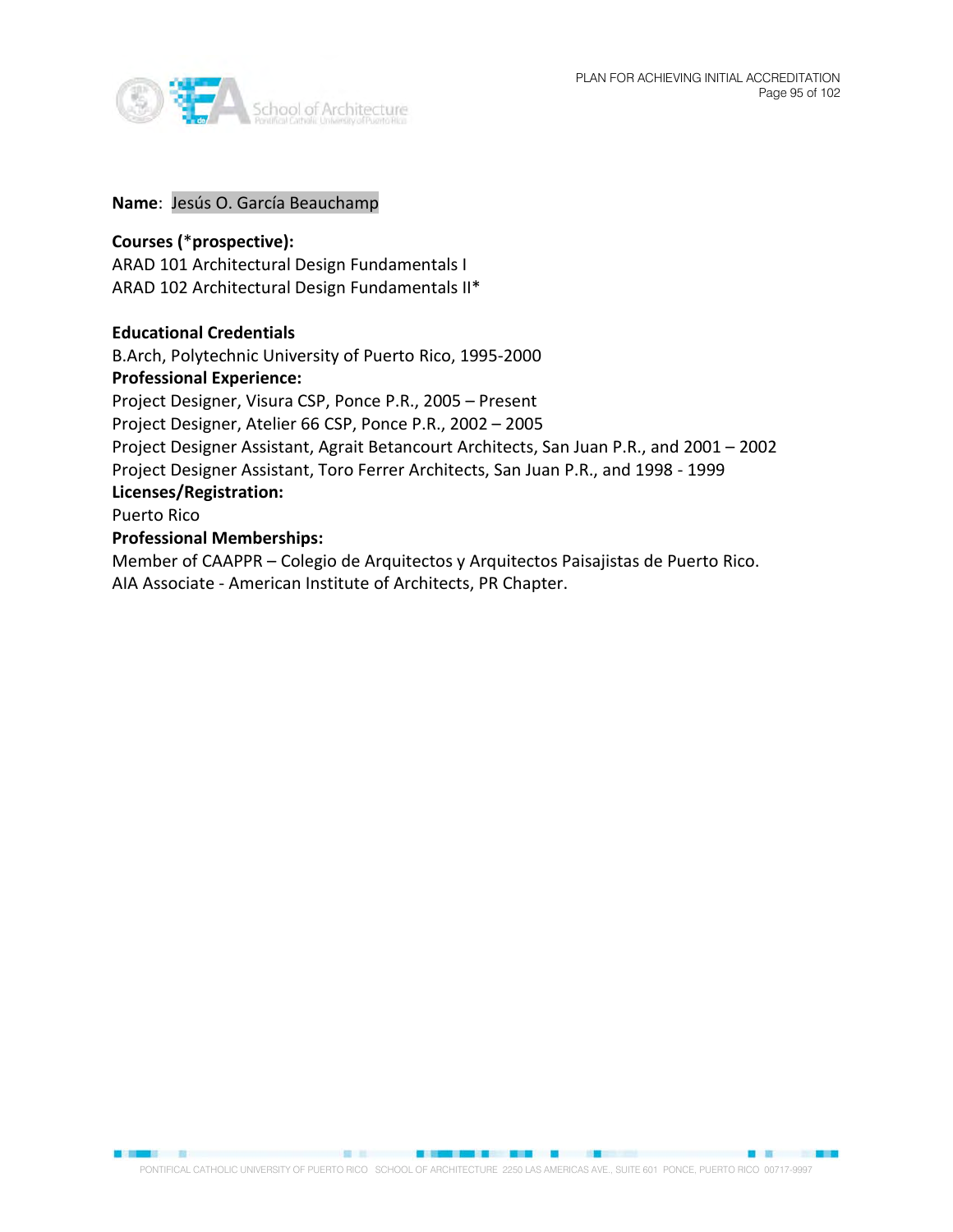

**Name**: Juan Carlos Santiago Colón, CAAPPR

# **Courses (**\***prospective):**

ARHT 101 Architectural History 1- Ancient to Gothic

ARHT 201 Architectural History: Neoclassicism to Contemporary Western Civilization\* **Educational Credentials:**

96 Credits (3.92 Average) - Business Administration, Univ. of Puerto Rico, 1989 Bachelor in Environmental Design, Univ. of Puerto Rico, Rio Piedras, Magna Cum Laude 1993 Masters in Architecture, University of Puerto Rico, Río Piedras, 1996

# **Professional Experience:**

Consultant, Historic District, Municipality of Ponce, Ponce, 1996-2000 *Part-Time Professor*, *University of Puerto Rico,* Ponce, Puerto Rico, *1998-2002* Part-Time Professor, Interamericana University, Guayama, Puerto Rico, 1999-2001 Director, Historic District, Municipality of Ponce, Puerto Rico, 2001-2004 Director, Urban Planning Office, Municipality of Ponce, Puerto Rico, 2005-2009 Consultant, Urban Planning Office, Municipality of Ponce, Puerto Rico, 2009-present **Licenses/Registration:**

Puerto Rico

# **Selected Publications and Recent Research:**

*Urban Plan for "La Playa" Area and Hostos Avenue*, Ponce, Puerto Rico 2008 **Professional Memberships:**

Colegio de Arquitectos y Arquitectos Paisajistas de Puerto Rico